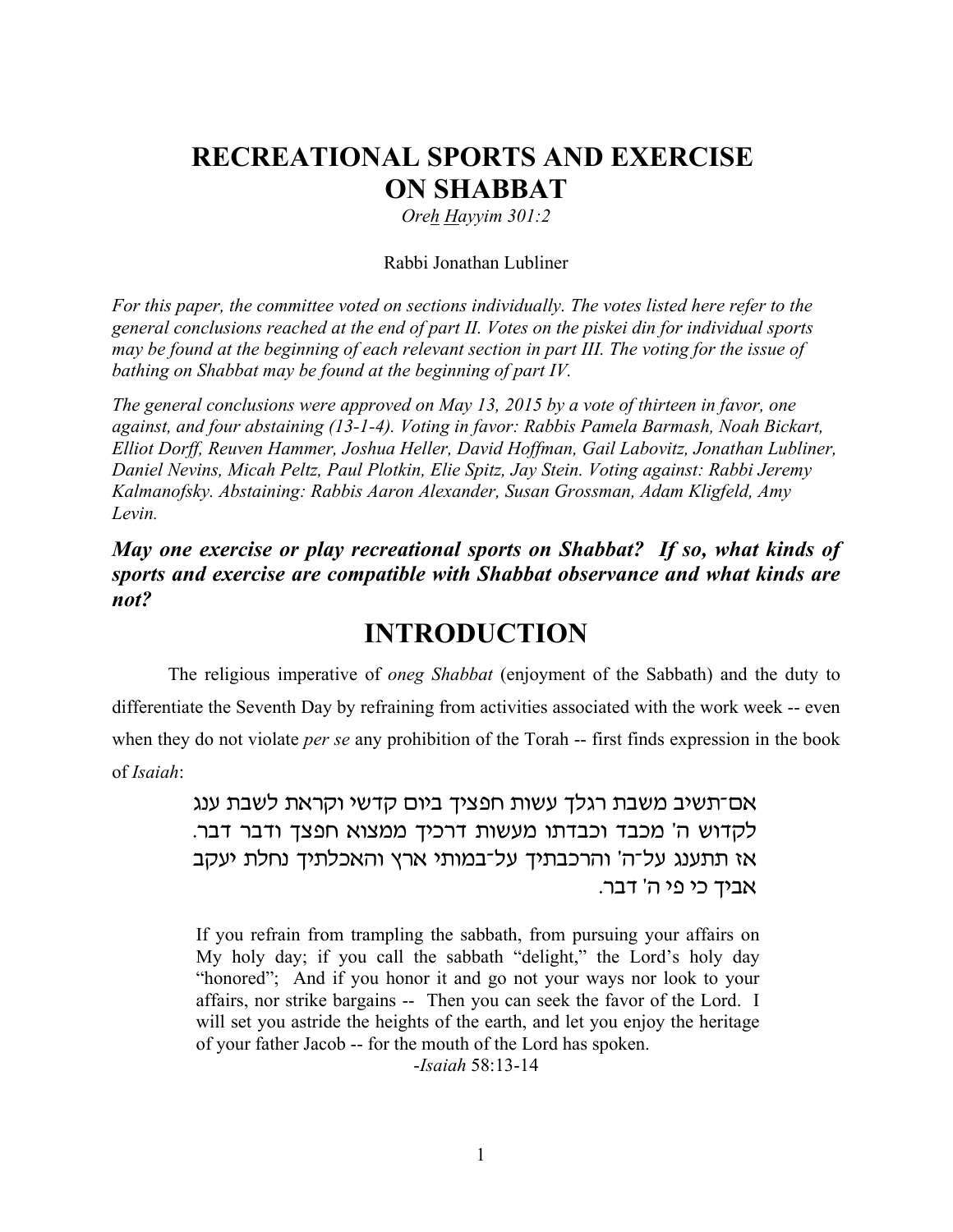The Hasidic master, Rabbi Ya'akov Yitzhak of Przysucha, once observed, "It is almost impossible not to desecrate Shabbat in some minor way, unless one were bound hand and foot. Yet this would offer no solution since it would prevent *oneg Shabbat*."<sup>1</sup> There has always been a dialectical tension between the commandment to enjoy Shabbat while consciously avoiding activities associated with the workaday world. It is this polarity which furnishes the matrix of our discussion in the following pages. Notwithstanding that the character of specific recreational activities *ipso facto* render them incompatible with Shabbat observance, many kinds of physical exercise do not entail actual violations of Shabbat law. Indeed, one could credibly argue that certain types of athletics fall within the rubric of *oneg Shabbat*; their enjoyable character enhances rather than detracts from the joy of the day. It remains an open question, however, whether or not such activities compromise the rabbinic concept of *shevut*, i.e., behaviors to be avoided because they are not in the spirit of the Day of Rest (*mishum uvdin d'hol*) or because they may lead to actual violations of Shabbat (*mishum gezerah*).<sup>2</sup>

To answer the above questions requires an examination of the halakhic literature both broadly and narrowly. A global understanding of the concepts of *oneg Shabbat* and *shevut* as they have evolved through time will afford us the critical context in which to locate generally the permissibility of exercise on Shabbat. At the same time, given the intrinsic differences between various types of athletic activities, it may well be that some are entirely permissible, while others are highly problematic. Accordingly, this *teshuvah* will explore the larger issues of *oneg* and its relationship with *shevut.* A series of separate responsa will follow, each focusing on a different type of recreational activity and its permissibility on Shabbat. Given the common practice of washing after exercise, the final responsum will deal with the *halakhic* issues of bathing on Shabbat.

 $1$ . שמעתי בשם הרה"ק היהודי שאמר בשבת קודש אין עצה שלא יהיה חלול שבת מעט ח"ו אא"כ יהיה נעקד ידיו" "- ורגליו ביום השבת. ואח"כ אמר שגם זה אין עצה דא"כ מבטל עונג שבת. "Rabbi Ya'akov Yitzhak of Przysucha (also known as "the Holy Yud"), *Nifla'ot Hayehudi*, J.K.K. Rokatz, ed. (Petrikov, 1908), p. 62.

<sup>2.</sup> Maimonides, *Mishneh Torah, Hilkhot Shabbat* 21:1.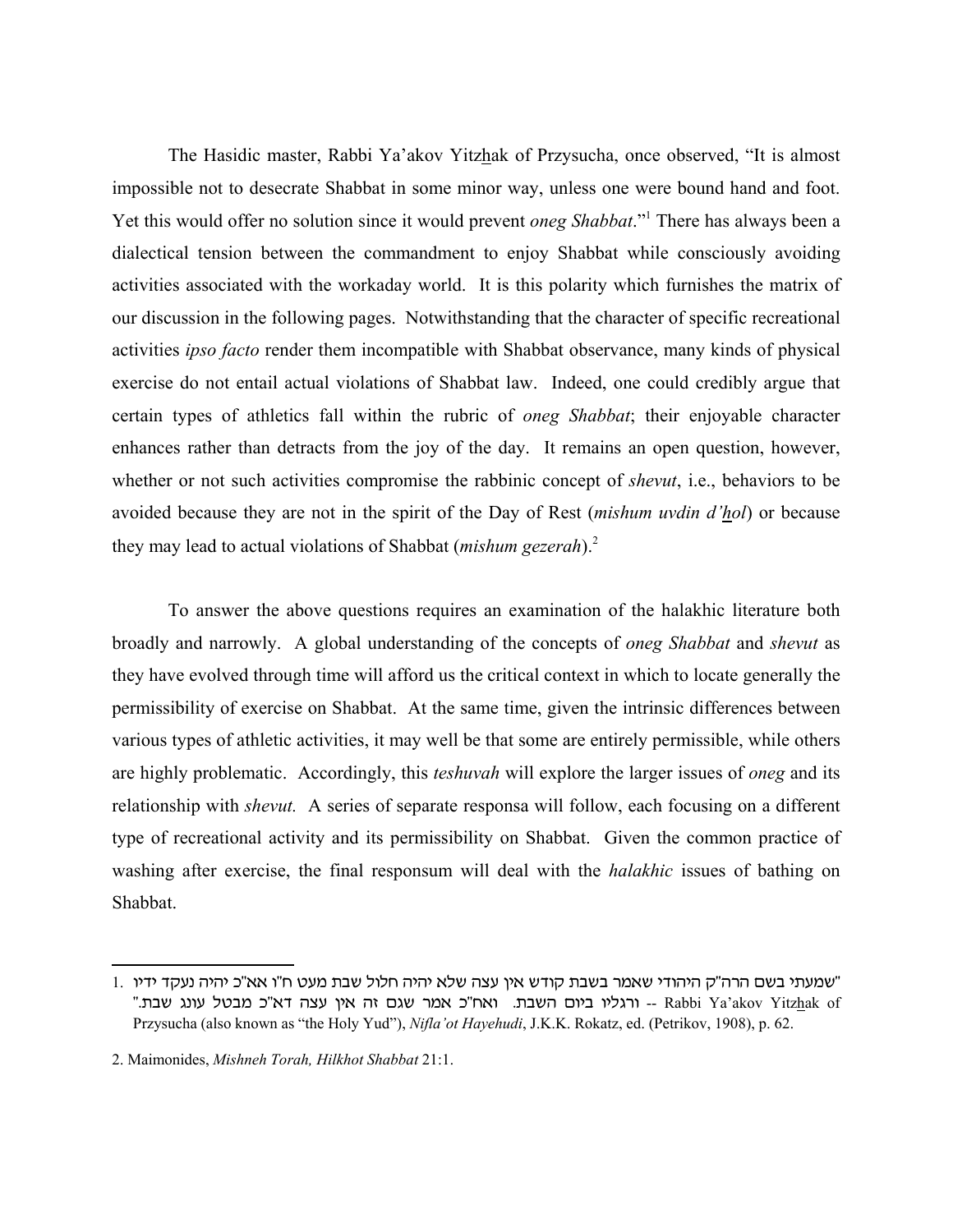# **PART I: A CONCEPTUAL ANALYSIS OF** *ONEG SHABBAT AND SHEVUT* **A. The Definition of** *Oneg Shabbat*

Regarding passages like the one quoted above from *Isaiah*, rabbinic literature discusses at length whether a statement from one of the prophetic books of the Hebrew Bible (*divrei kabbalah*) commands the same level of authority as teachings from the Five Books of Moses. On the one hand, there are some Talmudic sources that state prophetic dicta do not enjoy the status of Toraitic injunctions, yet other sources -- also found in the Talmud -- disagree.<sup>3</sup>

There is no less debate about the status of the specific passage from *Isaiah* already cited. According to Maimonides, the practice of *oneg Shabbat* is of rabbinic origin only. His proof? The passage from *Isaiah* itself!<sup>4</sup>

Others, however, believed that the concept of *oneg Shabbat* is of Toraitic origin. This is the case with Nachmanides, whose lengthy comment on *Leviticus* 23:2-4 reveals his belief that

<sup>3.</sup>For instance we read "דברי תורה מדברי קבלה לא ילפינן", B.T. *Baba Kamma 2*b; also, B.T. *Hullin* 137a, Rashi  $ad.$  loc.: בתורת משה קרויה תורה לפי שנתנה תורה לדורות, ושל נביאים לא קרי אלא קבלה שקבלו מרוח הקדש", ad. loc ". On the other hand, we find the opposite sentiment elsewhere: כל נבואה ונבואה לפי צורך השעה והדור והמעשה "uns vr, hrcsf vkce hrcs" B.T. *Rosh Hashanah* 19a.

<sup>4. &</sup>lt;sup>"</sup>ארבעה דברים נאמרו בשבת: שנים מן התורה, ושנים מדברי סופרים והן מפורשין על ידי הנביאים. "שבתורה -- זכור ושמור, ושנתפרשו על ידי הנביאים - כבוד ועונג שנאמר, "וקראת לשבת עונג ולקדוש ה' מכובד. "Of four dicta concerning Shabbat two are from the Torah, and two from the sages as explained by the prophets. "Remember" and "Observe" are from the Torah; "Honor" and "Delight" were expounded by the prophets, as it states, " . . . if you call the sabbath 'delight,' the Lord's holy day 'honored'" (*Isaiah* 58:13), *Mishneh Torah, Hilkhot Shabbat* 30:1.

B.T. *Pesahim* 68b also uses the *Isaiah* text as proof of the obligation to rejoice on Shabbat. Embedded in a discussion on the obligation to rejoice on Shavu'ot and Purim, the *sugya* takes no position on whether *oneg Shabbat* should be seen as Toraitic in nature, like the obligation to feast on *Atzeret*; or more like the rejoicing of Purim, whose observance is not *d'oraita*.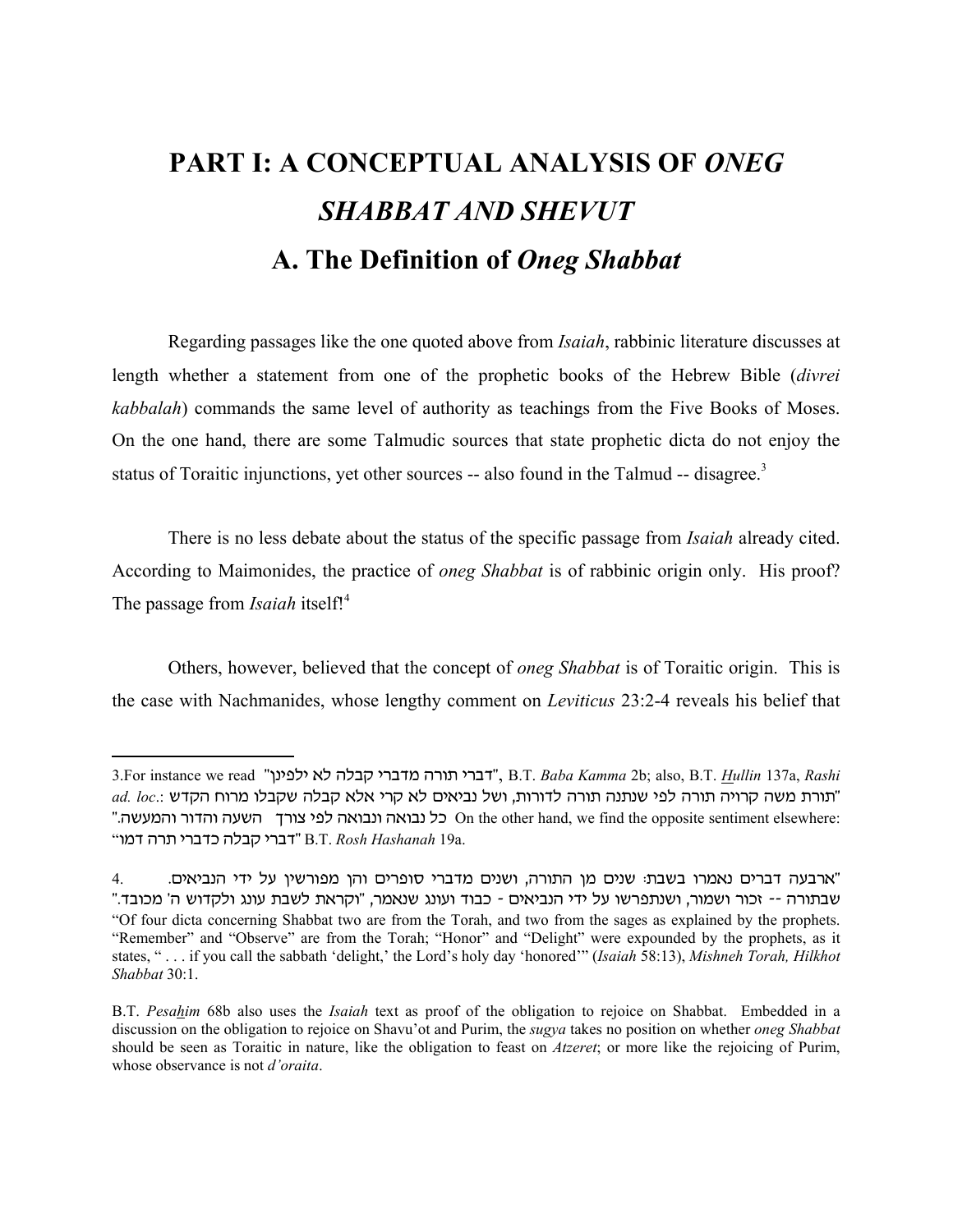*oneg Shabbat* and *simhat yom tov* are commandments of the Torah<sup>5</sup>. Similarly, Rabbi Shlomo ben Avraham Aderet (Rashba), writing in 13th century Spain, cites a Talmudic case in which Rabbi Yannai received a special basket of fruit for consumption on Shabbat from a tenant farmer. When one Friday the farmer did not arrive, he substituted fruit from his house as a tithe for the fruit he anticipated would arrive on Shabbat. Later, in response to whether or not Rabbi Yannai had done the right thing, Rabbi Hiyya cited approvingly the verse, "למען תלמד ס . . . ליראה את־ה' אלקיך כל־הימים. . so that you may learn to revere the Lord your God forever" (*Deuteronomy* 14:23). Inasmuch as tithing on Shabbat is prohibited by rabbinic law only, the Talmud questions why Rabbi Hiyya needed to quote a verse from Scripture to prove that Rabbi Yannai could use the farmer's fruit, which arrived on Shabbat, to replace that which he had separated out before Shabbat, and concludes that for the sake of *oneg Shabbat* the action was indeed permissible.<sup>6</sup> To Rashba this demonstrated that *oneg Shabbat* is of Toraitic origin."<sup>7</sup>

Later *poskim* also viewed the *Isaiah* text as *d'oraita*, rather than as *divrei kabbalah* or as *d'rabbanan*. Thus, at the turn of the 19th century, Rabbi Moshe Schreiber, better known as the *Hatam Sofer*, argued the *Isaiah* passage should be accorded *d'oraita* status, even going so far as to say that we should not read Maimonides' foregoing assertion at face value.<sup>8</sup>

<sup>5.</sup> According to Ramban, it is mitzvah *d'oraita* to wear clean garments and celebrate as a *yom mishteh* any occasion called a *mikra kodesh* by the Torah. See the last section of Ramban's comments to *Leviticus* 23:2.

<sup>6.</sup> B.T., *Yevamot* 93a-b.

<sup>7.</sup> Rashba concludes, "יהתירה התורה להפריש שלא מן המוקף לעונג שבת מדכתיב למען תלמד ליראה *Torah* (emphasis added) permits tithing of that which has not yet arrived for the sake of *oneg Shabbat* as it is written [in *Deuteronomy*, ' So that you may learn . . .'." *Sh'elot u'Teshuvot, helek aleph, siman* 127.

<sup>8.</sup> *Hatam Sofer, Sh'elot u'Teshuvot, Oreh Hayyim* 168. Among contemporary *poskim*, Rabbi Yehoshua Neuwirth stakes out a more nuanced position, stating, "וברים אלה הם הנקראים 'דברי קבלה', כלומר דברים שנאמרו " (בניאים, שהחמירו בהם כבדברי תורה. "Arcsch urho בנביאים, שכולם קבלו נבואתם מגודה. "Arcsch are " Curch, " בנביאים called *divrei kabbalah* because, even though the later prophets articulated them, their prophetic vocation was received from Moses. Thus we are stringent about their observance as in teachings from the Torah." *Shemirat Shabbat K'hilkhitah* 29:1, p. 461. See also *Mishneh Berurah* 242:1 and *Sha'ar Ha-tzion*, *ad loc., siman katan aleph*.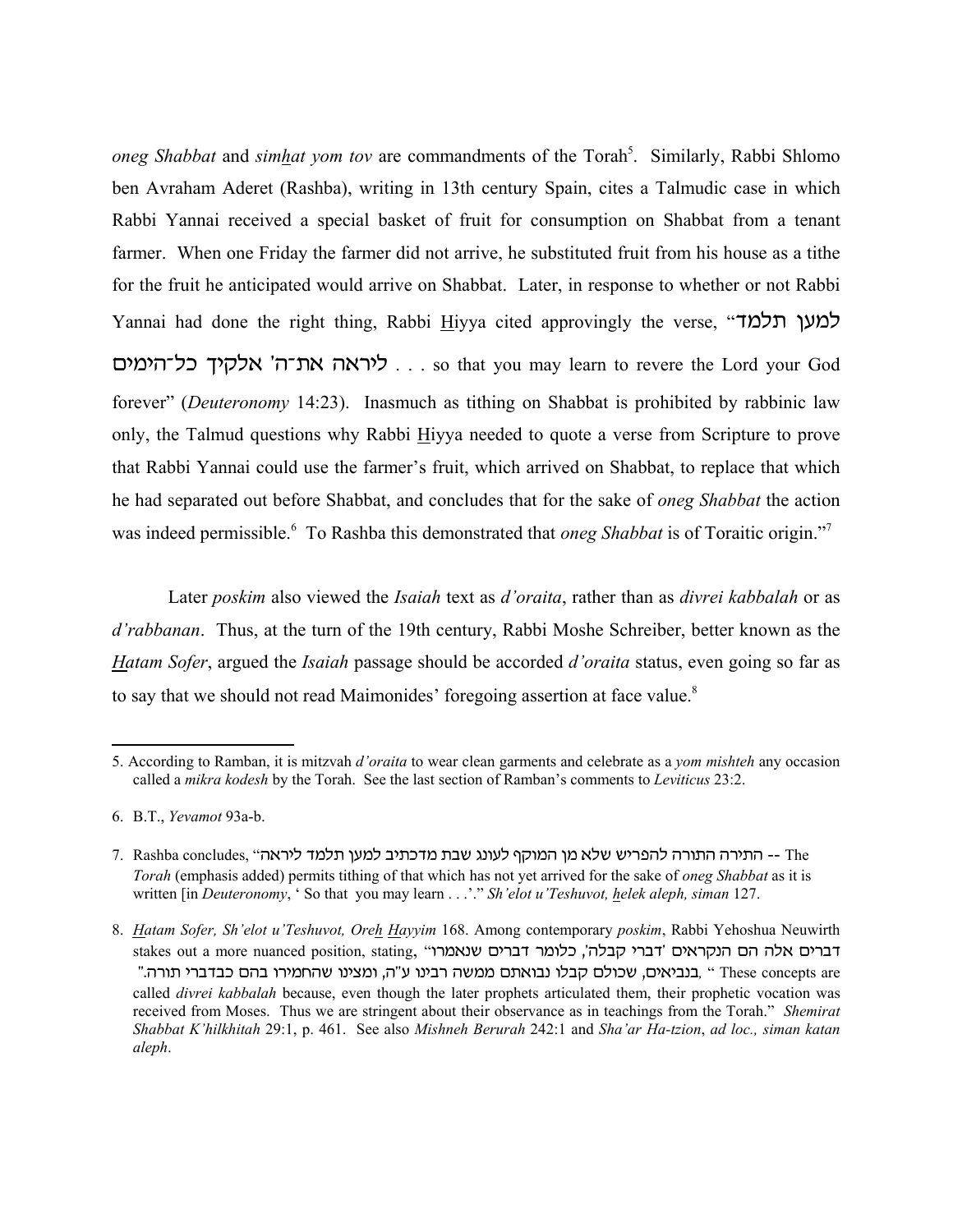Whether *d'oraita or d'rabbanan*, it is clear that halakhic decisors assigned great importance to *oneg Shabbat* as integral to the Sabbath's sanctity<sup>9</sup>. The fact many *poskim* traced the enjoyment of Shabbat to the Torah itself speaks volumes about their regard for its fundamental significance. That the textual evidence for this claim may be less than self-evident serves only to highlight the centrality of *oneg Shabbat* to the rabbis.

The Torah teaches, "רור את יום השבת לקדשו $\cdot$  - Remember to keep the Sabbath holy" (*Exodus* 20:8). Commenting on this passage, Rashi states, "This means to keep Shabbat in mind at all times -- if one chances upon a desirable object [during the week], it should be set aside for use on Shabbat.<sup>10</sup> This was certainly the practice of the sage Shammai, who was on the constant lookout for superior food to eat at the Shabbat table.<sup>11</sup> Myriad other rabbis sought to enhance their enjoyment of Shabbat in various ways. To cite but a few examples: Rabbi Yehuda bar Illai would wrap himself in his best fringed robe so that "he looked like an angel of the Lord of hosts;" Rabbi Eliezer would set an elegant and full table for Shabbat; Rav, according to Rav Yehudah ben Rav Shmuel bar Shilat, would honor the Sabbath with favored dishes like beets, large fish, and heads of garlic. According to *Tanna deBei Eliyahu*, through appropriate food and drink, clean garments, rest and Torah study we may best "Remember the Sabbath and keep it holy"<sup>12</sup>

<sup>9.</sup> See also Rabbi Yosef ben Hayyim of Baghdad, a.k.a Ben-Ish Hai, *Rav Pealim*, *Oreh Hayyim*, *helek gimmel, siman* 22 in which he describes the views of both camps, i.e., those who believe *oneg Shabbat* is from the Torah versus those who view it as rabbinic. In the end, while admitting there is evidence for both positions, he sides with those who espouse the view this is a *mitzvah* from the Torah.

<sup>10.</sup>*Exodus* 20:8 Rashi *ad loc.*

<sup>11.</sup>B.T., *Beitzah* 16a. Rabbi Eleazar ben Hananiah approached Shabbat in a similar fashion. See *Mekhilta Yitro, Bahodesh* §7 (Horovitz-Rabin edition p. 229)

<sup>12.</sup>B.T., *Shabbat* 25b, 119b (especially the story of Joseph-who-honors-the-Shabbat and the reward he receives when he finds a pearl in a particularly large fish he purchases for the Sabbath table), and Shabbat 118b; *Tanna deBei Eliyahu*, 26:20, *Mekhilta d'Rabbi Shimon bar Yohai, Yitro* 20:8 (Epstein edition, p. 149).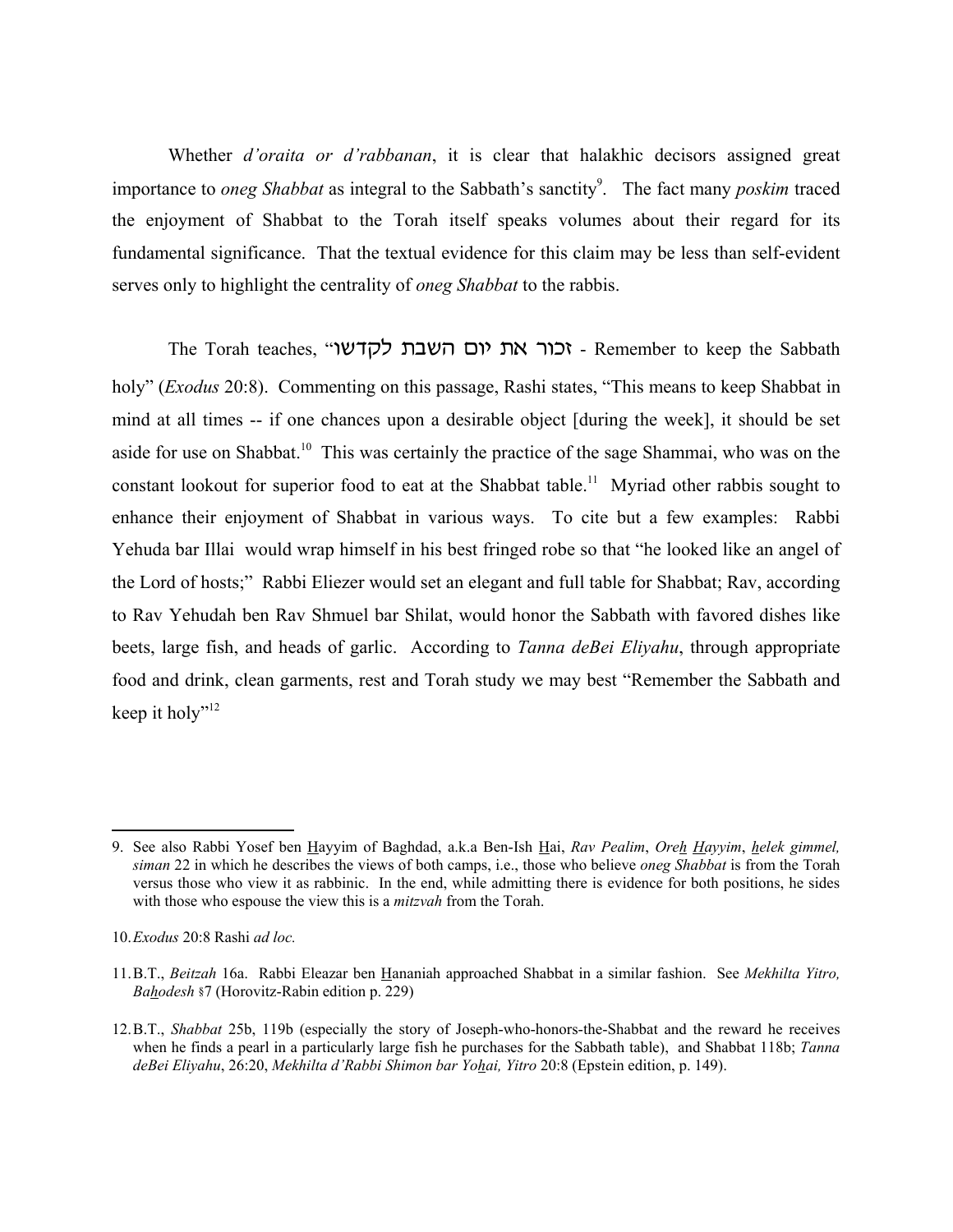A perusal of rabbinic literature yields a composite picture of what kinds of activities *oneg Shabbat* includes: sexual intimacy within marriage, eating three festive meals, consuming meat, drinking wine, and wearing fine clothing. According to many authorities, we light one candle for the sake of *k'vod Shabbat* so that we not stumble in the dark, but kindle a second in honor of *oneg Shabbat*, to make our table bright and our eating more enjoyable.<sup>13</sup> Still, given a recognition that not all individuals possessed deep pockets, the *halakhic* literature stresses that a person is required only to celebrate *Shabbat* to the best of her ability.<sup>14</sup>

Another element of *oneg Shabbat* which emerges from the Decalogue is the textual juxtaposition of "הוגעבד ועשית כל מלאכתך - Six days you shall labor and do all your work" (*Exodus* 20:9) and "יום השביעי שבת לה' אלהיך לא תעשה כל מלאכה. the seventh day is a sabbath of the Lord your God: you shall not do any work . . ." (*Exodus* 20:10). In the Jerusalem Talmud a dispute takes place between Rabbi Berakhiah and Rabbi Haggai*,* the former claiming that Shabbat was created solely for the study of Torah, the latter maintaining it was for the joy of celebrating Shabbat through food and drink. In *midrash* the positions are harmonized: for the disciples of the sages who focus on Torah study all week long, it is meritorious to emphasize the pleasures of eating and drinking instead; for those whose week consists of labor, on the other hand, Shabbat should be a time of Torah study.<sup>15</sup>

<sup>13.</sup>Maimonides, *Hilkhot Shabbat* 30:7-9, 14 and 5:1; *Shulhan Arukh*, *Oreh Hayyim* 242; Rabbi Eliezer ben Yoel Halevi (RAViYaH), *Sefer Hara'aviyah*, v. 1 *Hilkhot Shabbat*, p. 562;

<sup>14.</sup>This is how the generations have understood Rabbi Akiva's famous dictum, "Treat your Shabbat as if it were a weekday rather than be dependent on others." B.T. *Shabbat* 118a. If the price of maintaining one's financial independence is to celebrate Shabbat more modestly it is preferable to do so. See Maimonides, *Hilkhot Shabbat* 30:8, *Tur O"H* 242.

<sup>15.</sup>J.T. *Shabbat* 15:3; *Midrash Hagadol*. Rabbi Moshe Isserles alludes to this *midrash* in his gloss to the *Shulhan*  $\it Arukh$ : הועלים וב"ב שאינן עוסקים בתורה כל ימי השבוע יעסקו בתורה בשבת מת"ח העוסקים בתורה כל ימי Laborers -- השבוע, והת"ח ימשיכו יותר בעונג אכילה ושתיה קצת דהרי הם מתענגים בלמודם כל ימי השבוע and householders that do not engage in the study of Torah throughout the week should spend more time studying than scholars who study Torah all week long, while scholars should spend somewhat more time in enjoyment of food and drink because they enjoy study every other day of the week." See *O"H* 290:2 as well as *Beit Yosef ad loc*.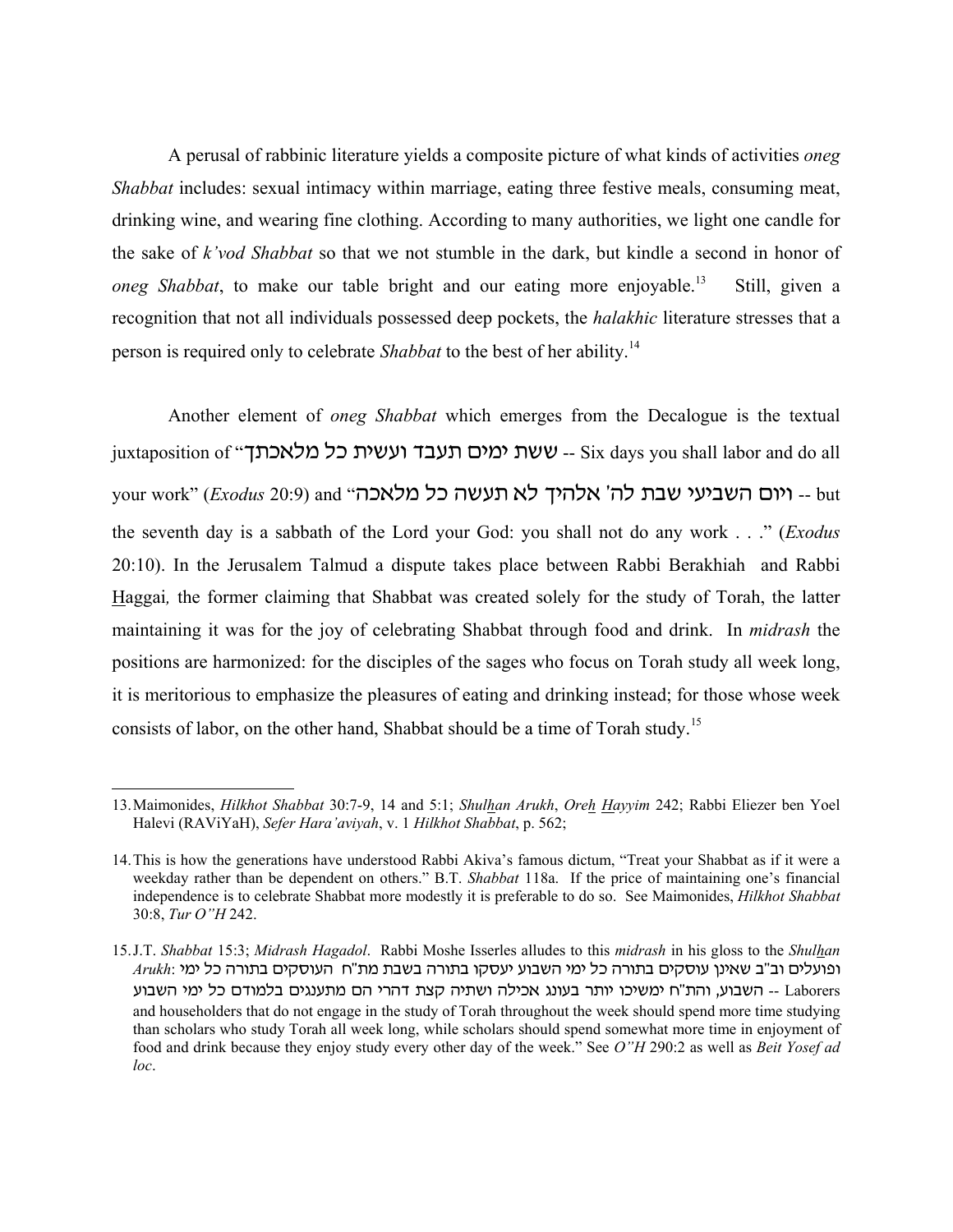Because of our tradition's deep regard for the study of Torah at any time of day or night, it is rather rare to encounter a suggestion that in some circumstances it is actually preferable to study *less* Torah! At the heart of this notion is the paramount importance of differentiating time. For the Sabbath to distinguish itself from the rest of the week, it must partake of a different character.<sup>16</sup> As praiseworthy as the study of Torah is, were a scholar to spend her Shabbat in much the same way as she would a Monday or Tuesday, her immersion in sacred text becomes secondary to the lack of conscious differentiation between ordinary and holy time. This observation will be critical in understanding the linkage between the concept of *oneg Shabbat* and *shevut*, refraining from activities that might lead to infringements of the letter of Shabbat law or compromise its spirit. If the interpreters of tradition could in some instances recommend *less* Torah study to create a distinctive Shabbat atmosphere, then we must consider carefully which activities truly enhance Shabbat, not simply because they are enjoyable, but because they make the Seventh Day truly different. More than permissibility alone, we need to answer the question as to how certain recreational activities might contribute specifically to the unique character of Shabbat.

## **B. The Definition of** *Shevut*

Unlike the *avot* and *toladot of melakhah*, the major categories of Sabbath prohibitions and their derivatives which are forbidden by the Torah, the origin of *shevut* is rabbinic.<sup>17</sup> Yet

<sup>16.</sup>Though hardly normative Jewish practice, the Talmud tells the story of a pious individual whose mere thought on Shabbat of fixing a breach in his property wall prompted him to resolve never to fix the break -- a decision for which he received heavenly reward. This is an extreme example, but it does point to the existential quality of *Shabbat being*. At its deepest level, to enjoy Shabbat fully one's thinking must be differentiated from one's ordinary patterns of thought. B.T. *Shabbat* 150b.

<sup>17.</sup>That is to say that, while banned by the sages, violations of *shevut* could not be punished as actual violations of Shabbat since their purpose was prophylactic. Infractions of *shevut* prohibition could be punished by *makkat mardut*, lashes -- a punishment imposed not for transgressing Shabbat, but for disregarding rabbinic legislation. See Joel Roth, "*Melakhah U'Shevut*: A Theoretical Framework," *Conservative Judaism* vol. 35, no. 3 (Spring 1982), p. 18. See also Boaz Cohen's discussion of this issue in *Law and Tradition in Judaism* (New York: Jewish Theological Seminary of America, 1959), especially the chapter "Sabbath Prohibitions Known as Shebut," pp. 127-166.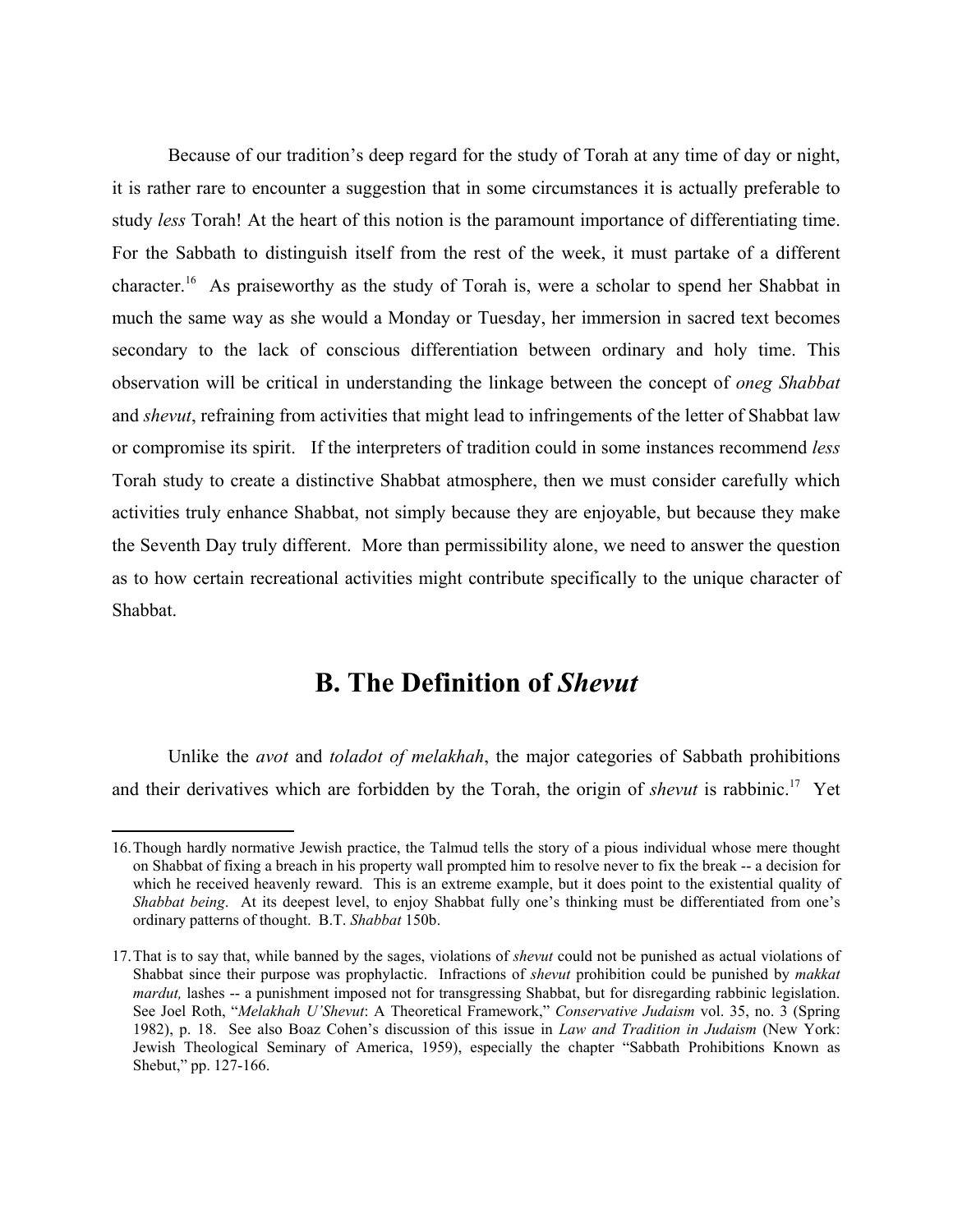this did not stop the *midrash* from seeking a scriptural adumbration of *shevut* or champions of *halakhah* from according such protective measures virtual *d'oraita* status. Thus, the *Mekhilta,* a work of *halakhic* exegesis teaches:

> ישמרתם את היום הזה לדורותיכם" ושמות י"ב:י"ז). למה" נאמרי והלא כבר נאמר כל מלאכה לא יעשה בהם. אין לי אלא דברים שהם משום מלאכה, דברים שהם "משום שבות מנין? ת"ל "ושמרתם את היום הזה להביא דברים שהן משום שבות.

> "You shall observe this day throughout the ages" (*Exodus* 12:17). For what purpose is this stated? Has it not already been said "No manner of work shall be performed on them"! The latter teaches only those prohibitions that are considered work; from where one would learn *shevut*? Hence the Torah teaches "You shall observe this day" to include those actions prohibited because they are matters of *shevut*. 18

Rabbi Yom Tov ben Avraham Asevilli (Ritva), the late 13th-early 14th century Talmudic commentator, quoting the Ramban, offers an even more emphatic insistence on the Toraitic force of *shevut*:

> קבלה בידינו ששבותי שבת אינם כשארי איסורי דרבנו, אלא הם כאסורי תורה. וראיה לזה דאל"כ אלא נאמר דמן התורה אינו אסור אלא מלאכה ממש אבל משא ומתן מותר, לזה יקרא יום מנוחה ושביתה שכל אחד יעסוק במסחרו וישב בחנות ויקנה וימכור ואין זה אלא מן המתמיהם. אלא עיקר הענין הוא דעל מלאכה ממש חייבה התורה סקילה ועל השבותים לא חייבה סקילה, אבל איסורין איסור גמור כאיסור תורה.

18.*Mekhilta, Bo, Parashah* 9.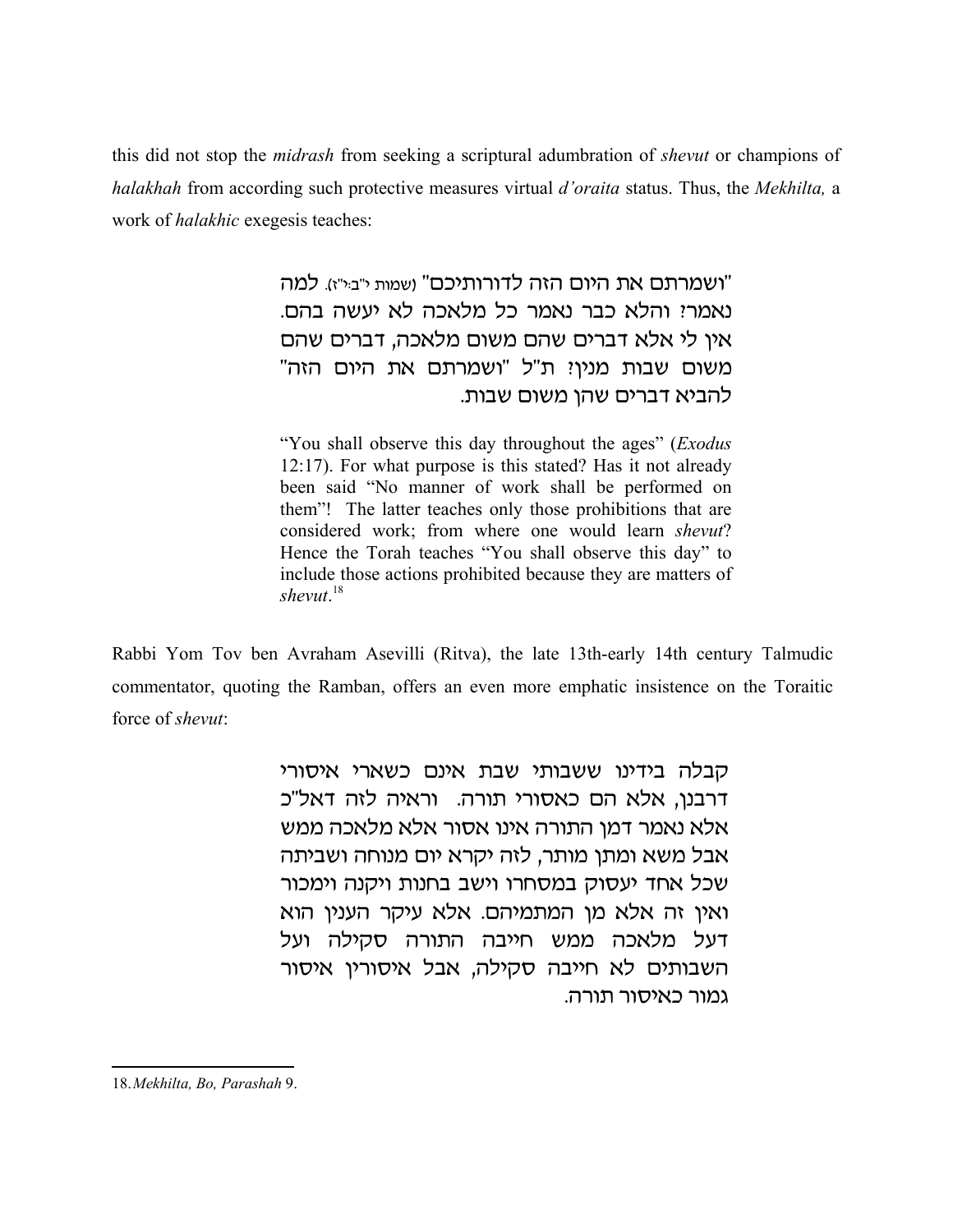We have received through the tradition that the *shevut* prohibitions of Shabbat are unlike other rabbinic proscriptions, but should be considered as prohibitions of the Torah itself. If this were not the case, and the Torah only prohibited actual *melakhah* yet allowed for the give-and-take of business to take place, would it be possible to call Shabbat a day of rest and cessation from work while everyone engaged in commerce and shopped in stores? This would be astounding! Rather, the principle is that, while actual *melakhah* is punished by stoning and violations of *shevut* are not, the latter are absolutely forbidden as a Toraitic prohibition.<sup>19</sup>

It is easy to understand why the rabbis were so insistent about the significance of *shevut*. Beyond respect for the legislative prerogatives of rabbinic authority, the sages understood that the major categories of prohibited *melakhah* and their derivatives created the canvas upon which to paint an image of sacred time, but did not actually flesh out the colors of the picture. As Rabbi Joel Roth notes in an exploration of the relationship between *shevut* and *melakhah*, "Carried to its extreme, the commandment to rest might result in total restriction of all activity. Such extremism, however, is unthinkable. The rest of Shabbat would become imprisonment. The element of joy, which is part of Shabbat observance, would disappear.<sup>220</sup> At the other end of the spectrum, one could imagine -- as did the Ramban in the aforementioned passage -- a kind of Shabbat that met all the formal requirements of *halakhah*, yet be drained of its special, distinctive character.

To grasp how *shevut* mediates between the letter of the *halakhah* and its spirit, we turn to the work of Rabbi Israel Lifshitz, whose *Tiferet Yisrael*, first published in the early 19th century, contains one of the most useful categorizations of the various types of *shevut*:

<sup>19.</sup>Quoted in *Arukh Ha-shulhan O"H* 243:3. See also RaMBaN's comment to *Leviticus* 23:24.

<sup>20.</sup>Roth, "*Melakhah U'Shevut*: A Theoretical Framework," *op. cit.*, p. 25.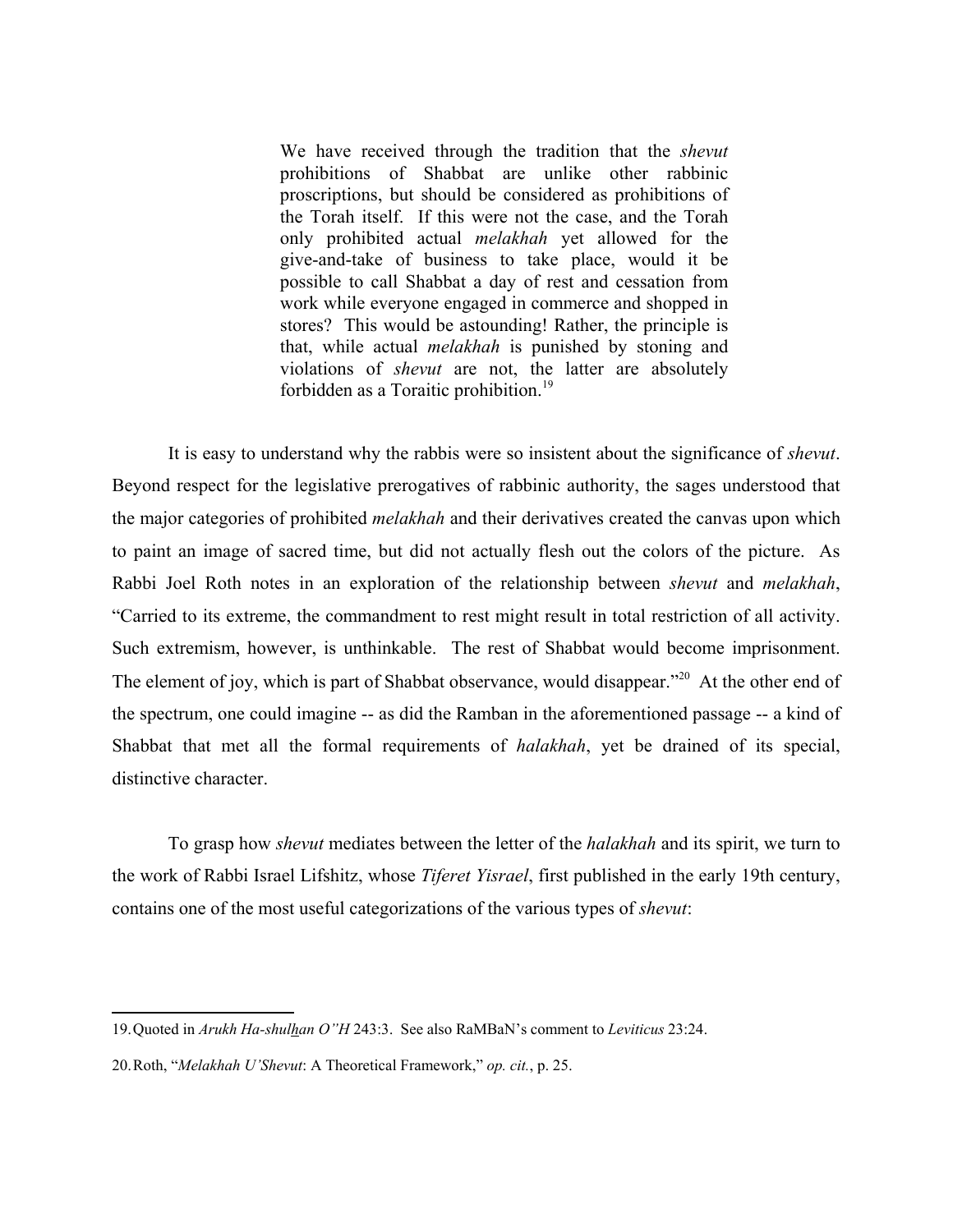### אמנם עובדא דחול יש בו ג' אופנים, דהיינו אם שאסרו חכמים הדבר משום דדומה לא' מהל"ט מלאכות, או שמשום שמא ע"י כך יבא לעשות מלאכה, או משום טרחא יתירתא.

Regarding weekday activities [forbidden on Shabbat] there are three types: 1) those activities prohibited by the sages because they are similar to one of the 39 prohibited categories of *melakhah* [though not actually one of them]; 2) activities which could easily lead to a violation of a Shabbat prohibition; 3) anything involving additional exertion on Shabbat $^{21}$ 

The *Tiferet Yisrael* furnishes an example of the first kind of *shevut* based on the prohibited labor of *borer*, selecting. On Shabbat one may not strain through a sieve a liquid such as wine to separate it from its dregs -- since the essence of the prohibition is to make something fit for use that was otherwise unfit, the wine is "selected" and made potable by separating it from its dregs. Once the wine is made drinkable by having removed the larger dregs, passing it through a cloth to further refine it would not constitute *borer* since the beverage is already fit for use. On the other hand, given the similarity between straining a wine through a sieve and further purifying it by passing it through a cloth, the latter action is prohibited as a matter of *shevut*. Because of the close resemblance of the two actions, someone might easily infer on the basis of the permissibility of the one that the other poses no problem either.

An example of the second kind of *shevut* can be found in the *Shulhan Arukh* which forbids the taking of medication on Shabbat for non-life threatening medical conditions. The rationale behind the prohibition is based on the *melakhah* of *tohen*, grinding. In the days before the pharmaceutical industry existed, it was common for individuals to grind their medicaments and ingest them in powder form. Though one could prepare medications before Shabbat, it was feared that because the practice of grinding one's own medicine was so common, a person might

<sup>21.</sup>*Kalkalat Shabbat* 1a in *Tiferet Yisrael's* introduction to *Mishnah Shabbat*.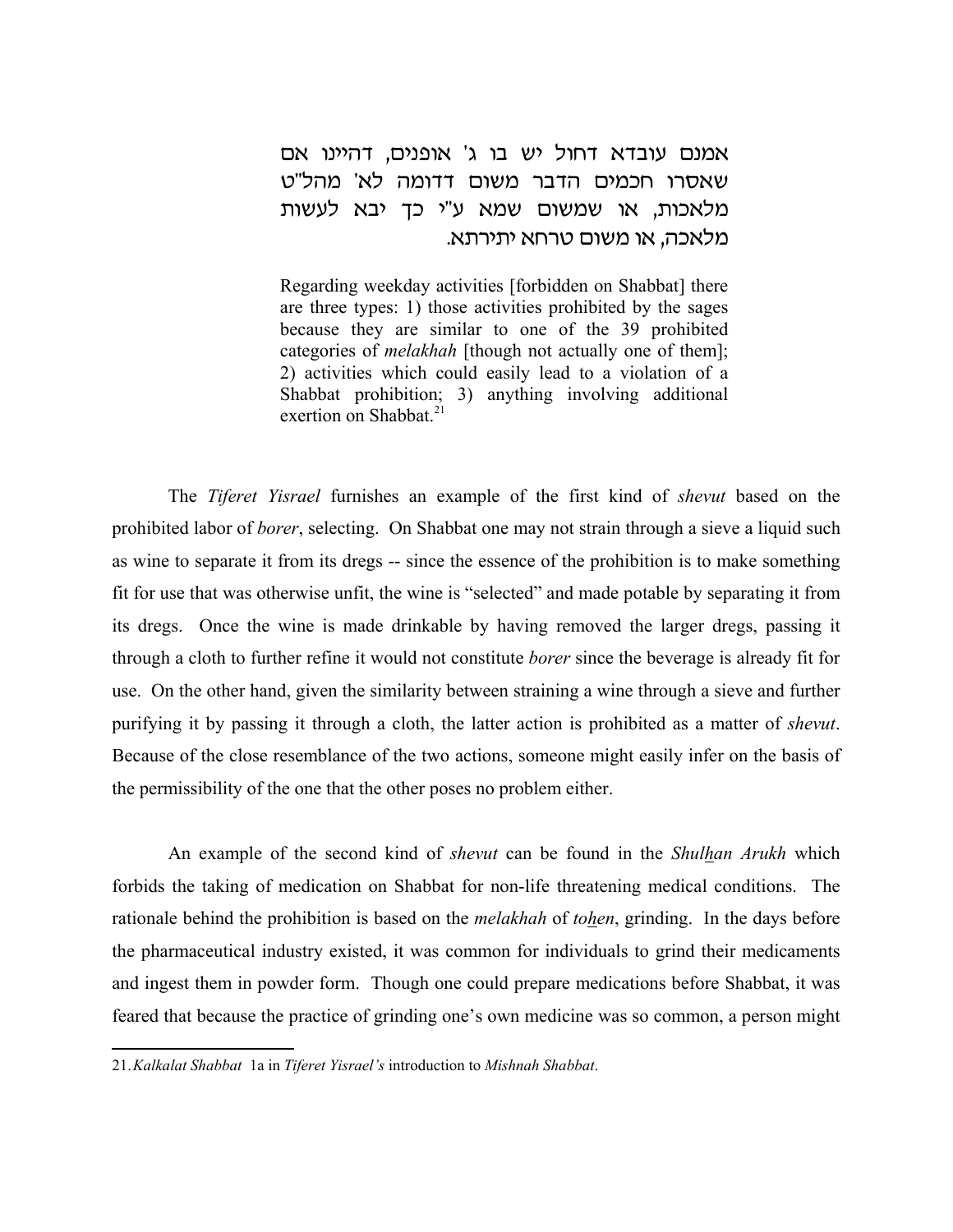easily forget that it was Shabbat. Hence, by proscribing the use of medicine for non-life threatening conditions on Shabbat, the rabbis erected a protective fence around the Torah (we will revisit this example of *shevut* below).<sup>22</sup>

Regarding the third type of *shevut*, an example of unnecessary or additional toil (*tirha yetirta*) on Shabbat would be the washing of dishes that one no longer needs for use on Shabbat. If one possesses sufficient crockery and utensils to reset the table for each of the Shabbat meals without washing dirty dishes, or alternatively, one has finished eating the last of one's meals on Shabbat, the act of cleaning dishes is superfluous to the necessities of the day. Hence, within the rubric of *shevut*, this act would be classified as unnecessary toil on Shabbat.<sup>23</sup>

In one way or another a broad range of rabbinic prohibitions reflect the foregoing concerns. To name but a few additional types of *shevut*: the concept of *muktzeh*, not touching or handling items that have no use on Shabbat or could lead to its violation; refraining from discussing one's business affairs on the Day of Rest; not instructing a non-Jew to perform a task that would be forbidden to a Jew on Shabbat; give or receive a gift from someone on Shabbat (because the transfer of ownership resembles buying and selling). $^{24}$ 

## **C. The Relationship between** *Oneg Shabbat* **and** *Shevut*

*Shevut* is by nature related to sociological and cultural norms. Without minimizing its conceptual significance, we must nevertheless observe that technology and culture are bound to shape and reshape our definition of the protective framework offered by these laws. The realia

<sup>22.</sup>The prohibition did not include foods and beverages that might also be of a medicinal character, only non-comestibles one would not ordinarily consume as food or drink. *Shulhan Arukh*, *O"H* 328:37

<sup>23.</sup>*Shulhan Arukh* 323:6. See also Neuwirth, *Shemirat Shabbat K'hilkhitah*, chapter 12.

<sup>24.</sup>A comprehensive list of these and myriad other *shevut* prohibitions can be found in *Neuwirth*, chapters 17 (Games on Shabbat and Yom Tov), 20 (Laws of *Muktzeh*), 29 (Laws regarding Shabbat and Yom Tov from tradition), 30 (the work of non-Jews on behalf of Jews on Shabbat).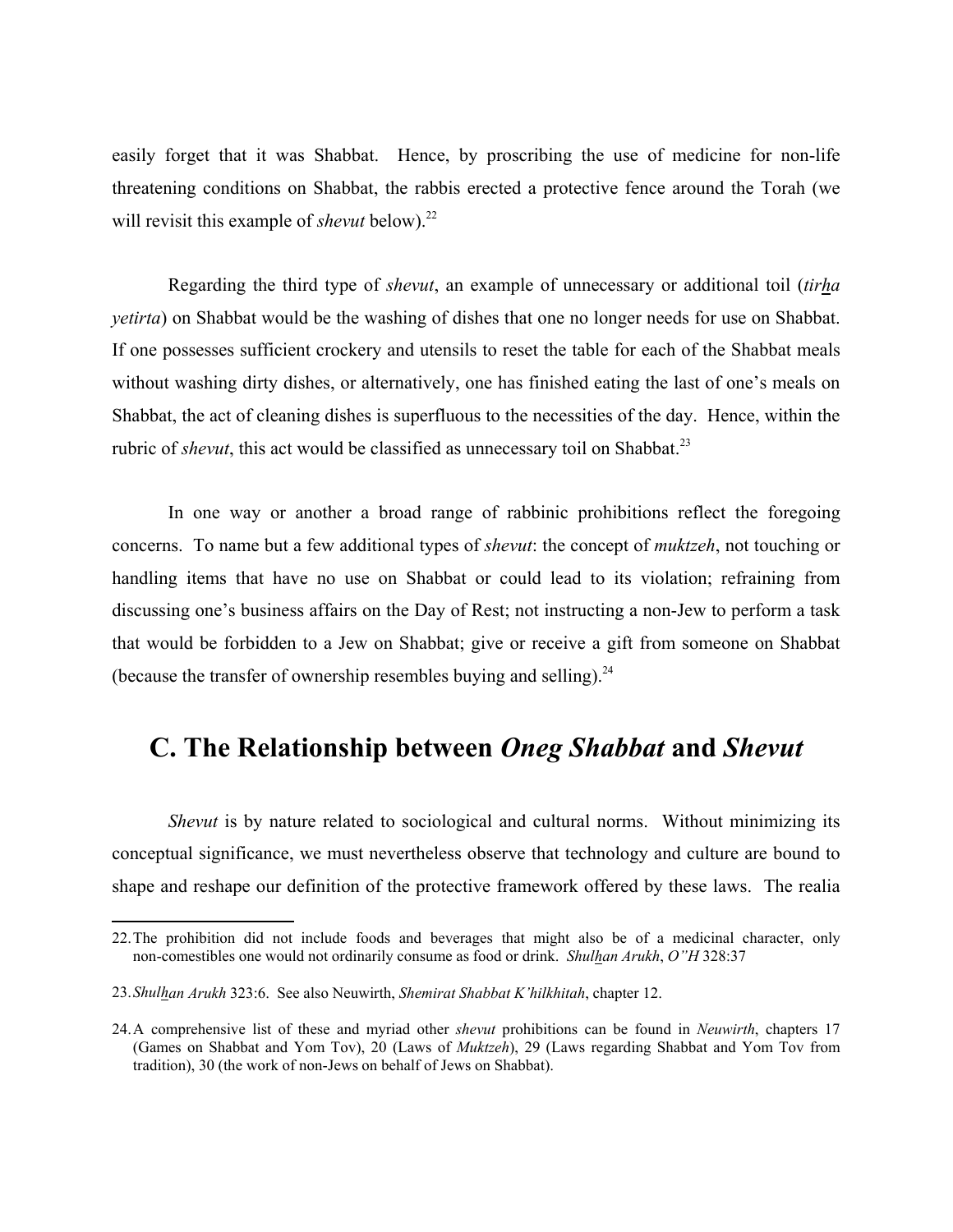of 21st century life is vastly different from that of our forebears a millenium ago. A family from the Middle Ages would be confused and lost in attempting to use the everyday devices we take for granted; by the same token, individuals from our own time would be clueless in navigating the homes and hearths of centuries gone by. Even as technology has reshaped the contours of living, cultural shifts -- some of them seismic and unimaginable to our ancestors -- have redefined what we consider *uvdin d'hol*. Entire realms of leisure activities simply did not exist in the time of the classical commentators, while behaviors and expectations familiar and common to them have long been relegated to the history books.

Thus, Roth notes in his discussion of *shevut* and *melakhah*, "Without wishing to detract from the centrality and importance of the institution called *shevut*, we nonetheless maintain that the legal significance of each and every *shevut*-prohibition is contingent upon the relative accuracy of its historical source. In other words, does the rationale for the *shevut*-prohibition hold true today? This relative accuracy of the historical source is the sole on-going justification of the norm in question."<sup>25</sup>

In concrete terms were we to take an inflexible approach to *shevut*, we would continue to refrain from swallowing pills or capsules on Shabbat, despite the fact that no one grinds his medications any longer. We might also refrain from reading great works of literature on Shabbat such as Shakespeare's *Hamlet* or Flaubaurt's *Madame Bovary* because of their designation as *sihat holin* ("profane discourse") or "*divrei heshek* ("prurient matters") incompatible with the sanctity of the Seventh Day.<sup>26</sup> Of course, the dilemma of a rigid approach to *shevut* could result

<sup>25.</sup>Roth, "*Melakhah u'Shevut*: A Theoretical Framework," *op. cit.*, p. 26. Rabbi Isaac Klein in his classic *vade mecum* of Jewish law from a Conservative Jewish perspective, argues similarly: "We should add that the whole area of *shevut* has to be mapped out anew because the reason for *gezeirot* and the nature of *'uvdin dehol* have changed. What was in the spirit of Sabbath a generation ago may not be considered so today. The doctrine that a *gezeirah* still stands even if the reason for initiating it has ceased is untenable as a general principle." Isaac Klein, *A Guide to Jewish Religious Practice* (New York: Jewish Theological Seminary of America, 1979), p. 85.

<sup>26.</sup>*Shulhan Arukh*, *O"H* 307:16 uses these terms and cites as a prime example of the literature incompatible with the spirit of Shabbat the poetry of Immanuel ben Shlomo ben Yekutiel of Rome (1261-1328) Filled with satire, clever witticisms and humorously flippant, to the modern reader Immanuel of Rome's poetry is fun and mischievously wonderful. At worst, one might accuse it of frivolity. It would be difficult to imagine anyone today proscribing such literature for its incompatibility with Shabbat!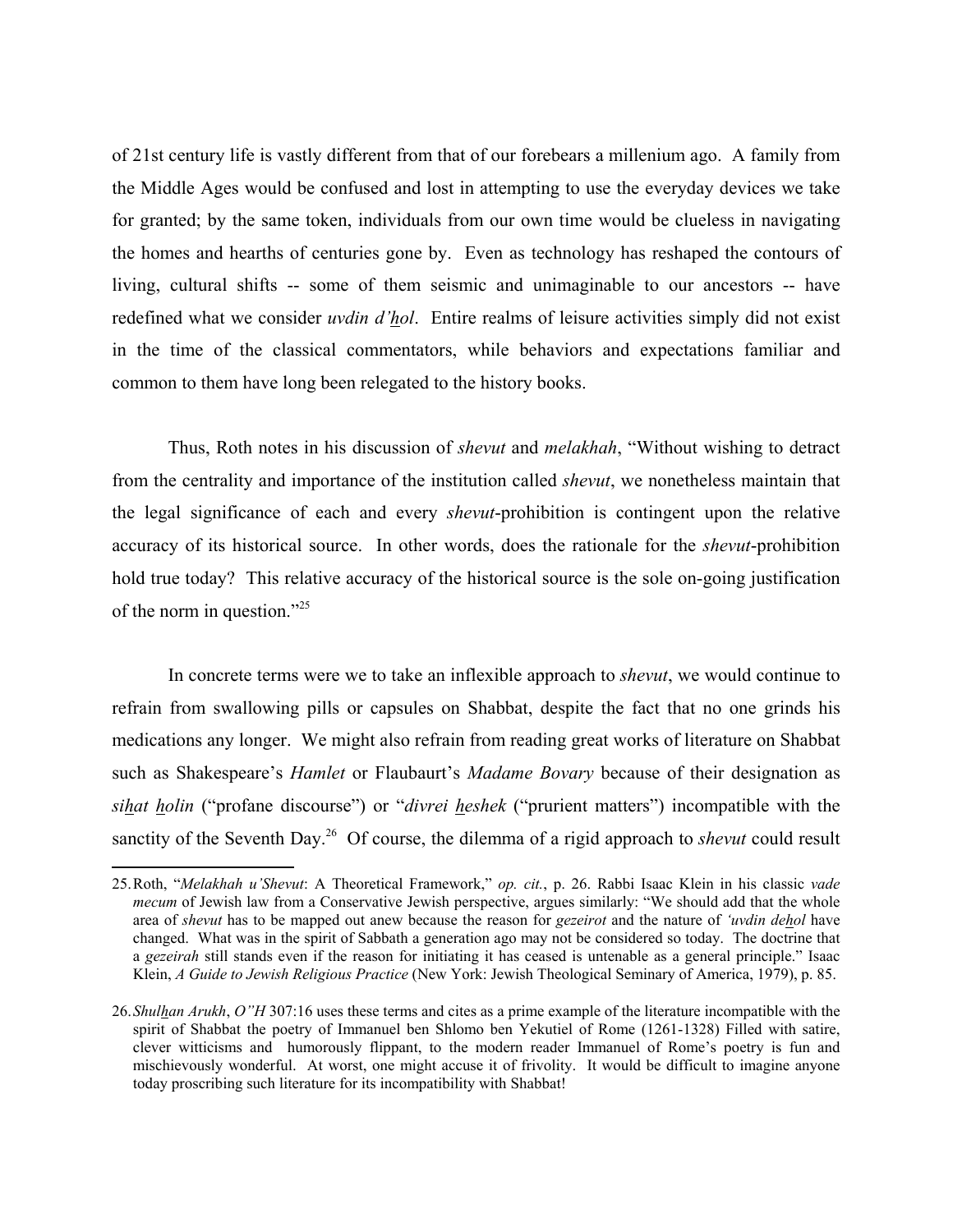in problematic leniencies as well. The world of crass and cynical advertising that plays to our basest materialistic instincts simply did not exist in 16th century Safed or Cracow. In view of the silence of the classical sources we could theoretically spend Shabbat fixated on glossy catalogues or watching all day long the Shopping Channel (whether left on throughout Shabbat, operated by an automatic timer, or turned on by an individual, depending upon one's view of electricity).27 By the same token, the *Shulhan Arukh* does not consider it a violation of Shabbat should a person buy on credit, provided the item is for Shabbat or Yom Tov and price is not discussed. Given the virtual ubiquity of buying on credit today, it is hard to imagine that the classical sources would not approach the discussion of Shabbat and credit differently.<sup>28</sup>

As we will shortly see this view of *oneg Shabbat* and *shevut* is bound to have significant ramifications in any discussion of the permissibility of exercise on Shabbat. Our understanding of health, fitness and medicine has changed enormously; when harnessed to a culture of leisure made possible by unprecedented technological advances and the invention of myriad labor-saving devices, it becomes imperative to re-think the parameters of *shevut* as they apply to physical exercise. Our forebears could certainly understand the notion of *tirha yetirta*, additional exertion; to that end they banned various forms of manual activity either because it reminded them of the workaday world or because such caloric expenditures were not for the sake of accomplishing a Shabbat related goal. What they could not anticipate, however, is that a time would come when, at least for some, physical exertion itself could be a form of *oneg,* a source of recreation for its own sake on Shabbat, an opportunity to connect mind and body in a way consonant with both the letter and spirit of *halakhah*.

Equally important, in our day and age when there are so many forms of recreation that are stamped as "not *shabbostik*" in one way or another, it is vital that we breathe new life into the

<sup>27.</sup>One suspects that if Maimonides, Karo or Isserles lived today they would be inclined to add these activites to the list of *shevut* prohibitions.

<sup>28.</sup>*Shulhan Arukh*, *O"H* 323:4, *Mishneh Berurah ad. loc., siman katan* 1.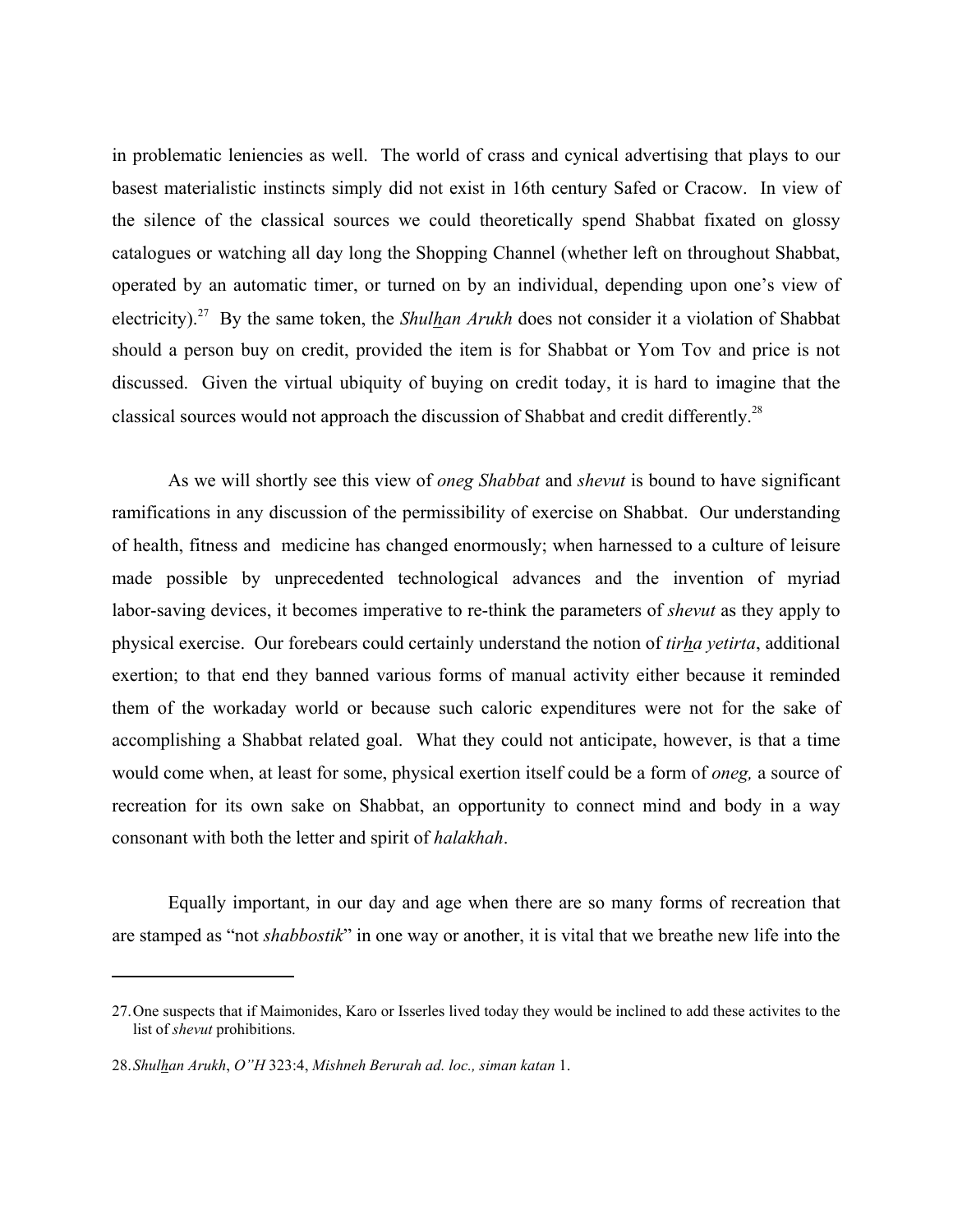spirit of *oneg Shabbat* beyond the time-honored -- and still valued -- practices of sleep, study, eating and sexual intimacy. While this discussion concerns Jews of all generations, it is especially germane to the youngest members of our community, inasmuch as three out of four of the aforementioned activities may be of limited appeal them (or hopefully inapplicable, in the case of sexual intimacy). Those who were Shabbat observant as children or are currently *shomrei Shabbat* parents with children are likely to be familiar with the refrain of "Shabbat is so boring," especially on long Saturday afternoons in the summer, when an adult would like nothing better than to nap or read quietly. Writing from a modern Orthodox perspective, Rabbi Saul Berman expresses his awareness of this dilemma and the need to consider a more expansive view of recreational activities on Shabbat:

> Is this really it? In God's whole wide world the only permissible activities which can serve spiritual purposes on Shabbat are davening, learning and eating, leaving then only sleeping as the residual means of consuming time not otherwise able to be put to positive use?

> It seems to me that we need to be looking to expand the base of activities through which meaningful spiritual experiences can be had. If we want the time of Shabbat to so infuse the life of the Jew with meaning that the rest of the days of the week could be lived in its shadow, then we need to discover additional frameworks through which such meaningful transmissions can take place.

> Telling people not to play ball on Shabbat or Yom Tov is not a solution to this problem . . . . the challenge before us is two-fold. Firstly (sic), can we sustain a limited form of ball playing and turn the activity toward a religious purpose? For example, is it possible to develop a form of ball playing in which the goals are cooperative rather than competitive, in which there could be a more conscious awareness that improving the well being of the body is itself a form of service of Ha-Shem? Is there a way of modifying the rules of an existing game so as to make the experience of playing, not only a release of physical energy, but an acquisition of ethical energy?

> Ball playing on Shabbat and Yom Tov is a vacuous, pointless activity, almost as useless as sleeping hours on end. But it is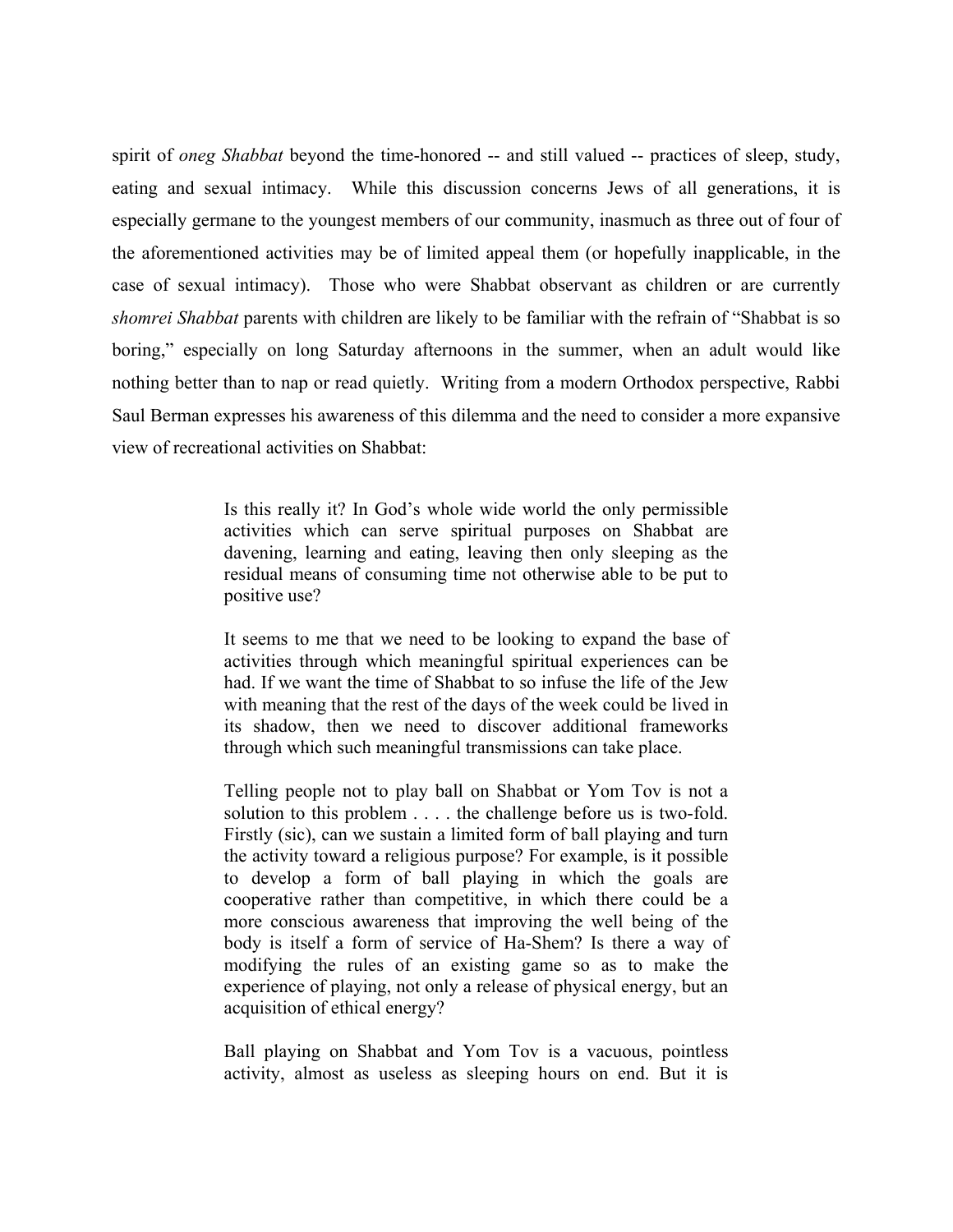halakhically permissible and serves a perceived need for relaxing, enjoyable and physically energetic activity time. Let's not take that away from people until we can replace it with something that serves approximately the same purposes, and also serves to enrich their religious and ethical beings. $29$ 

Yet there are those whose view of recreational sports far transcends the begrudging acceptance that Berman would grant them on Shabbat. Andrew Cooper, auther of *Playing in the Zone: Exploring the Spiritual Dimension of Sports*, writes:

> For those who love them, sports are indeed a matter of faith, or at least they should be. They are not important in the way medicine or politics or law are important. Their value stems from their being separate from the realm of practical affairs that we call real life.

> Sport creates a second world in which our deepest potentialities, our virtues and our vices, are revealed and cultivated within an order that raises them to beauty. One leaves the self's familiar confines to be enriched by other modes of experience. But sport is, by its nature, something that can be enjoyed for its own sake.

> Sports may no longer be about transcendence, but they still enact transcendence. They retain their power to intensify experience and awaken within us a larger sense of being. This is the hidden dimension of sport, its secret life.<sup>30</sup>

There is also physiological evidence regarding changes in the brain during athletic activity to corroborate this sentiment. Recent breakthroughs in neuro-science now confirm that vigorous exercise can induce mood altering-changes in the brain. Thus, in a *New York Times* article from 2008, journalist Gina Kolata reported on researches combining recently available chemical tracers and Positron Emission Tomography (PET) scans to compare runners' brains before and after a long run. Participating subjects were not informed of the study's purpose to

<sup>29.</sup>Saul J. Berman, "Playing Ball on Shabbat and Yom Tov," *Edah Journal* vol. I, no. 1 *Marheshvan* 5761 (November 2000), pp. 12-13.

<sup>30.</sup>Andrew Cooper, *Playing in the Zone: Exploring the Spiritual Dimension of Sports.* (Boston: Shambhala, 1998), as quoted on www.beliefnet.com/Wellness/2000/09/Playing-In-The-Zone.aspx.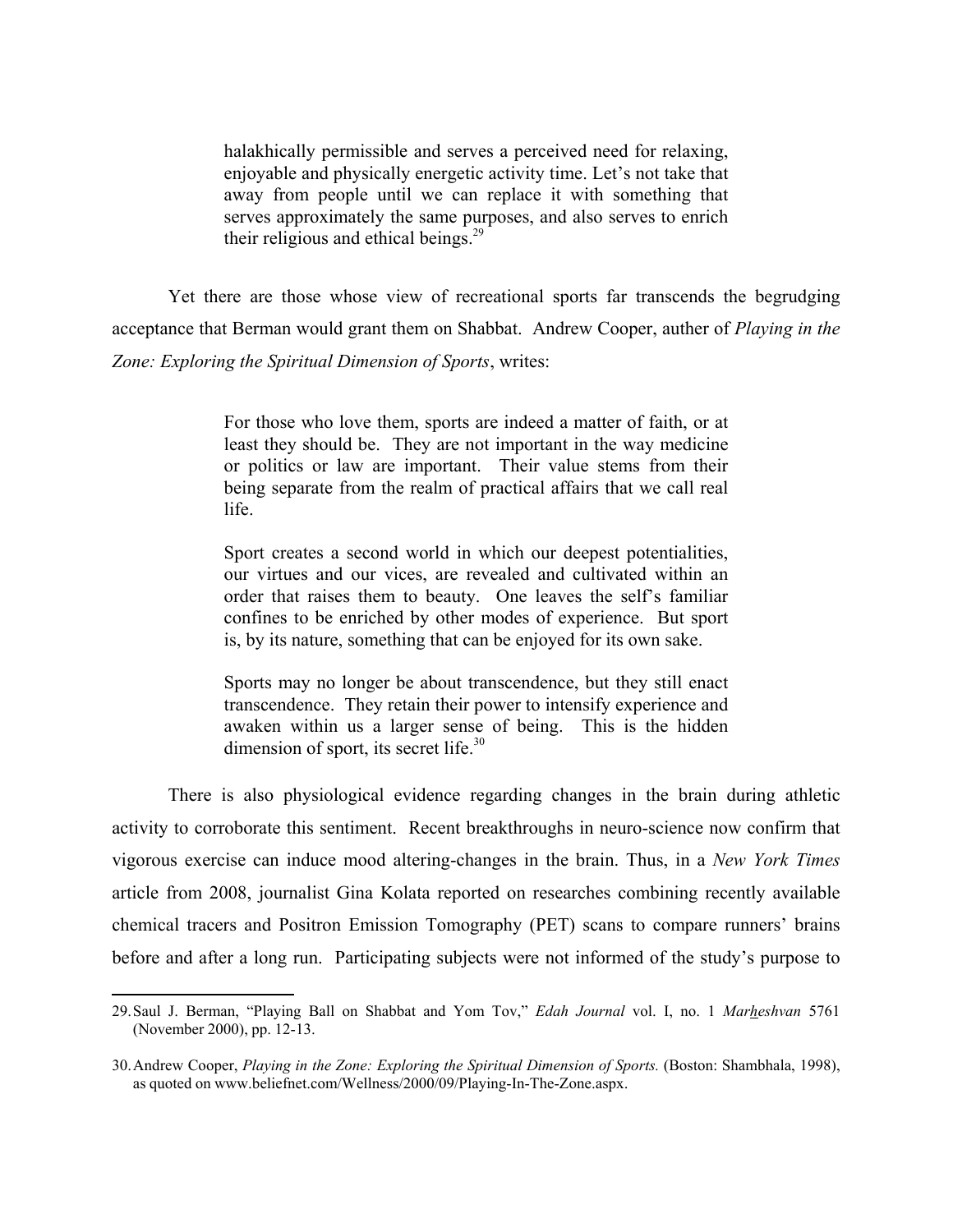ensure that the findings be based exclusively on the scan results and not influenced in any other way. "The data showed that, indeed, endorphins (the brain's naturally occurring opiates) were produced during running and were attaching themselves to areas of the brain associated with emotions, in particular the limbic and prefontal areas. The greater the euphoria the runners reported, the more endorphins in their brain."<sup>31</sup>

Of course there are ample anecdotes from athletes themselves that point toward a sense of serenity, well-being and "oneness" with the world around them that accompany exercise. In his book, *Running and Being,* Dr. George Sheehan chronicles his experience with the sport:

> Every mile I run is my first. Every hour on the roads a new beginning. Every day I put on my running clothes, I am born again. Seeing things as if for the first time, seeing the familiar as unfamiliar, the common as uncommon. There is no other way to run, no other way to live. $32$

The majority of runners might not wax as poetic about the sport as Sheehan; on the other hand, his experience could well serve as a description of the purpose of Shabbat -- an opportunity to view creation with fresh eyes and the world with wonder. In the above description, we may even hear an echo of Abraham Joshua Heschel, who sees Shabbat as "the dimension of time wherein man meets God, wherein man becomes aware that every instant is an act of creation, a Beginning, opening up new roads for ultimate realization. . . . . To witness the

<sup>31.</sup>Gina Kolata, "Yes, Running Can Make You High," *New York Times*, March 27, 2008.

The study itself was conducted by at the Technische Universität München and first published in February, 2008. In the language of the researchers' conclusions, "Changes in central opiod receptor binding after two hours of long-distance running were identified preferentially in prefontal and limbic/paralimbic brain regions. Specifically, the perceived levels of euphoria were inversely correlated with opiod binding in prefrontal/orbitofrontal cortices, the anterior cingulate cortex, bilateral insula, and parainsular cortex, along with temporoparietal regions." See Henning Boecker, Till Sprenger, Mary E. Spilker *et. al.*, "The Runner's High: Opiodergic Mechanisms in the Human Brain," *Cerebral Cortex Journal* vol. 18, no. 11 (November 2008), pp.2523-2531. I am indebted to Dr. Wendy Sapolsky of the Carithers Pediatric Group, Jacksonville, Florida for bringing this article to my attention.

<sup>32.</sup>George Sheehan, *Running and Being* (New York: Rondale Books, 1978), pp. 100, 101.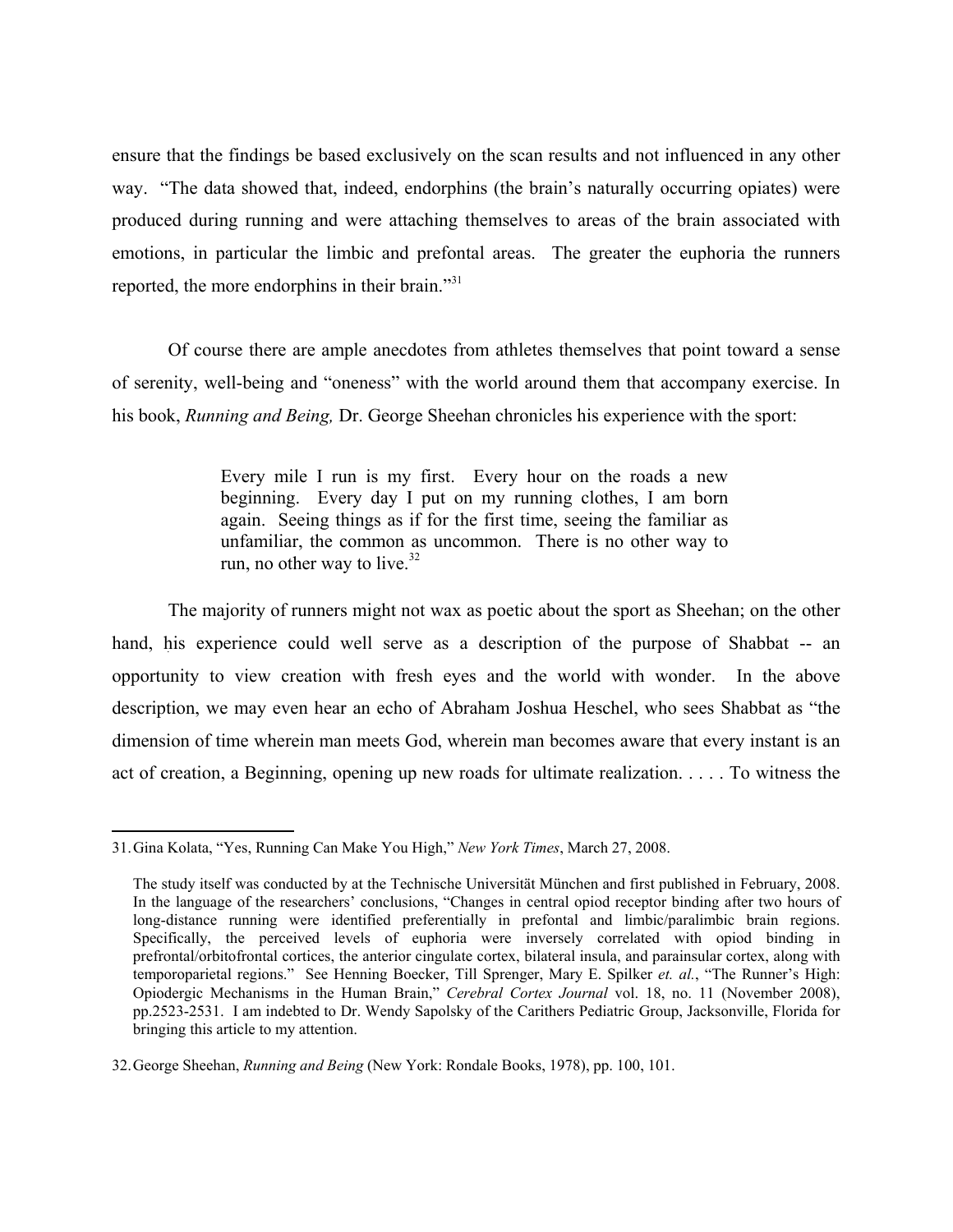perpetual marvel of the world's coming into being is to sense the presence of the Giver in the given . . .  $^{33}$  Against the background of a new understanding of the spiritual potential of physical activity, and given a need to respond to the challenges articulated by Saul Berman of making Shabbat meaningful in our time, it behooves us to rethink our conceptual approach to exercise and *shevut*.

## **D.** *Shemirat Ha-Guf***, Exercise and Shabbat**

*Shemirat Ha-Guf*, safeguarding one's own health, is a *mitzvah* in its own right, based on the belief that because God is our Creator, our bodies belong to the One who fashioned them. Our tradition links the preservation of health with our duty to serve God.<sup>34</sup> Proper nutrition, avoidance of substances harmful to the body, medical treatment, and exercise are all facets of this *mitzvah*.

With regard to how much and how often one should exercise there is no single answer. According to the United States Department of Health and Human Services, healthy individuals should strive for at least 150 minutes a week of moderate aerobic activity or 75 minutes a week of vigorous aerobic activity, in addition to engaging in some form of strength training twice per week. It is also far better to exercise on multiple days of the week for shorter periods of time than fewer days of the week for longer periods.<sup>35</sup> These guidelines apply to those who maintain a weight appropriate to their height and build and have no other medical conditions that might

<sup>33.</sup>Abraham Joshua Heschel, *The Sabbath* (New York: Farrar, Straus and Young, 1951), p. 100.

<sup>34.</sup>One of the Hebrew terms describing God as creator (*koneh*) also connotes ownership. See *Genesis* 14:19, 22; *Exodus* 19:5; *Deuteronomy* 10:14. The responsibility to care for one's body is beautifully described by Hillel the Elder to his students in *Leviticus Rabbah* 34:3, while Maimonides goes into great detail about caring for one's health in the *Mishneh Torah*, *Hilkhot De'ot*, chapters 3-5. For a modern treatment of the topic, see Elliot N. Dorff, *Matters of Jewish Life and Death; A Jewish Approach to Modern Medical Ethics* (Philadelphia: Jewish Publication Society, 1998), especially chapters 2 and 10.

<sup>35.</sup>The President's Council on Fitness, Sports and Nutrition, www.fitness/gov/be-active/physical-activity-guidelines-for-americans/; also the website of the Mayo Clinic, www.mayoclinic.org/healthy-living/fitness/expert-answers/exercise/faq-20057916.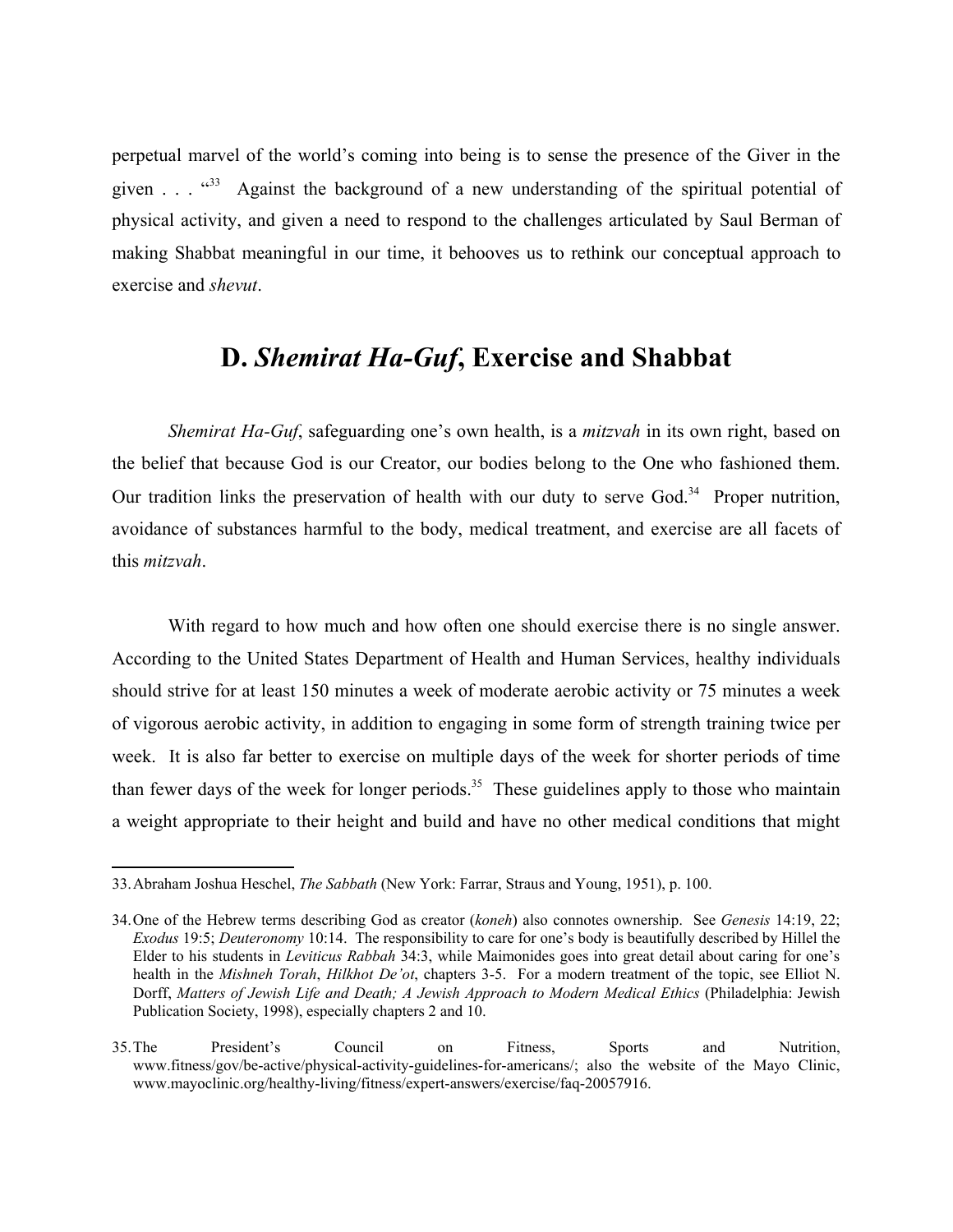point to a more or less ambitious program of exercise.

There is no medical evidence, however, that those who exercise regularly during the week are at elevated risk of danger because they refrain from doing so one day in seven -- any more than eating a rich dessert will harm an otherwise healthy person if he is careful about consuming a balanced diet, and only allows himself the "sinful" luxury of chocolate cake once a week in honor of Shabbat.

A great pundit once said, "Whenever I get the urge to exercise, I lie down until the feeling passes away."36 Clearly for some, vigorous exercise on Shabbat would be the very antithesis of *oneg Shabbat*. This would include those who avoid physical activity for any reason except at the direction of their physician, or for that matter, those who exercise regularly during the week for reasons of health, but not enjoyment. While *shemirat ha-guf*, care for the body, is a religious imperative in its own right, and exercise for the sake of cardiovascular health or weight loss is praiseworthy, there are those who dutifully follow exercise regimens for valid reasons without enjoying the actual experience. Indeed, it is not uncommon for those who work out regularly at gyms to answer the question, "How are you?" with the response "Better, now that I'm done." Whatever the virtue and satisfaction in having completed one's exercise regimen, the very nature of *oneg Shabbat* focuses on being present in the moment, enjoying what one is doing rather than looking past it. Writing in the 17th century *Turei Zahav*, Rabbi David Halevi Segel notes, "It is certainly possible to derive pleasure (*oneg*) as a result of exercise; for example, one might eat with a heartier appetite after his exertions. Even so, it is forbidden *because while running he does not enjoy the experience, and it is not permitted on the basis of the pleasure he experiences afterwards* (emphasis added)."<sup>37</sup> For those who do not actually enjoy the experience

<sup>36.</sup>Legend attributes the saying to Mark Twain, although it appears nowhere in his *oeuvre* and its first ascription to Twain was nearly thirty years after his death! See www.quoteinvestigator.com At a 1905 speech given on his 70th birthday, Twain, however, did say, "I have never taken any exercise, except sleeping and resting, and I never intend to take any. Exercise is loathsome." See *Mark Twain's Speeches* (New York: Harper & Brothers, 1910), pp. 425-434.

<sup>37.</sup>*Ta"Z* to *Shulhan Arukh*, *O"H* 301:2 *siman katan* 1.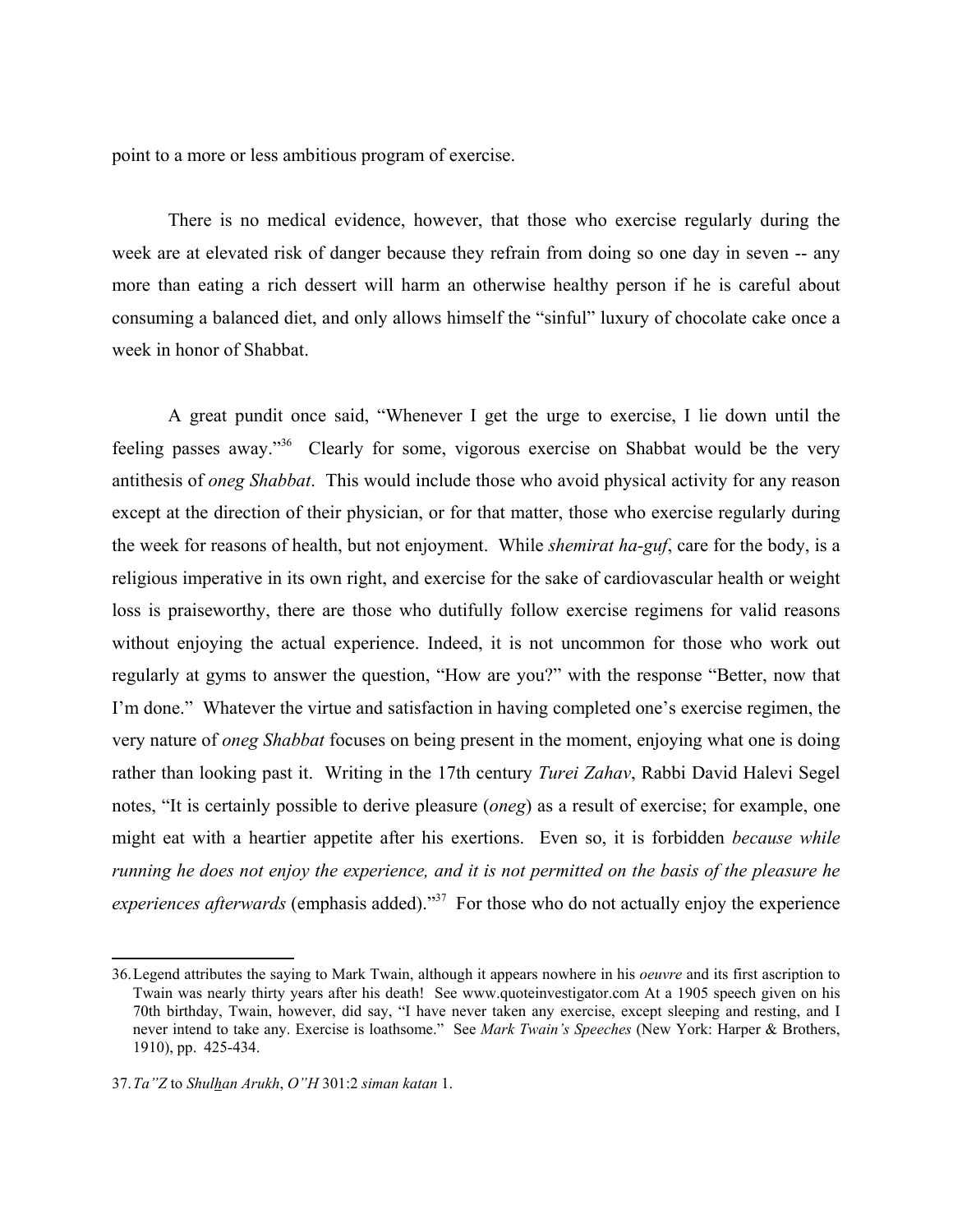of exercising -- regardless of why they exercise -- the premise underlying the traditional *shevut* prohibition against *tirha yetirta* remains valid.

Of course, none of the above would apply to individuals whose physicians, therapists or other health care providers prescribe specific regimens of exercise or physical therapy to treat particular illness or conditions, including joint pain, arthritis, or other skeleto-muscular issues. In these cases, patients who need to follow a prescribed routine of exercise or physical therapy on a daily basis for the sake of mobility or relief from pain should do so because of *shemirat ha-guf,* even on Shabbat.

In sum, *shemirat ha-guf* does not offer us a sufficient basis to override generally the prohibition of *shevut*. By the same token, that one may exercise during the week doesn't automatically render all forms of exercise *uvdin d'hol*, either. Whether a particular activity constitutes *shevut* or is a form of *oneg* depends on the nature of the recreational activity, the manner in which it is performed, and one's motivation for doing it.

There are yet other circumstances in which the motivation to exercise would be incompatible with the spirit of *oneg Shabbat*; for that which is good in moderation, may be harmful in excess. Physician and popular author Deepak Chopra translates the polarity between work and rest in a way germane to the question of exercise on Shabbat:

> In quantum terms whatever promotes orderliness is beneficial in opposing entropy. The entire physiology is an island of negative entropy; therefore our efforts need to be directed holistically to preserving orderliness in every aspect. Because the body uses creation and destruction to keep its vital processes going, doing constant work is not the answer. Exercise has to be balanced by rest. The cycle of rest and activity in lower animals is dictated by instinct, which humans are free to override. If we override it in the wrong direction, then we actually hasten entropy.<sup>38</sup>

<sup>38.</sup>Deepak Chopra, *Timeless Body, Ageless Mind* (New York: Three Rivers Press, 1998), pp. 129-130.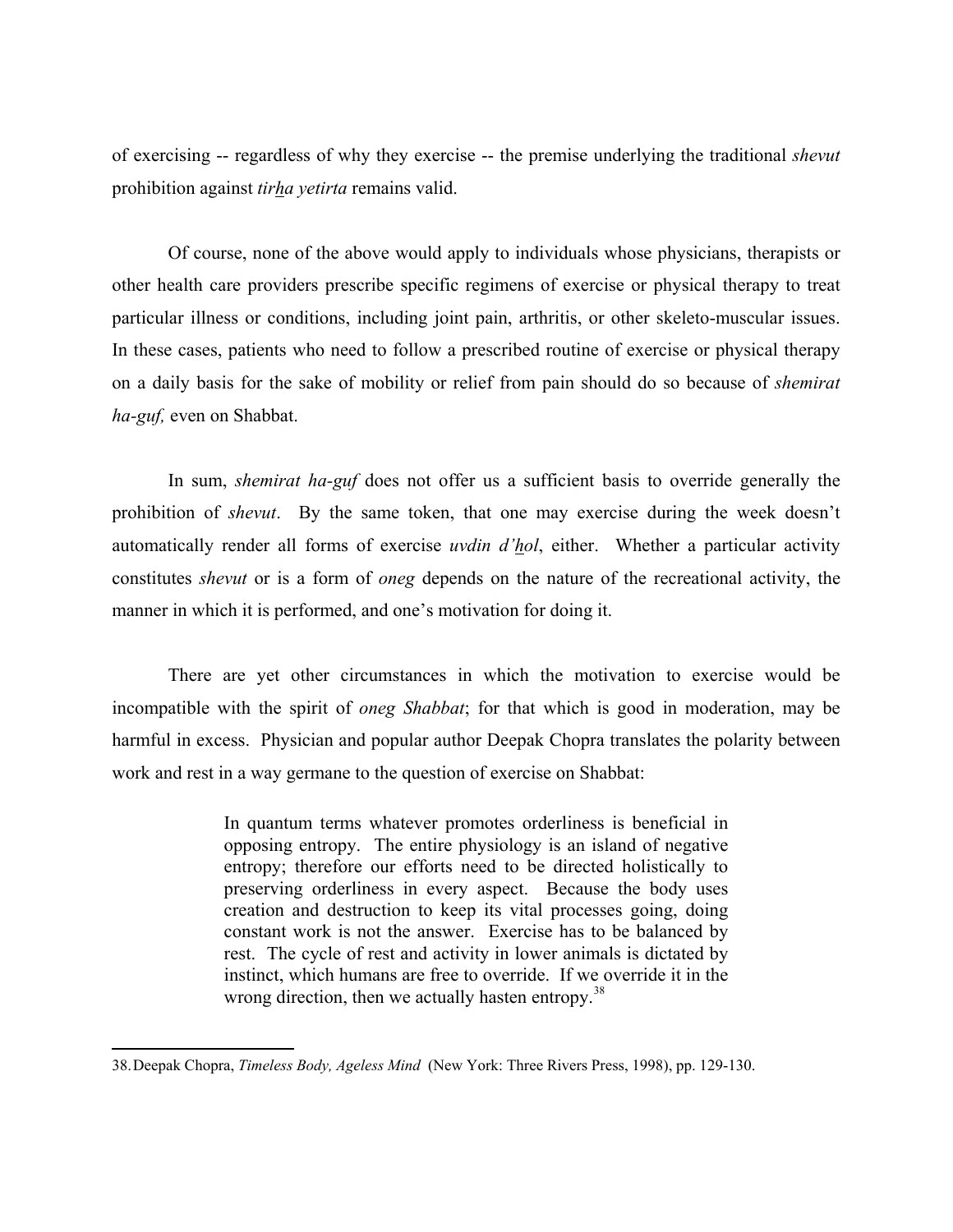Wine in moderation can enhance the joy of one's experience; in excess it is harmful and may even herald the slavery of addiction. The same is true of any substance, any activity. The *Diagnostic and Statistical Manual of Mental Disorders* (DSM-V) describes excessive exercise as that which "significantly interferes with important activities, when it occurs at inappropriate times or in inappropriate settings, or when the individual continues to exercise despite injury or other medical complications."39 This compulsive approach to exercise "shows a high comorbidity with eating disorders" as those paralyzed by fear of weight gain combine exercise with various forms of self-starvation or purging.<sup>40</sup>

As "a remembrance of our Exodus from Egypt," Shabbat celebrates freedom from all forms of servitude.<sup>41</sup> Those whose process addiction manifests itself in an unhealthy attitude toward exercise should not engage in such activity on Shabbat . . . any more than a person with a drinking problem should consume *Kiddush* wine on Shabbat because of the joy of the day.

A dichotomy thus emerges in our treatment of exercise on Shabbat: when practiced in the

<sup>39.</sup>*Diagnostic and Statistical Manual of Mental Disorders, 5th Edition* - (Arlington, Virginia: American Psychiatric Association, 2013), p. 346. Excessive exercise is described as one diagnostic feature of Body Dysmorphic Disorder (p. 243) as well as Bulimia Nervosa (p. 347).

<sup>40.</sup>Z. Demetrovics and T. Kurimay, "Exercise Addiction: A Literature Review," [Article in Hungarian] *Psychiatria Hungarica* 2008;23(2):129-41, quoted from the abstract available on the MEDLINE database of references and abstracts on life sciences and biomedical topics, maintained by the United States National Library of Medicine (NLM) at the National Institutes of Health.: www.ncbi.nlm.nih.gov/pubmed/18956613. I am also grateful to Dr. Wendy Sapolsky, who works extensively with teens and pre-teen behavioral and food issues, for sharing anecdotal confirmation from her own practice about the connection between compulsive exercise and eating disorders.

<sup>41.</sup> Both the Talmud and later codes discuss whether or not it is permissible for one to fast voluntarily on Shabbat, if doing so is a subjective form of *oneg* for him. The case here is a *ta'anit halom*, a fast to obviate the ill consequences portended by a disturbing dream, since fasting was considered efficacious in preventing such omens from taking place. In such instances the individual is permitted to fast because not doing so would interfere with his peace of mind and make the enjoyment of Shabbat impossible. Nevertheless, the person should fast a second time during the week as a kind of *mea culpa* for having compromised Shabbat by fasting in the first place! B.T. *Shabbat* 11a; B.T. *Ta'anit* 12b, *Rashi ad loc.* ",cac ukhptu" v"s*, Tur, O"H* 288,

One may not use the anxiety caused by refraining from compulsive or addictive behaviors on Shabbat as a rationale for permitting them as a kind of "negative *oneg*." For those who suffer from such disorders, there is no meaningful distinction to be made between Shabbat and the rest of the week.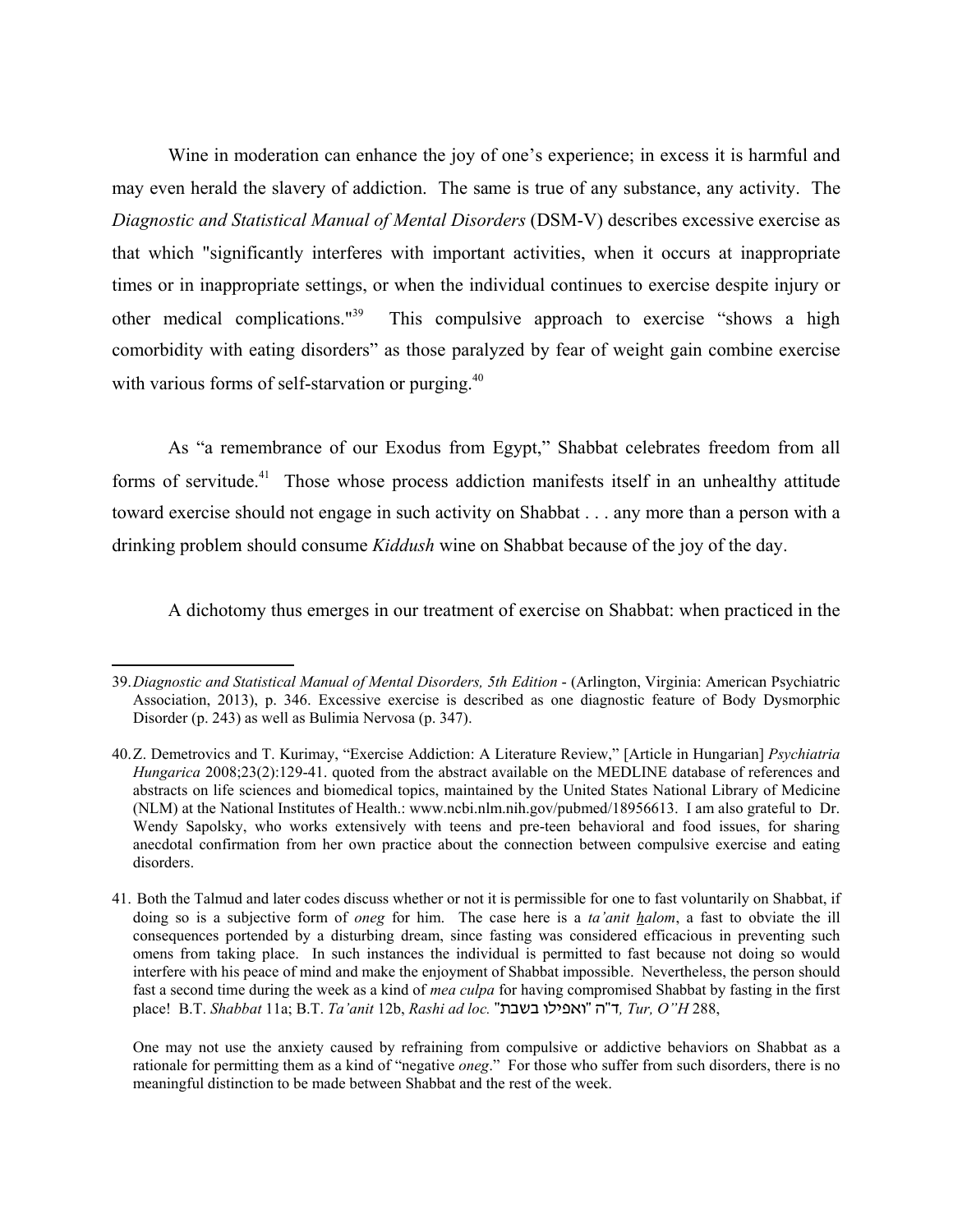right context, physical activity on Shabbat is compatible with and contributes to *oneg Shabbat* in both mind and body for all the reasons discussed above. For these individuals the *shevut* prohibition and the ambivalence with which the traditional sources viewed exercise are no longer relevant. At the same time for those who do not enjoy exercise or approach it with an unhealthy mind-set, the traditional understanding of *shevut* is still applicable. Those who fall into the latter category should be encouraged *not* to exercise on Shabbat as the more appropriate way to celebrate and honor Shabbat.

### **E. The Subjective Element of Oneg Shabbat**

Even when it is permissible for a person to exercise on Shabbat, it is crucial that she think carefully about what will differentiate her Shabbat activity from its weekday counterpart. First and foremost, to attain true *oneg* in such exercise, it must be divorced from a competitive mindset. A leisurely run on the beach without a watch is far different than the presence of trying to beat a personal record, whether measured by time or distance. To embrace the spirit of Isaiah's exhortation, then, a person must consciously alter his routine in a way that fosters genuine Shabbat mindfulness. Those who usually exercise in the early hours of the morning might opt instead to do so in the afternoon and take time to relax in bed longer. Those who regularly power walk in the afternoon might experiment with getting up early to experience the beauty of jogging at sunrise when the streets are quiet and the stillness has a special quality. Those who generally limit themselves to one kind of physical activity during the week could engage in a different kind on Shabbat. In a modern twist on the Lurianic practice of reciting *kavannot* prior to fulfilling a *mitzvah* a person might say to himself just before exercising, "*L'shem mitzvat ta'anug Shabbat* -- I do this for the sake of the *mitzvah* of delighting in Shabbat."<sup>42</sup> Notwithstanding that some forms of exercise remain prohibited on Shabbat because

<sup>42. &</sup>quot;The Jew who is in close contact with the divine life through the Torah, the fulfillment of the commandments, and through prayer, has it in his power to accelerate or to hinder . . . . the *Tikkun* restoring the unity of God's name. [Thus] The fulfillment of each and every commandment was to be accompanied by a formula declaring that this was done 'for the sake or uniting the Holy One, praised be He, and his Shekhinah, out of fear and love'." Gershom Scholem, *Major Trends in Jewish Mysticism* (New York: Schocken Books, 1941), pp. 274,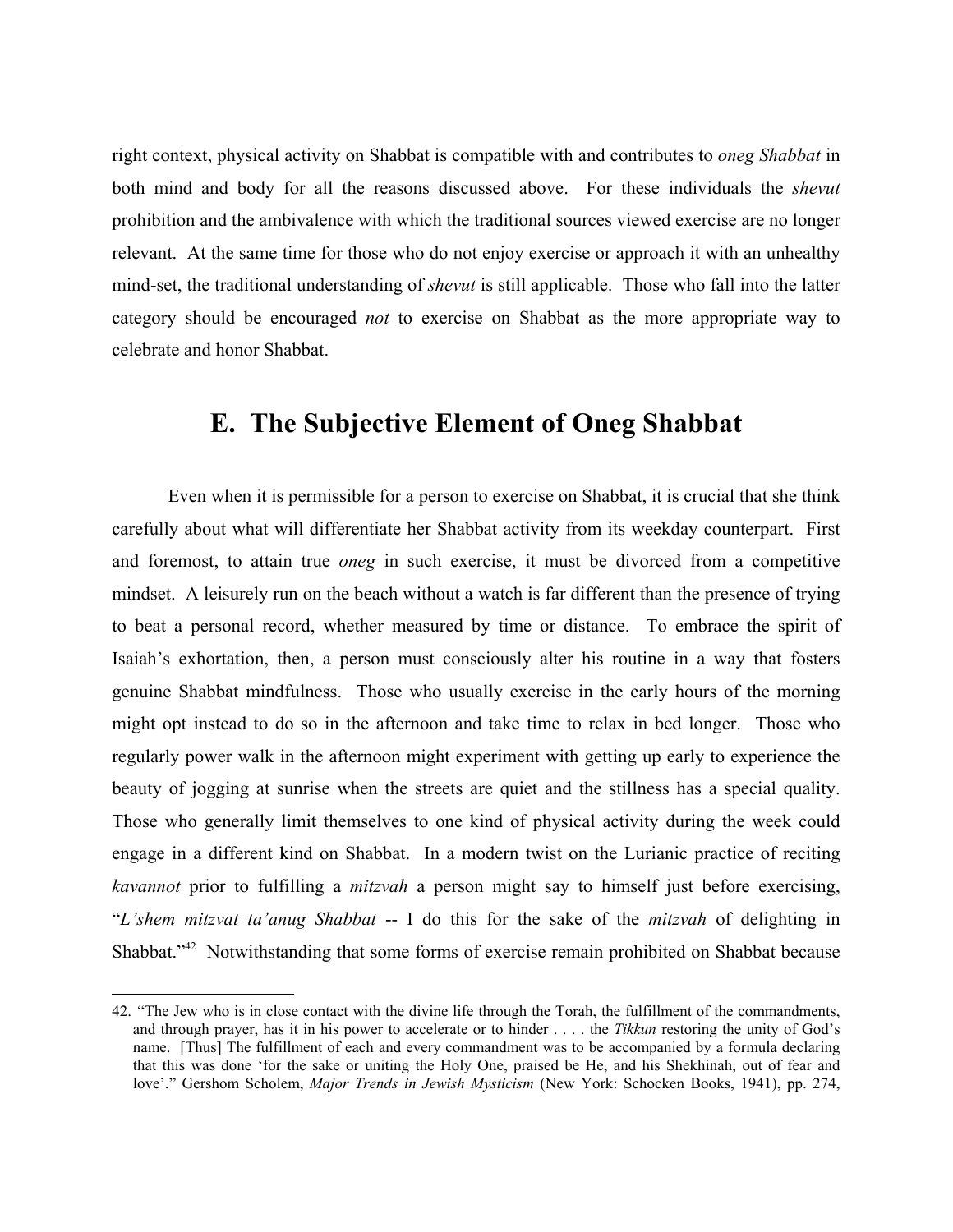of their intrinsic nature, a subject which will be addressed below, we allow other types of recreational sports and physical exercises on Shabbat because we may consciously use them to create *oneg* for ourselves.

Undoubtedly, there will be those uncomfortable with the admittedly subjective aspect of allowing individuals with the "proper" motivation to engage in certain forms of exercise on Shabbat, while discouraging other persons from performing the same activity because they lack the proper intention. The question is a fair one.

It is, however, not a novel one. Nearly six centuries ago, Rabbi Israel Isserlein grappled with the *shevut* prohibition of "א יהא דיבורך של שבת כדיבורך של חול -- One's conversation on Shabbat should not resemble one's weekday conversation." On the one hand, Isserlein acknowledges that conversation about "kingdoms, officers, wars" (what we would call "current events") is hardly *shabbostik* by any definition; on the other hand, if people enjoy shmoozing about the news of the day, inimical as such subject matter may be to the spirit of Shabbat, there is a basis for permitting such: "המנס אם אותם בני אדם מתענגים בכך, ' כשמדברים ומספרים שמועות מהמלכים ושרים ומלחמותיהם וכה"ג, כדרך הרבה בני אדם שמתאוים לכך, נראה דודאי שרי -- However, if these same people enjoy the activity of discussing current events and the like, as many people enjoy doing, then it seems to be clearly permitted."<sup>43</sup>

<sup>275-6.</sup>

The idea of framing one's exercise with a prayer is found in other faith traditions as well. One beautiful example appears in a University of Notre Dame publication: "Run by my side -- live in my heartbeat; give strength to my steps. As the cold confronts me, as the wind pushes me, I know You surround me. And so I give You this run; thank You for matching my stride. Amen." Maureen McNellis and Karen Schulte, "The Runner's Prayer," in *Day by Day: The Notre Dame Prayerbook for Students*, eds. Thomas McNally and William G. Storey (Notre Dame, Indiana: Ave Maria Press, 2004), p. 71.

<sup>43.</sup>Rabbi Israel Isserlein, *Terumat Ha-Deshen*, *siman* 61. My thanks to Rabbi Aaron Alexander for bringing this source to my attention.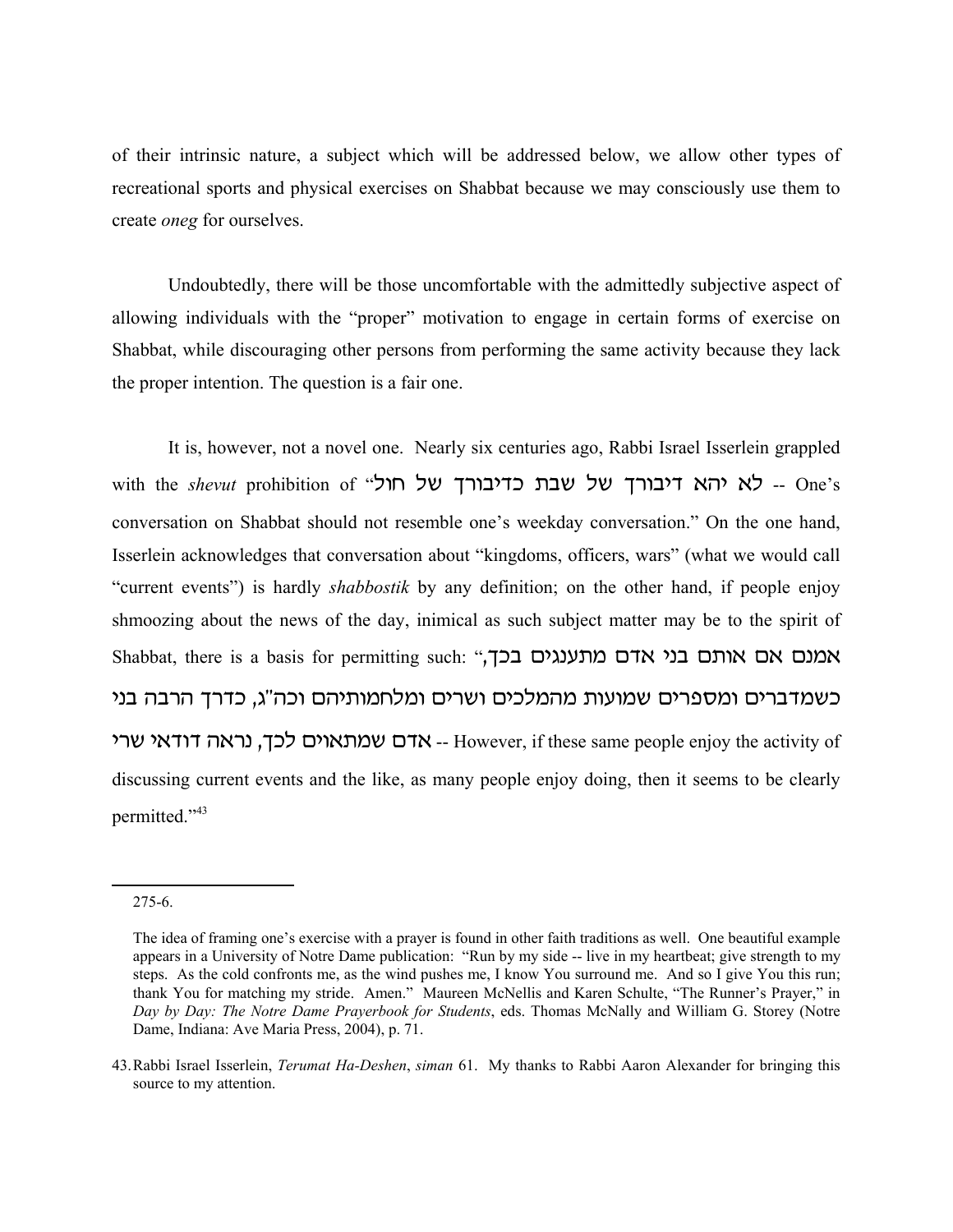At the same time there may be others present who might find discussion about the news of the day downright depressing. For those standing around the *kiddush* table who derive no pleasure from the conversation, "מעוגים ואין מתענגים -- it would seems that there is a prohibition for them because they take no pleasure [in such talk]. More than a century later, Rabbi Moshe Isserles would codify this subjective element of *shevut* into his gloss on the *Shulhan Arukh*: "ובני אדם שסיפור שמועות ודברי חדושים הוא עונג להם מותר לספרם בשבת כמו בחול, אבל מי שאינו מתענג אסור לאמרם כדי שיתענג בהם urhcj -- Those who enjoy conversing about the news of the day are permitted to discuss such topics on Shabbat as they would during the week; anyone who derives no pleasure from such talk, however, should not participate in conversation because his interlocutor finds it agreeable."44

Rabbi Raphael Shlomoh ben Shmuel Laniado (1720-1793), who served as rabbi and *posek* for the Jewish community of Aleppo, went even further. In his work on *halakhah*, *Sefer*  $Ha$ -Ma'alot li-Shelomoh, he declared, "אם תשוב משבת רגליך' הותר במקום תענוג All those activities prohibited [because of *shevut*] based upon the verse 'If you refrain from trampling the Sabbath . . . ' are permissible when done for the enjoyment of Shabbat."<sup>45</sup> The implication of Laniado's statement is that much of what might be considered *shevut* by some in one set of circumstances, becomes permissible -- perhaps even laudable -- for others in a different set of circumstances when done for the sake of enhancing the pleasure of Shabbat.

Unlike discussions about *melakhah* which are framed around objective categories of

<sup>44.</sup>*ibid.*; Rama on *Shulhan Arukh O"H* 307:1 Modern *poskim* take a very similar approach to dealing with the question of reading a newsp aper on Shabbat. Some permit those who enjoy newspapers to read them, while others prohibit the practice. A third group would only allow a person to read certain articles based on what he enjoys while avoiding those stories that might disturb his spirit. One view only permits the reading of the newspaper on Shabbat in the bathroom! For an overview of the various views, see Eliezer Melamed, *Peninei Halakhah al Shabbat* (*helek bet*) (Israel: Yeshivat Har Berakhah, 5771), pp. 137-139.

<sup>45.</sup>*Sefer Ha-ma'alot li-Shelomoh*, *Derush bet al Shabbat*, Constantinople, 1775, p. 89.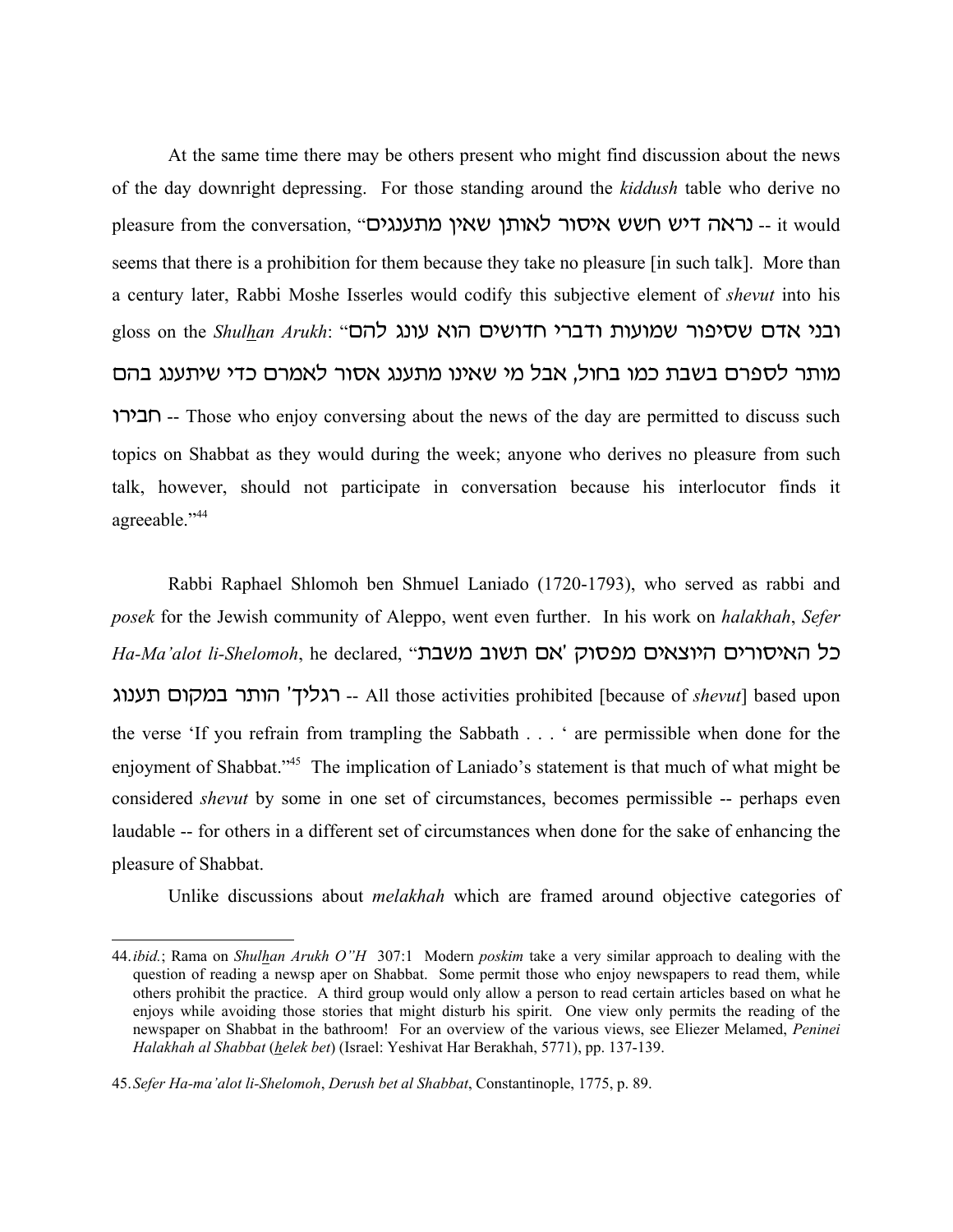action, it is impossible to eliminate entirely the subjective element of the individual's definition of what constitutes *oneg* for him. The authors of these sources recognized this and accepted the fact that the very same activity which is permissible to one as *oneg* could be forbidden to another as *shevut*. 46

# **F. New Boundaries for the Application of** *Shevut*

This is not to state categorically the impossibility of creating certain universal parameters in finding the right balance between *oneg* and *shevut* within the context of a discussion about recreational sports and exercise. As Professor Abraham Joshua Heschel noted in his celebrated classic, *The Sabbath*: "The seventh day is the armistice in man's cruel struggle for existence, a truce in all conflicts, personal and social, peace between man and man, man and nature, peace within man. The seventh day is the exodus from tension  $\ldots$ <sup>47</sup>

The classic sources of Jewish law do not impose a specific *shevut* prohibition on certain activities because of their competitive spirit. It is within our power to redraw the boundaries of *shevut* to weave a modern set of garments in which to clothe the eternal body of Shabbat's message. Doing so will neither generate a predictable pattern of leniencies nor create one of consistent stringencies, but rather a mixture of both.<sup>48</sup>

Keeping the character of Shabbat as described by Heschel in mind, competitive sports leagues are at odds with the spirit of Shabbat, whether as individual versus individual or as team against team. This is not to condemn a friendly pick-up game of softball or basketball on a

<sup>46.</sup>Other places where intention plays a pivotal role in determining whether or not an activity is *shevut* can be found in Neuwirth, *Shemirat Shabbat K'hilkhitah*, chapter 16, note 106, p. 241; also Melamed, *Peninei Halakhah al Shabbat*, *op. cit*., p. 131, note 3.

<sup>47.</sup>Heschel, *The Sabbath*, *op. cit.,* p. 29.

<sup>48.</sup>Roth, "*Melakhah U'shevut*: A Theoretical Framework," *op. cit.,* pp. 26, 28.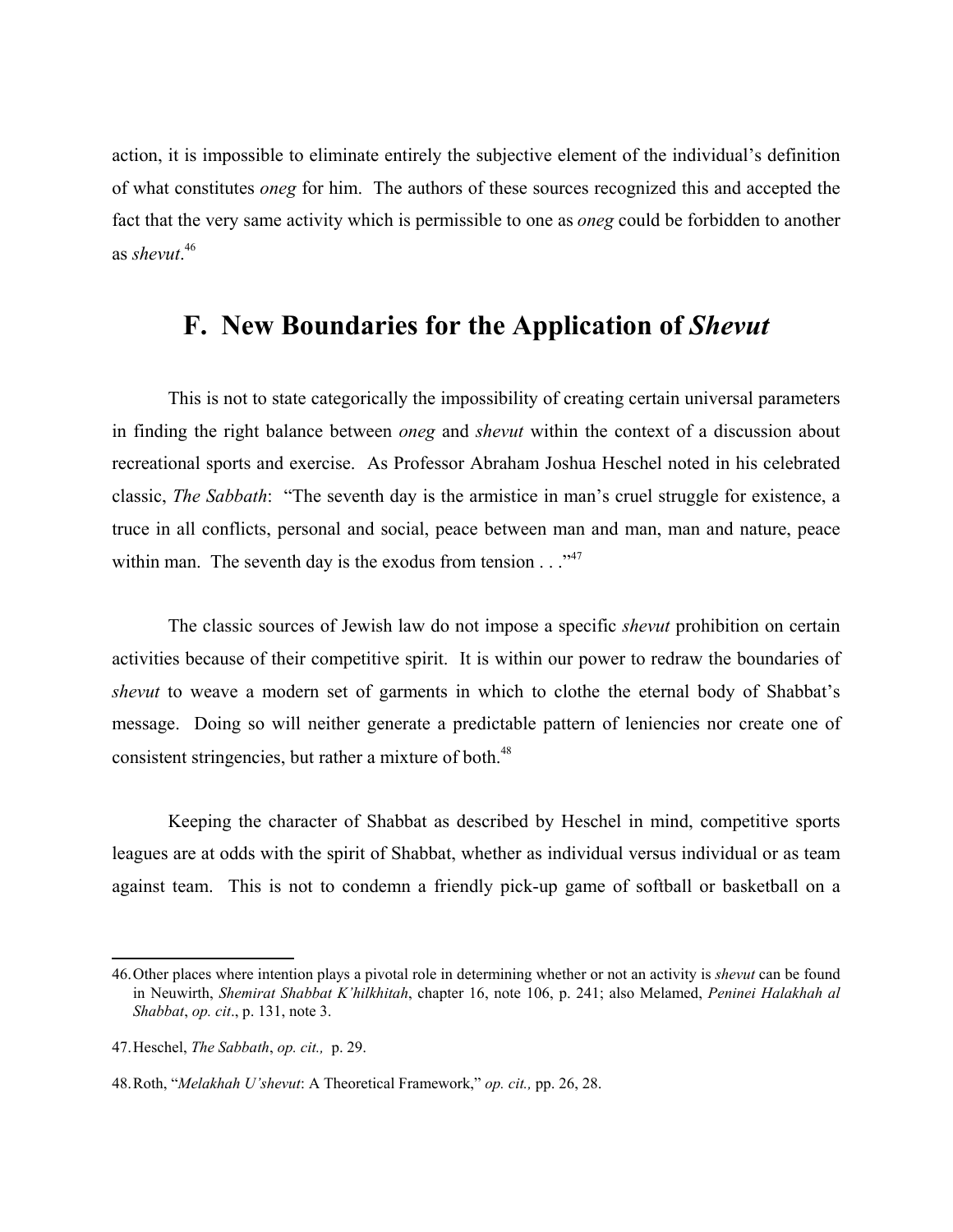Shabbat afternoon between neighborhood or camp friends  $\ldots$  even with keeping score.<sup>49</sup> Rather, organized competitions would be prohibited -- games whose character is heightened by practices all week long, the donning of uniforms and the fostering of an "us versus them" mentality on the field -- because they stand in opposition to everything the Sabbath cherishes. Even if one could avoid all forms of *melakhah* in planning such events, they would do still be impermissible because of *shevut*. This prohibition would also include racing against a clock (e.g., track events, road races or swim meets), since racing against time vitiates the integrity of Shabbat, a time when "Eternity utters a day," to use Heschel's felicitious phrase.<sup>50</sup>

One might also wonder about competitions whose purpose is to raise money for a charitable cause -- is it permissible to participate in a run on Shabbat for charity? Beyond the act of running, there are potentially numerous activities connected to such an event which would constitute actual violations of Shabbat. To offer several examples: driving to/from the event, completing registration paperwork or signing in, collecting money, and carrying outside an *eruv* (e.g., carrying water or sports drinks). Cooking a meal at a soup kitchen is a praiseworthy *mitzvah*, but does not supersede Shabbat; participating in a charity run is also a laudable undertaking, but not if doing so entails transgressions of Shabbat.<sup>51</sup> Accordingly, for the above reasons as well as the avoidance of *marit ayin*, misleading others into thinking the impermissible

<sup>49.</sup>The RaMa explicitly mentions the permissibility of playing chess on Shabbat, despite it's competitive nature. *Shulhan Arukh*, *O"H* 338:5. It is difficult to discern why Chess would be allowed, but other games -- equally competitive in nature -- shouldn't be. Individuals are always free to enlarge upon their own definitions of *shevut* by opting not to play board games on Shabbat because they involve "winners" and "losers" but, there remains a substantive difference between games played by friends or family just for fun, and serious organized competitions.

<sup>50.</sup>In this context we might heed the example of Eric Liddell, a Scottish Olympic runner and devout Christian, who refused to run in a heat held on a Sunday because it was the Christian Sabbath. Liddell, who won gold and bronze medals at the 1924 Paris Olympics, was one of the two protagonists in the popular 1981 film, *Chariots of Fire.* Sadly, the Jewish runner, Harold Abrahams, had no such qualms about transgressing Shabbat!

<sup>51.</sup>It is interesting to note that the Responsa Committee of the Central Conference of Reform Rabbis (CCAR) reached a similar conclusion about acts of *tzedakah* performed in violation of Shabbat. In considering whether it was advisable to present a check for *tzedakah* at a Shabbat service, the committee wrote, "We do not perform a true mitzvah if it is done by transgressing another commandment. We see no reason why the gift cannot be made, and do just as much good, on Friday or Sunday." "Presenting a Check for Tzedakah at Shabbat Services" 5756.4, *www.ccarnet.org/responsa*.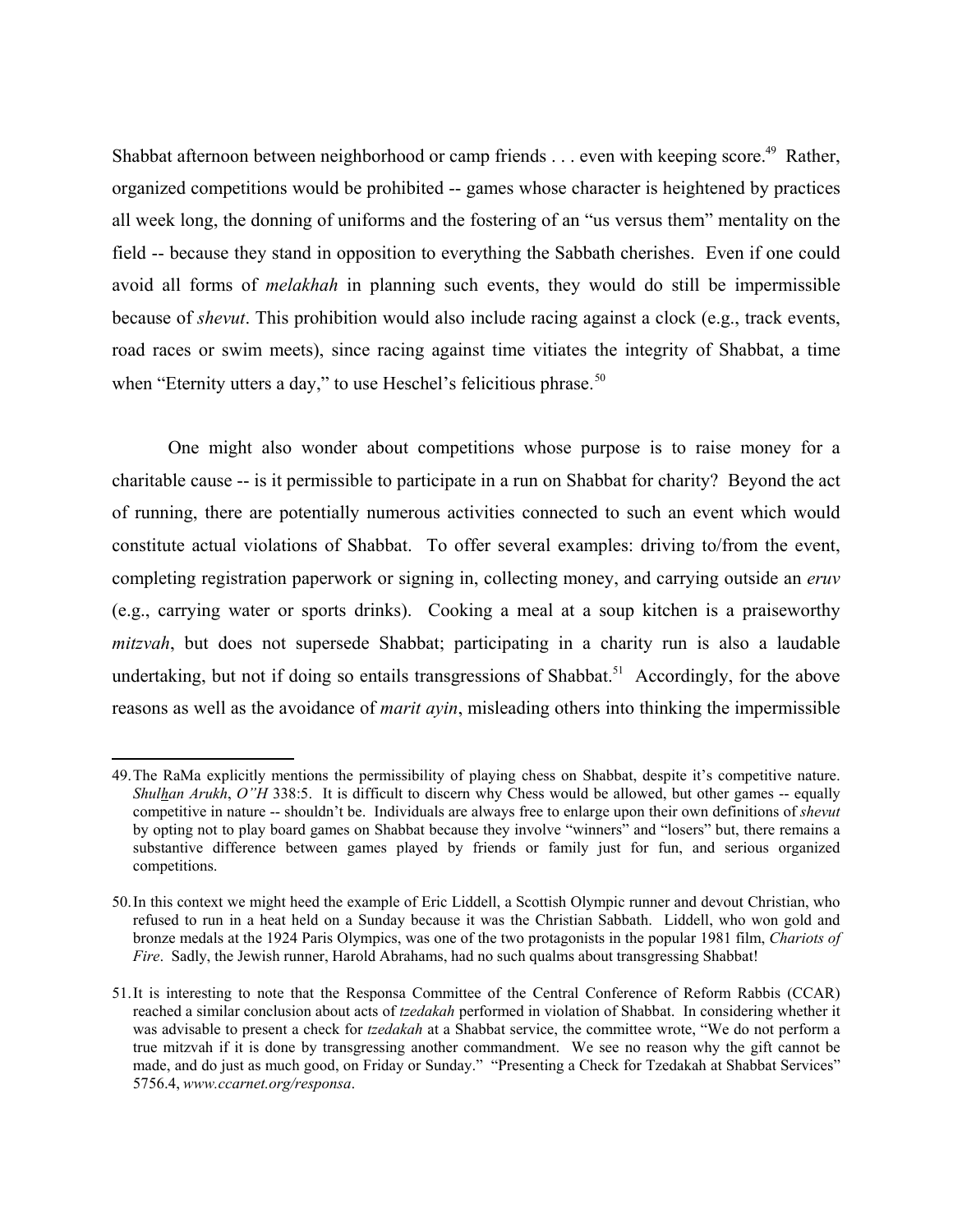is allowed, Jewish organizations may not sponsor sporting competitions for the sake of charitable causes on Shabbat. To do so on a Shabbat instead of a Sunday or another weekday compromises the Jewish character of the institution and constitutes a *Hillul Hashem*, a public desecration of God's name.

# **PART II:** *General Concerns of Shabbat Exercise and Melakhah*

### **A. Carrying**

*Hotza'ah*, carrying from one domain into another, is one of the 39 categories of labor prohibited on Shabbat (*melakhot*). According to the rabbis these prohibitions are of Toraitic origin.<sup>52</sup> From the standpoint of Jewish law, there are four types of domains:

*Reshut Harabbim* -- A public domain in a town or city not covered by a roof or surrounded by walls, a bit more than 25 feet wide, and trafficked by large numbers of people. Typical examples of a *reshut harabbim* are busy thoroughfares, highways, bustling town squares etc. $53$ 

<sup>52.</sup>*Mishnah Shabbat* 7:2. The Mishnah itself is aware of the fact that nowhere does the Torah actually list these activities or deal with what constitutes *melakhah*, prohibited labor, on Shabbat. "הֲרֵי הָם  $\ldots$ , הֵעֲכוֹת  $\ddot{\mathbf{w}}$ בָּת יִחֲלָיִין בְּשָׂעֲרָה, שֶׁהֵן מִקְרָא מָעָט וַהֲלָכוֹת מְרָבּוֹת -- The rules of Shabbat . . . are like mountains hanging by a hair, for the teachings of Scripture about them are scanty, yet the laws are many." See *Mishnah Hagigah* 1:8. Nevertheless, Jewish law considers these categories and the activities deriving from them as having the same force as those laws explicitly stated in the Torah. The prohibition of carrying, however, *is* mentioned explicitly in Scripture, albeit in *Jeremiah* rather than the Pentateuch. See *Jeremiah* 17:21-22.

<sup>53.</sup>*Shulhan Arukh*, *O*"*H* 345:7. The definitions of the four domains carry an extensive and complex halakhic history. Thus, according to some authorities, an area may not be classified as a *reshut harabbim* unless a minimum of 600,000 individuals walk through it each day. According to others, it is sufficient for a large number of people to traverse a public area for it to be considered *reshut harabbim*. Others ask whether the former number includes non-Jews, must travel through the area within a given period of time, or even whether it includes only pedestrians or those riding in various conveyances. Given that this responsum is not primarily about carrying on Shabbat, and mentions it only as germane to the question of exercise, I have taken a somewhat reductionist approach to defining each of the four domains. See Yehoshua Neuwirth, *Shemirat Shabbat*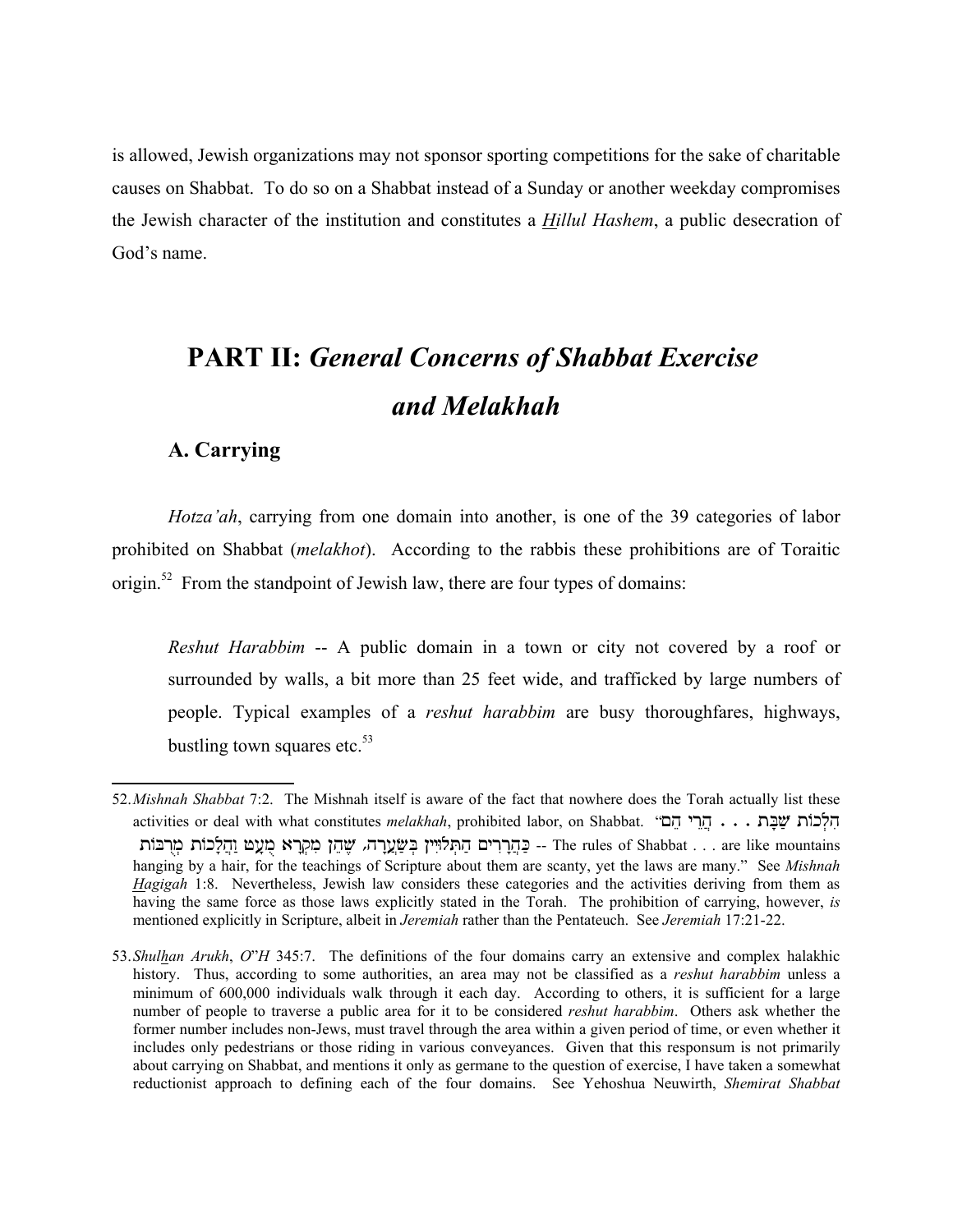*Reshut Hayahid* -- A private domain that may or may not be covered by a roof, but is surrounded by walls or other partitions. Examples of a *reshut hayahid* would include houses, apartments, a yard enclosed by a wall, or towns encompassed by a wall or fence.<sup>54</sup>

*Carmelit* -- A place which is neither a *reshut hayahid* nor a *reshut harabim* and consists of an area at least slightly larger than a square foot. Examples of a *carmelit* are open fields, the ocean, a major street which fails to meet one of the requirements of being a *reshut harabbim*. 55

*Makom Patur* -- a space in *reshut harabbim* smaller than four handbreadths by handbreadths and is raised off the ground by at least three handbreadths. *All* vacant space more than ten handbreadths off the ground in a *reshut harabim* or in a *carmelit* is considered *makom patur* (in contrast to space of *any* height above a *reshut hayahid* which is considered to be a part of the same domain). $56$ 

*Halakhah* forbids on Shabbat the transfer of objects from a *reshut harabbim* to a *reshut hayahid* or vice versa. It is immaterial whether the object is carried in one's hand, pocket,

56. *Shulhan Arukh, O"H* 345:19.

*K'hilhatah*, vol. I, 17:3; also Yehiel Epstein, *Arukh Ha-shulhan, O"H, siman* 132:26; *Mishneh Berurah* 345, *siman katan* 23, 24.

The halakhic width of a public domain is anything equal to or greater than 16 cubits (*amot*). Not surprisingly, there are also differences of opinion regarding the extent of an *amah* (cubit). The origin of the term is the distance of one's forearm from elbow to the tip of the middle finger. The *Steinsaltz Edition of the Talmud Reference Guide* explains the various opinions concerning the the length of an *amah*. The above figure is based on an *amah beinonit*, equal to six handbreadths or about 18.9 inches (48 cm). When multiplied by 16, the width is approximately 25.2 feet. *Adin Steinsaltz, Reference Guide to the Steinsaltz Edition* (New York: Random House, 1989) p. 281.

<sup>54.</sup>*Shulhan Arukh O"H* 345:2-6.

<sup>55.</sup>*Shulhan Arukh* 345:14. The measure of a *carmelit* is four handbreadths (*tefah*im) by four handbreadths. The above figure is based on the common definition of a *tefah* 3.15 inches (8 cm). An area of four square *tefahim* is slightly more than a square foot. Steinsaltz, *Reference Guide*, p. 281.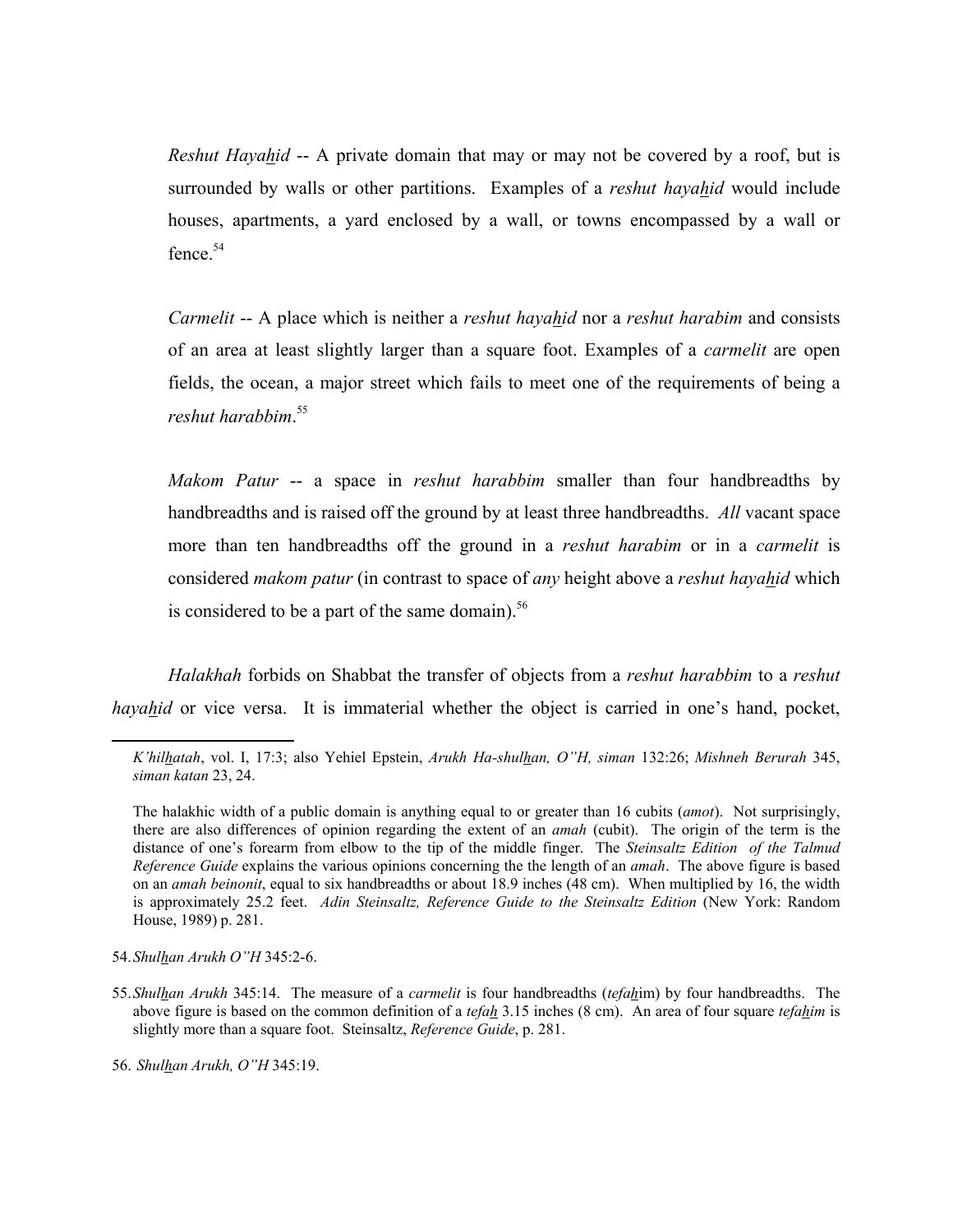dragged on the ground, passed from one person to another, or thrown. It is also impermissible to carry or transfer objects a distance of four *amot* within *reshut harabbim*.

While not prohibited by the Torah, the rabbis imposed further limitations on the act of carrying on Shabbat. Thus, it is also impermissible to transfer an object from a *reshut harabbim* or a *reshut hayahid* to a *carmelit* and vice versa, or to carry an object more than four *amot* within a *carmelit*. 57

Many communities have addressed the challenges created by the prohibition of *hotza'ah* by the construction of an *eruv*, an "enclosure" consisting of wire, posts and/or fencing that legally render a *reshut harabbim* or *carmelit* into a *reshut hayahid*, enabling individuals to carry within the boundaries of the *eruv*.<sup>58</sup> Many major centers of Jewish population have *eruvin*, though it cannot be assumed that parameters of the *eruv* are coterminous with actual city lines. Smaller communities are less likely to include an *eruv*. It is safe to say, therefore, that a significant number of Jews, whether they live in an urban or suburban area, may not reside within the boundaries of an *eruv*. 59

<sup>57.</sup>ibid., *O"H* 346:1, 2.

<sup>58.</sup>See Rabbi Yosef Bechhofer, *The Contemporary Eruv; Eruvin in Modern Metropolitan Areas* for a comprehensive discussion from an Orthodox perspective of the history and evolution of the municipal *eruv* (Jerusalem: Feldheim Publishers, 1998). As of spring 2013, www.eruv.org is in the process of creating a global directory of *eruvin* with details regarding the coverage areas of each.

<sup>59.</sup>One of the highlights of a summer experience at Camp Ramah is the opportunity to play recreational sports such as basketball, baseball and tennis with friends on a Shabbat afternoon during free time. Given the existence of *eruvin* at the various Ramah camps, this can be done without violating Jewish law. Even if partnering with other Jewish institutions to build an *eruv* around a municipality is beyond the capability of a single synagogue, for those congregations whose properties include open space or are adjacent to park land, the construction of an *eruv* may be a project well-worth considering. Doing so would provide an opportunity for experiential learning about Jewish law and what it means to create conscious boundaries on Shabbat. At a practical level, it would enable a congregation to extend the togetherness of Shabbat community into the great outdoors in a way fully consonant with *halakhah*.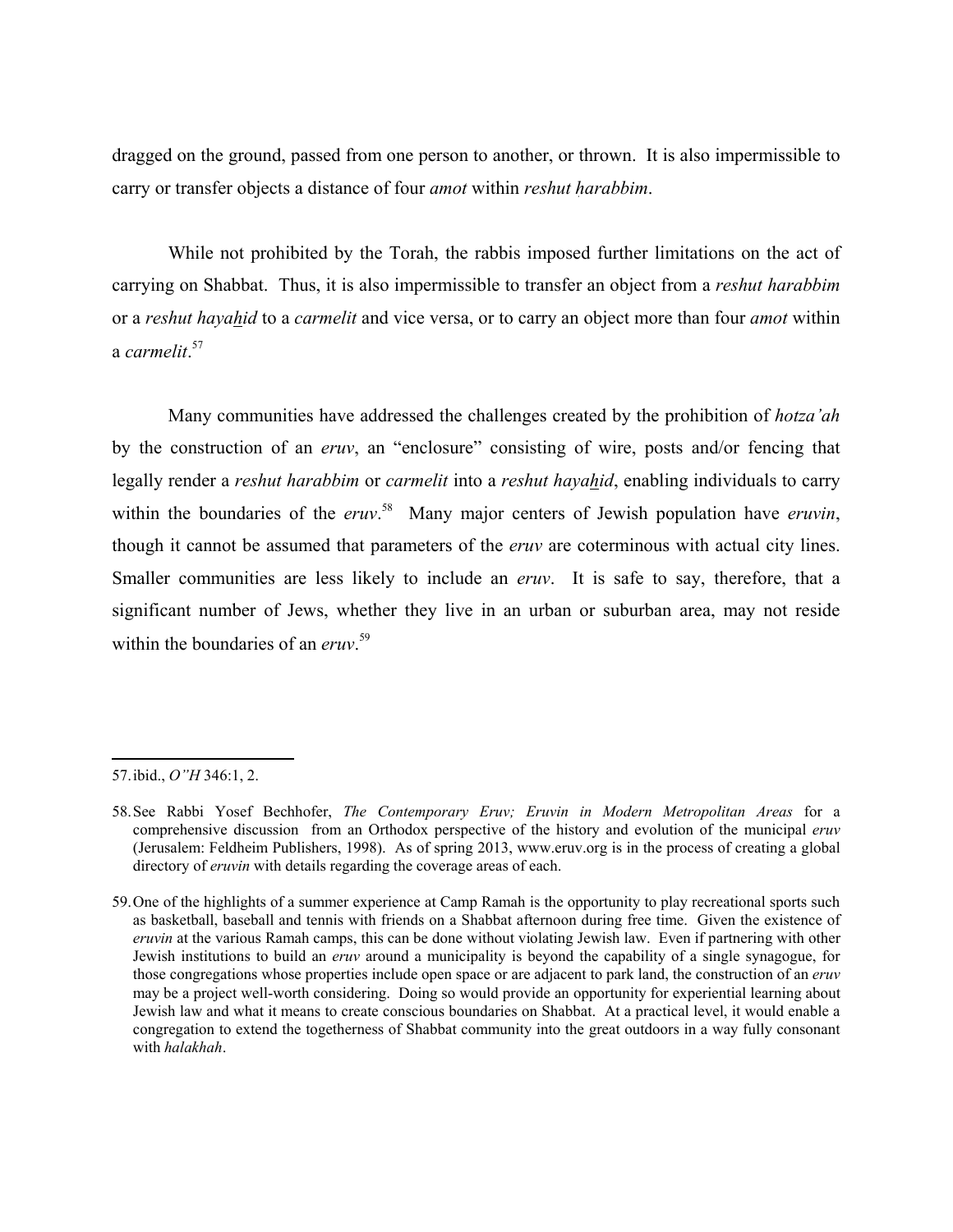The implications of this for exercise and other recreational sports on Shabbat are significant, inasmuch as one would not be permitted to carry sporting equipment outside a private domain in the absence of an *eruv*. While cycling does not conform to the common perception of what it means to carry an object, it must be remembered that the relevant *melakhah* here is *hotza'ah*, which includes transfers of objects of all kinds from one domain to another. From a halakhic standpoint, then, riding a bicycle in the absence of an *eruv* would constitute a violation of "carrying" (though riding on a stationery bicycle obviously would not). Running on Shabbat does not involve *hotza'ah* in and of itself; nevertheless, without an *eruv* runners would need to leave at home any of the accouterments they might normally bring while running during the week.

#### **B. The Limits of Shabbat Travel (***Tehum Shabbat***)**

In the story of the *manna* found in the book of *Exodus* God commands the Israelites, "... - שבו איש תחתיו אל־יצא איש ממקומו ביום השבת - ... Let everyone remain where he is: let no one leave his place on the seventh day" (*Exodus* 16:29). There is considerable debate about what this distance is. According to the Rif and Maimonides the limit of Shabbat travel from the Torah is 12 *mil*  $(1 \text{ mil} = 2,000 \text{ amot}$ ; 12 *mil*  $= 24,000 \text{ amot}$ , or roughly 7.2 miles), while the rabbis imposed a more restrictive limit of 2,000 *amot*, or approximately .6 mile beyond the last dwelling in a community. $^{60}$  Of course, given the density of settlement in many communities, the Shabbat boundary in any specific place might be many miles from a person's dwelling.<sup>61</sup> On the other hand, in rural settings the *tehum Shabbat* might be easily traversed on foot. In determining the permissibility of exercise on Shabbat involving travel on foot (e.g., running), the *halakhah* of Shabbat boundaries potentially comes into play. Even if a particular activity were deemed otherwise acceptable, it would still be subject to the parameters of *tehum Shabbat* as

<sup>60.</sup>B.T. *Eruvin* 51a. At 18.9 inches per *amah* (see note 16), 2,000 *amot* is the equivalent of approximately 6/10 of one mile, and 12 *mil* is equal to 7.2 miles. See *Mishneh Torah*, *Hilkhot Shabbat* 27:1 and *Rif Eruvin* 5a (end of chapter 1).

<sup>61.</sup>*Shulhan Arukh O"H* 397:6.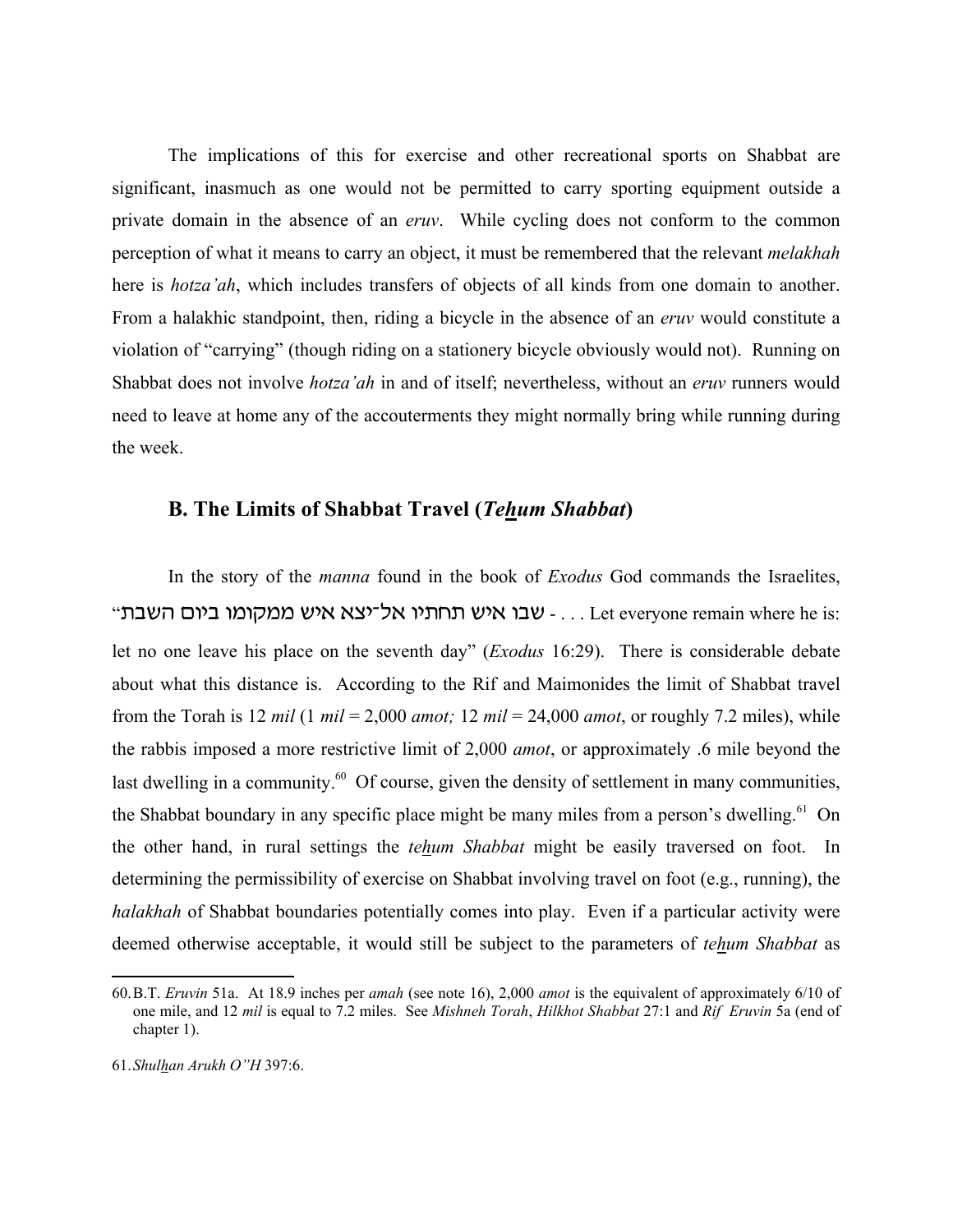applicable within a given area<sup>62</sup>

#### **C. Recording Physiological Data on Shabbat**

Those who exercise regularly and seriously are wont to keep track of their data. In an era of hi-tech exercise equipment this can be accomplished at the touch of button. Average heart rate, speed, resistance distance traveled, METS (the ratio of one's working metabolic rate to one's resting rate) and calories burned during an exercise session can be tabulated and entered into an ongoing record of one's progress. Such data, moreover, can be stored and used to tailor the degree of resistance or incline on a treadmill, elliptical or stationery bicycle for a specific user. In addition there are portable devices readily available that one can wear to track and store data regarding physiological function during exercise <sup>63</sup>

For those who regard the use of electricity as a *melakhah* in and of itself, there is no question that hi-tech fitness equipment is incompatible with Shabbat observance. Any other *halakhic* problems occasioned by their use would be secondary to their reliance on electricity.

In a recent responsum, however, Rabbi Daniel Nevins of the Committee on Jewish Law

<sup>62.</sup>Through the creation of an *eruv tehumin* an individual can extend his Shabbat boundaries by an additional 2,000 *amot*. It is not within the scope of this *teshuvah* to explore the practicality of establishing *eruvei tehumim* for the sake of exercise beyond the Sabbath limit. Since it would require traveling before Shabbat to a site up to 2,000 *amot* beyond one's normal limit, or alternatively delivering food to that spot for consumption on Shabbat, this symbolic act of establishing a new "residence" to extend one's Shabbat boundaries is likely to have little practical value for those wishing to exercise on Shabbat beyond the *tehum*. It would be far easier simply to run laps than to actually carry out this legal fiction!

<sup>63.</sup>For example, there is "The Wellness System™, made by Techno-Gym Inc.: ". . . an integrated wireless technology software application that allows users to view personal goals, exercise programs and progress through the use of a Smartkey. When inserted into the equipment, the machine automatically starts and users are presented with a personalized routine to follow. Both trainers and users can set programs onto the Smartkey. As a result, both the trainer and user can track and review progress through a central program at the end of the day or week." See www.technogym.com. It seems likely that the trend toward hi-tech exercise equipment is likely to grow rather than decrease in years to come. See also Jennifer Wang, "How Fitbit is Cashing in on the High-Tech Fitness Trend" Entrepeneur.com July 31, 2012.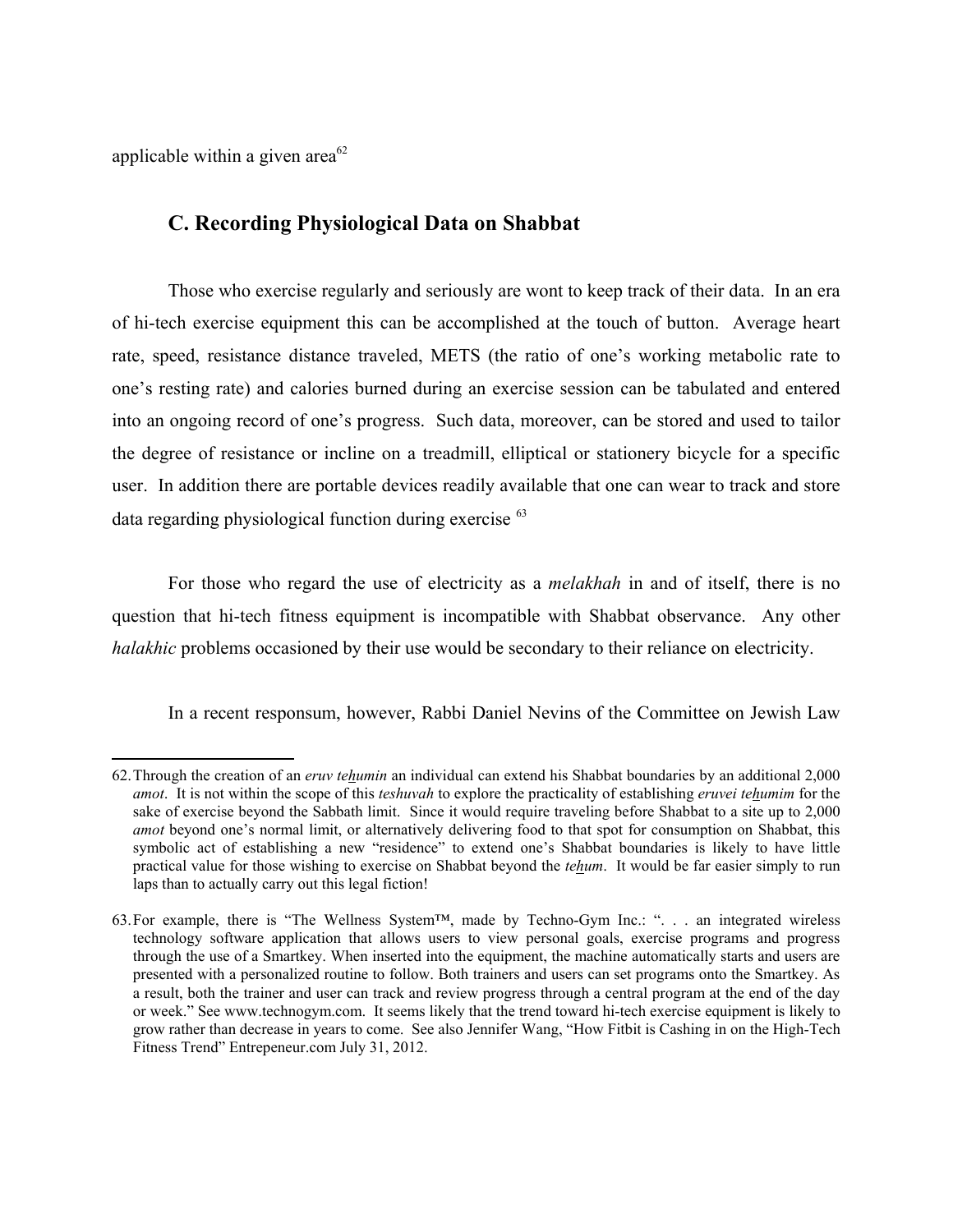and Standards of the Conservative Movement took a more nuanced view of electricity, distinguishing its generation and transmission on Shabbat from the Toraitic prohibition of *mav'ir*, kindling or transferring fire. After thoroughly reviewing the properties of electricity, the operation of circuits and the sources of its creation, Nevins concludes, "that opening or closing an electrical circuit should not be prohibited as a form of *building*, that the warming of wires is not *cooking*, and that the generation of light in electrical appliances, including incandescent light bulbs which heat metal until it glows, should not be prohibited as either *cooking* or *burning*. Thus there is no comprehensive ban on all uses of electricity as *melakhah*.<sup>64</sup>

Yet even if one cogently argues that electricity is not forbidden *per se*, it still may not be used in conjunction with other forms of *melakhah* themselves prohibited on Shabbat. For example, one cannot cook on an electric range or use electrically powered tools on Shabbat because such activities violate separate *halakhic* proscriptions in their own right.

Thus, with regard to the *melakhah* of writing electronically, Rabbi Nevins writes as follows:

> The intentional recording of data -- whether of text, images or sound is forbidden on Shabbat as a derivative form of writing (*toledat koteiv*). While this form of recording may not employ the same mechanism as the writing used in the tabernacle (whatever that was), it has the same purpose and result -- to preserve information for later display. We cannot claim that such writing is akin to the category called **ואחר (***k'l'ahar yad***)**, with the back of the hand, because this form of writing is efficient and effective to an extent which is equal to our greater than that of conventional writing. Rather, this form of writing should be considered a derivative form of the prohibition (תולדת כותב) which is biblically prohibited on Shabbat and Yom Tov.<sup>65</sup>

<sup>64.</sup> Daniel Nevins, "The Use of Electrical and Electronic Devices on Shabbat," approved by *Committee on Jewish Law and Standards* (CJLS) on May 31, 2012 by a vote of 17-2-2. p. 29.

<sup>65.</sup>*ibid*., p. 35. Rabbi Joel Roth reaches the same conclusion: "The fact that the medieval codes knew nothing about photography, for example, does not preclude moderns from classifying it as either a derivative-*av* or a *toladah* of writing. *If the function of writing is appropriately defined as the production of a lasting imprint upon some*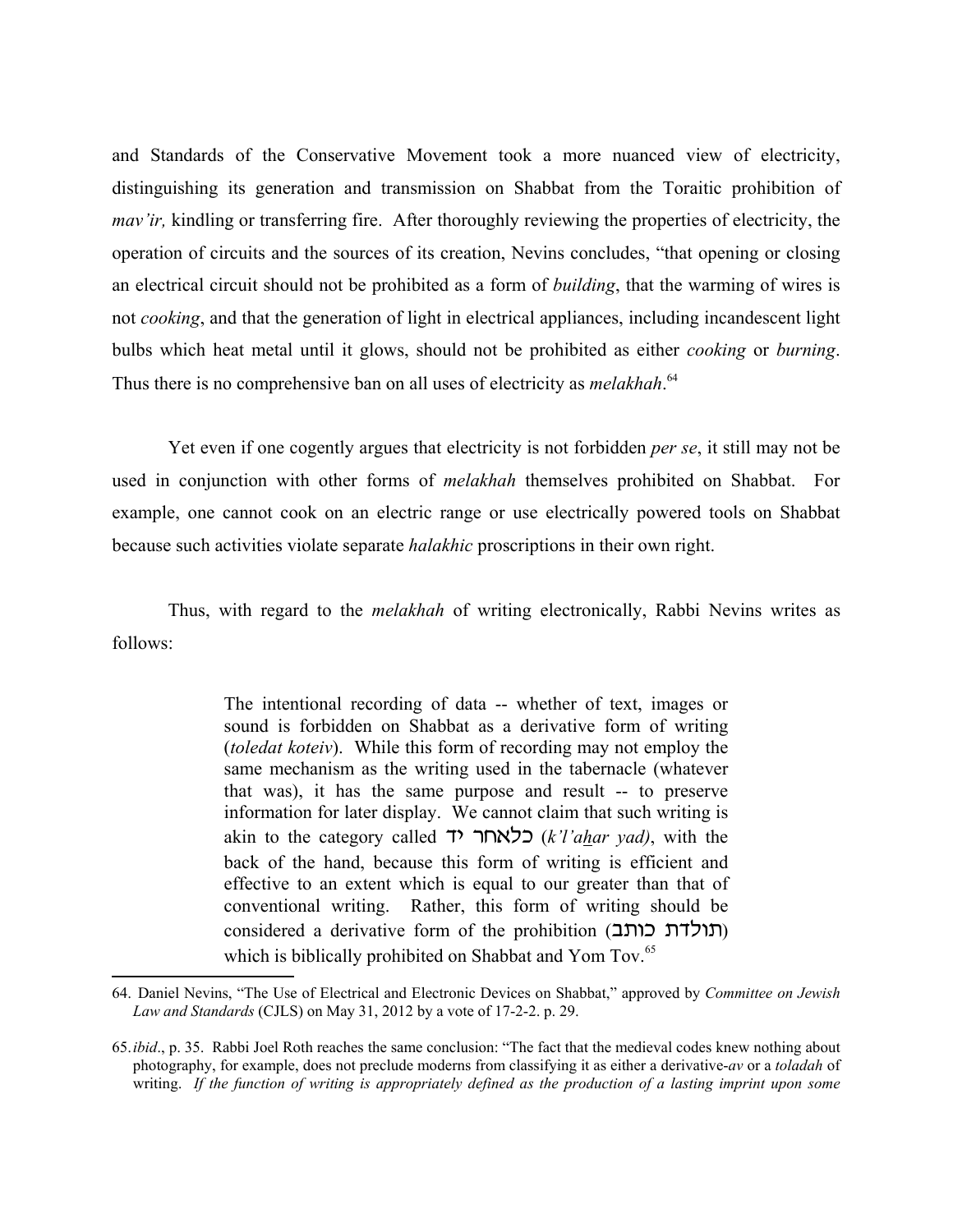The act of tracking and recording data, even electronically, serves much the same function as writing it down manually. Indeed, in many, if not most gyms, regular users of the facility continue to maintain handwritten records to chart their progress. Accordingly, whether or not one uses electricity on Shabbat for other purposes, programmable exercise equipment capable of recording and storing data may not be used, regardless of whether such devices are worn on one's body or attached to a machine.

# **SUMMARY OF CONCLUSIONS**

- *Oneg Shabbat* is a *mitzvah*. Although the Torah does not explicitly mention it, numerous 1. authorities sought to accord the enjoyment of Shabbat *d'oraita*-like status, legally and homiletically.
- 2. Traditional *halakhic* sources tend to prohibit exercise generally on the basis of *shevut*; even when permissible, they do not perceive it as a vehicle in-and-of itself for *oneg Shabbat*. Given important changes in our cultural perceptions and the importance they play in framing a meaningful protective framework for Shabbat observance, it is no longer tenable to maintain a blanket prohibition of all exercise as *tirha yetirta* (superfluous exertion) or *u'vdin d'hol*. In our time many types of exercise can and do serve as permissible -- even praiseworthy - activities for the pursuit of *oneg Shabbat.*
- 3. The halakhic literature points to a recognition that subjective enjoyment plays an important, if not ultimate, role in determining whether or not an activity is a matter of *oneg Shabbat* or *shevut* for the individual. This may mean that while one person may be permitted to engage in a certain activity because he finds it Shabbat-enhancing, another may be prohibited from doing so because it diminishes his enjoyment of Shabbat.

*substance, it seems virtually incontrovertible that the function of photography should be defined as either identical or similar to that of writing* (emphasis added). To deny the above on the grounds that lists of derivative-*avot* or *toladot* of writing from a given historical period did not include photography ignores the centrality of purpose as the primary determinant of the categorization of *melakhot*." Roth, *"Melakhah U'Shvut*: A Theoretical Framework," *op. cit*., p. 15. See also the responsum of Rabbi Mayer Rabinowitz and Dvora Weisberg, "Tape Recording and Photography on Shabbat," *Proceedings of the Committee on Jewish Law and Standards 1980-1985*, pp. 247-250; and Rabbis Elliot Dorff and Gordon Tucker, "On Recording Shabbat and Yom Tov Services," *Proceedings of the Committee on Jewish Law and Standards, 1986-1990*, pp. 305-308.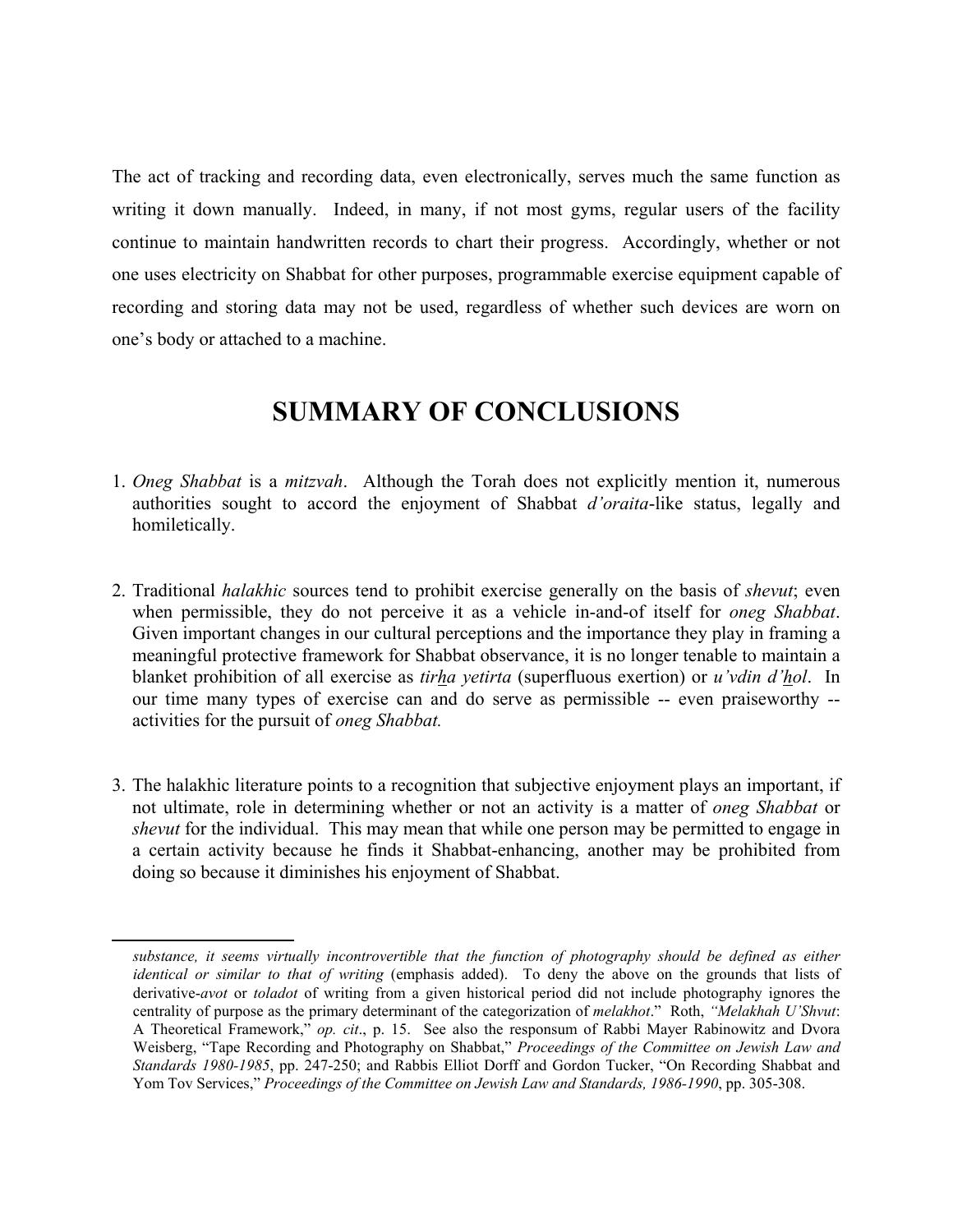- For those who engage regularly in exercise during the week, but do not actually enjoy the 4. experience, or are training in pursuit of specific goals, exercise on Shabbat does not constitute *oneg Shabbat*; on the contrary, it remains *u'vdin d'hol*. With the exception of medical reasons (see below), the only permissible rationale for engaging in recreational sports or exercise activity on Shabbat is for the sake of enhancing one's experience of Shabbat itself.
- 5. For those in good health, the general benefits of exercise do not automatically override the issue of *shevut.* Those with skeleto-muscular issues, however, who need to follow therapeutic routines for the sake of mobility or relief from pain must do so on Shabbat -- not because it yields them pleasure, but because it is a medical necessity.
- 6. Organized league sports, competitive racing against a clock or others for the sake of recognition, attainment of a prize, or first place within a league remain subject to the prohibition of *shevut* because their purpose is primarily goal oriented. That they may be very enjoyable, especially for the victors, does not constitute *oneg Shabbat*.
- 7. Synagogues, Jewish schools and other institutions within the Jewish community should neither sponsor nor participate in charity races or other sporting events to benefit not-for-profit causes, when such events take place on Shabbat. Aside from the likelihood of violating myriad proscriptions of Toraitic law, the purpose of such events, no matter how worthy the cause, has nothing to do with the concept of *oneg Shabbat*.
- 8. No type of recreational sport or exercise may trump a *melakhah* or its derivative categories. Any activity requiring prohibited types of carrying, travel beyond Shabbat boundaries, or the recording of data are forbidden as *d'oraita* injunctions and not simply as matters of *shevut*.
- Beyond the broad parameters of the *oneg Shabbat* and *shevut,* the permissibility of individual 9.types of exercise or sports and their compatibility with Shabbat will depend on the equipment they require, their respective characters, and the venues where they take place.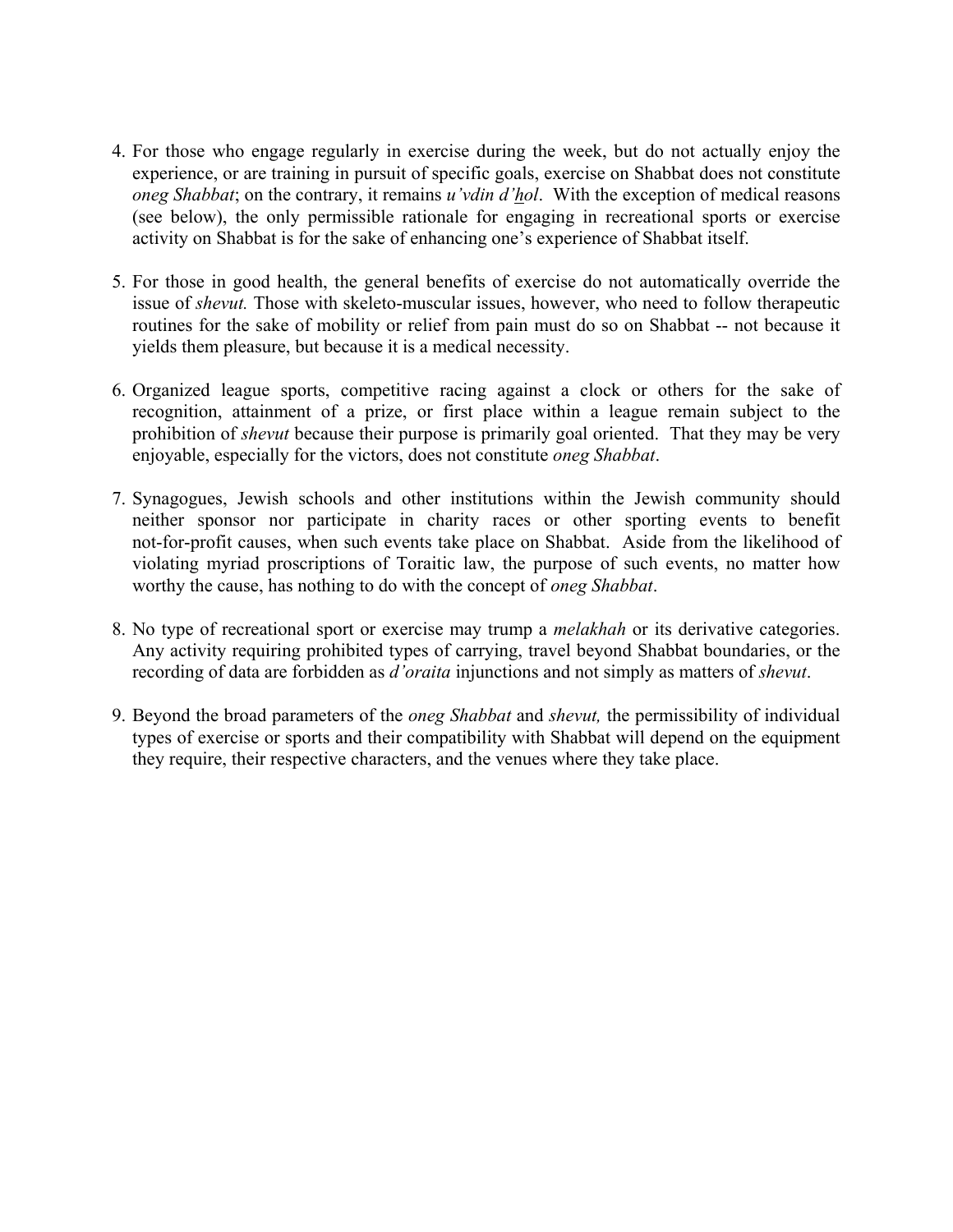# **PART III:** *Regarding Specific Types of Exercise and Recreational Sports on Shabbat*

#### **A. Is it Permissible to Ride a Bicycle or a Skateboard on Shabbat?**

*This section was approved on May 13, 2015. For this section, the committee voted on each piskei din separately. For the individual votes, please see the piskei din.*

Since the invention of the bicycle, cycling has served human beings around the world as a form of environmentally friendly and inexpensive transport, an effective way to improve cardio-vascular health, and a wonderful way to enjoy leisure. Before considering the specific contours of cycling's permissibility on Shabbat, it is necessary to remind the reader that, absent an *eruv*, riding a bike violates the *melakhah* of carrying (*hotza'ah*). This would be true even if the rider did not have with her a water bottle, a lock and chain, or any of the accouterments cyclists frequently take along. In addition to the existence of an *eruv*, the ensuing discussion will also presume that the individual's riding plan will not take him beyond the Shabbat limit (*tehum Shabbat*) mentioned earlier.

Because bicycles were not widely used until the 1880s, it is not surprising that no *posek* wrote about them until the turn of the 20th century. One of the earliest *poskim* to treat the issue was the *Ben Ish Hai*, Rabbi Yosef of Baghdad, who lived into the first decade of the 20th century. In a responsum concerning the use of a "gharry," described as a "conveyance with two wheels, not drawn by animals, but powered by a person who pushes the wheels (i.e., a bicycle), he explains why tread marks in the earth would not violate the *melakhah* of plowing (*horesh*) on Shabbat: " ואע"פ שהעור [של הגלגלים] מתחכך בסלעים ונגרר ממנו לית לן בה, דדבר - שאינו מתכוין דלאו פסיק רישיה מותר -- And even though the "leather" [of the tires] rubs against the stones and is pulled through it, it does not matter because any consequences are both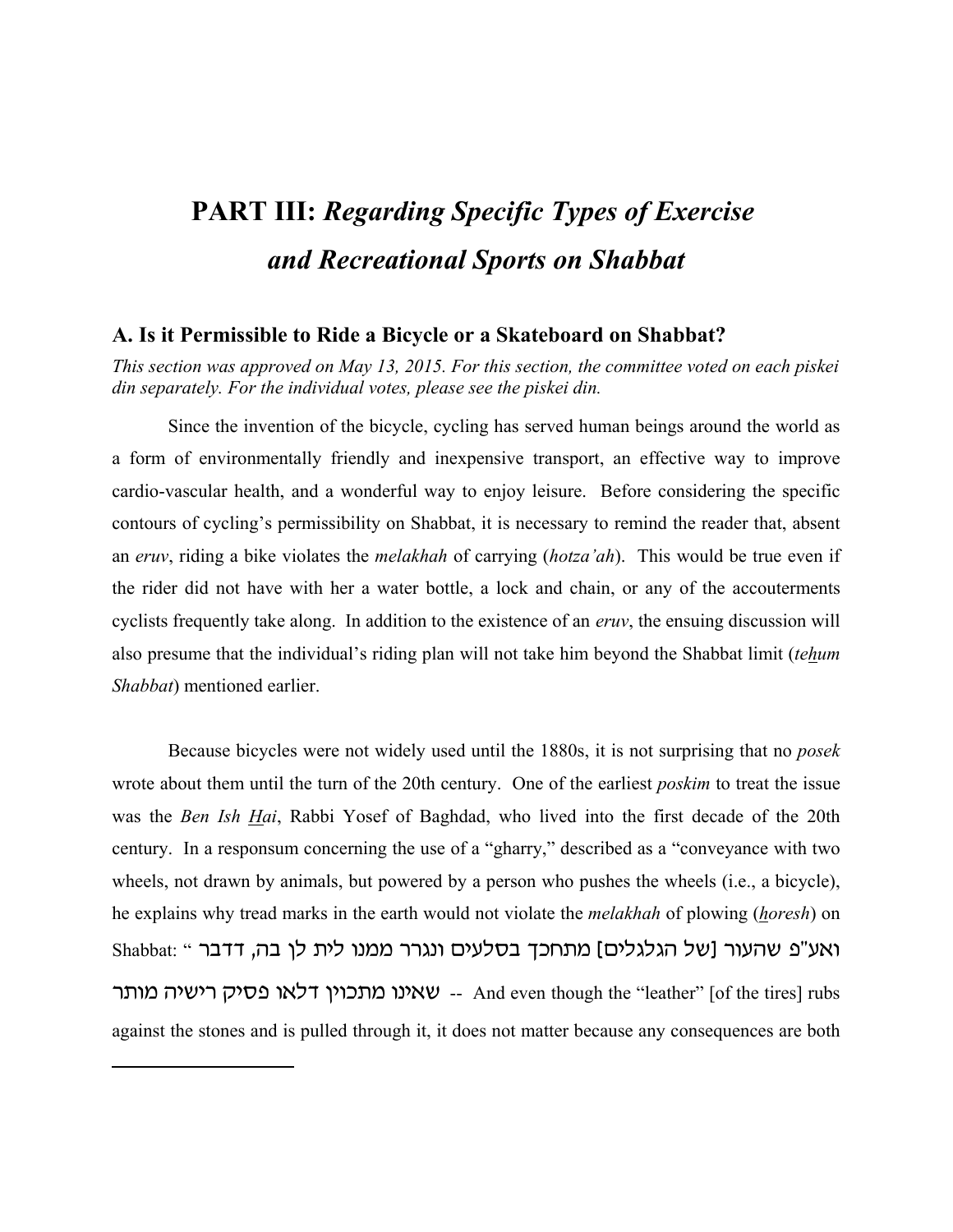unintentional and not inescapable, and therefore permissible <sup>66</sup> Broadly speaking Rabbi Yosef of Baghdad believes the following:

> דיש להתיר לרכוב ב*גאר"י* זה הנזכר בשאלה, שהולד על ידי אדם עצמו היושב בו, בין בשבת בין ביום טוב בתוך העיר שיש בו ערוב, דליכא בזה זלזול משום עובדין דחול כיון שהוא בתוך העיר שיש בה עירוב, דכל העיר נחשבת כרשות היחיד.

> It is permissible to ride on the gharry in question on Shabbat and Yom Tov, because it is propelled by the individual sitting on it. So long as it is in a city with an *eruv* it is not a negation [of Shabbat] because of *u'vdin d'hol*, since the entire city is considered as a private domain.<sup>67</sup>

It is interesting that the Ben Ish Hai links the concept of *u'vdin d'h*ol to the issue of riding in the absence of an *eruv* rather than the intrinsic act of pedaling a bicycle. Later in his responsum he further explains that bicycle riding is not *u'vdin d'hol* because it is a conveyance made for a single person, and as such, not designed to travel long distances.<sup>68</sup> There is a clear difference in his mind between the self-propulsion of a bicycle and the prohibition of riding in a wagon drawn by an animal or another person, and "there is no need to legislate new decrees, inasmuch as it

67. Ben Ish Hai*, Rav Pealim*, *O"H* vol. I, *siman* 25.

<sup>66.</sup>Ben Ish Hai*, Rav Pealim*, *O"H* vol. I, *siman* 25. See B.T. *Beitzah* 23b for the discussion on the permissibility of unintentionally creating a furrow on Shabbat by dragging a bed, chair or bench on the ground.

In his commentary on the work of the Ben Ish Hai, Rabbi Ovadiah Yosef concurs, "האופניים הללו אינם חופרים - בקרקע, ואם לפעמים עושים חרוץ, הוא בגדר דבר שאינו מתכוין ולא פסיק רישא, ומותר לכתחלה. bicycles do not dig into the dirt, and if they sometimes leave track, it is defined as as an unintentional potential occurrence and not as an unavoidable one, and therefore is *a priori* permissible." Ovadiah *Yosef*, *Sefer Halikhot Olam, He'arot v'Ha'arot al Hasefer Ben Ish Hai*. vol. 4, (*Parshat Vayakel - Dinei binyan u'stirah b'khelim u'metaken mana*), p. 242. This reasoning applies to other wheeled conveyances such as strollers, tricycles, manual scooters and skateboards, which are permissible. Nevertheless, Ovadiah *Yosef* distinguishes bicycles from these other conveyances and prohibits their use for reasons that will be clear below.

<sup>68.</sup>Even if this were true at the turn of the 20th century it certainly is not so today when devoted cyclists routinely ride long distances. The 3,300 Seattle-to-Washington Hazon Cross-USA trip to promote Jewish approaches to living in a sustainable environment (see www.hazon.org). This is but one example of countless organized trips, and does not include individual hobbyists who cycle long distances.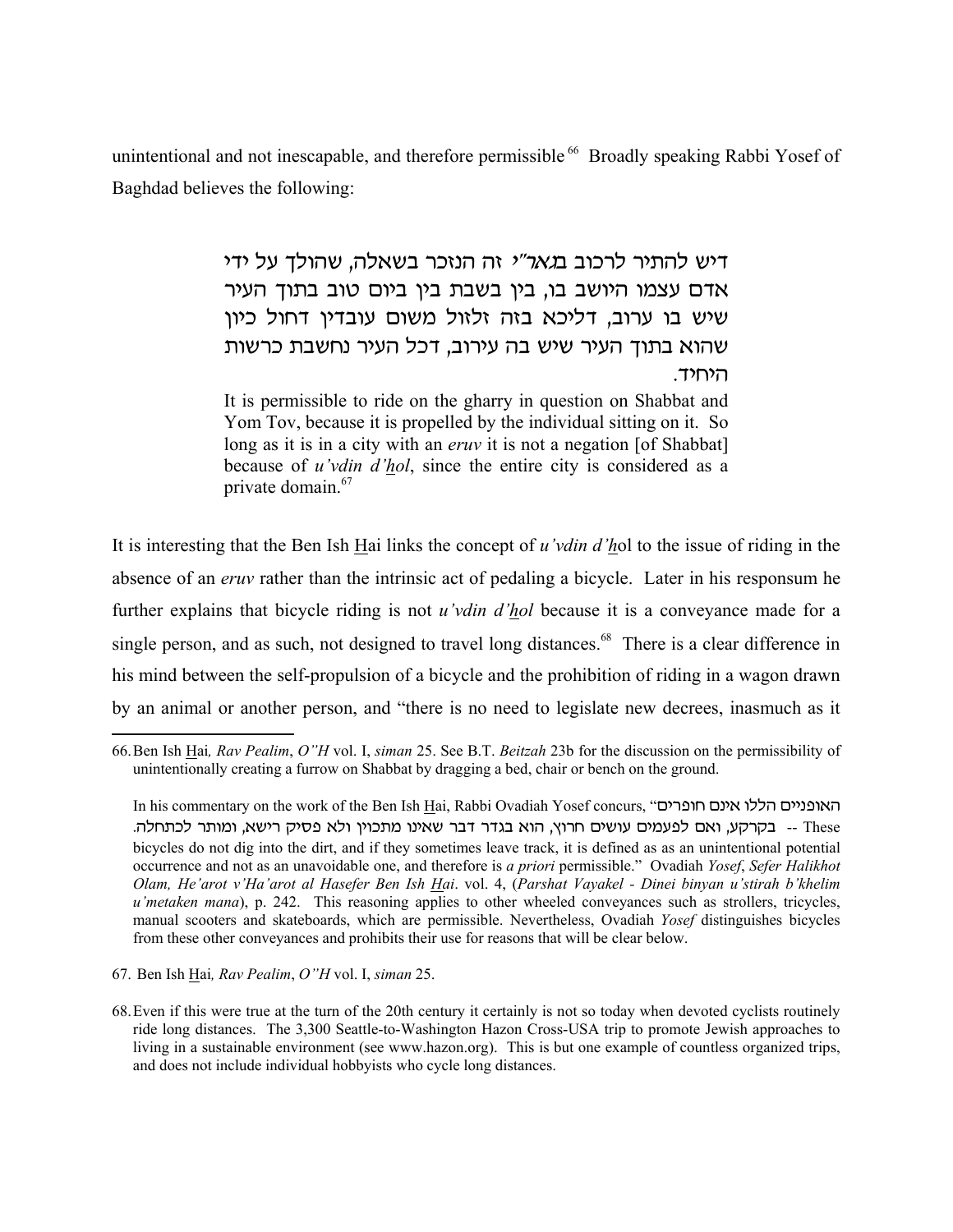suffices for the generations to abide by the explicit decrees of the sages."<sup>69</sup>

Indeed, the Ben Ish Hai goes so far as to permit bicycle riding in a *carmelit* (i.e., a place without an *eruv* that is not otherwise a public domain; see part II, section A above) for a person upon whom the community depends, e.g., a Torah reader or *davener* needed by a given congregation. This leniency would include anyone riding to perform a *d'var mitzvah* such as traveling to synagogue for the sake of reciting *Kaddish* or participating in the *Kedushah*. In all these cases the operative assumption is that the distance is too far to travel and he would otherwise be too elderly or weak from illness to walk<sup>70</sup>. This leniency would solely apply in a *carmelit*, which is forbidden *d'rabbanan* only; bicycle riding would still be forbidden in a city with roads wide enough and crowded enough to be considered a *reshut harabbim.<sup>71</sup>*

69.Ben Ish Hai, *Rav Pealim*, *op. cit.*

Yet despite these theoretical grounds for leniencies in other than a private domain, Rabbi Yosef pulls back at the end of his responsum and concludes:

> מיהו כל זה אין להתיר אלא למי שרבים צריכין לו או שהולך לעשות מצוה גדולה כאשר כתבתי לעיל, אבל להלוך דרך טיול, או אפילו לדבר מצוה ואין לו הכרח שילך בזה הגאר"י אלא הוא יכול לילך ברגליו, לא ירכוב בזה הגאר"י אפילו בעיר שרחובות שלה הם כרמלית, אלא בעיר שיש בה עירוב מותר לרכוב בזה הגאר"י אפילו לטייל בין בשבת בין ביום טוב.

> Nevertheless, one may not ride a bicycle in a *carmelit* except in cases when the community needs him or he is on the way to perform a great *mitzvah* as I described above. To ride for its own sake, however, or even to perform a *mitzvah* to whose destination he could walk is impermissible in a *carmelit*. Only in a locale with an *eruv* may a person ride a gharry for leisure, whether on Yom Tov or on Shabbat.

<sup>70.</sup>It is difficult to ascertain why an individual would be physically unable to walk, but otherwise able to pedal a bicycle. Later in his responsum the Ben Ish Hai explicitly permits a bicycle rickshaw to bring someone to a *d'var mitzvah* in such circumstances.

<sup>71.</sup>*ibid*. Yet here, too, he extends an additional leniency "even in Bombay," a teeming city whose thoroughfares he would classify as a *reshut harabbim*. Several provisos are attached to this leniency: 1) it is for the sake of a "great *mitzvah*" or communal need; 2) the conveyance is pedaled by a non-Jew; 3) the seats are 4 square handbreadths and higher than ten handbreadths off the ground, so that they exist as a domain in their own right and consequently would be prohibited only *d'rabbanan* and not by the Torah; 4) the Jewish individual carries nothing with him while riding.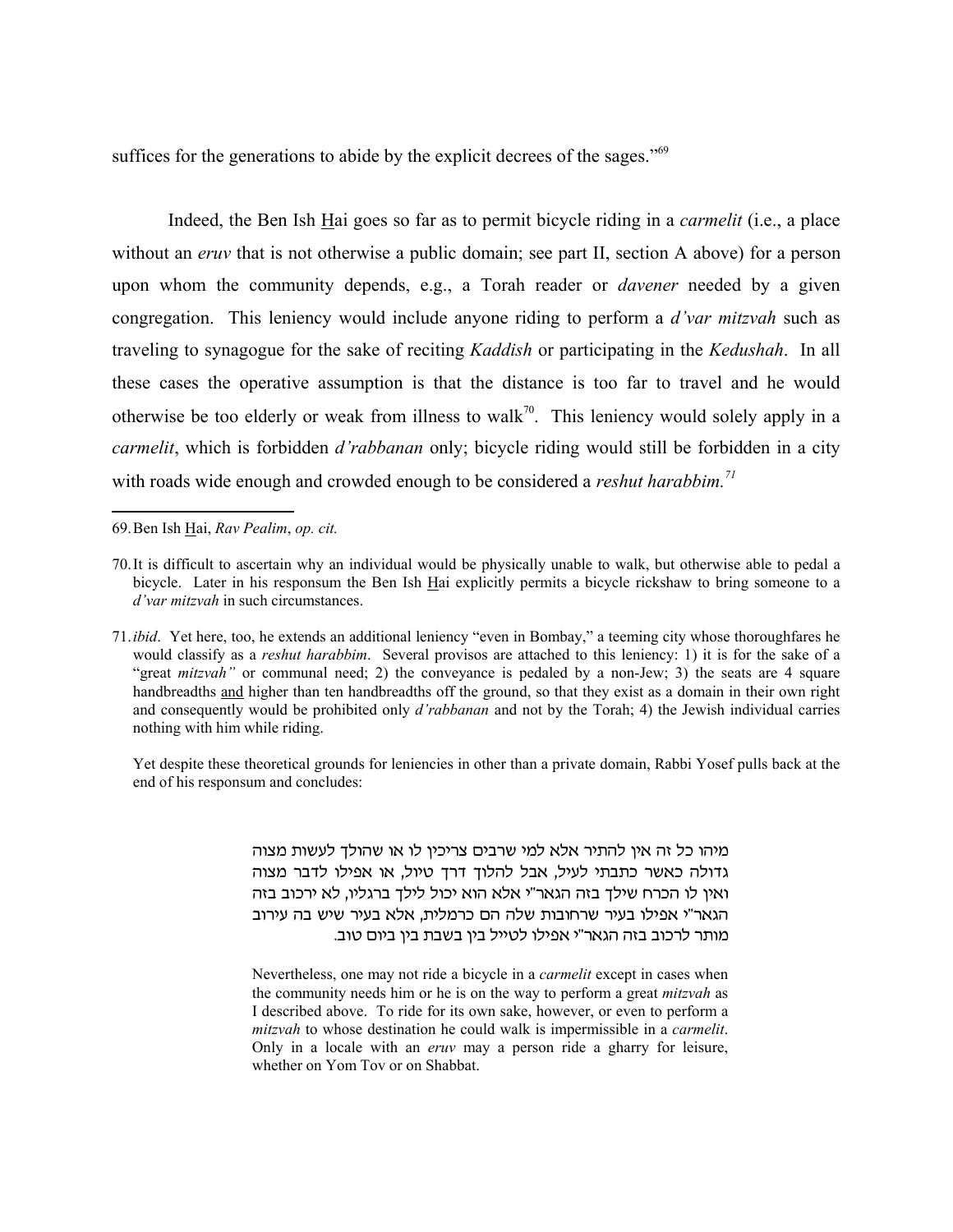Rabbi Yosef of Baghdad sounds only one cautionary note about the bicycle itself. The user must be careful to check and inflate the tire to the proper pressure before the start of Shabbat or Yom Tov. To inflate a tire on Shabbat would an act of *m'taken manah*, fixing/completing a utensil and is consequently forbidden.

Yet tire inflation is but one *caveat* for the Shabbat rider. Though we can only speculate as to why the Ben Ish Hai does not refer to it in his responsum, bicycle breakdowns on Shabbat remain a significant issue.<sup>72</sup> Two problems that cyclists commonly face are flat tires and loss of contact between the cogs. While regularly checking and maintaining optimal tire pressure can reduce the occurrence of the former, and the regular cleaning and lubrication of gears can greatly lessen the chances of the latter, there are no guarantees. Indeed, as anyone who rides regularly knows, while these are not everyday glitches, they do happen to every cyclist eventually (even if the chances are slight that one will encounter a problem on any given day).

One need not be a skilled mechanic to repair these malfunctions. When the jockey pulley on a bicycle's rear derailleur malfunctions so that the chain jumps off, it is a simple matter to pull back on the pulley and re-route the chain on the chain-rings and cogs. As for fixing a flat tire, learning to patch a punctured inner tube is not difficult at all; taking it out of the tire and replacing it with a brand new inner tube is even easier. For this reason many cyclists have a light air pump clipped to the bike frame, and carry with them a repair kit and/or new inner tube because they weigh little and are small.<sup>73</sup> It is precisely because these problems are so easy to fix

<sup>72.</sup>In an appendix to a responsum on riding to synagogue on Shabbat, Rabbi David Golinkin observes that the bicycles of the late 19th/early 20th century were much simpler devices, lacking the ten or more gears now standard on most bikes. See David Golinkin, "*B'inyan Hanisiah L'veit Haknesset B'shabbat" Va'ad Ha'Halakhah of the Rabbinical Assembly in Israel,* vol. 4 (5752) p. 27.

<sup>73.</sup>I would like to thank Kailee Halbuna, a bicycle mechanic at Open Road Bicycles of Jacksonville, Florida, for taking the time to discuss and confirm the common problems that cyclists face and the degree of ease with which these malfunctions are remedied. On a personal note, as a frequent cyclist I have experienced both flat tires and chain malfunctions any number of times. Though I am not particularly mechanical by nature, I have never had a problem changing a tire or rerouting my chain. See also Chris Sidwells, *Bicycle Repair Manual*. (New York: Dorling Kindersley Publishing, 2004), especially "Anatomy of the Bike," pp. 12-13; and Rob Van Der Plas, *Bicycle Repair: Maintenance and Repair of the Modern Bicycle*. (San Francisco: Cycle Publishing, 2007), especially. "Tire and Tube Maintenance" pp. 42-50.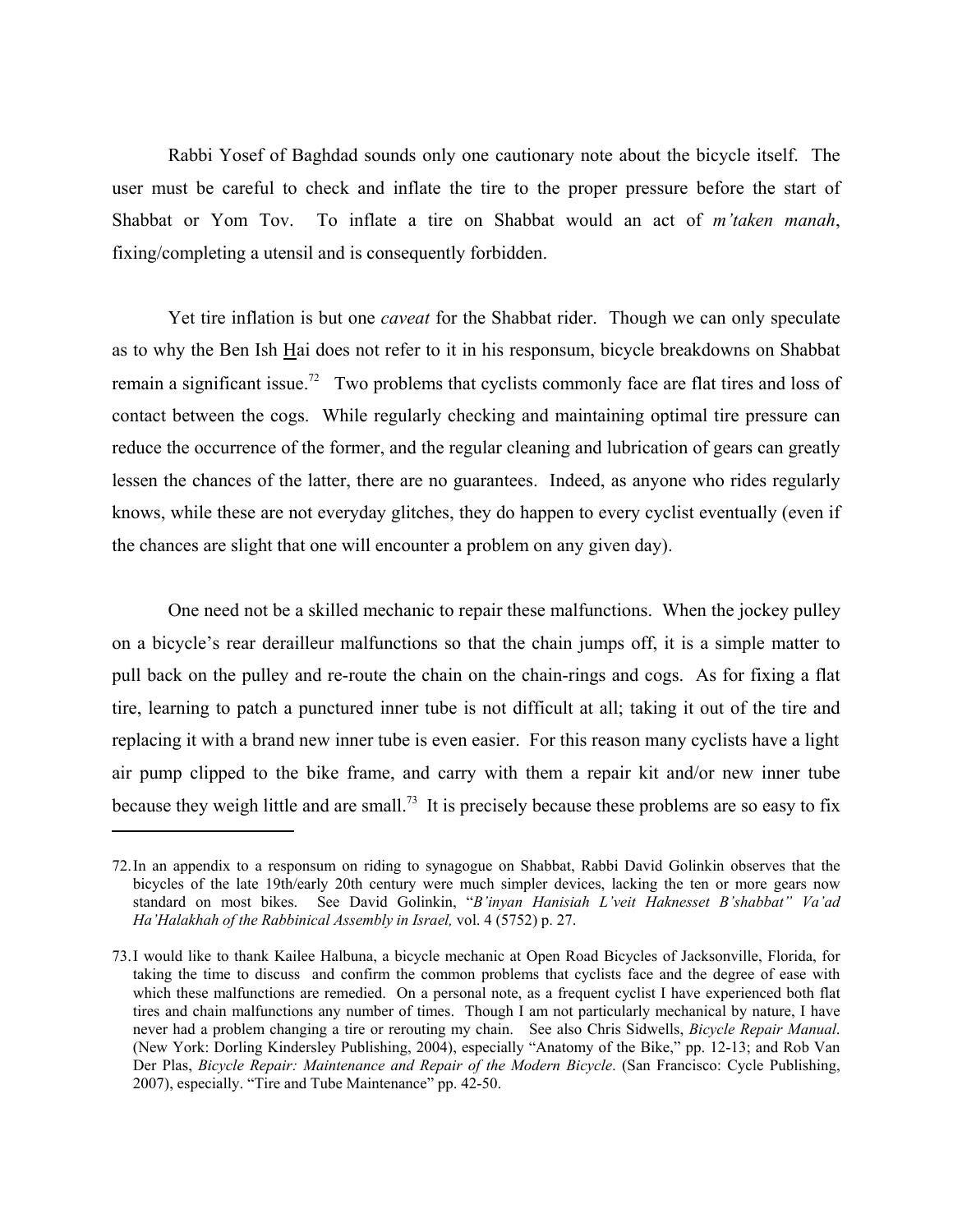that the temptation to make the repair is overwhelming -- especially if one experiences a malfunction several or more miles away from home and the alternative is to leave the bike in that locale until after Shabbat (since a broken bicycle becomes *muktzeh* and may not be handled) and walk home instead. While some of the *gezerot* forbidding certain permissible actions lest they lead to the impermissible seem far-fetched today (e.g., refraining from swallowing pills on Shabbat lest one grind one's own medicaments), the concern of *shema yitaken*, the possibility that a person would opt to repair the bike rather than leave it unfixed is quite real, especially if at some distance from one's destination.

The vast majority of *poskim* do not accept the Ben Ish Hai's ruling, most rejecting his conclusion that cycling is not *u'vdin d'hol,* and/or citing a concern about riding outside Shabbat boundaries and/or a fear of *shema yitaken*. They include Rabbis Eliezer Waldenberg (*Tzitz Eliezer*), Ovadiah Hedaya (*Yaskil Avdi*), Yehoshua Neuwirth (*Shemirat Shabbat K'hilkhitah*) and Ya'akov Hayim Sofer (*Kaf Hahayim*) among others.<sup>74</sup>

It is noteworthy that in his *Halichot Olam*, Rabbi Ovadiah Yosef's commentary on the halakhic rulings of the Ben Ish Hai, he largely agrees with Rabbi Yosef of Baghdad that bicycle riding should not be seen as *u'vdin d'hol* and appears to accept the permissibility of cycling on Shabbat, at least in theory. Nevertheless, he, too, concludes, "עהואיל ורוב הרוכבים על אופניים אינם בני תורה, יש לחוש שמא יתקן, וכן המנהג בארץ ישראל שאין רוכבים - בשבת או יום טוב אפילו בתוך העיר שיש בו עירוב. because most of those who ride bicycles are not *b'nei Torah* (in this context, punctilious about their observance), there is reason to prohibit riding lest they repair their bicycles. Accordingly, it is the practice in Israel not to

<sup>74.</sup> Eliezer Waldenberg, *Tzitz Eliezer* ",cac ohhbput kg vchfr," *Tzitz Eliezer* vol. 7, *siman* 30, pp. 145-146; Ovadiah Hedaya, *Yaskil Avdi* vol. 3, *siman* 12:4, p. 18; Yehoshua Neuwirth, *Shemirat Shabbat K'hilkhatah* 16:18, p. 236; Ya'akov Hayim Sofer, *Kaf Hahayim siman* 404, *siman katan* 8. For other *poskim* that do not allow bicycle use on Shabbat see the appendix to David Golinkin's "*B'inyan Hanisiah L'veit Haknesset B'shabbat" op. cit.,* p. 26. Golinkin himself does not permit bicycle riding on Shabbat.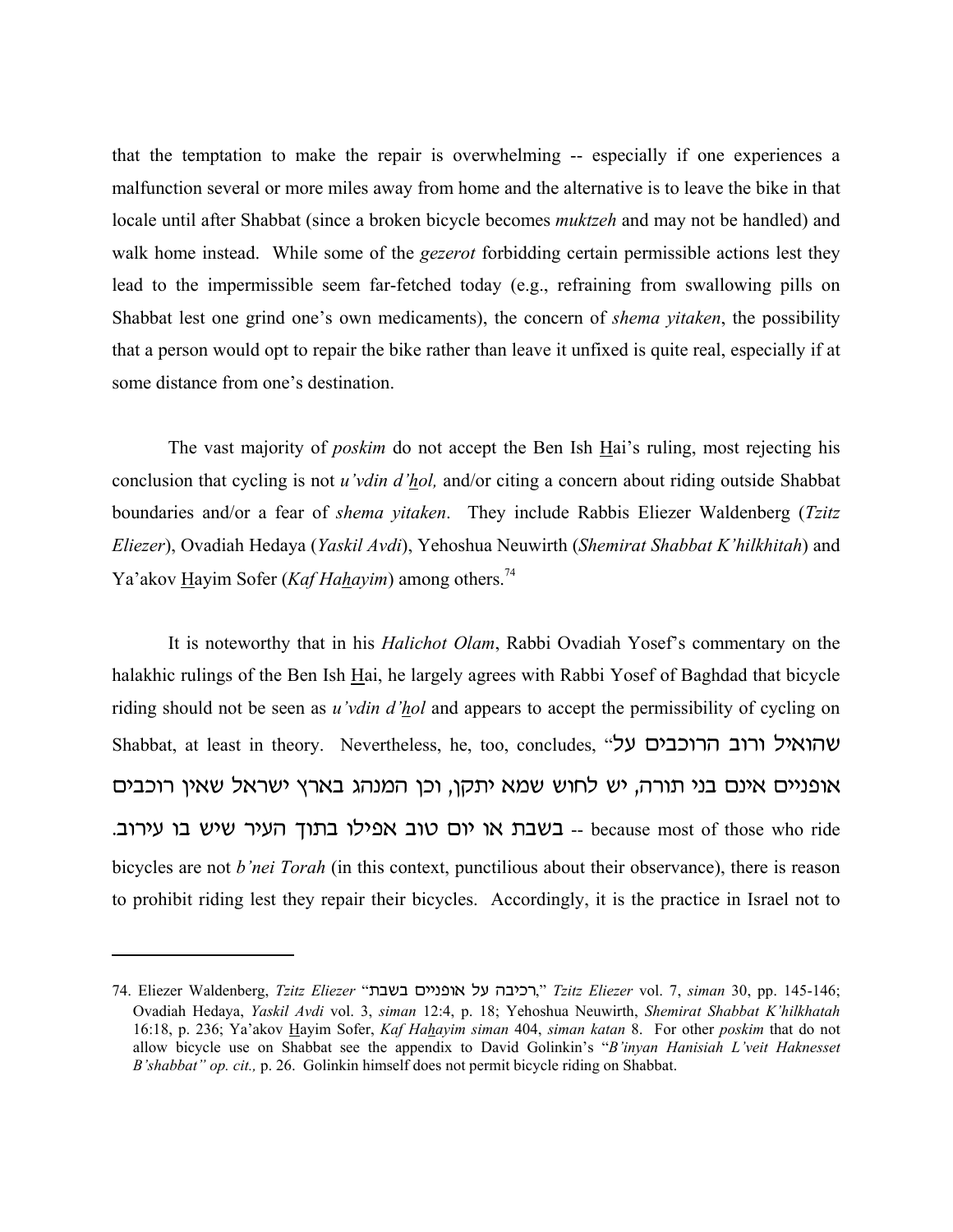ride on Shabbat or Yom Tov, even in a municipality that has an *eruv*."<sup>75</sup>

Since there are many ways to exercise for the sake of *oneg Shabbat* that do not involve the issue of *shema yitaken*, it is reasonable to continue refraining from bicycle riding on Shabbat because of *shevut*. Indeed, if one wishes to make the case, on the scale of activities that are consonant with the spirit of Shabbat, forms of exercise involving the use of one's limbs exclusively are arguably superior to those involving machinery. This notwithstanding, the use of a stationary bicycle on Shabbat is permissible -- so long as physiological data is *not* recorded and the individual is comfortable using electricity (if an electric model) -- because the question of gear malfunction or flat tires are inapplicable. In addition, should a stationary bike break on Shabbat, it is far less likely the user will have the skill set to fix this piece of exercise equipment. As for the temptation to fix the bike or face a long walk home, it is obvious why this, too, would be a non-issue with a stationary cycle.

It is worthwhile to ask in the spirit of the Ben Ish Hai whether or not riding a bicycle on Shabbat to synagogue is allowed, especially when doing so enables the rider to avoid driving on Shabbat. As we have already seen, the rabbis were willing to modify *shevut* prohibitions at times for the sake of performing *mitzvot*. For those who view driving on Shabbat, even to synagogue, as an act of *melakhah* because of *ma'avir*, the workings of the vehicle's internal combustion engine, trading in one's car for a bicycle would represent the lesser breach of a rabbinic fence around Shabbat. Of course, should the rider fix a malfunction on the bicycle, he would end up having exchanged one Toratic violation for another. Still, given the *bari*, the certainty that every time he turns on the ignition he is creating a fire versus the *shema*, the possibility -- one that is relatively remote on any given day -- of having to fix a flat tire, there is

<sup>75.</sup>Ovadiah *Yosef*, *Sefer Halikhot Olam, He'arot v'Ha'arot al Hasefer Ben Ish Hai*. vol. 4, (*Parshat Vayakel - Dinei binyan u'stirah b'khelim u'm'taken mana*), p. 245 Interestingly though, he permits wheeling one's bicycle within a *eruv* because the prohibition not to ride is a stringency rather than *ikkar ha-din* (a fundamental prohibition). Accordingly - מותר לטלטלו בשבת, ואינו נחשב כמוקצה מחמת שמלאכתו לאיסור ', accordingly permissible to carry [or wheel] on Shabbat, and it is not *muktzeh* because of handling a utensil whose purpose is for *melakhah* on Shabbat. See *Yalkut Yosef siman* 308:96.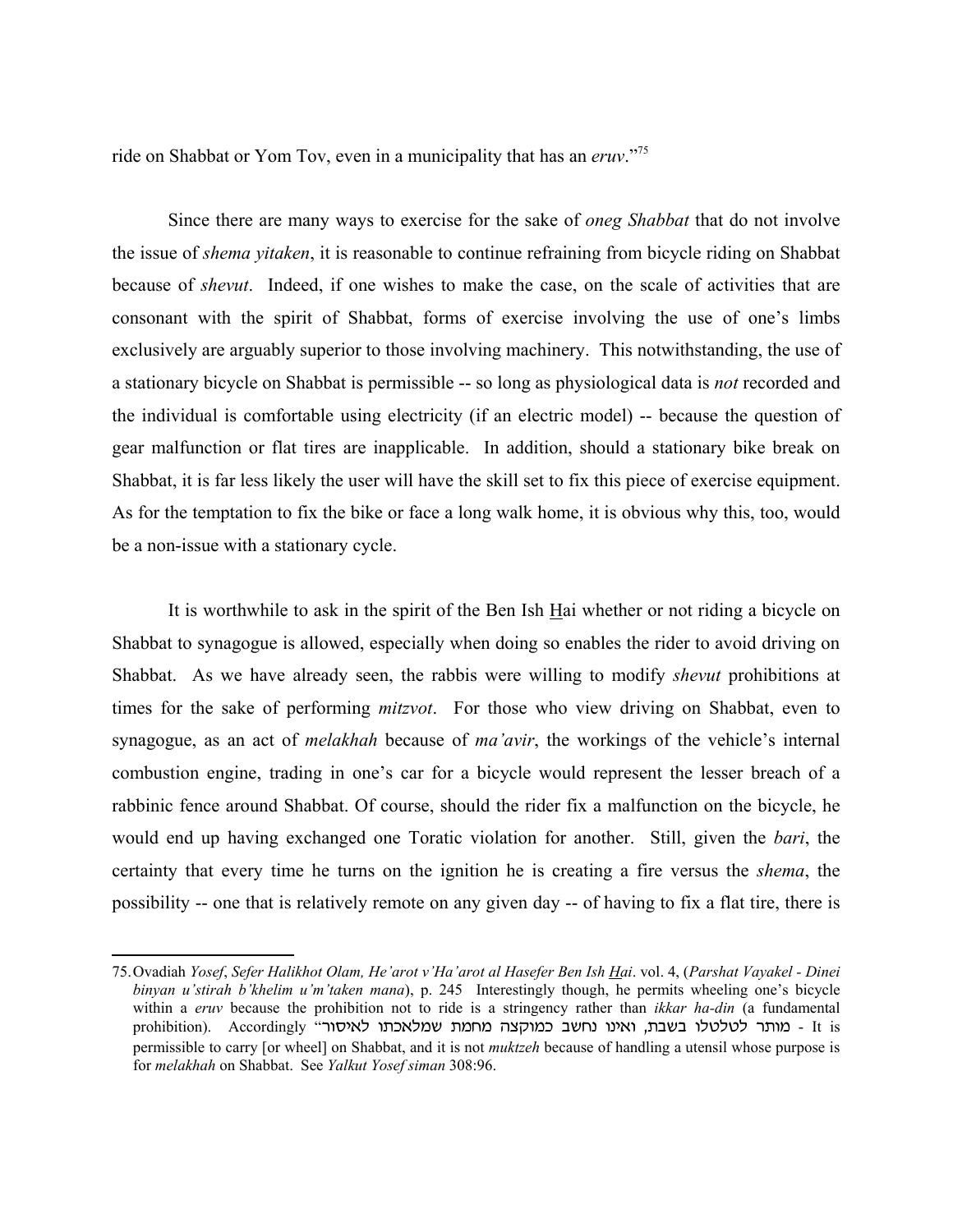little reason to doubt that, for those who view driving on Shabbat to synagogue as impermissible, riding a bicycle to services is preferable to traveling by car. Indeed, even those who permit driving to communal worship on Shabbat might find cycling preferable. Biking is undoubtedly a greener alternative and makes one more a part of the natural landscape -- Shabbat-compatible qualities which add to its superiority over the automobile as a mode of transportation for the sake of participating in Jewish communal life.<sup>76</sup>

We would limit the permissibility of riding a bicycle on Shabbat, however, to the following set of circumstances: 1) to fulfill only those *divrei mitzvah* which take place on Shabbat, e.g., for a *mohel* to officiate at a *brit milah or* for an individual to attend services or programs of a specifically religious nature; 2) to obviate the need to drive to the synagogue on Shabbat. In an area where the local synagogue is within comfortable walking distance, cycling would not be a permissible substitute for walking; 3) the entire ride takes place within the limits of an *eruv*; 4) it is understood that the concern of *shema yitaken* remains -- in no way should this specific exemption be construed as a green light to change a tire or fix one's gears on Shabbat because one is riding to *shul*.

Other wheeled objects are not subject to the same problems. Their wheels are made of solid materials do not require inflation, and lack gear systems. Thus, they do not cause concern of *shema yitaken* and are permissible within an *eruv*. Conveyances of this type include

<sup>76.</sup>There are many who do not live within walking *or* biking distance of a synagogue. My intention is not to impugn the well-known driving responsum of the CJLS, but only to urge those not within walking distance, but within comfortable biking distance of a synagogue, to consider cycling rather than driving to services, if and when possible. To that end, I would quote the authors of the driving responsum in support of the proposed *heter*: "Hence, in our time regular attendance at the synagogue has become a *sine qua non* for the maintenance of Judaism. We are, we sincerely believe, acting in accordance with the spirit of the rabbis when they declare  $\gamma$ asenc ,uca. The Sabbath prohibition of *Shvus* does not apply to the carrying out of the temple ritual. We similarly state in our program for the revitalization of the Sabbath that the traditional interdiction of riding [**a bicycle** -- my addition] on the Sabbath for the purpose of attending the synagogue service may, in the discretion of the local rabbi, be modified under the conditions we have described above." See Morris Adler, Jacob Agus and Theodore Friedman, "*Resonsum on the Sabbath: Driving and Electricity*" *Proceedings of the Rabbinical Assembly* v. 14 (1950) quoted in David Golinkin ed., *Proceedings of the Committee on Jewish Law and Standards, 1927-1970*, vol. 3, p. 1,118.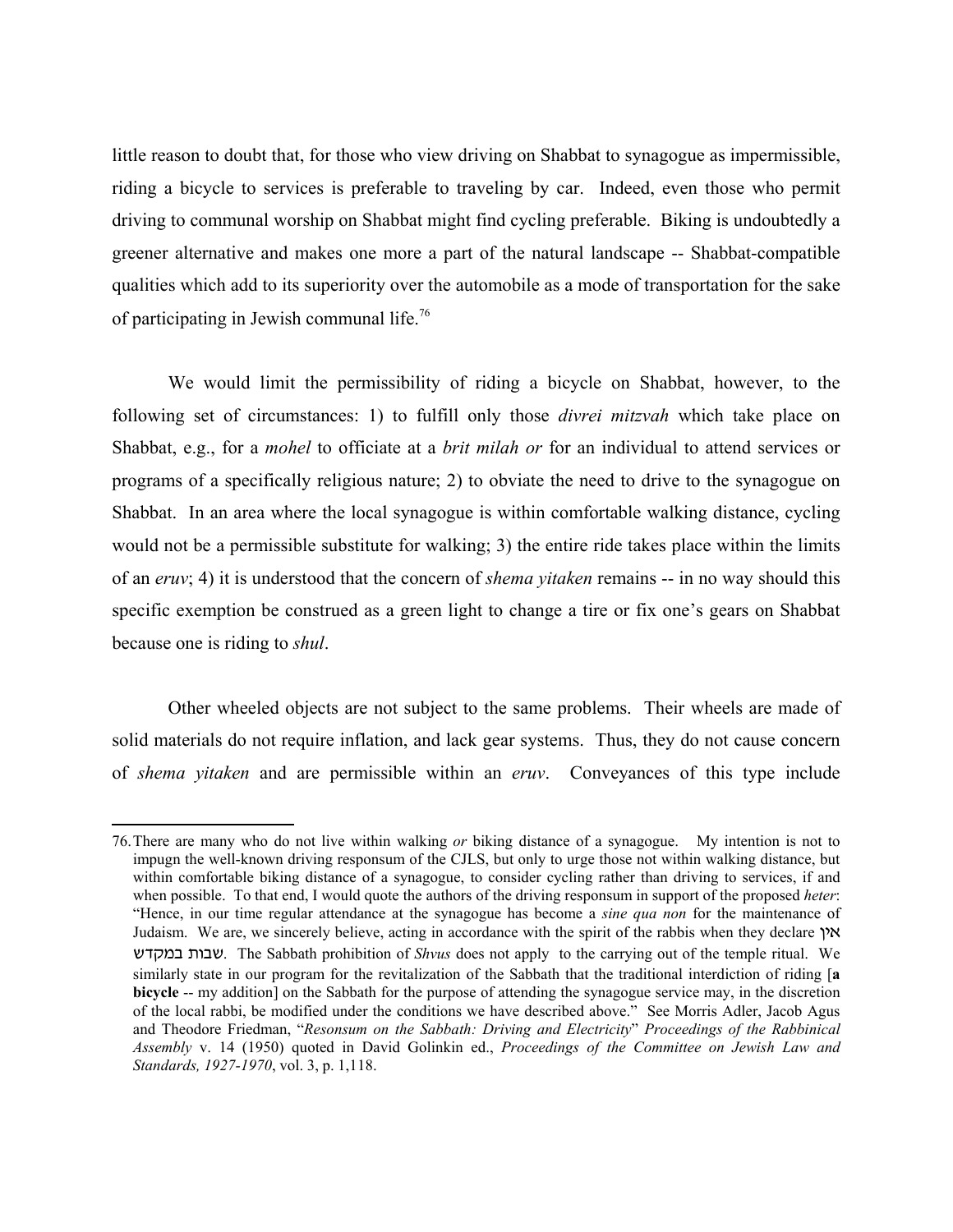skateboards, tricycles, non-motorized scooters, in-line skates, traditional roller skates, and strollers.<sup>77</sup>

# *Piskei Halakhah***:**

*The following p'sak din was approved on May 13, 2015 by a vote of ten in favor, five against, and three abstaining (10-5-3). Voting in favor: Rabbis Pamela Barmash, Noah Bickart, Elliot Dorff, David Hoffman, Jeremy Kalmanofsky, Amy Levin, Jonathan Lubliner, Daniel Nevins, Micah Peltz, Jay Stein. Voting Against: Rabbis Aaron Alexander, Susan Grossman, Reuven Hammer, Adam Kligfeld, Paul Plotkin. Abstaining: Rabbis Joshua Heller, Gail Labovitz, Elie Spitz*

1. Riding a bicycle on Shabbat for the sake of *oneg* is not permitted, even within an *eruv*, because of *shema yitaken*, the concern that the rider may repair a flat tire or fix a derailed chain, especially if the breakdown occurs at some distance from one's destination.

*The following p'sak din was approved on May 13, 2015 by a vote of fourteen in favor, and four against (14-4-0). Voting in favor: Rabbis Pamela Barmash, Elliot Dorff, Susan Grossman, Reuven Hammer, Joshua Heller, Jeremy Kalmanofsky, Adam Kligfeld, Gail Labovitz, Jonathan Lubliner, Daniel Nevins, Micah Peltz, Paul Plotkin, Elie Spitz, Jay Stein. Voting against: Rabbis Aaron Alexander, Noah Bickart, David Hoffman, Amy Levin.*

2. For the performance of a *mitzvah* that takes place on Shabbat, it is permitted to ride a bicycle to/from one's destination, as long as doing so enables one to bike instead of drive because it is too far to walk; and so long as such travel takes place entirely within the boundaries of an *eruv*.

*The following p'sak din was approved on May 13, 2015 by a vote of seventeen in favor, one against, and no abstentions (17-1-0). Voting in favor: Rabbis Aaron Alexander, Pamela Barmash, Noah Bickart, Elliot Dorff, Susan Grossman, Reuven Hammer, Joshua Heller, David Hoffman, Jeremy Kalmanofsky, Adam Kligfeld, Gail Labovitz, Amy Levin, Jonathan Lubliner, Daniel Nevins, Paul Plotkin, Elie Spitz, Jay Stein. Voting against: Rabbi Micah Peltz.*

3. Non-motorized scooters, tricycles, in-line skates and skateboards are permissible on Shabbat within an *eruv* or private spaces.

<sup>77.</sup>See Neuwirth, *Shemirat Shabbat K'hilkhatah* 16:18. Also Rabbi Diana Villa, "Skateboard on Shabbat" *Ask-the-Rabbi* (June 2007) at *www.schechter.edu*.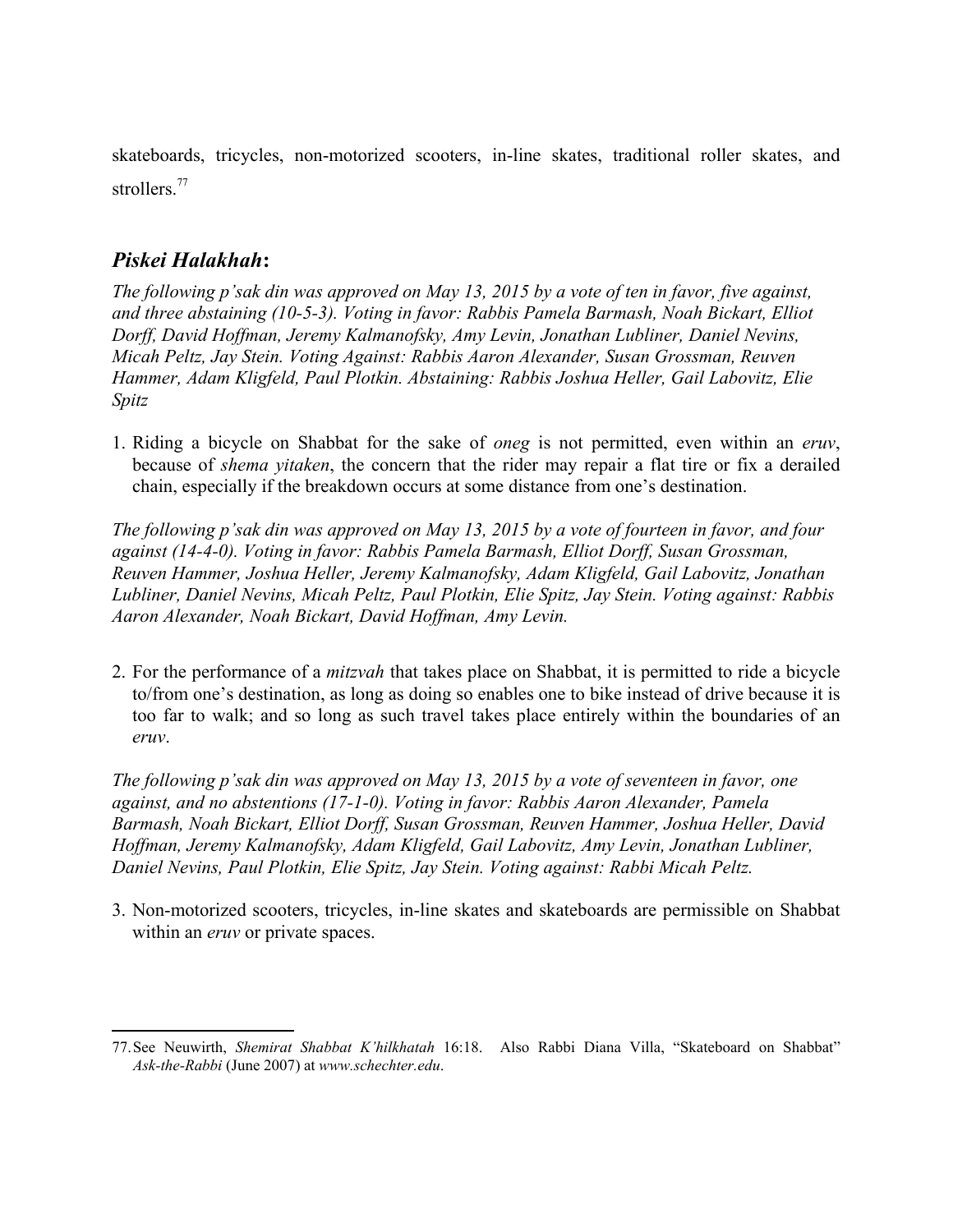#### **B. Is it Permissible to Play Court and Field Sports on Shabbat?**

*This section was approved on May 13, 2015 by a vote of seventeen in favor and one abstention (17-0-1). Voting in favor: Rabbis Aaron Alexander, Pamela Barmash, Noah Bickart, Elliot Dorff, Susan Grossman, Reuven Hammer, Joshua Heller, David Hoffman, Jeremy Kalmanofsky, Gail Labovitz, Amy Levin, Jonathan Lubliner, Daniel Nevins, Micah Peltz, Paul Plotkin, Elie Spitz, Jay Stein. Abstaining: Adam Kligfeld.*

This discussion will focus on games involving balls or disks, e.g., baseball/softball, basketball, bowling, frisbee, golf, handball, football, soccer, squash and tennis, and similar forms of recreation. At the outset we caution that some of the above activities, though theoretically permissible, may be completely unsuitable to Shabbat because of the exigencies surrounding them. If it is necessary to drive to a particular venue in order to participate in any of the aforementioned, that very fact renders the game incompatible with Shabbat observance. It is also presumed that one will not have to pay to participate, keep score by writing, whether by hand or electronically (e.g., in a bowling alley), or play outdoor sports outside a private domain or an *eruv*. As pointed out in the first section of this responsum, "I enjoy doing it, therefore it is a form of *oneg Shabbat*" is a meaningless statement, one which could rationalize countless violations of Shabbat. Rather, the threshold of permissibility is framed in this way: "I am committed to the *mitzah* of *oneg Shabbat*, therefore my recreational activities are shaped consciously by including *both the letter and spirit of Jewish law* in choosing how, why and what I do."

The earliest references to ball playing is found in the Jerusalem Talmud, with a variant in *Midrash Eikhah Rabbah*. We will quote the latter inasmuch as it makes the connection with Shabbat explicit, whereas the former does not:

# טור שמעון הוה מפיק תלת מאה גרבין. ולמה חרבוי אי תימא מן הזונות, והלא לא היתה אלא ריבה אחת והוציאוה משם. א"ר הונא משום משחקין בכדור בשבת.

Tur Shimon [a locale] used to distribute three hundred barrels [of food]. Why, then, was it destroyed? If you answer that it was on account of the harlots, is it not a fact that there was only one such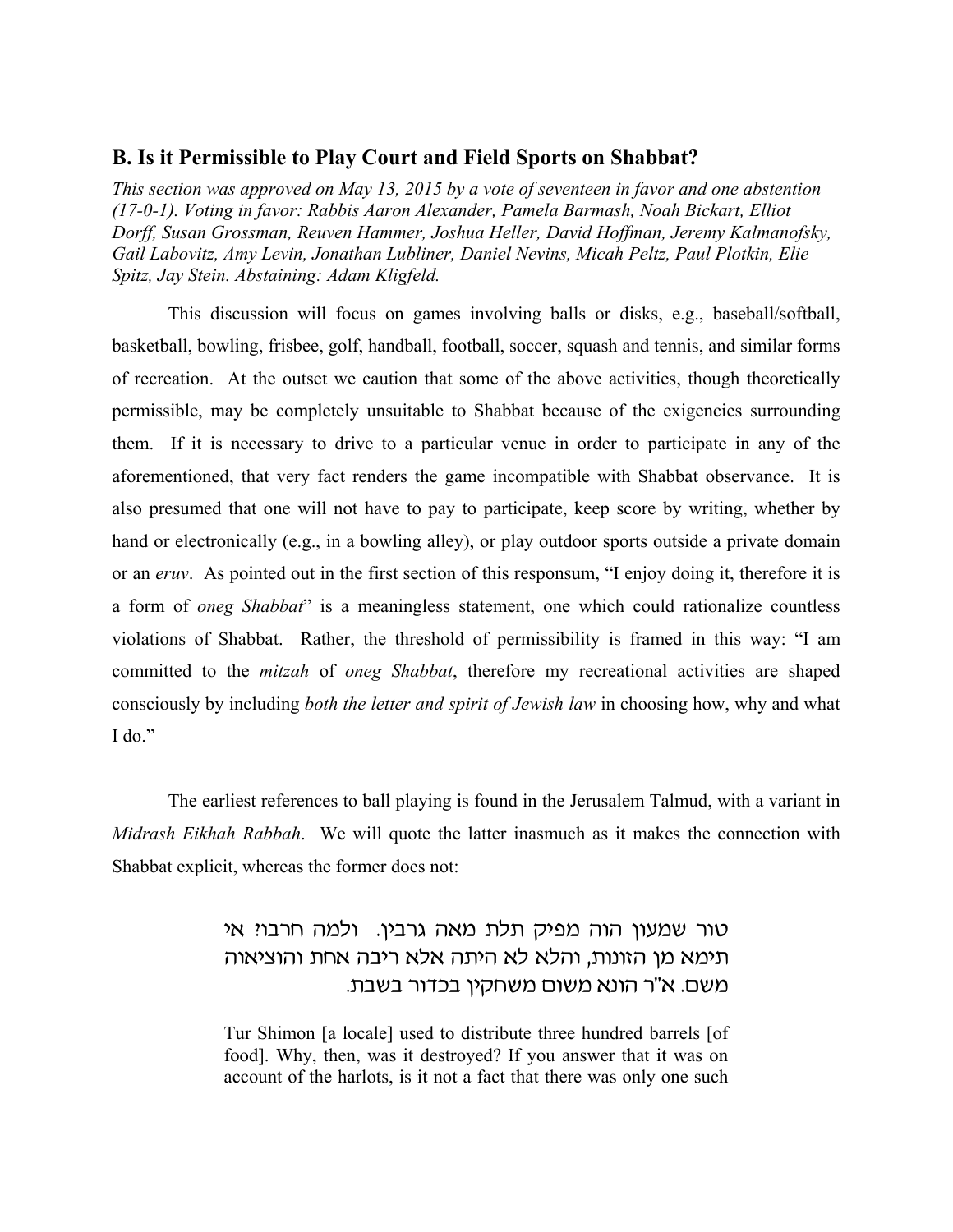woman and they expelled her? Rav Huna said: The reason was because they used to play a game with ball on the Sabbath.<sup>78</sup>

One can only speculate as to the background of Rav Huna's statement, especially since nowhere in the corpus of the Talmud is ball playing forbidden on Shabbat.<sup>79</sup>

The issue of ball playing would not find its way on to the *halakhic* radar until the Middle Ages*,* though the basis for its discussion stemmed from a dispute between Hillel and Shammai regarding what a person is permitted to carry on Yom Tov. According to the latter, one may only carry outside an *eruv* only those things necessary for one's needs. Hillel, on the other hand, assumed a more liberal position. Since a person is permitted to carry that which he needs, he may also carry those things for which he has no need.<sup>80</sup>

While we follow the ruling of *Beit Hillel*, the *rishonim* disagreed about how to define the parameters of "no need." Might it be taken at face value to signify the permissibility of carrying around useless objects like rocks, or must there be some purpose to the carrying, no matter how slight? Might the concept be qualified to mean carrying for the purpose of fulfilling a *mitzvah*? Rashi and Maimonides espoused the more liberal view, while the Tosafot argued that the carrying on Yom Tov must be defined by some utility, even for the sake of pleasure. Rabenu Hanannel argued a third position: carrying outside of an *eruv* on Yom Tov was justifiable only for the performance of a *mitzvah*. 81

80.B.T. *Beitzah* 12a.

81.Rashi *ad. loc.*, s.v., "הכל" Maimonides, *Hilkhot Yom Tov* 1:4; Tosafot *ad. loc., s.v.* הכל

<sup>78.</sup>*Midrash Eikhah Rabbah* 2:4, cf. J.T. *Ta'anit* 4:5.

<sup>79.</sup>The rabbis may have had some unpleasant associations with ball-playing because of their ambivalence toward Hellenistic culture in general. Certainly organized sporting competitions were common to ancient Greece and Rome. See *Second Maccabees* 4:12-17 for one such expression of contempt. Professor Saul Lieberman further observes: "The care of the body played a prominent part in the everyday life of the Gentile, and undoubtedly it began to occupy an important place in Jewish life also. The Rabbis, of course, felt a deep contempt for the one who pays excessive attention to the development of the body, but there is no Biblical law forbidding physical training. The Rabbis did not miss the opportunity to condemn sport as an occupation." Saul Lieberman, *Greek in Jewish Palestine* (New York: Jewish Theological Seminary of America, 1994), p. 92.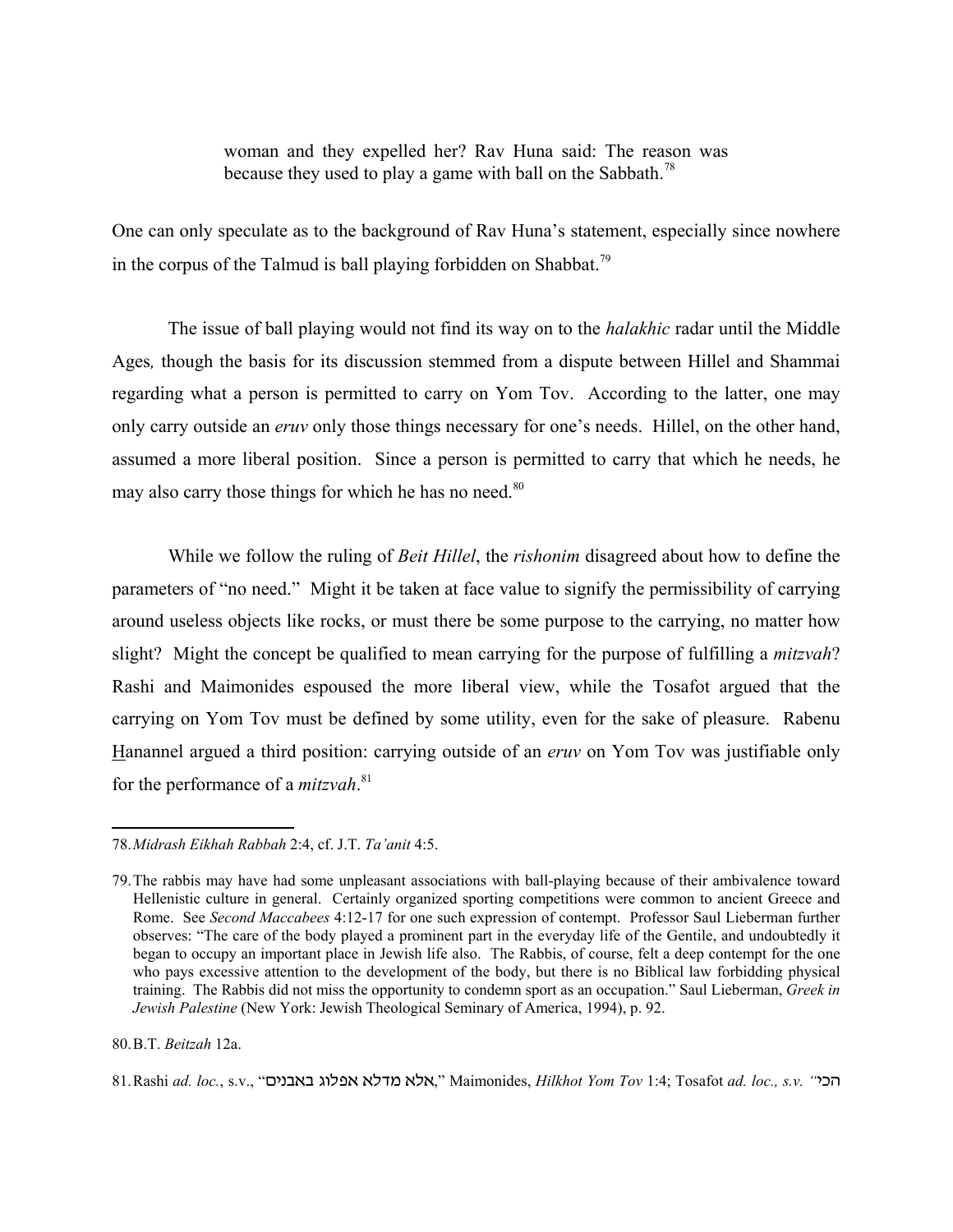For Franco-German Jewry, the position of Tosafot became the dominant one, while Sephardic authorities generally followed the even greater leniency extended by Rashi's and Maimonides' position. Neither position, however, would preclude the use of a ball or other sports equipment on Shabbat within an *eruv* or on Yom Tov outside of one.<sup>82</sup>

Specific opposition to ball playing, however, arose in 13th century Italy in the work of Rabbi Zedekiah ben Abraham, author of *Shibbolei Haleket Hashalem.* The objection he brings to ball playing is not one of carrying, but of dirt. Since balls became dirty and muddy they were to be considered *muktzeh mishum mius*, unfit to be handled on Shabbat or Yom Tov because of their loathsome quality. $83$ 

With this in mind it is possible to understand better the dichotomy found in the *Shulhan Arukh* between Karo and Isserles*.* Basing himself on the *Shibbolei Haleket*, which Karo quotes in his *Beit Yosef* on the Tur, he rules that ball playing on Shabbat or Yom Tov is forbidden, while Isserles explicitly permits it, basing himself on the decisors of Ashkenaz, stretching back to the Tosafot.<sup>84</sup>

83." שאסור לשחק בו ולטלטלו בשבת ויום טוב ... דהא ממאיס על ידי ששוחקים בו ומטניף בטיט ועפר" Zedakiah ben Avraham, *Shibbolei Haleket Hashalem*, *siman* 121. Regarding the realia of ball playing in the Middle Ages, see Israel Abrahams, *Jewish Life in the Middle Ages* (Philadelphia: Jewish Publication Society of America, 1958), p. 379. Tellingly, the *Shibbolei Haleket* is the only *rishon* who makes any reference to the *midrash* of *Eikhah Rabbah* and Rav Huna's scathing comment about ball playing on Shabbat. Rabbi Saul Berman speculates that sporting competitions, including those involving balls, might have been an anathema to Rabbi Zedakiah because of gambling. See Saul Berman, "Playing Ball on Shabbat and Yom Tov," *op. cit.* p. 5.

<sup>&</sup>quot;גריס רשי $;$  Rabenu Hanannel, *ad loc*.

<sup>82.</sup>For the view of Ashkenaz see *Rosh* (Rabbenu Asher ben Yehiel, 13th-early 14th century) and the 13th century *Mordechai* (Rabbi Mordechai ben Hillel Hakohen) on *Beitzah* 12a*.* See also Rabbi Vidal of Tolosa's *Maggid Mishneh*, his late 14th century commentary to Maimonides' *Mishneh Torah*, *Hilkhot Yom Tov* 1:4 *ad. loc,* as well as the *Beit Yosef* to the *Tur O"H* 618 and *Shulhan Arukh ad. loc.* for the Sephardic view.

<sup>84.</sup>*Shulhan Arukh O"H* 308:45 and Rama *ad. loc*; also see the Rama to *O"H* 518:1, where, in a discussion abut carrying on Yom Tov, he reiterates the permissibility of ball playing. While there is no mention of the *Shibbolei Haleket* in the *Shulhan Arukh,* Karo does refer to it in the *Beit Yosef* to the *Tur* in *O"H* 308 and *O"H* 518. Parenthetically the *Tur* does not forbid ball playing on Shabbat.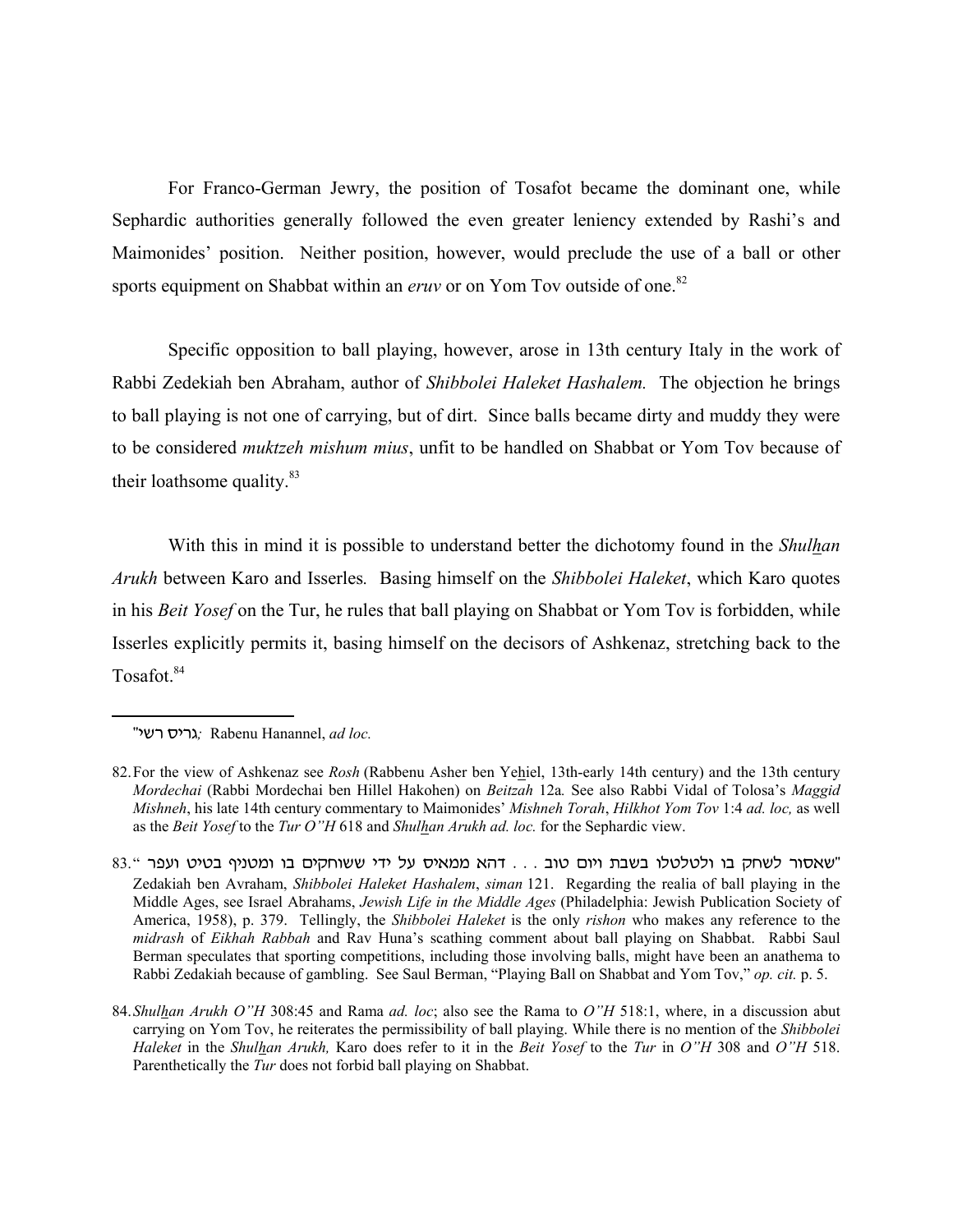The position of the Rama remains normative for Ashkenazim, despite a scathing attack by Rabbi Shlomo Luria, a contemporary (and relative) of Moshe Isserles, also known as the Maharshal.85 Thus, Rabbi Abraham Gumbiner, author of the *Magen Avraham*, a 17th century commentary on the *Shulhan Arukh,* observes that the issue of *muktzeh* is irrelevant, for the sages are often more stringent about issues of *muktzeh* on Yom Tov. Hence, if the Tosafot permitted the carrying of objects for personal use on Yom Tov, how much more so would they have allowed such on Shabbat. Ball playing is permitted on Shabbat, the only difference between a festival day and the Sabbath being the impermissibility on the latter occasion of playing ball in a *reshut harabbim*, a public domain.<sup>86</sup> The *Mishneh Berurah* of Rabbi Israel Meir Kagan reaches the same conclusion. $87$  Perhaps the best exposition of the position taken by the Rama and the decisors of Ashkenaz is the one articulated by Rabbi Yehiel Epstein, author of the *Arukh Hashulhan*:

> וכתב רבינו הרמ"א דמותר לשחוק בכדור אפילו בר"ה אע"ג שאינו אלא טיול בעלמא עכ"ל. ויש מתרעמים על זה שאין זה שמחה וטיול רק לקטנים ולא לגדולים. ובאמת אין זה תערומות דכיון דחביב עליו לפי דעתו השפלה איך נמנע ממנוי. עוד כתב דאם הניח עירוב מותר לטלטל ולהוציא כל שיש לו תורת כלי אע"פ שאינן לצורך היום כלל.

Our teacher, the Rama, wrote that, "It is permissible to play with a ball even in public domain [on Yom Tov], even though it is only general pleasure." There are those who object to this on the

ודבר תימה להתיר בי"ט לשחק בכדור דאין בו צורך היום כלל, אלא שחוק של ילדים שלא הגיעו לכלל חיוב".85 הנח, אבל גדולים נראה מנהג רע בעיני כי זה אינו טיול אלא שיחת ילדים וקלות ראש, ואי איישר חילי "אבטלנה." -- "It is astonishing that anyone would permit playing with a ball on Yom Tov. It has no utility at all related to the day (of Yom Tov itself). It is only a game for children who are not yet obligated (in mitzvot) -- let them be. As for adults, it appears to me to be an evil custom, not like "tiyul" (personal pleasure), but child's play and levity. If I had the power to do so, I would nullify this (practice)," Maharshal, *Yam Shel Shlomo* to *Beitzah*, chapter 1, *siman* 34.

<sup>86.</sup>*Magen Avraham to O"H* 308*, siman katan* 73.

<sup>87.</sup>*Mishneh Berurah*, *ad. loc., siman katan* 158.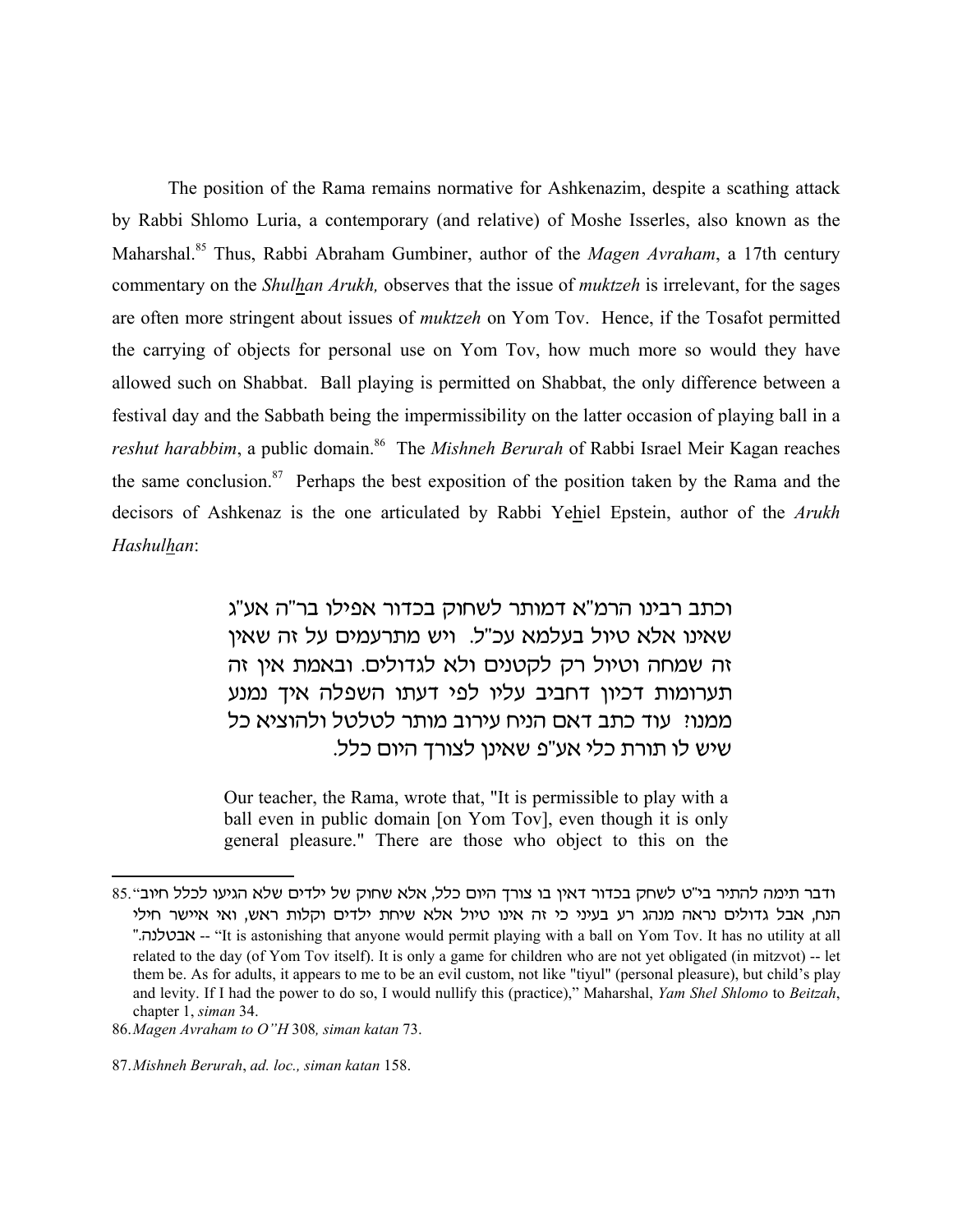grounds that this is not (religious) joy or pleasure except to children, but not for adults. In truth this is not a valid objection; since it is precious to him within his own undeveloped (religious) consciousness, how can we withhold this from him? In addition, he (i.e., the Maharshal) wrote that if he had set up an *eruv*, then it would be permissible to move and to carry out anything which is considered a utensil, even if for "no need" related to the [holy] day at all $^{88}$ 

This source is of particular interest to us because of the *Arukh Hashulhan's* admission that subjective desire plays a pivotal role in determining whether or not ball playing is a form of pleasure conducive to the celebration of Shabbat and Yom Tov. Thus he stands in decisive contrast to the Maharshal who dismissed ball playing as meeting the criteria of the Tosafot, i.e., having at least a "slight need" (*k'tzat tzorekh*) to be permissible.

A number of *ahronim*, even as they accept the ruling of the Rama, prohibit ball games on grass surfaces, claiming that doing so may result in leveling the ground (a derivative of plowing, *horesh*) or reaping (*kotzer*), by pulling up the grass. Neither of these claims seem sustainable. While professional stadiums hire legions of ground-keepers to monitor and manicure playing surfaces, individuals playing a pick-up game of soccer or softball on a Shabbat afternoon in a local park are hardly likely to engage in doing anything other than playing -- though it should be noted that building up a pitcher's mound or anchoring bases into the dirt would be impermissible. As for pulling up the grass, *halakhah* is very clear that walking on grass is permissible even if uprooted unintentionally as a result of one's steps, inasmuch as there is no intention of detaching the grass from the earth. There is no reason to be more suspicious of someone playing ball on a grass field than a person simply walking on it.<sup>89</sup>

<sup>88.</sup>Yehiel Epstein, *Arukh Hashulhan, siman* 518:8

<sup>89.</sup>*Mishneh Berurah* on *O"H* 308, *siman katan* 158; Neuwirth, *Shemirat Shabbat K'hilkhatah* 16:6; Maimonides, *Hilkhot Shabbat* 1:5; also *Shulhan Arukh O"H* 336:3 and *Mishneh Berurah, ad loc.,* 24. Rabbi Wayne Allen offers a fascinating analysis of the nuances with which Orthodox *poskim*, particularly Yehoshua Neuwirth, have treated the issue of playing ball on a field during Shabbat. See Wayne Allen, *Further Perspectives on Jewish Law and Contemporary Issues*, (Bloomington, Indiana: Trafford Publishing, 2011), pp. 106-107.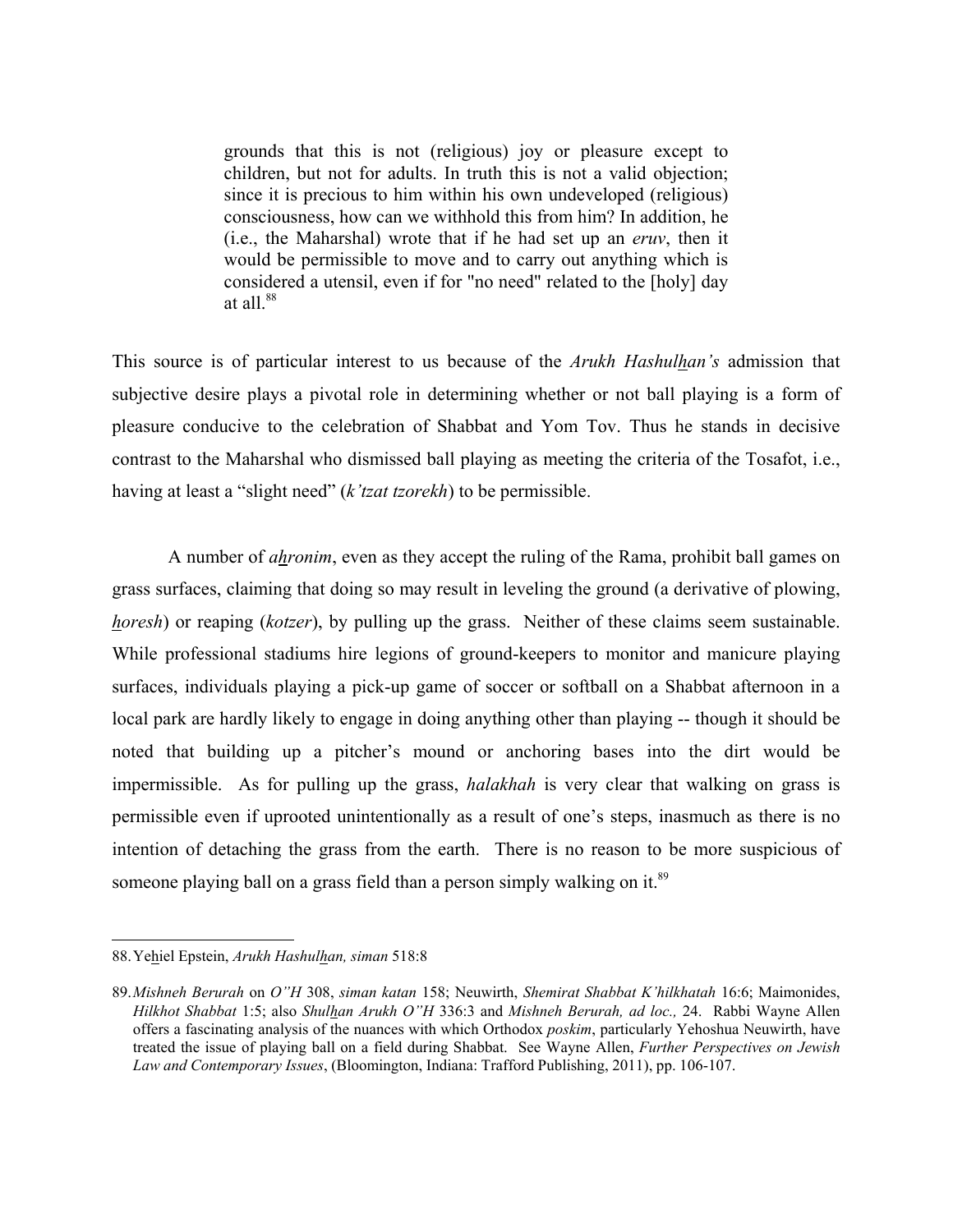Even if we do not restrict ball playing to courts and other hard surfaces, but extend its permissibility to fields, the sport of golf remains problematic. Brent Kelley, a golf writer and sports journalist for more than 20 years, explains, " Most shots from the fairway with an iron will scrape off the top of the turf where the ball was resting. 'Divot' refers to both the turf that is scraped up, and the scarred area in the fairway where the turf had been." Unlike the unintentional and irrelevant detachment of grass in, say, a game of soccer, divot-making is seen by many golfers as essential to good technique. In addition, it is considered proper golf etiquette to repair the divot by tamping back down the patch torn by one's swing." Both the digging and the repair of the hole -- deliberate actions connected to the game -- constitute *melakhot* subsumed by the category of plowing (*horesh*), whose rubric includes the digging and filling of holes in the earth.<sup>90</sup> Nevertheless, there would be no objection *per se* to hitting golf balls off of an artificial mat within an *eruv*, since doing so would not involve the creation of divots.

One other issue involved in ball games revolves around the problem of a ball getting caught in a tree. Should this occur, shaking the limbs of the tree or climbing its branches to retrieve the ball would not be permitted because the former is considered a derivative of reaping (*kotzer*) since a person might shake a tree to cause its fruit to fall, while the latter is deemed a rabbinic prohibition, lest one come to pluck leaves, branches or fruit while climbing.<sup>91</sup> Rather than banning ball playing in a wholesale fashion because of this concern, it would be far easier to have several extra balls with which to play; doing so would resolve the issue easily and neatly.<sup>92</sup>

<sup>90.</sup>Brent Kelley, "Divot" *www.golf.about.com.* The website offers online pictures of divots showing the holes created by a golfer's swing. For more on the impossibility of making golf Shabbat friendly see Wayne Allen, *Further Perspectives on Jewish Law and Contemporary Issues*, *op. cit.*, p. 109. All these actions are included within *horesh* as the Talmud teaches: "החורש והחופר והחורץ כולן מלאכה אחת הי making a furrow are all [subsumed within] one category of labor." B.T. *Shabbat* 73b.

<sup>91.</sup>*Shulhan Arukh, O"H* 336:1, 13; *Mishneh Berurah ad loc. siman katan* 5; Neuwirth, *Shemirat Shabbat K'hilkhatah* 16:8. Should the ball fall out of the tree of its own accord, it may be used.

<sup>92.</sup>This is likely to be more of an issue with baseball or softball than other sports, given the ability of a bat to drive a ball farther and higher, not just into branches but completely out of sight. Even those who get together for a friendly game of softball know better than to arrive on the field with just a single ball!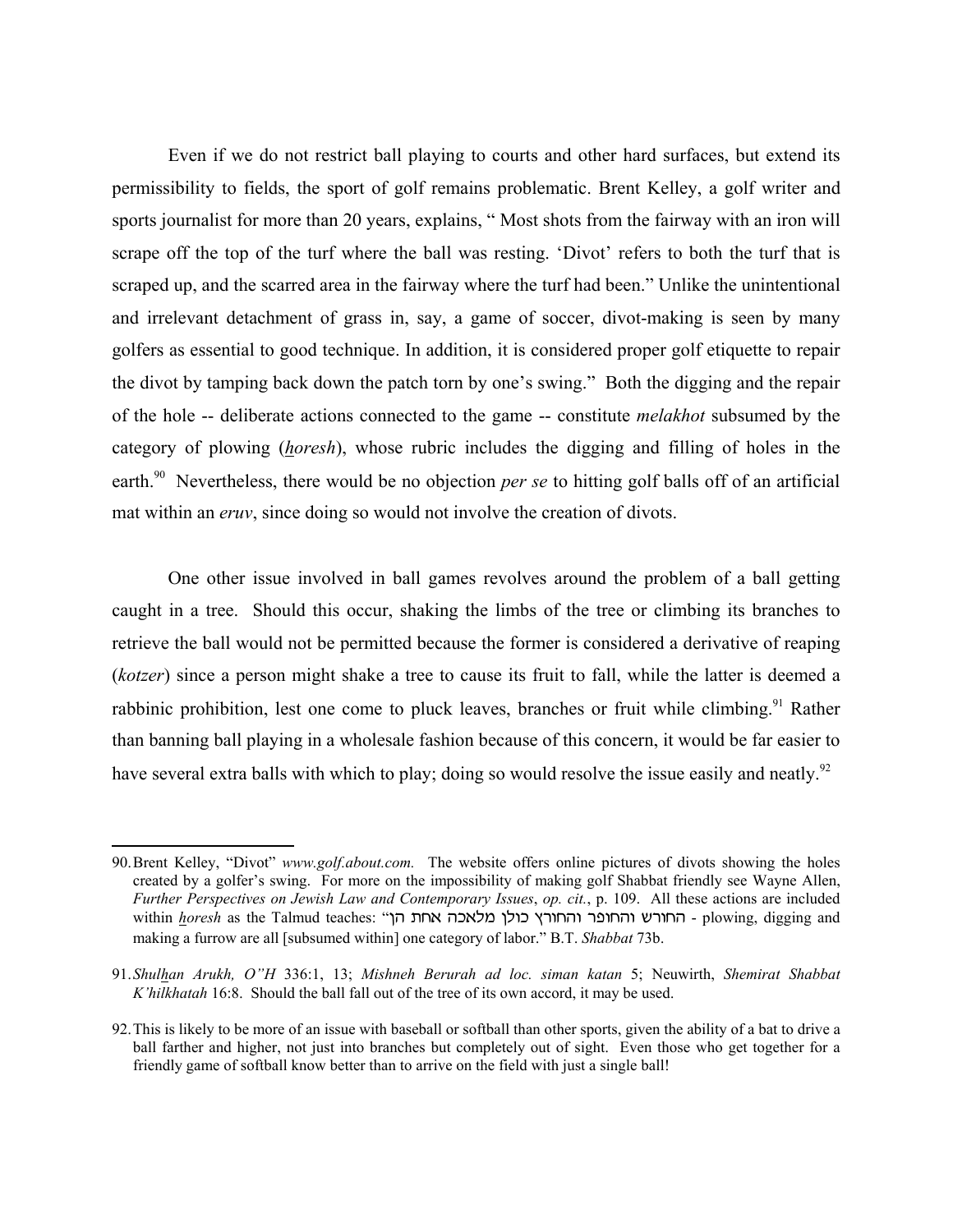While not a question of *melakhah per se*, we would pose the question of whether or not sports involving physical tackling are truly in the spirit of Shabbat. While it would seem the Mishnah might have banned mud pit wrestling on Shabbat,  $93$  it is necessary to find a source from the tradition to prohibit that which involves a greater degree of physical aggression and competitiveness than touch or flag football. Recreational activities more likely to lead to anger as a result of injury do not fit into the rubric of *oneg Shabbat* as understood within this responsum.<sup>94</sup>

There remain those in the Jewish world who would begrudgingly permit ball-playing and the like for those under the age of *bar* or *bat mitzvah*, while strongly discouraging adults from such activities. Rabbi Doniel Neustadt's opinion offers a good example of such sentiment. Writing in his *Weekly Halacha* column, Neustadt opines, "People who can while away the precious, sacred hours of Shabbos on a mundane sporting activity like ball-playing are surely wanting in their commitment to Torah and mitzvos in general. Their choice of diversion is symptomatic of a dismal spiritual state; they lack entirely the concept of what is required from a Jew on Shabbos - how a Jew is to spend the Shabbos day."95

This exhortation is obviously not a statement of *halakhah*, but reflective of a set of

<sup>93.</sup> See the reading of Mishnah Shabbat 22:6, especially the word *κήρωμα* (Hebrew קורדימה) proposed by Saul Lieberman, *Greek in Jewish Palestine*, op. cit., pp. 93-97.

<sup>94.</sup>There is obviously no injunction against playing tackle football on Shabbat! Still, we find many homiletical statements about Shabbat as an inappropriate time for expressions of anger. It is not a stretch to extend this to games that involve a certain degree of violence. For example, according to the *Sidduro shel Shabbat* of Rabbi Hayim of Czernowitz, of all the activities that are forbidden on Shabbat, the Torah only mentions a few explicitly. One such commandment is: "You shall not kindle a flame in all your dwellings" (Exodus 35:3). Accordingly, in addition to being a forbidden type of work, making a fire also refers to the flame of rage. Inasmuch as rage is forbidden at any time, we are called upon to make an extra effort to avoid anger on Shabbat. The Mishnah also forbids wearing weaponry on Shabbat, even as a form of adornment, see *Shabbat* 6:4.

<sup>95.</sup>Doniel Neustadt, "Games on Shabbos" *Weekly Halacha,* (Parsha Ki Savo, 5767), *www.torah.org.* Yehoshua Neuwirth offers another example of this derogatory view when he states in his *Shemirat Shabbat K'hilkhatah*, ואילו אחרי עוברים גיל זה -- ודאי רצוי שימנעו עצמם ממשחק שבת וביו"ט, כי השבת, חמדת ימים, לעונג<sup>יי</sup> hbjur dbug vb,hb -- However, after reaching this age (i.e., *bar/bat mitzvah*), it is certainly desirable to prevent them from playing games on Shabbat and Yom Tov because Shabbat is the most delightful of days, given over to spiritual enjoyment. Neuwirth, *Shemirat Shabbat K'hilkhitah* 16:1.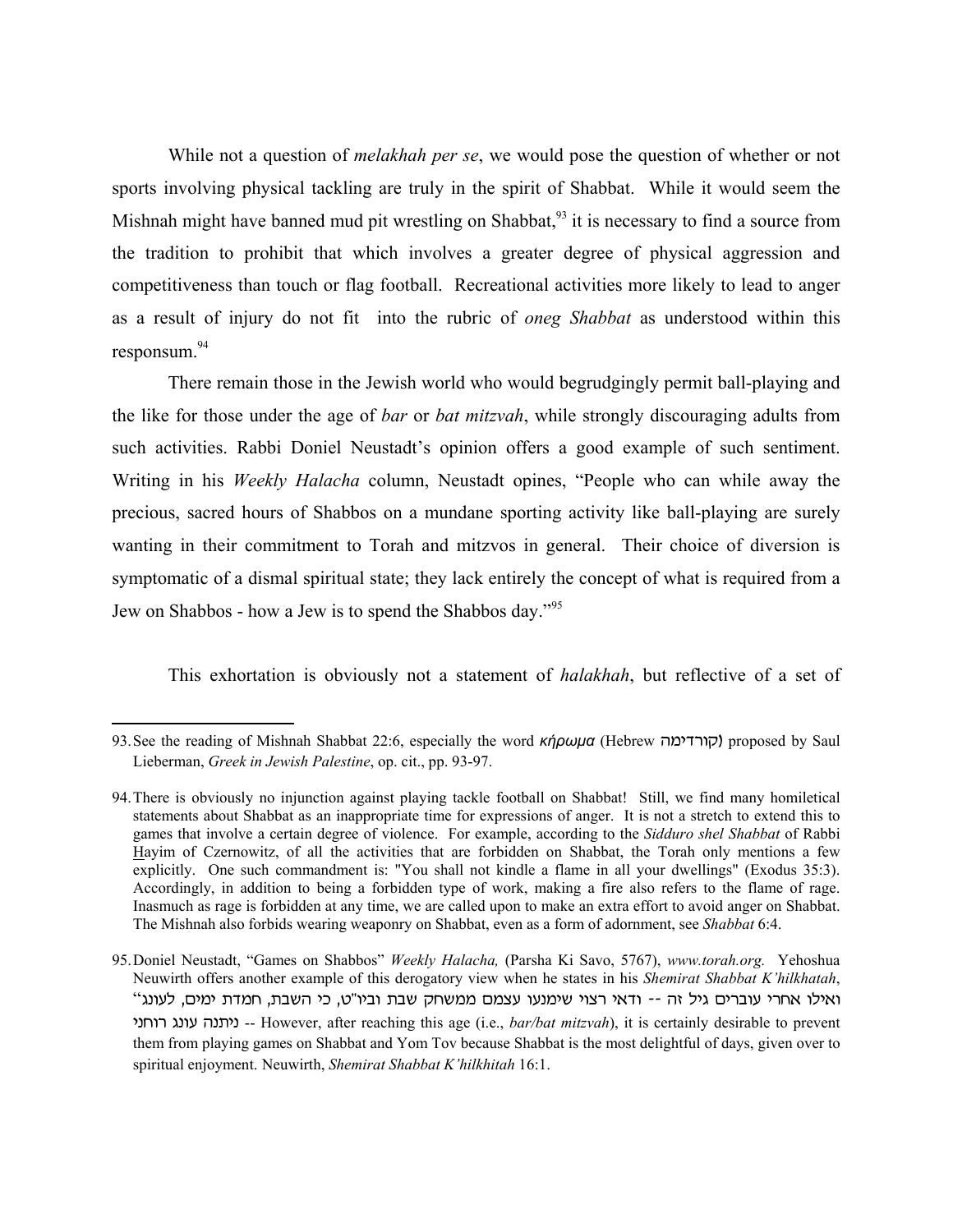cultural assumptions very different than our own. From our perspective, a group of Jewish teens or adults who find a relaxed camaraderie unavailable to them during the week by shooting hoops or tossing a frisbee, or for a father and daughter to play a game of catch on a Shabbat afternoon in their backyard are examples, in part, of what can make Shabbat truly *hemdat yamim* by using the precious gift of leisure to build relationships. Notwithstanding the concerns about specific activities already elucidated, ball playing on Shabbat is permissible.

### *Piskei Halakhah***:**

- 1. Recreational games such as baseball, softball, soccer, basketball, tennis and other racquet sports, touch or flag football are permitted on Shabbat within an *eruv.*
- 2. Tackle football is not permitted on Shabbat.
- 3. Golf is not permitted on Shabbat because of the creation of divots. Those who wish to hit golf balls from a non-grass mat on Shabbat may do so within an *eruv*.

## **C. Is Ice Skating Permissible on Shabbat?**

*This section was approved on May 13, 2015 by a vote of eleven in favor, six against, and one abstention (11-6-1). Voting in favor: Rabbis Aaron Alexander, Pamela Barmash, Elliot Dorff, Susan Grossman, Reuven Hammer, Joshua Heller, Jeremy Kalmanofsky, Gail Labovitz, Jonathan Lubliner, Elie Spitz, Jay Stein. Voting against: Rabbis Noah Bickart, Adam Kligfeld, Amy Levin, Daniel Nevins, Micah Peltz, Paul Plotkin. Abstaining: Rabbi David Hoffman.*

The minutes of the Committee on Jewish Law and Standards (CJLS) for December 16, 1976 deemed ice-skating problematic because of its possible violation of plowing (*horesh*) and grinding (*tohein*), categories that are both deemed *melakhot*. The CJLS expressed further concern that skating to form pictures or patterns on the ice would transgress the *melakhah* of writing (*koteiv*).96

These objections appear unwarranted. The *melakhah* of plowing is predicated upon a

<sup>96.</sup>CJLS III, 97, December 16, 1976 quoted in Wayne Allen *Further Perspectives on Jewish Law and Contemporary Issues*, *op. cit.,* p. 103.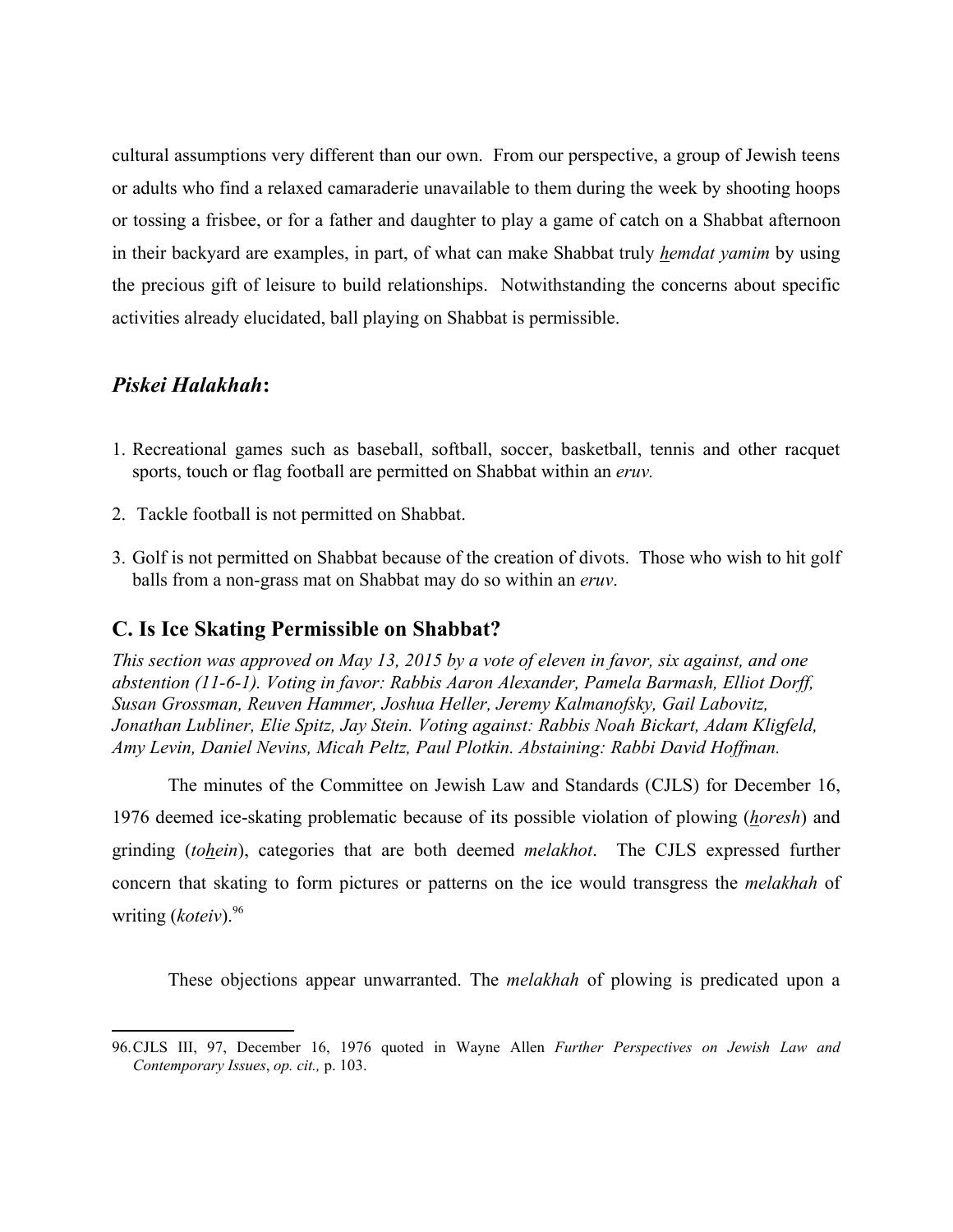furrow being made in the earth, and includes plowing, digging a hole, or dragging an implement across the ground. Some of the derivatives (*toladot*) of plowing include weeding, fertilizing, watering, or leveling the earth. In any event, there is nothing to suggest that skating on ice would be akin to plowing, because to the prohibition of *horesh* requires the presence of earth; it does not apply to water, even in a frozen state. One could theoretically claim that the act of skating looks like plowing, hence to permit the former might cause an individual to transgress the latter, but to impose a *shevut* prohibition on this basis seems absurd (though it did cause the CJLS to make the comparison between skating and plowing in reverse). $\frac{97}{ }$ 

As for grinding, the essence of the prohibition is to reduce food and other substances into many particles, whether through grinding, pounding, crushing, chopping, etc. Yet the mechanics of skating have nothing to do with grinding, and contrary to what many believe, do not depend upon the pressure or friction of the skate to melt the top layer of ice.<sup>98</sup>

Even if the skating blade did occasion melting, the rabbinic prohibition of *molid*, causing something new to come into being, would not apply in this case. To transgress *molid,* the change must be noticeable. For example, melting ice in a glass of drinking water is permissible since it happens gradually. Given the imperceptible quality of the melting ice and the fact that it refreezes almost immediately, the claim of *molid* here does not obtain at all.<sup>99</sup>

<sup>97.</sup> See Shimon Eider, *Halachos of Shabbos*, *op. cit.,* pp. 41-52. Even the *gezerot* of *horesh*, e.g., rubbing saliva on an earthen floor or sweeping an earthen floor are all connected to ground-based activity.

<sup>98.</sup>It used to be thought ... that the reason skaters can glide gracefully across the ice is because the pressure they exert on the sharp blades creates a thin layer of liquid on top of the ice... More recent research has shown, though, that this property isn't why skaters can slide on the ice... It turns out that at the very surface of the ice, water molecules exist in a state somewhere between a pure liquid and a pure solid. It's not exactly water -- but it's like water. The atoms in this layer are 100,000 times more mobile than the atoms [deeper] in the ice, but they're still 25 times less mobile than atoms in water. So it's like proto-water, and that's what we're really skimming on." Mark Roth "Pitt Physics Professor Explains the Science of Skating Across the Ice," *Pittsburgh Post-Gazzette*, December 23, 2012 (read online at *www.post-gazette.com*).

<sup>99.</sup>*Shulhan Arukh O"H* 320:9, also *Mishneh Berurah ad loc. siman katan* 35. "מותר לעשות כן מכיון שהמים רונפשרים לא ניכרים בפני עצמם - It is permissible to do so [melting ice in a beverage] because the melting water at no time is recognized as having an independent identity." Neuwirth, *Shemirat Shabbat K'hilkhatah*, *op cit*., 10:2.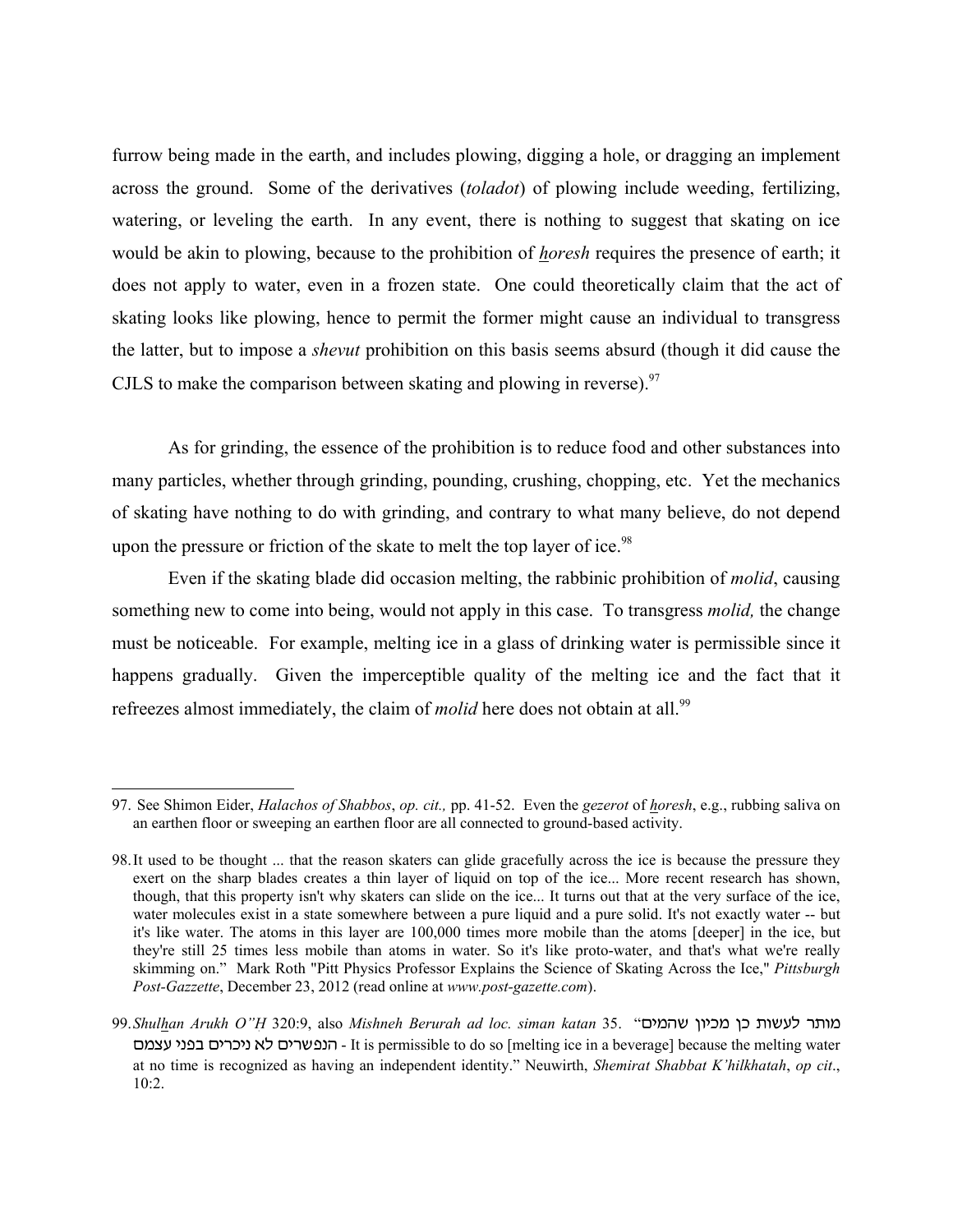As to the issue of "writing" by the skates, the lines are unintentional and secondary to the skater; moreover, they are random and do not form pictures or words even inadvertently. While it is physically possible for a skater to create writing on Shabbat if she deliberately opted to skate in specific patterns, one could just as easily "write" in such a fashion with myriad other substances, including foods with natural colors (such as cherries and grape juice) which we are certainly permitted to eat on Shabbat! Inasmuch as this is not the way people generally write, there is no intention to write, and there is no benefit generated by the act, skating is no more a kind of writing than stepping in the mud or a puddle with one's shoe and then inadvertently leaving an imprint on a clean patch of sidewalk<sup>100</sup>

Subject to the general considerations of *melakhah*, traveling by car to reach an ice skating rink or paying to gain entry to such a facility are unconditionally prohibited on Shabbat, while outdoor skating would require doing so only within an *eruv*. In addition, competitive skating whether for the sake of practice or at an actual competition are also forbidden on Shabbat. When and where the above condition are met there is no objection to recreational ice skating on Shabbat.

### *Psak Halakhah***:**

Ice skating is permissible on Shabbat when it does not entail violations of Shabbat including, but not limited to, driving to/from a rink, paying to rent skates or for admission, or carrying outside of an *eruv*. Outdoor skating must take place within an *eruv*. Competitive skating of all types are impermissible on Shabbat.

<sup>100.</sup>In this case, "writing" by skating would be an example of *einah k'darkah*, an act performed in a palpably different way than it is normally done. In addition it is not *m'tkaen*, i.e., has no useful or productive purpose whatsoever, and lacks *kavannah*, any intentionality. Ovadiah Yosef deals with the permissibility of inadvertent shoe prints on a sidewalk after walking through mud, snow or water, and explicitly dismisses concerns even when there is a lettered imprint on the sole of one's shoe. See his *Yalkut Yosef* 320:25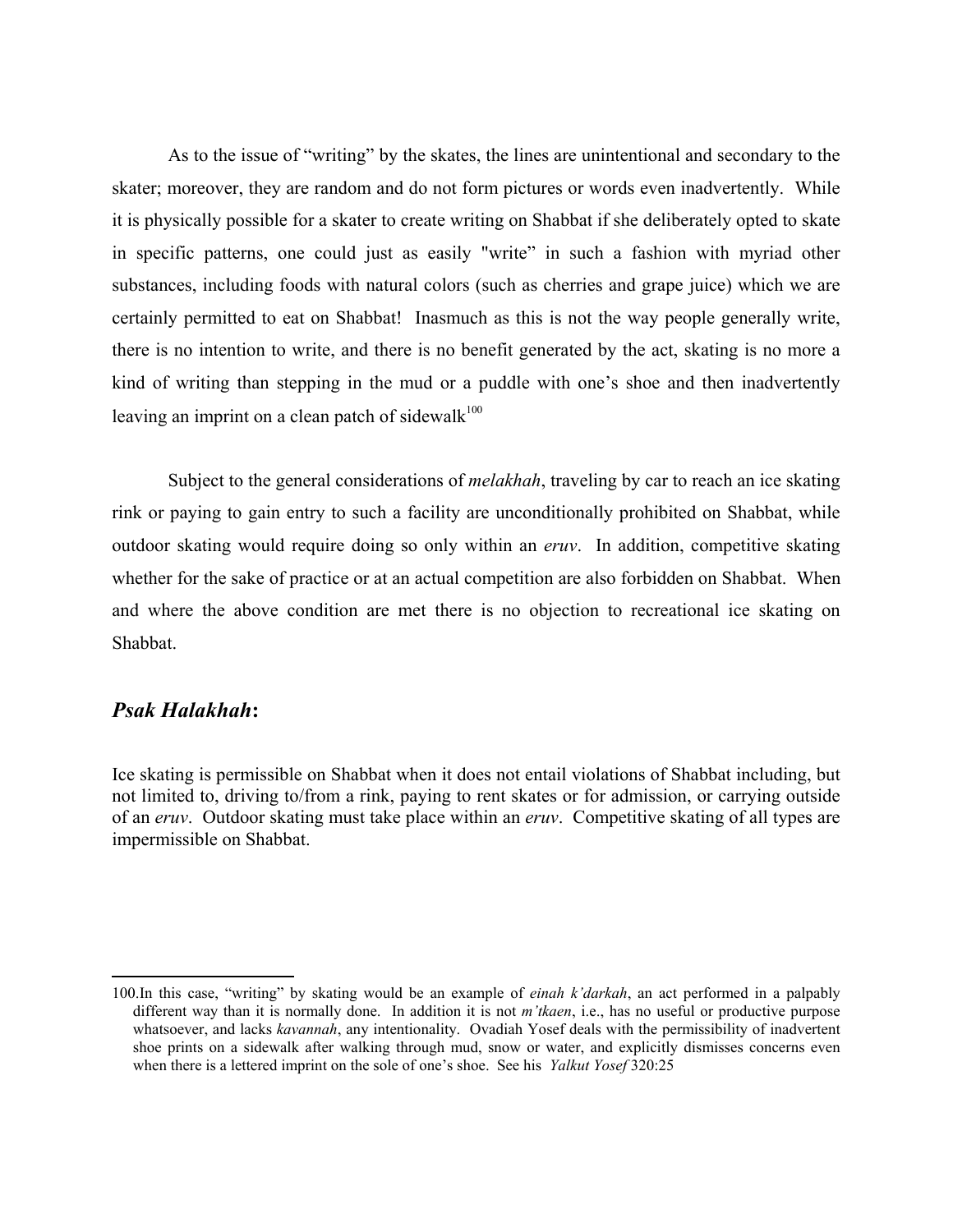#### **D. Is Running Permissible on Shabbat?**

*This section was approved on May 13, 2015 by a vote of sixteen in favor, one against, and one abstention (16-1-1). Voting in favor: Rabbis Noah Bickart, Micah Peltz, Elliot Dorff, Gail Labovitz, Jonathan Lubliner, Adam Kligfeld, Amy Levin, David Hoffman, Daniel Nevins, Susan Grossman, Elie Spitz, Reuven Hammer, Jay Stein, Pamela Barmash, Paul Plotkin, Joshua Heller. Voting against: Rabbi Jeremy Kalmanofsky. Abstaining: Rabbi Aaron Alexander.* 

The earliest reference to running on Shabbat is found in the *Tosefta*: **אין רצין בשבת** one may not run on -- כדי להתעמל, אבל מטייל כדרכו, ואינו חושש, ואפילו כל היום Shabbat for the sake of toil, but may stroll as is one's custom, even all day long without concern.101 The *Tosefta* intimates, even if does not clearly state, that the fundamental issue is the degree of exertion that comes with running, rather than the need to distinguish between one's pace on Shabbat and the rest of the week.

In the tractate *Shabbat*, the *Gemara* takes a different tact, interpreting the scriptural injunction from *Isaiah* 58:13 as follows: "מעשות דרכיך<sup>'</sup>-- שלא יהא הילוכך של שבת' כהילוכך של חול -- Go not your ways - [this means] that your walking on Shabbat should not be like your walking on weekdays."<sup>102</sup> The ensuing discussion explores a more concrete definition of this rather vague injunction. According to Rav Huna in the name of Rav (or according to others Rav Abba in the name of Rav Huna), the verse means that one should not cross streams of water wider than a single stride, i.e., any stream that would require leaping over. This view is rejected by the *Gemara* since the inability to cross a wider stream could require a person to take an unnecessarily long detour on Shabbat or alternatively cause a person to walk through water and then tempt the individual to wring out her soaked garment. Ultimately, the *Gemara* accepts the view of Rabbi Yishmael ben Rabbi Yose: the taking of long strides is impermissible on Shabbat.<sup>103</sup>

<sup>101.</sup> *Tosefta Shabbat* 17:23

<sup>102.</sup> B.T. *Shabbat* 113a

<sup>103.</sup> B.T. *Shabbat* 113b.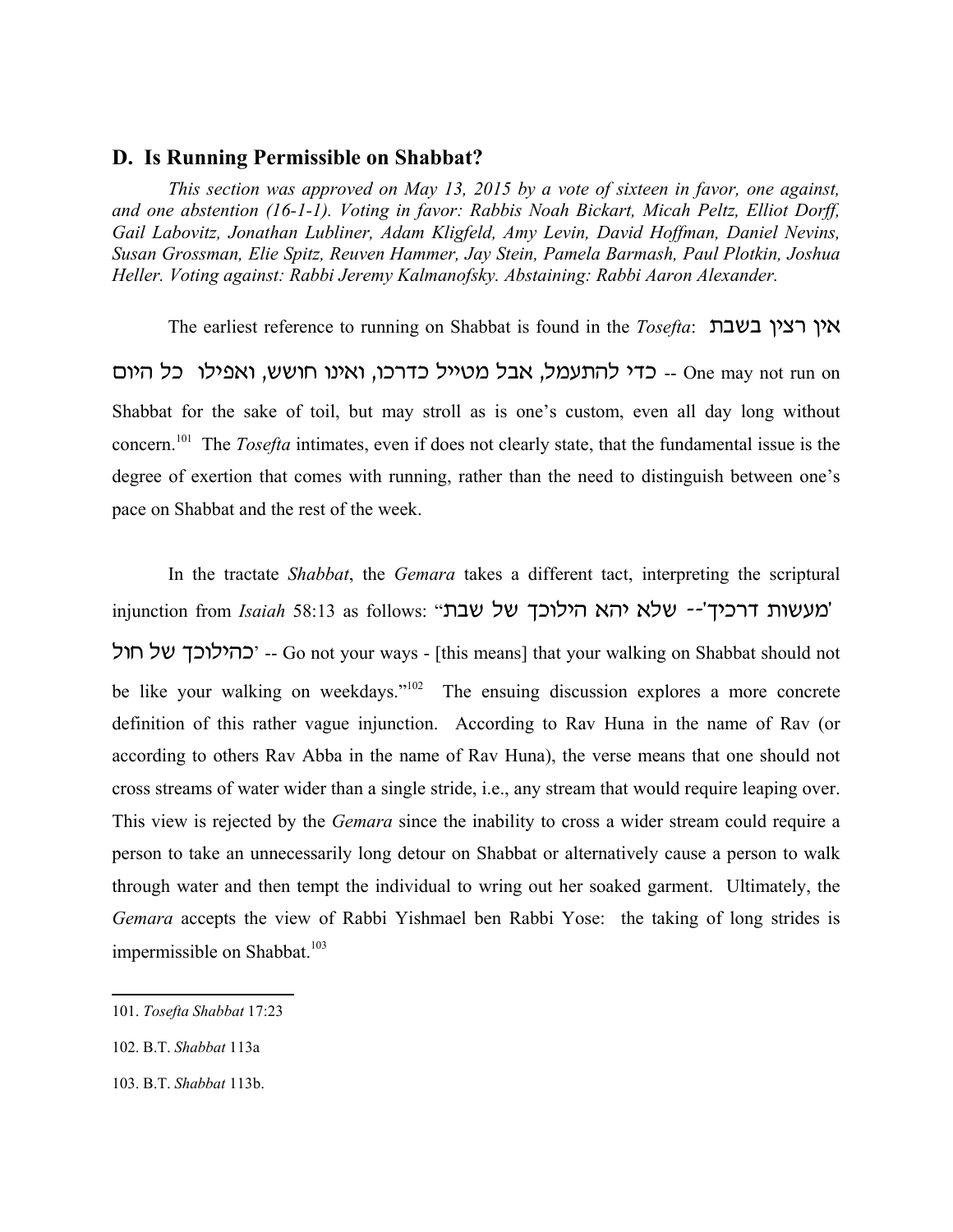Within the context of the *sugya*, however, it becomes clear that the rabbis viewed the taking of long strides as impermissible even during the week due its perceived deleterious impact on one's eyesight, which could be remedied, however, by the restorative effect of drinking Friday evening *Kiddush* wine.<sup>104</sup>

In the tractate *Berakhot* we also learn that one should not take long strides from the synagogue after services. According to Rashi, doing so indicates an eagerness to leave the house of prayer, which would constitute a sign of disrespect. No distinction is made here between Shabbat or weekdays, however, and nothing is said about the negative impact of such activity on one's health. On the contrary, the *Gemara* goes on to state that running to the synagogue for worship is a *mitzvah*, and that running to hear an exposition of Torah on Shabbat is praiseworthy: "דרבי תנחום אמר רבי יהושע בן לוי לעולם ירוץ אדם לדבר הלכה ואפילו בשבת 'אחרי ה' ילכו כאריה ישאג וגו - Rabbi Tanhum said in the name of Rabbi Yehoshua ben Levi, a person should always run for a matter of Torah law, even on Shabbat, as it is stated, 'They shall march behind the Lord who will roar like a lion . . .(*Hosea* 11:10)'"<sup>105</sup>

The above *sugyot* are puzzling, especially when read in conjunction with one another. It would seem impermissible to take long strides *any day of the week* because of a perceived threat to one's health. On the other hand, it is not only permissible, but laudable, to run to perform a commandment -- not only on Shabbat but *during the week* as well. It is difficult, then, to understand how precisely the *Gemara* differentiates one's gait on Shabbat from the rest of the week.

Maimonides similarly teaches that a person must deliberately differentiate his pace on the

<sup>104.</sup> *ibid.* וכי בחול מי הותרה שאני אומר פסיעה גסה נוטלת אחד מחמש מאות ממאור עיניו של אדם, ומהדר ליה" hana hcs taushec -- And would this (the taking of long strides) be permissible even on weekdays? Taking long strides takes away one-five-hundredth of a person's eyesight. Yet it is restored to him by drinking Friday night *Kiddush* wine."

<sup>105.</sup> B.T. *Berakhot* 6b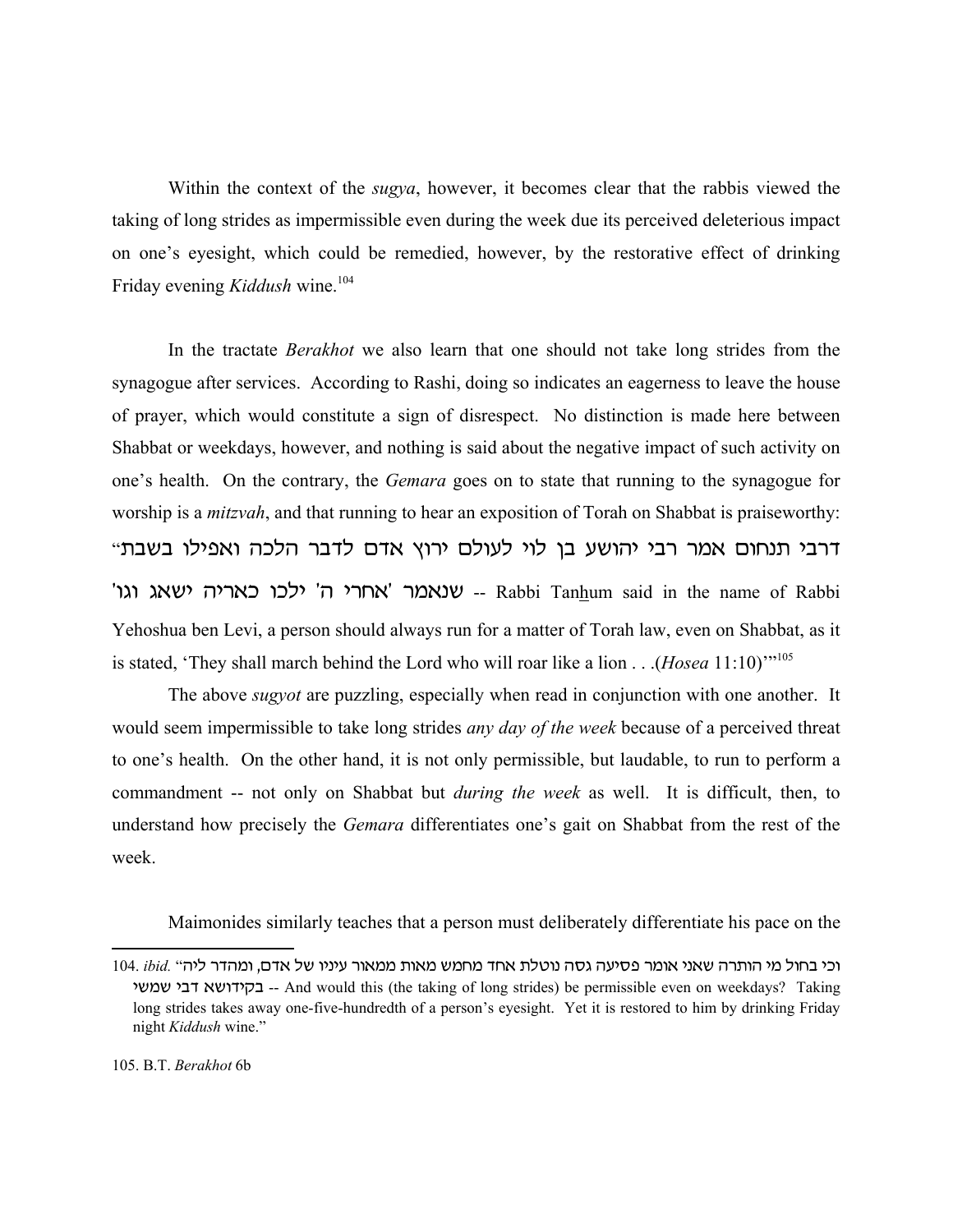Day of Rest from the remainder of the week -- hence, running is not allowed on Shabbat because it would be *uvdin d'hol*. Running for the sake of a *mitzvah* on Shabbat, however, is certainly allowed.106 This is echoed by Rabbi Ya'akov ben Asher, author of the *Tur*, but with one very noteworthy addition: "כתוב בספר המצות בחורים המתענגים בקפיצתם ובמרוצתם u,un -- מותר, וכן לראות כל דבר שמתענגים בו מותר לראותו -- It is written in *Sefer Hamitzvot* of the permissibility for youngsters to jump and run on Shabbat because they enjoy doing so; it is similarly permissible to go see those things that are sources of pleasure.<sup>"107</sup>

In the above passage, the element introduced by the Tur comes from his older contemporary, Rabbi Yitzhak ben Yosef of Corbeil, author of *Sefer Mitzvot Katan*, in which the latter writes: "וכן אל ידלג ואל ירוץ בשביל חפציו להרויח, אבל לדבר מצוה מותר ונ"ל כי בחורים המתענגים בריצתם ובקפיצתם מותר שאינם רצים להרויח וכן כל דבר שמתענגים בו לראותו -- Thus one may not skip or run for the sake of material profit, but for the sake of a *mitzvah* it is permitted. And it appears to me that children, because they enjoy running and jumping, should be allowed to so because they do not run to earn material wealth; so, too, to go to see that which they find pleasurable [for its own sake].<sup>108</sup>

These sources reshape our understanding of what distinguishes a Shabbat gait from its weekday counterpart. According to the *Tur,* and even more explicitly the *Sefer Mitzvot Katan*, it is not merely the physical character of one's walking that makes it Shabbat appropriate or not, but an individual's motivation. A person may run to perform a *mitzvah* on Shabbat and gain joy from doing so. By the same token, a child may jump and run on Shabbat simply because she finds it enjoyable. It is that pleasure, then, which is consonant with the experience of *oneg*

<sup>106.</sup> *Mishneh Torah, Hilkhot Shabbat* 23:4-5.

<sup>107.</sup> Tur, *O"H* 301 In the *Bayit Hadash* Rabbi Joel Sirkes suggests that running as *oneg* is permitted only *b'di'avad*, i.e. after the fact. Should one inquire *ab initio*, however, it is fitting to prohibit it. *Bayit Hadash ad. loc.*

<sup>108.</sup> *Sefer Mitzvot Katan siman* 280 as quoted by Rabbi Yoel Sirkes, *Bayit Hadash* to *Tur O"H* 301.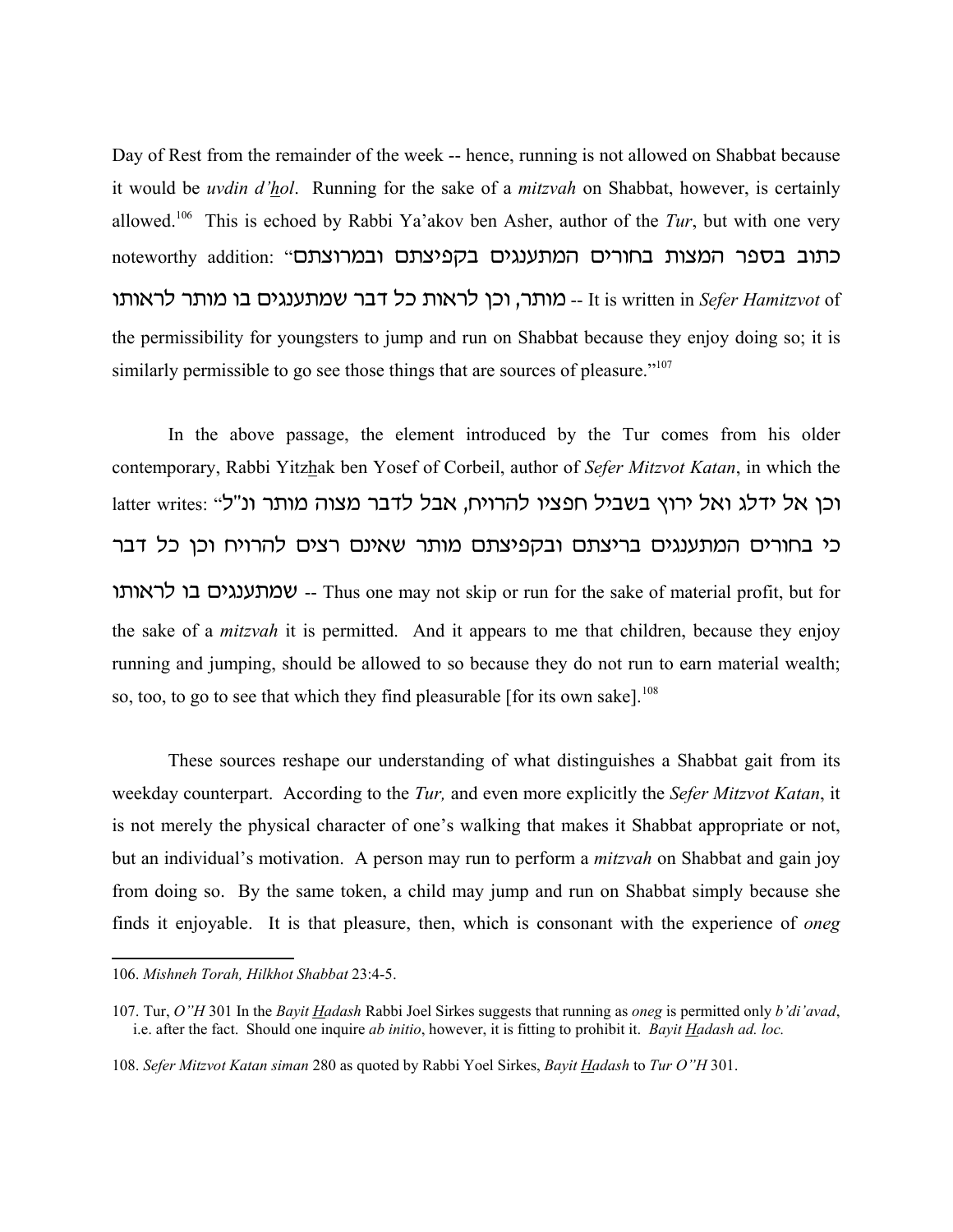*Shabbat*. In a similar vein, Rabbi Mordechai ben Avraham Yoffe in his 16th century *Levush* writes it is permissible on Shabbat for children to run and jump for their own sake or when going to see something pleasurable, and for adults to stroll through the streets and marketplaces so long as they do not toil *(l'hitamel)* while doing so.<sup>109</sup>

Rabbi Yehiel Epstein's *Arukh Hashulhan* and, in a more abbreviated form, the *Mishneh Berurah* and the *Magen Avraham* do an admirable job of synthesizing the various strands into a coherent whole. Like Corbeil they distinguish a weekday stride from its Shabbat counterpart not by speed, but by demeanor. To walk with a business-like step, to hustle along as if one were in the process of attending to business would not accord with Isaiah's exhortation. Running however is compatible with Shabbat so long as it is for one of several things: 1) for the sake of a *mitzvah*; **2) for its own enjoyment** (emphasis added); 3) to hasten to a desired destination to partake in a pleasurable (and permissible) Shabbat activity. The foregoing are all permitted *a priori*, even if one's running causes him at least some degree of exertion (but not overly so). They, too, are mindful that the *Tosefta* forbids running on Shabbat because it is toil, but like other *poskim* view the running as secondary to the prohibition of exertion, if exertion is employed to cause perspiration for medicinal reasons. Since administering medicine on Shabbat -- except in dire circumstances -- is forbidden, sweating for therapeutic purposes would likewise be prohibited (see section on "Weight Lifting and Calisthenics" below).

The implication here is that if one did not run for medicinal reasons, but for any of the reasons already noted, it would be considered *oneg* rather than exercise. Even if one happened to sweat parenthetically while running, and even if that perspiration brought with it some therapeutic aspect, so long as one ran for a different reason it would be acceptable.<sup>110</sup>

<sup>109.</sup> *Levush O"H* 301:2. Yoffe's language echoes that of *Tosefta* Shabbat. See note 29.

<sup>110.</sup> Yehiel Epstein, *Arukh Hashulhan, O"H* 301:43-44; *Mishneh Berurah O"H* 301:2*. simanim k'tanim* 5-7; *Magen Avraham ad loc.*, *simanim k'tanim* 2-5. The *Taz*, however, takes a more restrictive view. Although he admits that running might produce *oneg*, it is not the actual experience which is enjoyable, but what one might obtain from the act of running. Thus he understands the *Tur* to mean that running for the sake of getting somewhere pleasurable more quickly is permissible, but cannot conceive that running for its own sake might be an example of *oneg*. *Turei Zahav ad. loc*., *siman katan* 1.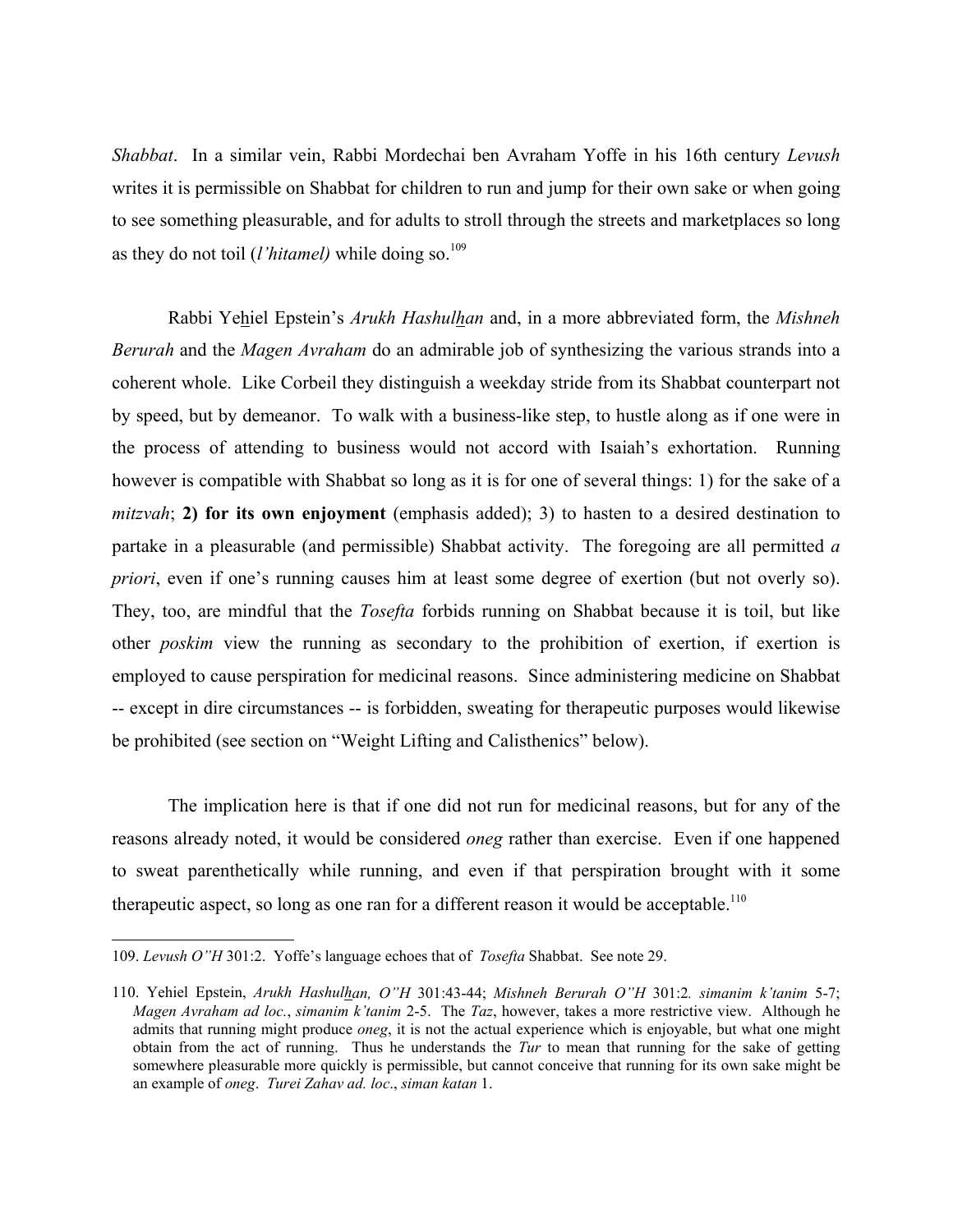Thus, in his *Shemirat Shabbat K'hilkhitah*, Rabbi Yehoshua Neuwirth permits running games (e.g., tag), but not running for exercise. In addition, he allows for running in order to perform a *mitzvah*, or to avoid an impending rainstorm, or because one is in an unsafe place. Unlike the authorities quoted above, however, he does not acknowledge that running might serve as an intrinsic form of *oneg Shabbat*. 111

In the final analysis, the *Sefer Mitzvot Katan*, the *Tur*, the *Levush,* the *Magen Avraham,* the *Arukh Ha-shulhan* and the *Mishnah Berurah* all take the position that running need not be *u'vdin d'hol* or performed for the sake of *refuah*, but enjoyed on its own terms. We have no reason to rule stringently simply because we can. On the contrary, given ample eloquent testimony by runners of how running is a form of spiritual practice in its own right, there is little doubt that it may serve as a vehicle for *oneg Shabbat,* provided that such activity does not entail a violation of any *melakhot* or their derivatives.<sup>112</sup>

#### *Piskei Halakhah:*

- 1. Jogging or running at a leisurely pace constitutes a legitimate form of *oneg Shabbat*, if pursued for its own enjoyment, rather than for the purpose of training or racing. Organized races remain prohibited as a matter of *shevut*. Similarly, running against one's own watch to beat a particular personal best is incompatible with the spirit of Shabbat.
- 2. The limits of *Tehum Shabbat* apply to the distance and routes that runners may take.

<sup>111.</sup> Neuwirth, *Shemirat Shabbat K'hilkhatah*, *op cit.*, 14:43, 16:40, 29:4-7.

<sup>112. &</sup>quot;You would be hard-pressed to find a gym or health spa in the country that doesn't also offer yoga lessons, yet for most people who practice yoga, the spiritual side has been minimized or even ignored. Nearly the same things can be said about running . . . Running does, indeed, provide an efficient way to burn calories for weight loss; it helps tone muscle and is great for cardiovascular health. But recently men and women across the country have recognized that, like yoga, running can also be a *spiritual* exercise -- a means to spiritual enlightenment or spiritual fulfillment." Warren A. Kay, *Running the Sacred Art; Preparing to Practice*. (Woodstock, Vermont: SkyLight Paths Publishing, 2007), p. 4. See also Amy Burfoot, *The Runners Guide to the Meaning of Life: What 35 Years of Running Have Taught Me about Winning, Losing, Happiness, Humility, and the Human Heart*. (Emmaus, Pennsylvania: Rodale Books/Daybreak Books, 2000); Roger D. Joslin, *Running the Spiritual Path: A Runner's Guide to Breathing, Meditating, and Exploring the Prayerful Dimension of the Sport*. (New York: St. Martin's Press, 2003). These are but a few of the many works about the spirituality of running.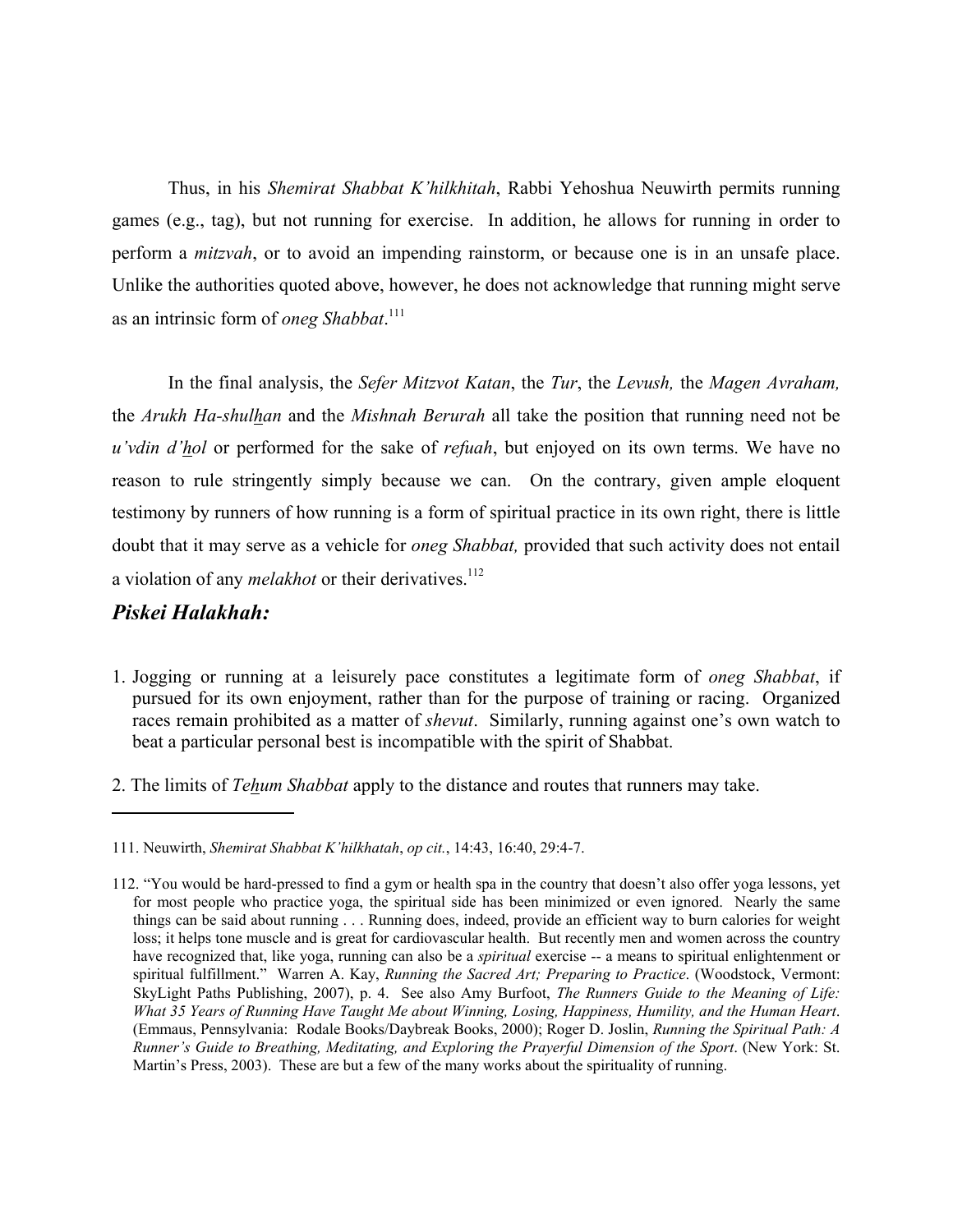#### **E. Is it Permissible to Ski on Shabbat?**

*This section was approved on May 13, 2015 by a vote of nine in favor, one against, and eight abstaining (9-1-8). Voting in favor: Rabbis Aaron Alexander, Elliot Dorff, Jeremy Kalmanofsky, Jonathan Lubliner, Adam Kligfeld, Elie Spitz, Reuven Hammer, Pamela Barmash, Paul Plotkin. Voting against: David Hoffman. Abstaining: Rabbis Noah Bickart, Micah Peltz, Gail Labovitz, Amy Levin, Daniel Nevins, Susan Grossman, Jay Stein, Joshua Heller.* 

The question of the permissibility of skiing on Shabbat has been given scant attention until the present.<sup>112</sup> Having originated in Scandanavia in the Middle Ages -- a region with a relatively small Jewish population -- and cultivating a popular following only in recent decades, there is little halakhic literature dealing with its permissibility. As discussed earlier, skiing would not be a derivative of plowing (*horesh*) since it involves frozen water rather than arable  $land.<sup>113</sup>$ 

Still, downhill skiing presents a number of other problems. While one might assume that a ski-lift functions automatically like a Shabbat elevator, a mechanical device governed by the principle of *ein shevitat kelim b'Shabbat,<sup>114</sup>* it is actually supervised by an operator, who will stop and start the lift. It's use would be problematic for anyone who refrains from the use of electricity on Shabbat.

The biggest dilemma, however, is the all but foregone conclusion that downhill skiing on Shabbat would involve carrying one's lift ticket (purchased before Shabbat) and one's ski equipment in a place without an *eruv,* as well as the real possibility of traveling beyond *tehum* Shabbat.<sup>115</sup> For these reasons, while skiing on Shabbat may be "technically OK" as Rabbi Barry

<sup>112.</sup> Rabbi Barry Leff, however, has written about the subject on his website, www.n*eshamah.net.* See his post for *Vayakhel* 5770 "Skiing on Shabbat?" (March 12, 2010).

<sup>113.</sup> Interestingly, one does not commit *horesh* even when plowing desert or other land which cannot be cultivated (jujh, rpg) See *Eider*, *Halachos of Shabbos*, *op. cit.,* IV A6, p.42. Plowing in desert sand is *patur aval asur*, rabbinically forbidden, but not prohibited by the Torah.

<sup>114.</sup> B.T. *Shabbat* 18a; *Shulhan Arukh*, *O"H* 252:5.

<sup>115.</sup> The carrying would likely be in a *carmelit* and hence would be a violation of Jewish law *d'rabbanan*.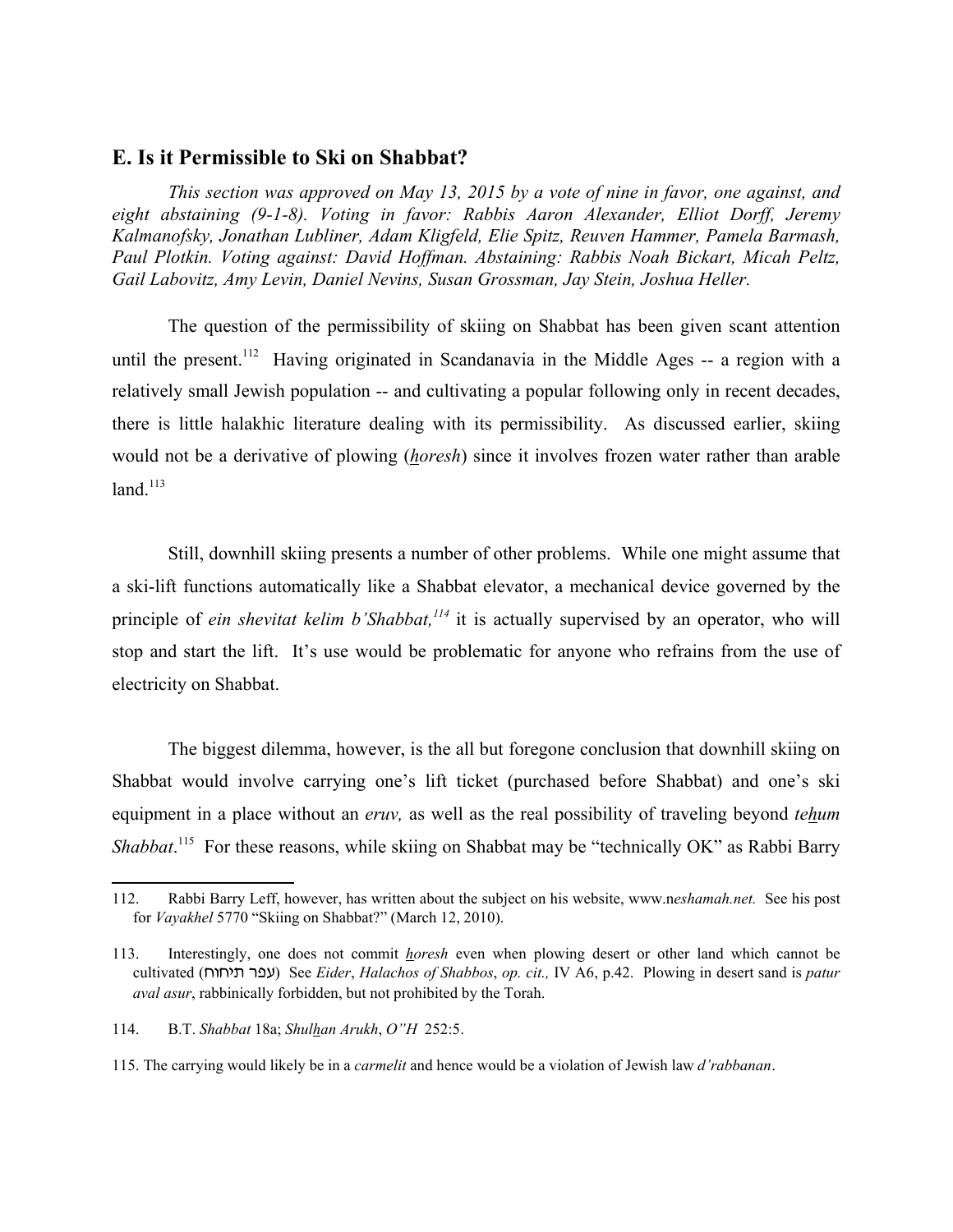Leff suggests,<sup>117</sup> the likelihood of finding a ski resort with an *eruv* or, in the absence of one, a ski mountain where *hotza'ah* within a *karmelit* does not pose a problem seems rather small.<sup>118</sup> No matter how beautiful the vistas and invigorating the experience, the act of carrying on Shabbat in the absence of an *eruv* cancels out the possibility of deriving *oneg Shabbat* from an activity that itself transgresses Shabbat observance. The chances are far greater, however, that one might find opportunities for cross-country skiing within an *eruv*, e.g., a municipality with a large urban park in its midst $^{119}$ 

# *Piskei Halakhah:*

- 1. Downhill skiing and cross-country skiing are permissible on Shabbat only within an *eruv*. It is far likelier to find a place where one may cross-country ski within an *eruv* than to find a similarly acceptable venue for downhill skiing on Shabbat.
- 2. It is a violation of Shabbat to purchase lift tickets on Shabbat.
- 3. The limits of *Tehum Shabbat* apply to the distance and routes that skiers may take.

<sup>117.</sup> Leff, "Skiing on Shabbat," *op. cit.*

<sup>118.</sup> A report several years ago in the Jewish media indicated the existence of a kosher restaurant, an Orthodox synagogue, and an *eruv* at the Canyons, a popular Park City, Utah ski resort. While the article did not elaborate upon the extent of the area covered by the *eruv*, it pointed at least to the possibility of downhill skiing within an *eruv*. On the other hand, the excitement occasioned by the report also underscores the rarity of such accommodations to Jewish observance at ski resorts. See Mathew Weinstein, "With New Restaurant at Canyons, Kosher Food Debuts at a U.S. Ski Resort," *Jewish Telegraphic Agency*, January 23, 2012.

<sup>119.</sup> For example, New York City's Central Park is within the Manhattan *eruv*. See Corey Kilgannon, "The Allure of Urban Cross-Country Skiing," *New York Times*, March 2, 2009.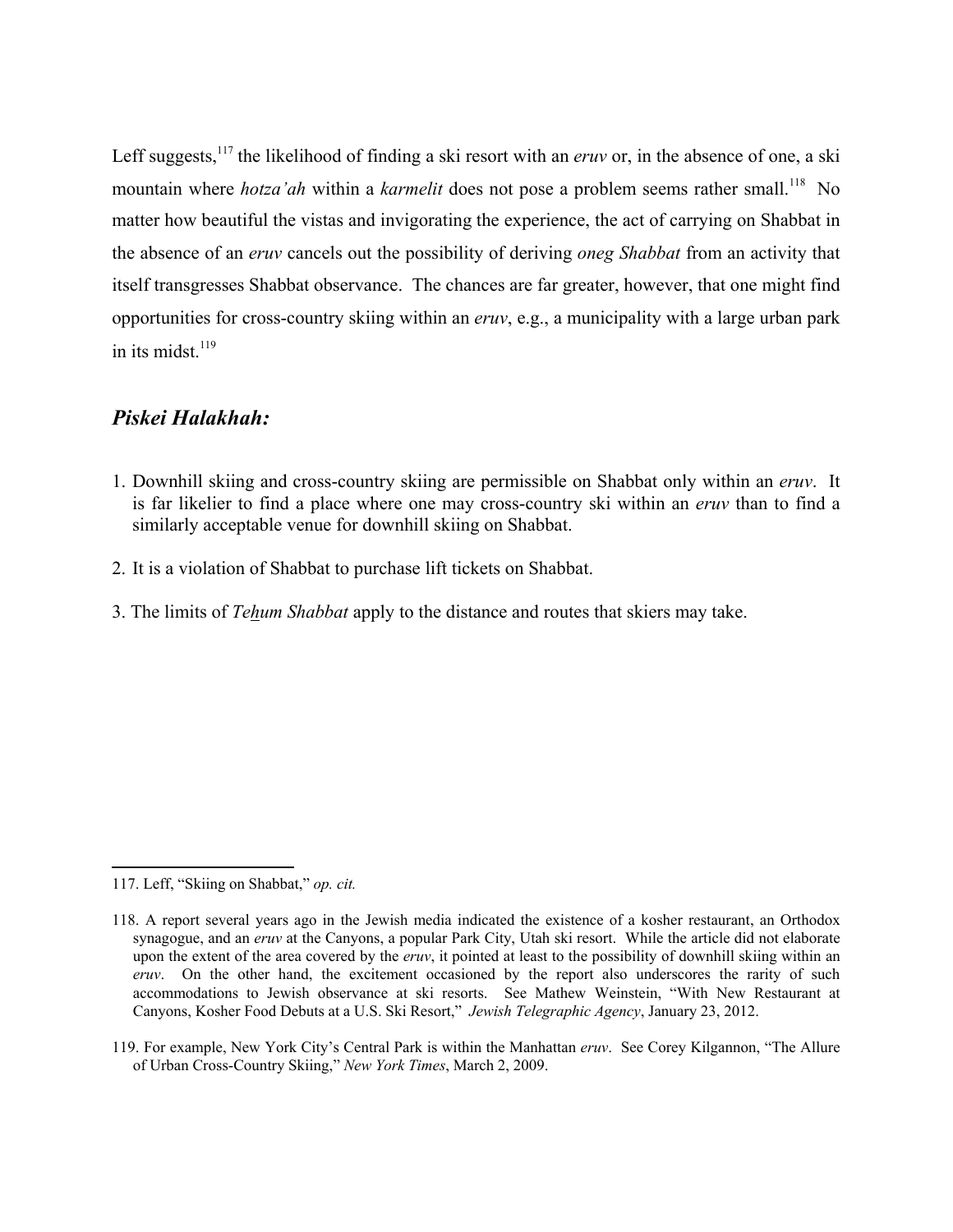### **Is Swimming Permissible on Shabbat? F.**

*This section was approved unanimously on May 13, 2015 (18-0-0). Voting in favor: Rabbis Aaron Alexander, Pamela Barmash, Noah Bickart, Elliot Dorff, Reuven Hammer, Joshua Heller, David Hoffman, Susan Grossman, Jeremy Kalmanofsky, Adam Kligfeld, Gail Labovitz, Amy Levin, Jonathan Lubliner, Daniel Nevins, Micah Peltz, Paul Plotkin, Elie Spitz, Jay Stein.*

While bathing on Shabbat is permissible if it meets certain conditions (see "Bathing after Exercise on Shabbat" below), the *Mishnah* imposes a separate ban on swimming, which the accompanying *gemara* explains as a matter of *shevut* -- lest the swimmer construct a flotation device to use. As explained by Rashi such utensils consisted of a mat of woven reeds (*gomeh*) and shaped like a long barrel.<sup>120</sup> The intent of this *shevut*, then, was to safeguard a swimmer violating the *av melakhah* of weaving (*oreg*) and completing a utensil (*makeh b'patish*) 121

Elsewhere the Talmud reports that Rabbi Zeira once observed Rabbi Abahu floating in an in-ground tub on Shabbat. When the former could not recall whether or not his colleague had floated on his back in the water (which would have violated the Mishnah's injunction against swimming) or had kept his feet on the ground (which would not have technically counted as such), the *gemara* explains that the question would not have mattered because the Mishnah's prohibition is limited to larger in-ground pools without rims or other larger bodies of water. In a smaller tub or pool with a rim, however, it is permissible to float because its diminutive size renders the need for a flotation device moot. Thus, Rabbi Abahu was permitted to float because his smaller receptacle did not meet the criterion necessary to the ban.<sup>122</sup>

It is valid to ask whether or not the cause-and-effect between swimming and creating a flotation device is as self-evident today as it appeared to the rabbis. In our day and age

<sup>120.</sup> B.T. *Beitzah* 36b. Rashi *ad. loc*.

<sup>121.</sup> Tosafot disagrees with Rashi's understanding of the flotation device, maintaining that it was a hollow clay device without openings which gave it buoyancy in the water. *ad loc*, יעשה חבית של שייטין.

<sup>122.</sup> B.T. *Shabbat* 40b-41a.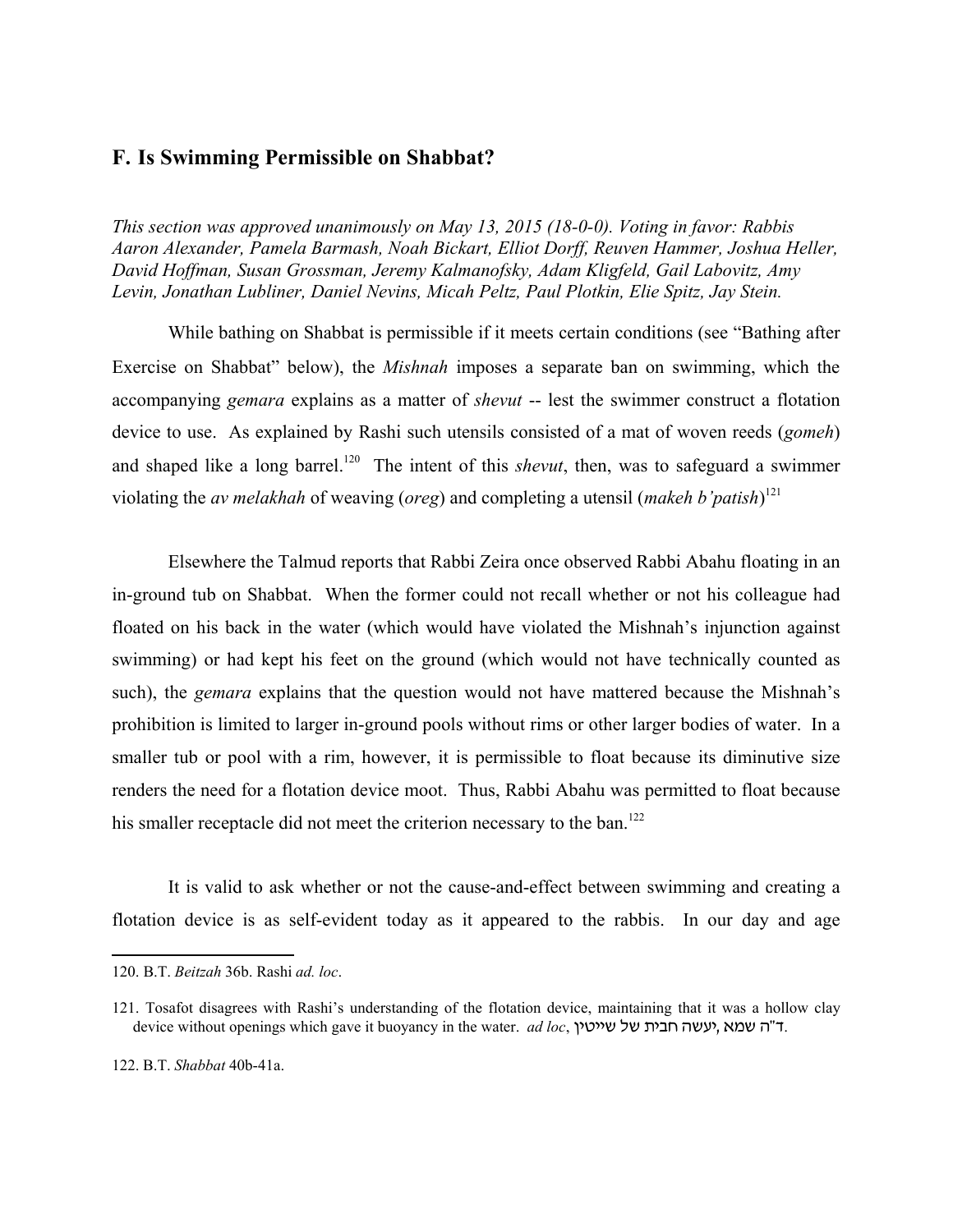swimming lessons are common, while many public pools and swim clubs limit or prohibit the use of flotation devices because they may interfere with the volume of pool traffic. Moreover, the flotation devices that exist today are either made of polyeurathane and require no assembly at all, or are plastic tubes that one may inflate by mouth and secure with a removable stopper, an activity that would be fully permissible on Shabbat.<sup>123</sup>

There are several other concerns connected with bathing or swimming on Shabbat, including squeezing or wringing water from one's hair or clothing, a derivative prohibition of bleaching/laundering (*malben*), one of the 39 categories of *melakhah*, as well as the necessity of drying off at the edge of a lake or river, lest one carry the droplets of water more than four cubits in a *carmelit*. These are not irremediable concerns; indeed, *poskim* within the classical corpus of *halakhic* literature offered solutions to the very questions they themselves posed, including exercising care in using a towel without wringing one's hair or swimsuit, and shaking off excess water at the edge of the lake or river.<sup>124</sup>

Subject to the general strictures of *melakhah* on Shabbat (e.g. carrying), there is no reason in our day to prohibit recreational swimming on Shabbat as a refreshing and enjoyable form of *oneg Shabbat*. 125

<sup>123.</sup> Though one should not inflate a brand new one on Shabbat, but rather before Shabbat begins. See Neuwirth, *Shemirat Shabbat K'hilkhitah* 17:29, notes 23 and 24.

<sup>124.</sup> *Shemirat Shabbat K'hilkhitah* 14:22, see note 66; *Mishneh Berurah* 301:48, *siman katan* 174. The heated negativism with which some contemporary *poskim* decry swimming on Shabbat may, in fact, point to the weakness of the halakhic argument against it. After all, that which is unthinkable generally does not require so rigorous a defense. "Because of the numerous issurim which are involved in bathing on Shabbos, the minhag (emphasis mine) is not to bathe, swim, or even shower, even in cold water. This is prohibited in a pool or any other water body -- even without a bathing suit. This minhag has been accepted by countless generations and has been in effect hundreds of years. The penalty for one who violates this minhag is severe, because bathing or swimming has been accepted as a major transgression (emphasis mine)." Eider, *Halachos of Shabbos*, *op. cit.,* XIV H10 (p. 393).

<sup>125.</sup> Blessed with the temperate climate of Florida much of the year and a recreational park that includes a swimming pool, my congregation, the Jacksonville Jewish Center, uses its pool as a place to create an alternative Shabbat culture *after* services and *kiddush* on Shabbat morning. That those who pray together then "shmooze" leisurely while cooling off in the water is a wonderful example of how swimming can become an extension of *oneg Shabbat*.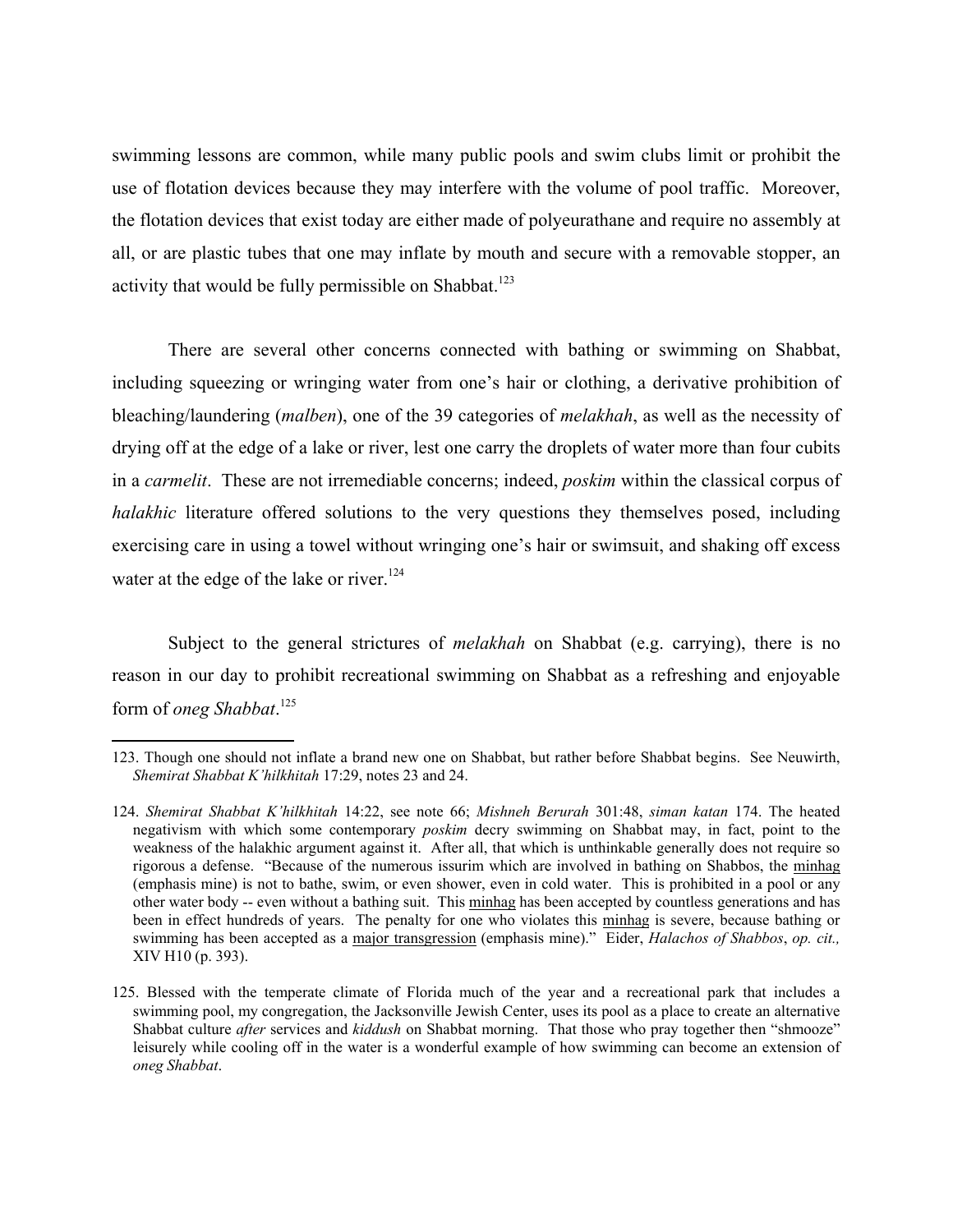# *Piskei Halakhah:*

- 1. Swimming in a pool or a natural body of water is permitted on Shabbat.
- 2. Contemporary flotation devices and pool toys may be used within an *eruv*. The same would apply to the carrying of towels or robes.
- Care should be taken on Shabbat not to wring one's hair or bathing suit after swimming. One 3. may rub one's hair with a towel, but should not wring out the towel after use.

## **G. Are Weight lifting and Body Building Permitted on Shabbat?**

*This section was approved on May 13, 2015 by a vote of eleven in favor, two against, and five abstaining (11-2-5). Voting in favor: Rabbis Pamela Barmash, Elliot Dorff, Reuven Hammer, Joshua Heller, David Hoffman, Jeremy Kalmanofsky, Gail Labovitz, Amy Levin, Jonathan Lubliner, Daniel Nevins, Jay Stein. Voting against: Rabbis Aaron Alexander, Paul Plotkin. Abstaining: Rabbis Noah Bickart, Susan Grossman, Adam Kligfeld, Micah Peltz, Elie Spitz.* 

Our discussion with weight lifting and calisthenics begins with a source from the *Tosefta*,

which we already encountered in our discussion on running: אין רצין בשבת כדי להתעמל,

אבל מטייל כדרכו, ואינו חושש, ואפילו כל היום-One may not run on Shabbat for the

sake of toil, but may stroll as is one's custom all day long without concern.<sup>126</sup> In the context of this issue our interest lies in the phrase "for the sake of toil." If running, as we have seen, does not always constitute exercise (even if the physiological effects are identical), what is the definition of *l'hitamel*, "to toil," "to exert oneself"? This question has two aspects: 1) How does the tradition understand the term descriptively in terms of what physical movements constitute exercise? 2) How do the sources view the broader purpose of such exercise?

In the tractate *Shabbat* we find a discussion about the permissibility of massaging oil into the skin for therapeutic purposes. While one is allowed to do so, the order in which one applies the oil and rubs the skin should be changed so as to avoid *u'vdin d'hol*. For this very reason, the *gemara* states one should not rub the skin too vigorously (literally,"one does not exercise"), lest

<sup>126.</sup> *Tosefta Shabbat* 17:23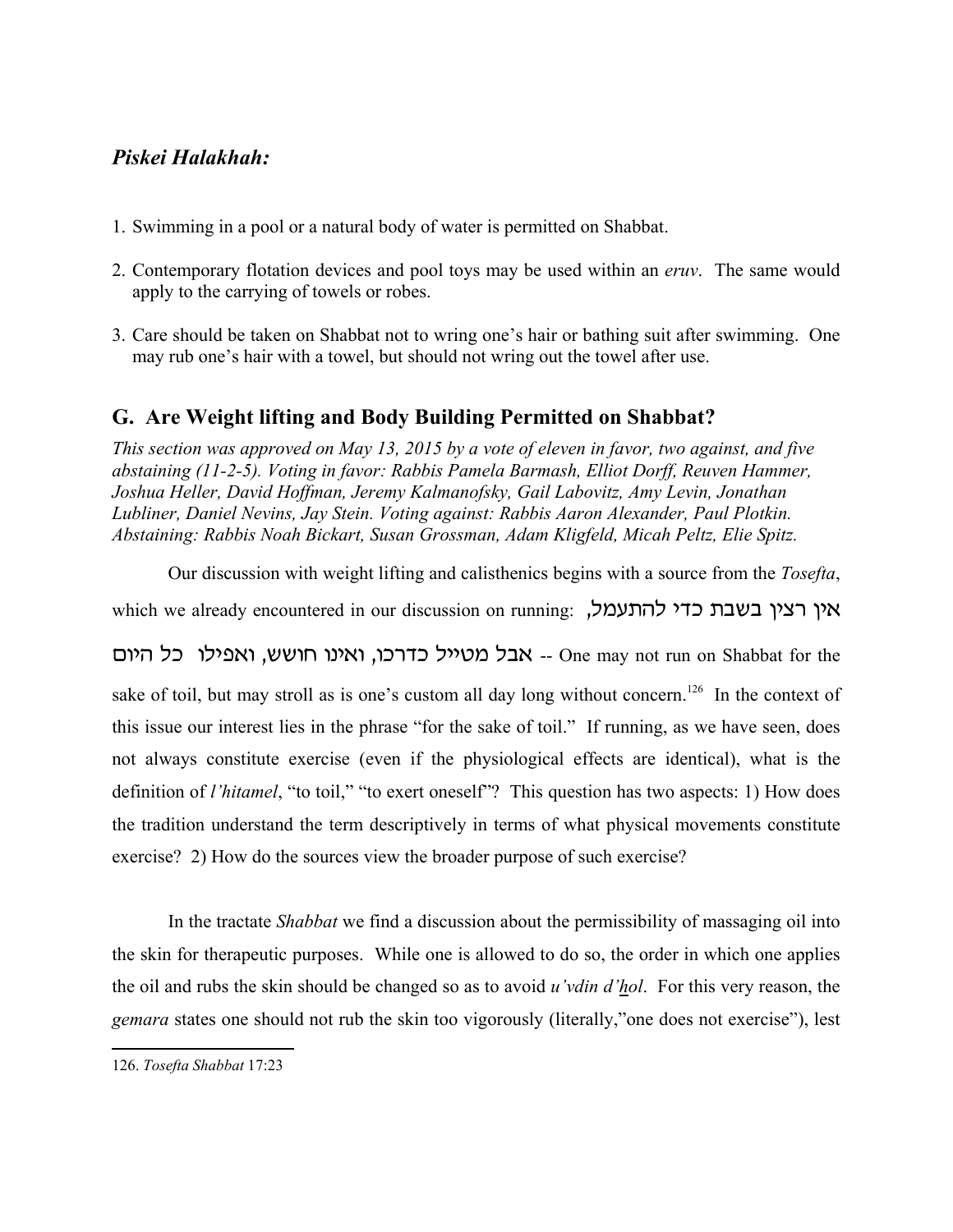the massage resemble a weekday activity.<sup>127</sup>

The 11th century Tunisian scholar and Talmudic commentator Rabbenu Hanannel elaborates upon what constitutes such exercise as well as its purpose: "an extension and retraction of the arms and legs both in front of and behind the body, thereby warming the body and causing perspiration. As a form of therapeutic treatment (*refuah*) it is therefore forbidden on Shabbat."<sup>128</sup>

As Rabbenu Hannanel suggests, perspiration is the ultimate gauge of *l'hitamel.* Maimonides elaborates upon this: ואין מתעמלין בשבת. אי זה הוא מתעמלין בשבת. על גופו בכח עד שייגע ויזיע, או שיהלד עד וייגע ויזיע, שאסור ליגע את עצמו כדי שיזיע vtupr thva hbpn ,cac -- One may not exercise on Shabbat -- What is exercise? Pushing against one's body forcefully until one tires and sweats, or walking until one tires or sweats, for it is forbidden to exert oneself to the point of perspiration, since this would be considered healing, which is not permitted on Shabbat." For this reason, Maimonides adds, one may not stand by the mineral springs in Israel for they exert healing properties.<sup>129</sup>

The *Shulhan Arukh* quotes the language of Maimonides almost verbatim, but does not explicitly mention that the prohibition of exercise is due to its healing power. In a comment on this passage, however, the *Mishneh Berurah* notes that the prohibition of administering therapeutic treatments on Shabbat is largely centered around the *shevut* lest one come to grind medicaments, a very different activity than sweating due to exercise. For the *Mishneh Berurah*, however, they remain linked because just as medicine may cause sweating, so, too, may

<sup>127.</sup> B.T. *Shabbat* 147b. The language reads "אבל לא מתעמליץ - lest one come to exercise."

<sup>128.</sup> Rabbenu Hanannel to B.T. *Shabbat* 147b.

<sup>129.</sup> Maimonides, *Hilkhot Shabbat* 21:28. The first of the two descriptions offered by the Rambam might include calisthenics, but conceivably weight lifting as well.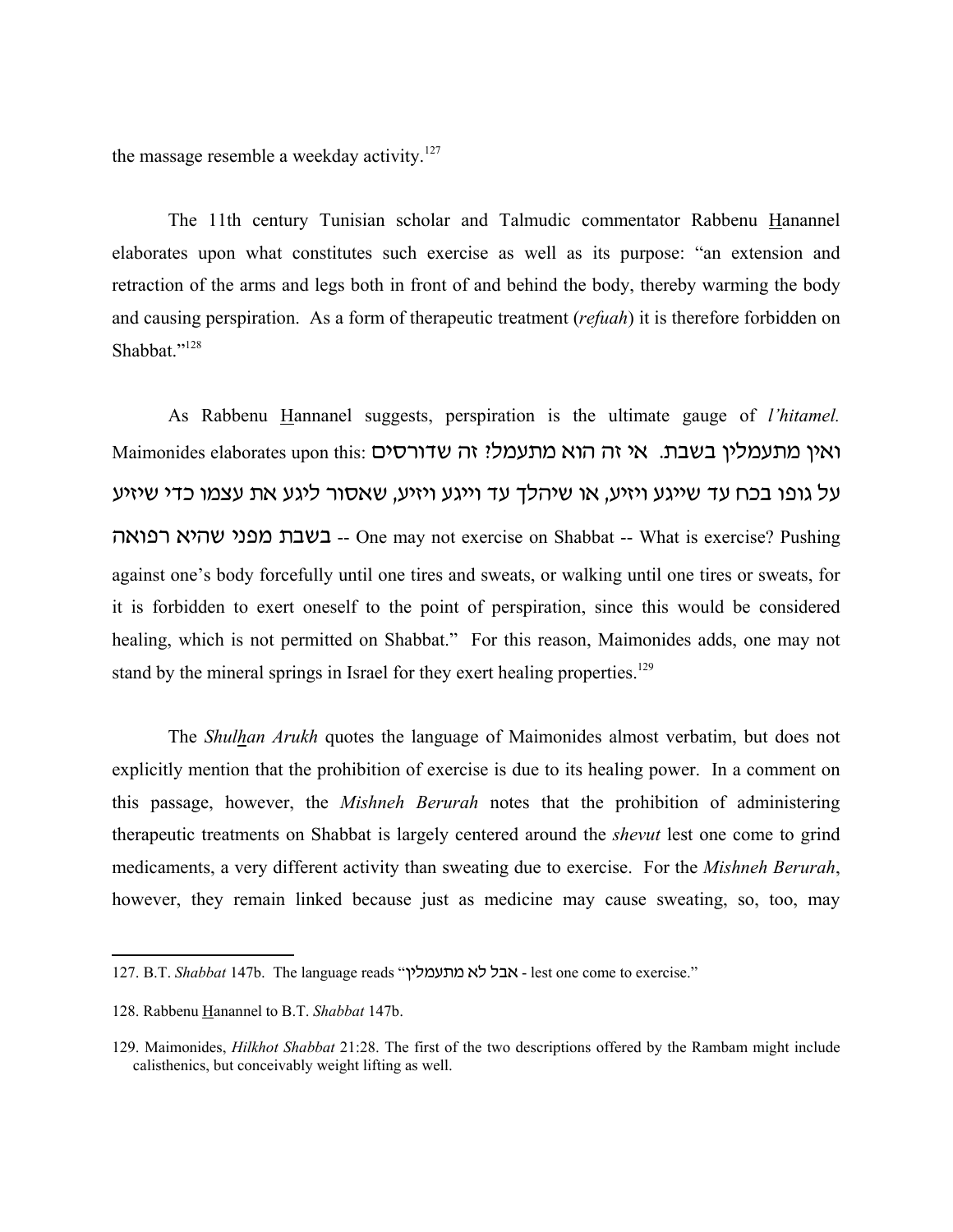exercise<sup>130</sup>

We see that any number of activities might fall within the rubric of exercise (*mitamel*) on Shabbat: running, massaging, calisthenics or weight lifting, walking, or even sitting by a mineral spring that causes sweating. Nevertheless, as demonstrated earlier, the nature of one's motivation is key in deciding the permissibility of the activity. Walking on Shabbat for the pleasure of doing so is clearly permissible; doing so up to the point of working up a sweat for therapeutic reasons is not. Running to perform a *mitzvah* is laudable, even if one sweats in the process; running in pursuit of *uvdin d'hol* isn't, even when one doesn't perspire.

This is precisely the view of Rabbi Abraham Gumbiner, the *Magen Avraham*, who observes that it is not the act of sweating, but the motivation which may well determine its permissibility. Thus, if one exercises for enjoyment rather than for medicinal purposes, it might be acceptable, even if one incidentally sweats.<sup>131</sup> Rabbi David Zvi Hoffman, who lived at the turn of the 20th century, echoes this sentiment. In a responsum regarding the use of a *turnen* (the German word for the horizontal bar gymnasts use), Hoffman is inclined to grant permission. He cites a case from the Talmud wherein individuals were permitted to climb up fences or the walls of pits and caves on Shabbat even if 100 cubits (*amot*) high.<sup>132</sup> This would be a most arduous climb if undertaken! He then reviews sources we have already spoken of in connection with running on Shabbat, and its permissibility in conjunction with things that bring an individual *oneg*. He acknowledges explicitly that the use of a *turnen*, despite the exertion involved and it being a form of exercise, should be allowed because it is for the sake of *oneg*. Nevertheless, because of his reluctance to rule in a contrary fashion to so many others, he would not permit its

<sup>130.</sup> *Mishneh Berurah* to *O"H* 308:42, *siman katan* 130. On that same passage, the *Turei Zahav* also links exercise with drugs that cause sweating. See *Taz*, *ad loc.*, *siman katan* 28.

<sup>131.</sup> *Magen Avraham* to *O"H* 308:42, *siman katan* 46.

<sup>132.</sup>B.T. *Eruvin* 100a. A vertical height of 100 *amot* would be approximately 158 feet, or roughly the height of a 13 story building. As Rashi notes *ad loc. s.v.*, "מטפס" One is permitted to climb in these circumstances because there is no fear of stripping branches, limbs etc., which would be forbidden on Shabbat. He also notes that despite the exertion of such a climb it would still be allowed.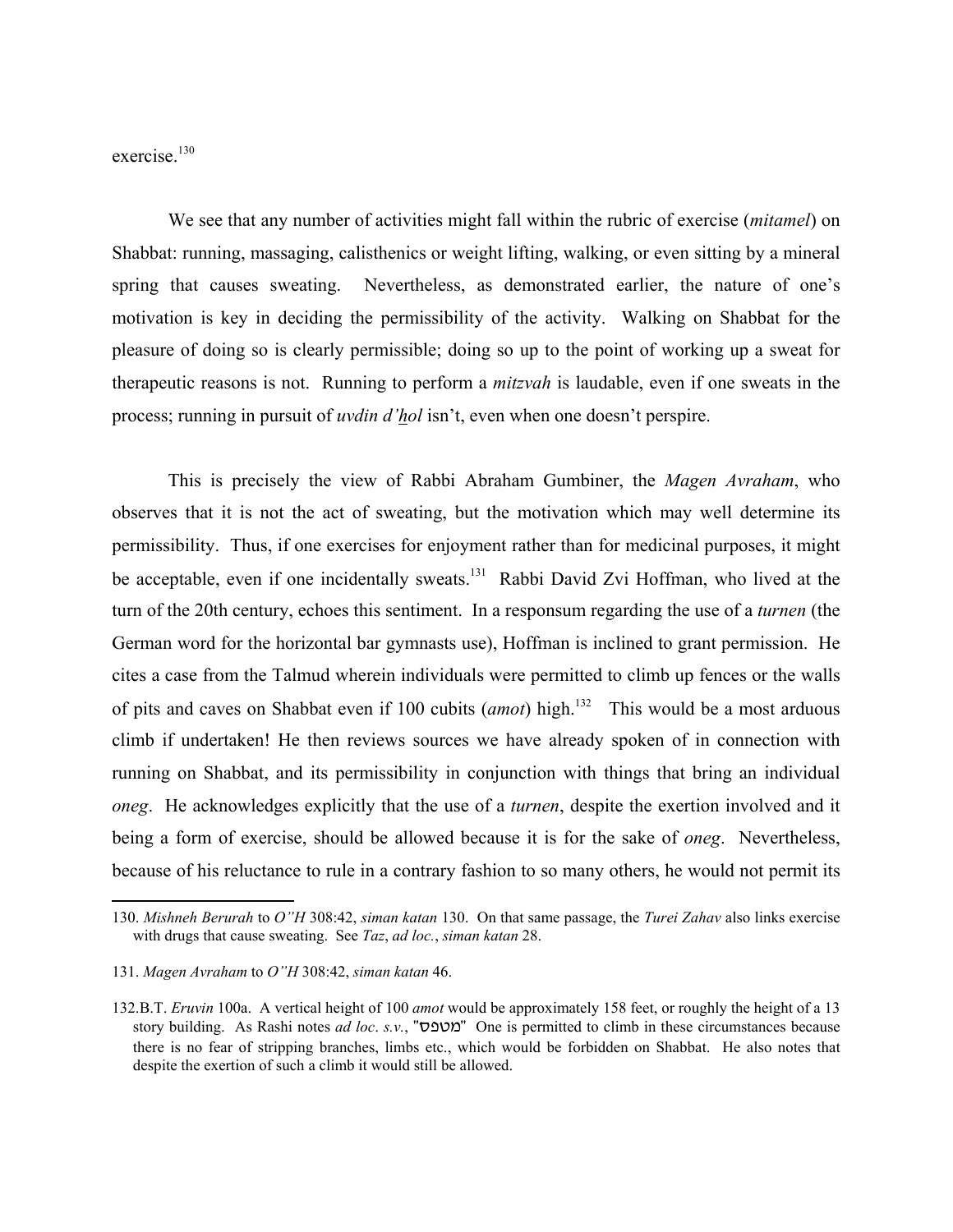use on Shabbat<sup>133</sup>

From a contemporary perspective there is no reason for us to deny what Rabbi David Zvi Hoffman publicly acknowledged, even if not comfortable acting upon his own conclusion. In the spirit of our earlier discussion on *shevut,* prophylactic legislation that no longer serves its purpose has no *raison d'etre* apart from the specific element of Shabbat it was designed to protect. We sweat freely on Shabbat for a variety of reasons, including walking to services in Shabbat clothing on a hot summer day. Even when exercising today we do not seek to perspire for therapeutic reasons related to the sweat; indeed, our sweat is fully incidental to the purpose of our exertions. Nevertheless, weight lifting and body building on Shabbat remain problematic.

The first issue concerns *u'vdin d'hol*. Those who work out regularly generally follow a particular regimen of exercising certain muscle groups on specific days, rotating the focus of each workout to ensure that all body parts are given equal attention. Thus, without conscious differentiation of what one does specifically on Shabbat, a Saturday workout might easily be identical to Tuesday's regimen one week and Thursday's the following week. It is precisely this type of activity that is least likely to conform to the parameters of *oneg Shabbat* as we have defined them.

While some weight lifters have their own home gyms, a large number travel to fitness clubs because of the wide variety of equipment available for use. Beyond the issue of driving to and from a facility, carrying one's membership card and bag in and out of the gym in a place

<sup>133.</sup> David Zvi Hoffman, *Melamed L'ho'il* part 1, *siman* 53 (New York: Frankel edition, 5714/1954), pp. 65-66. More recently, however, Rabbi Eliezer Waldenberg does not accept these arguments. In a question concerning an "expander," a spring loaded device to strengthen arms he forbids it because it is *u'vdin d'hol* and therapeutic sweating. He does not consider that the activity could be an anct of *oneg* itself. See *Tzitz Eliezer* Part 6, *siman* 4. Parenthetically, Neuwrith allows jumping rope on Shabbat, because he considers it a game rather than exercise! See *Shemirat Shabbat K'hilkhitah* 16:40.

On the other hand, Rabbi Ben Zion Abba Sha'ul, the *Rosh Yeshivah* of *Yeshivat Porat Yosef* in Jerusalem, allows for both weight lifting and the use of gym equipment on Shabbat -- so long as one's intention is not to sweat for therapeutic reasons! A careful reading of this source reveals his only concern is the issue of sweating, not the possibility that weight lifting and the use of gym equipment might be *uvdin d'hol*. *Or L'Tziyon* (Jerusalem: *Or L'Tziyon,* 1995), 36:12, p. 277.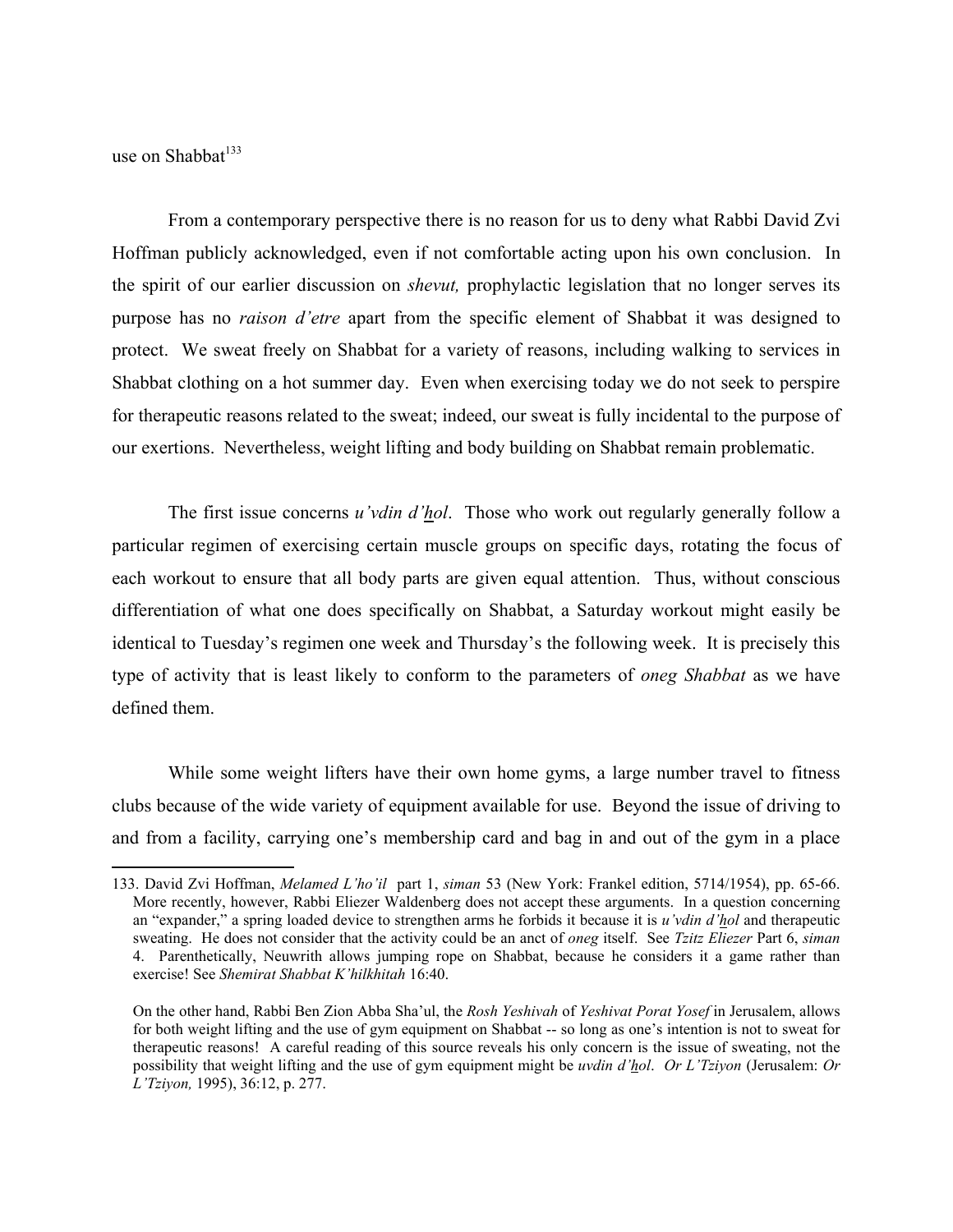lacking an *eruv*, the fact remains that the weight rooms at such venues are conspicuously devoid of *ruah Shabbat.* The scene within a typical gym on an average Saturday is indistinguishable from what one sees or encounters there on any other day of the week. That there are Jewish Community Centers who keep their gyms and weight rooms open on Saturdays does not make such activity more religiously acceptable or substantively different than what takes place in forprofit fitness centers elsewhere.

Finally, even if one is only in competition with oneself, weight lifting is a highly goal oriented and competitive activity, one whose sucess is measured by the ability to lift progressively more weight, perform additional repetitions of a particular exercise, or add more sets of a given exercise to one's routine. Those who work out regularly with weights will affirm the importance of the sport to their well-being and sense of self, yet unlike other forms of recreational sport, weight lifting is geared toward *tirha yetirta*, superfluous toil, in a way that other forms of exercise are not. Whether spurred on by a partner spotting them or simply by their own motivations, the act of pushing and straining to achieve one more repetition, sometimes accompanied by grimaces and groans, accords with those forms of exercise prohibited for reasons of *shevut*.

#### *P'sak Halakhah:*

Weight lifting and body building with free weights or machines are not permitted on Shabbat. 1.Light stretching and mild calisthenics that do not require excessive exertion are permissible.

#### **H. Is Yoga Permitted on Shabbat?**

*This section was approved on May 13, 2015 by a vote of fifteen in favor, one against, and two abstaining (15-1-2). Voting in favor: Rabbis Micah Peltz, Elliot Dorff, Gail Labovitz, Jeremy Kalmanofsky, Jonathan Lubliner, Adam Kligfeld, David Hoffman, Daniel Nevins, Susan Grossman, Elie Spitz, Reuven Hammer, Jay Stein, Pamela Barmash, Paul Plotkin, Joshua Heller. Voting against: Rabbi Noah Bickart. Abstaining: Rabbis Aaron Alexander, Amy Levin.*

Broadly defined, yoga combines physical, spiritual and mental disciplines to attain a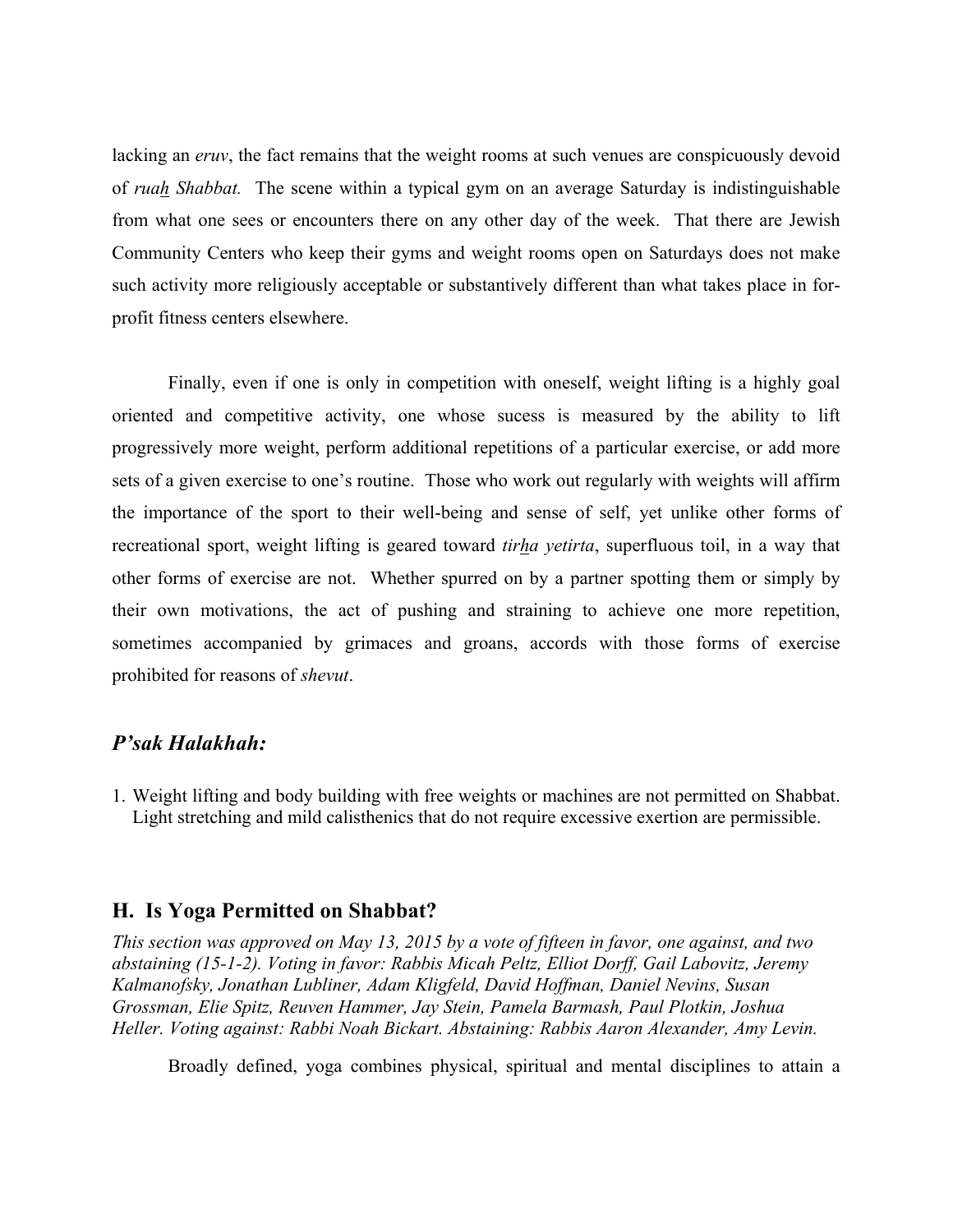"stilling of the changing states of the mind."134 While yoga originated within one of the six mainstream schools of Hindu thought and was traditionally harnessed to a variety of religious ends, for the vast majority of Americans yoga is about the physical techniques of attaining a variety of postures and poses<sup>135</sup>. Practitioners of the discipline report improvements in musculo-skeletal health, reductions in stress, and corresponding increases in serenity and feelings of well-being.

Interest in yoga within the Jewish community has grown exponentially in recent years. From the birth of organizations like the Jewish Yoga Network and synagogues like New York City's Romemu, where it is integrated into the traditional liturgy, the practice of yoga on Shabbat has spread to mainstream synagogues as well. Diane Bloomfield, author of *Torah Yoga: Experiencing Jewish Wisdom Through Classic Postures,* observes, "There is a spiritual experience that comes with a yoga posture . . . the practice of yoga could lead to a deeper understanding of Torah and the study of Torah could lead to a richer Jewish experience. Rather than yoga just being a physical or spiritual experience, it could also be a Jewish spiritual experience"<sup>136</sup>

We have already observed there can be a spiritual component to virtually any type of exercise. In yoga, however, the connection is more integral and overt than in many other forms. Given that yoga requires no equipment (other than perhaps a mat) and can be performed just about anywhere, not only is it free from the concerns of *melakhah* that pose a problem to other kinds of physical activity, but its goals are clearly consonant with the spirit of Shabbat. Accordingly, its practice can serve as a commendable way to fulfill the *mitzvah* of *oneg Shabbat*.

<sup>134.</sup> Edwin Bryant, *The Yoga Sutras of Pata <del>D</del>jali: A New Edition, Translation, and Commentary* (New York: North Point Press, 2009), p. 10.

<sup>135.</sup> Knut A Jacobsen and Gerald James Larson, *Theory And Practice of Yoga*. (Leiden, Netherlands: BRILL, 2005), p. 4.

<sup>136.</sup> *www.jewishyoganetwork.org* and *www.romemu.org*. For an interview with Diane Bloomfield, see Rebecca Phillips "Finally, Kosher Yoga" on *www.Beliefnet.com*.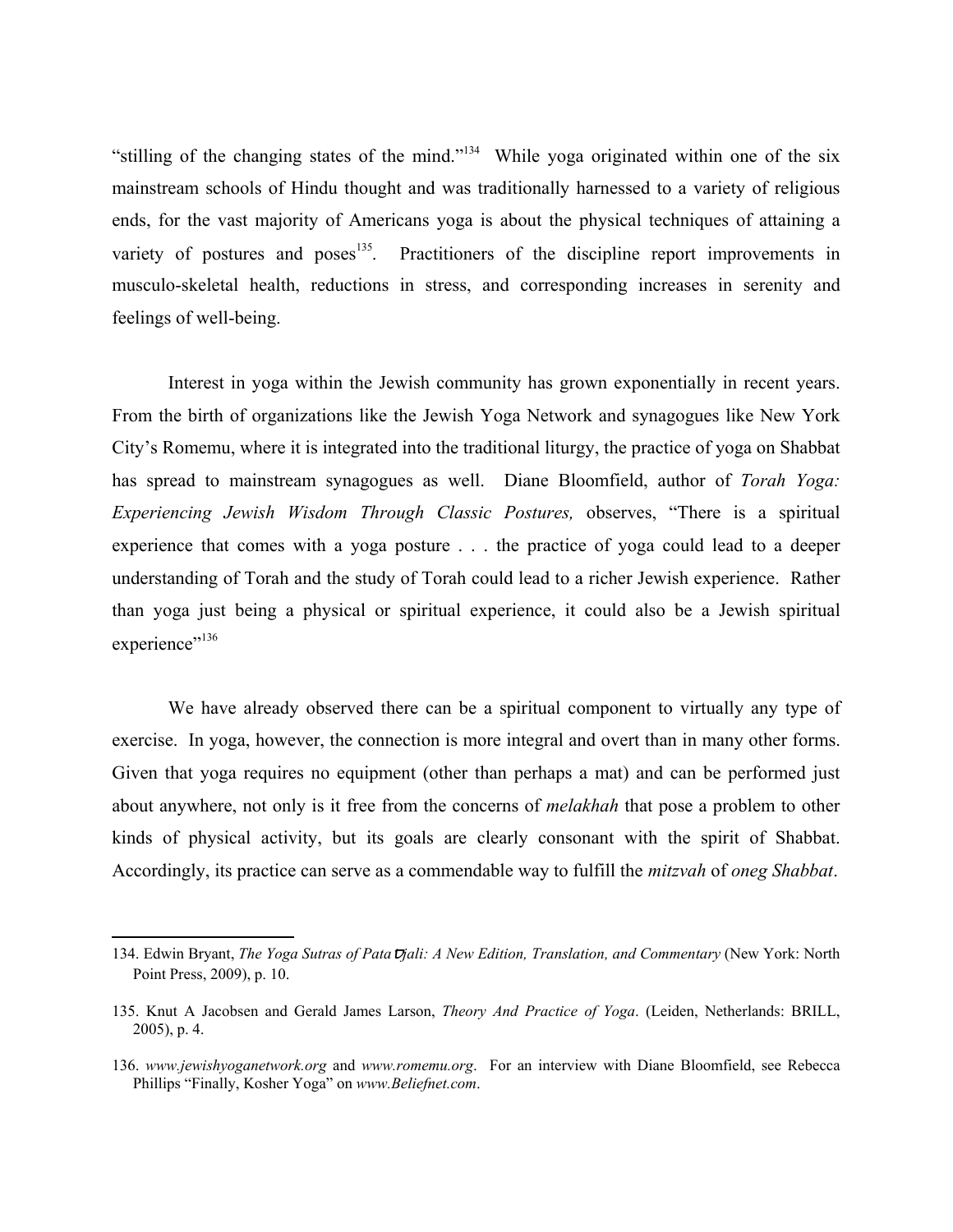A caveat must be issued, however, about Bikram, a particular genre of yoga designed to take place in rooms heated to a temperature of 40  $C^{\circ}$  (104  $F^{\circ}$ ). The practice of Bikram yoga is founded upon the premise of therapeutic sweating, which it is claimed assists in the elimination of toxins, greater mental clarity and concentration. Thus, far from an incidental byproduct, the act of sweating profusely for therapeutic purposes is the very reason why one engages in Bikram Yoga *ab initio*.<sup>137</sup> Accordingly, this specific type of practice accords precisely with the definition of *l'hitamel* in the *Tosefta* as understood by Rabbenu Hananel*,* Maimonides, the *Magen Avraham, the Mishneh Berurah, the <i>Tzitz Eliezer* and others.<sup>138</sup> Sweating does not preclude the permissibility of *oneg* activity when incidental and secondary to the action; when heavy perspiration is intrinsic and primary to the activity, however, a millennium of Jewish legal precedent disqualifies its performance on Shabbat.

### *P'sak Halakhah:*

Yoga is permitted on Shabbat, with the sole exception of Bikram, which requires exercise in a 1. highly heated room to induce heavy perspiration for therapeutic reasons.

<sup>137.</sup> http://www.bikramyoga.com/BikramYoga/about\_bikram\_yoga.php

<sup>138.</sup> see section on "Weightlifting", pp. 61-62 *supra*.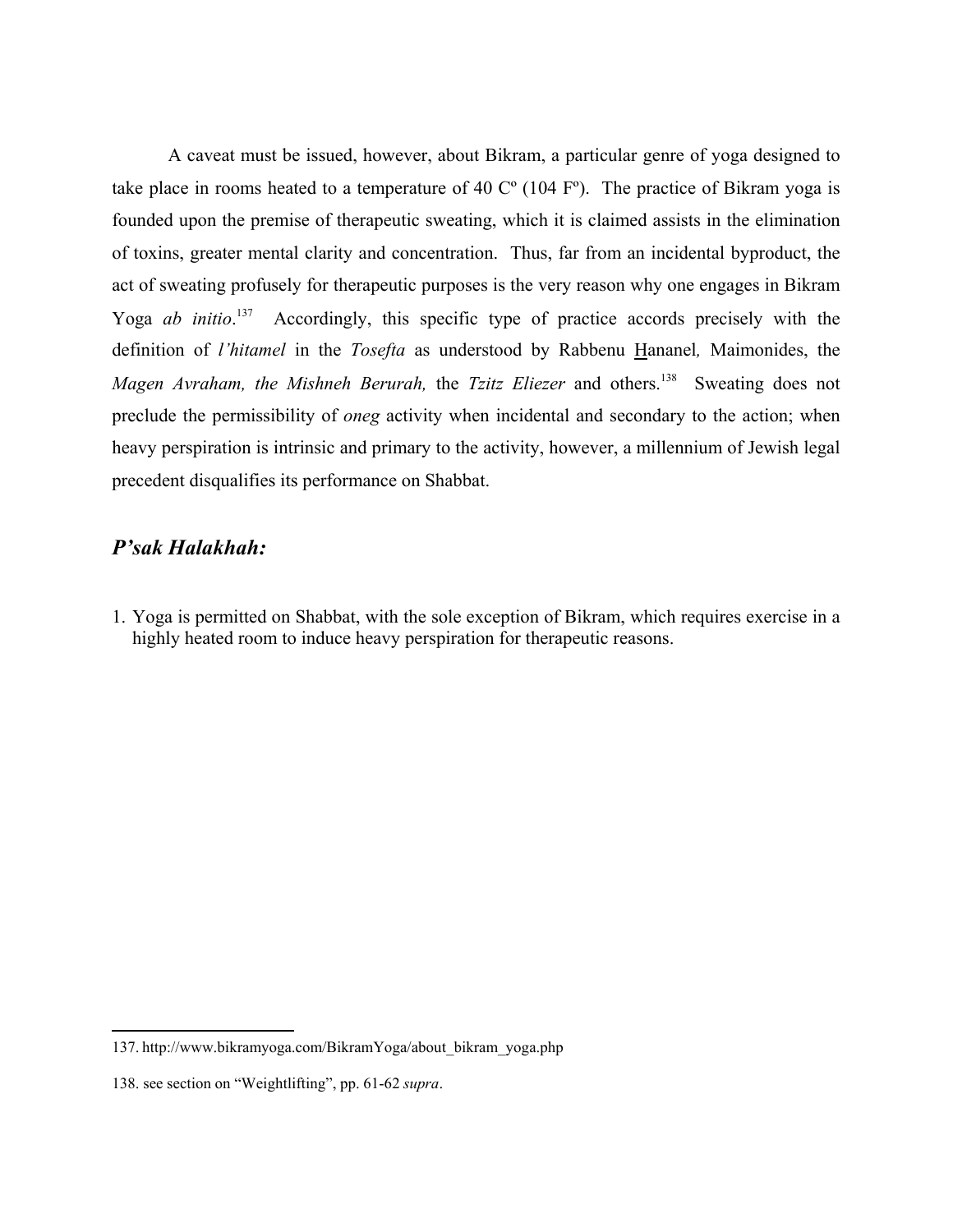# **Is Bathing After Exercise on Shabbat Permissible?**

*Oreh Hayyim 326*

*This section was approved on May 13, 2015 by a vote of eleven in favor, two against, and five abstaining (11-2-5). Voting in favor: Rabbis Pamela Barmash, Elliot Dorff, Reuven Hammer, Joshua Heller, David Hoffman, Jeremy Kalmanofsky, Gail Labovitz, Amy Levin, Jonathan Lubliner, Daniel Nevins, Jay Stein. Voting against: Rabbis Aaron Alexander, Paul Plotkin. Abstaining: Rabbis Noah Bickart, Susan Grossman, Adam Kligfeld, Micah Peltz, Elie Spitz.* 

With regard to bathing on Shabbat we read in the Talmud:

מאי "עוברי עבירה"? דא"ר שמעון בן פזי אמר ריב"ל משום בר קפרא - בתחילה היו רוחצין בחמין שהוחמו מע"ש. התחילו הבלנים להחם בשבת ואומרים מערב שבת הוחמו, אסרו את החמין והתירו את הזיעה ועדיין היו רוחצין בחמין ואומרים מזיעין אנחנו. אסרו להן את הזיעה והתירו חמי טבריה ועדיין היו רוחצין בחמי האור ואומרים בחמי טבריה רחצנו. אסרו להן חמי טבריה והתירו להן צונן.

"As sinners proliferated" - What does this expression mean? As Rabbi Shimon ben Pazi in the name of Rabbi Yehoshua ben Levi, quoting bar Kappara, said: In former times the people were accustomed to bathe [on the Sabbath] in water that was warmed on Friday. The bath-keepers then began to warm the water on the Sabbath itself, and to tell the people that it had been warmed on Friday. Thereupon the rabbis prohibited bathing in warm water, but still placed no restriction upon steaming. The people then would come and bathe, while pretending to be there for steaming. Then steaming was also prohibited, but washing in the hot spring water of Tiberias was still allowed. The people, however, would come and wash themselves in water that was warmed by the fire, while claiming to have washed in the hot spring water. Subsequently warm water was prohibited for bathing altogether, but bathing in cold water was allowed.

 $\,\ldots\,$  ראו שאין הדבר עומד להן התירו חמי טבריה וזיעה עומדת תנו רבנו: מתחמם אדם כנגד המדורה ויוצא ומשתטף בצונן, ובלבד שלא ישתטף בצונן ויתחמם כנגד המדורה מפני שמפשיר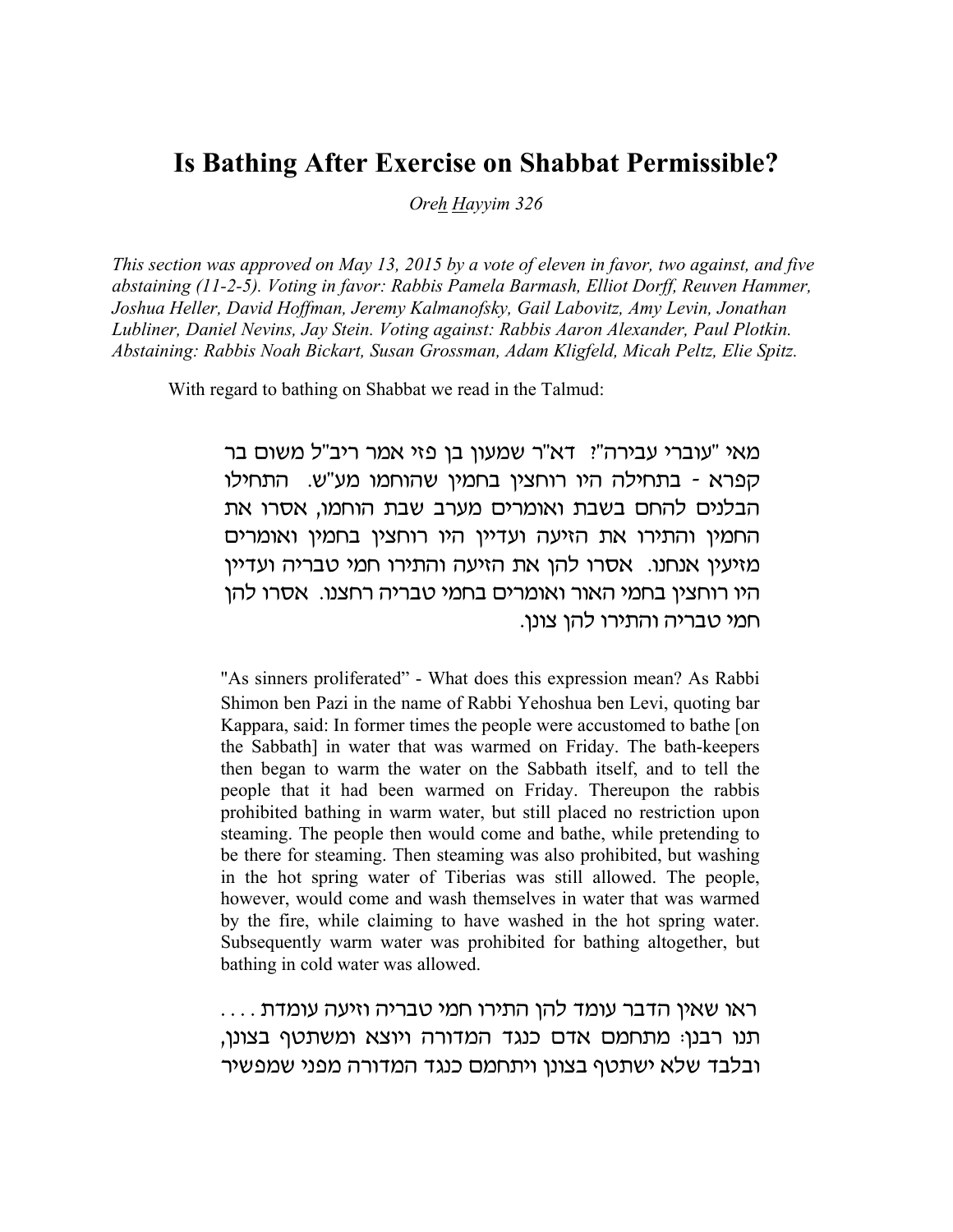#### מים שעליו.

Seeing the ban could not be sustained, the sages once again allowed bathing in the hot spring water of Tiberias. The prohibition of the steambath, however, remained . . . . The rabbis taught: One may warm himself by a hearth-fire and afterwards rinse himself with cold water, but not bathe first in cold water and then warm himself by a hearth-fire, because he warms the water that is on him.<sup>139</sup>

The above passage outlines for us both the primary Shabbat prohibition as well as the infringements that led the sages to the enactment of *gezerot* as a means of safeguarding the integrity of Sabbath observance. The Talmud did not oppose the act of bathing on Shabbat, even in warm water.<sup>140</sup> The need to ban the practice arose when the attendants began to heat water on Shabbat itself to satisfy the demands of bathers, which clearly was a violation of Jewish law: once water is heated beyond a certain degree, it is considered an act of *bishul*, cooking, and it does not matter whether or not the water is for culinary purposes.

The above talmudic source also records a dispute between the sages Rav and Sh'muel. The former, taking a more lenient approach, continued to permit bathing one's entire body, limb by limb, in warm water on Shabbat, so long as it was heated before the beginning of the Sabbath. The latter, on the other hand, maintained a more stringent view, limiting warm water washing to one's hands, feet, and face, even when the water was heated prior to Shabbat. Sh'muel reasoned that by limiting the use of warm water for washing on Shabbat, the temptation to heat additional water would accordingly be diminished. $141$ 

<sup>139.</sup> B.T., *Shabbat* 40a.-b

<sup>140.</sup> Indeed, there are circumstances when immersion in water on Shabbat is not only permissible, but praiseworthy. Thus, a woman is encouraged to go to the *mikveh* on Shabbat to resume sexual intimacy with her spouse. According to the 18th century *halakhist,* Hayim Halberstam, author of *Divrei Hayim*, a collection of responsa, a woman may use a *mikveh* even with hot water (provided it was heated before Shabbat), "דכבר נהגו גדולי דורינו ktrahk ovk jbvu 'rh,vk vzc - because many of the great sages of our generation have already permitted this, we let Israel be." *Divrei Hayim*, Part 2, *siman* 26. For further discussion see Neuwirth, *Shemirat Shabbat K'hilkhitah*, 14:1, note 4.

<sup>141.</sup> The *Shulhan Arukh* records that the *halakhah* follows Shmuel's position and quotes his view verbatim. *O"H* 326:1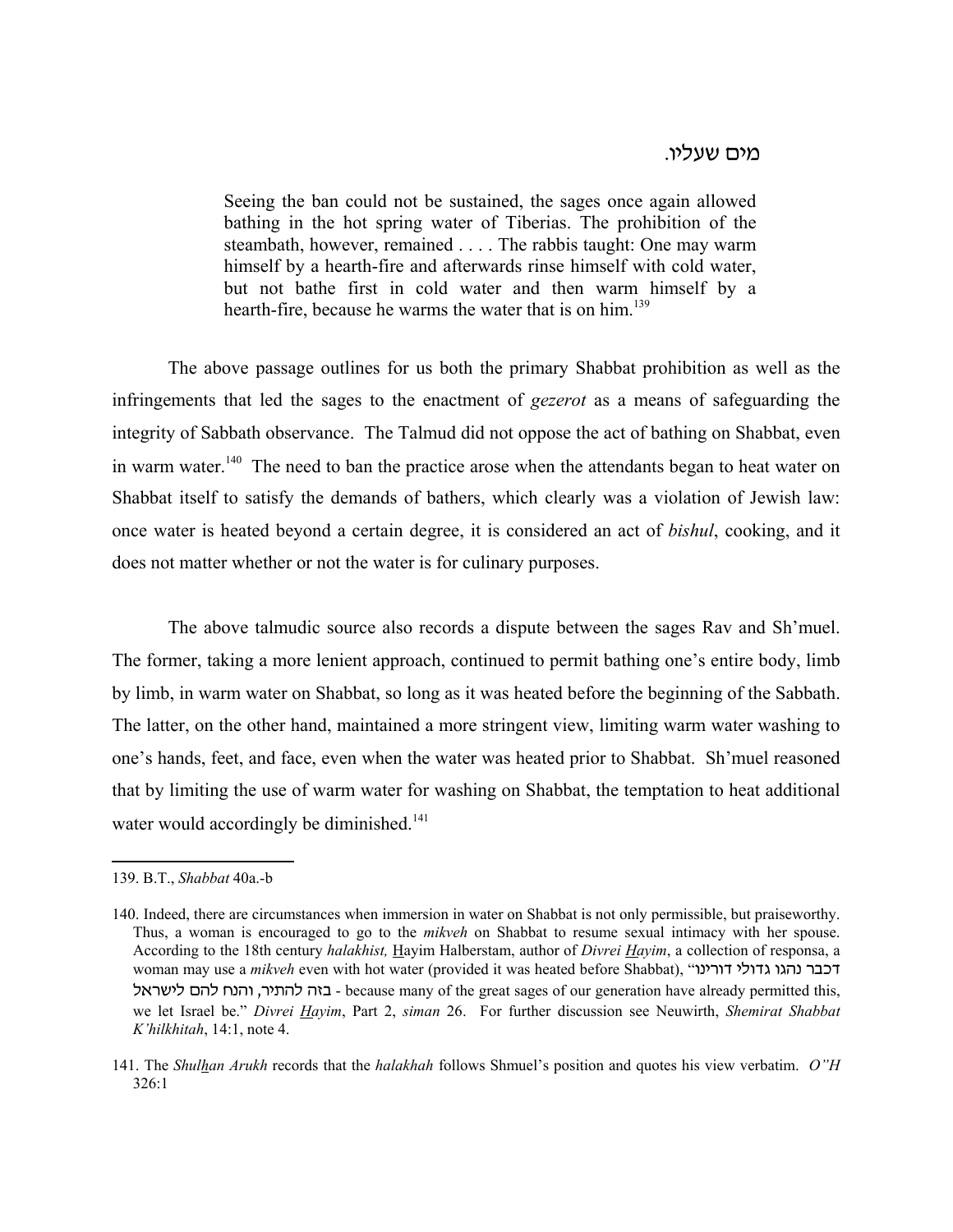One would logically expect the sages to have a more permissive attitude toward bathing in cold water. In a *baraita* found in the tractate Shabbat, Rabbi Meir prohibits bathing one's entire body on Shabbat in water of any temperature, while Rabbi Shimon takes the diametrically opposite view, permitting full-body bathing in cold or warm water, so long as the latter was heated prior to Shabbat. The law, however, follows Rabbi Yehudah, who takes the middle approach: bathing one's entire body in warm water is impermissible (even if the water was heated before Shabbat), but one may wash using cold water without restriction.<sup>142</sup>

As previously seen in the responsum on swimming, there were some *poskim* who remained hesitant about bathing even in cold water. Among the objections raised to the practice of bathing in cold water: as a safeguard against squeezing water from one's hair (squeezing being one of the 39 prohibited labors on Shabbat); as a means of preventing swimming on Shabbat (a rabbinic prohibition, lest one create a flotation device, which would be forbidden on Shabbat); and as a way to ensure that one not walk with water droplets on one's body in a place lacking an *eruv.* 143

In our time these concerns are less compelling. Modern indoor plumbing renders moot the issue of carrying water droplets on our bodies after bathing in a place without an *eruv*; the use of a bath towel, which is certainly permitted, obviates the need to squeeze one's hair dry (though it may be helpful to remind bathers not to wring their towels!); and if we are not worried that individuals will construct flotation devices on Shabbat for their swimming pools, we are

<sup>142.</sup> B.T. *Shabbat* 39b; *Beit Yosef, O"H* 326:1

<sup>143.</sup> The *Shulhan Arukh* permits bathing in a river on Shabbat -- whether the water is naturally warm or cold is immaterial; since it has not been heated on Shabbat it is by definition "cold." One must take care, however, to dry off at the edge of the bank lest one carry droplets of water a distance of four *amot* and violate the rabbinic prohibition of carrying in a *carmelit*. *O"H* 326:7. Both the *Magen Avraham* and the *Mishneh Berurah* cite the possibility of squeezing water from one's hair (squeezing being one of the 39 prohibited labors on Shabbat) as another reason to avoid bathing on Shabbat. See *Magen Avraham on O"H* 326, note 8 and *Mishneh Berurah* note 21.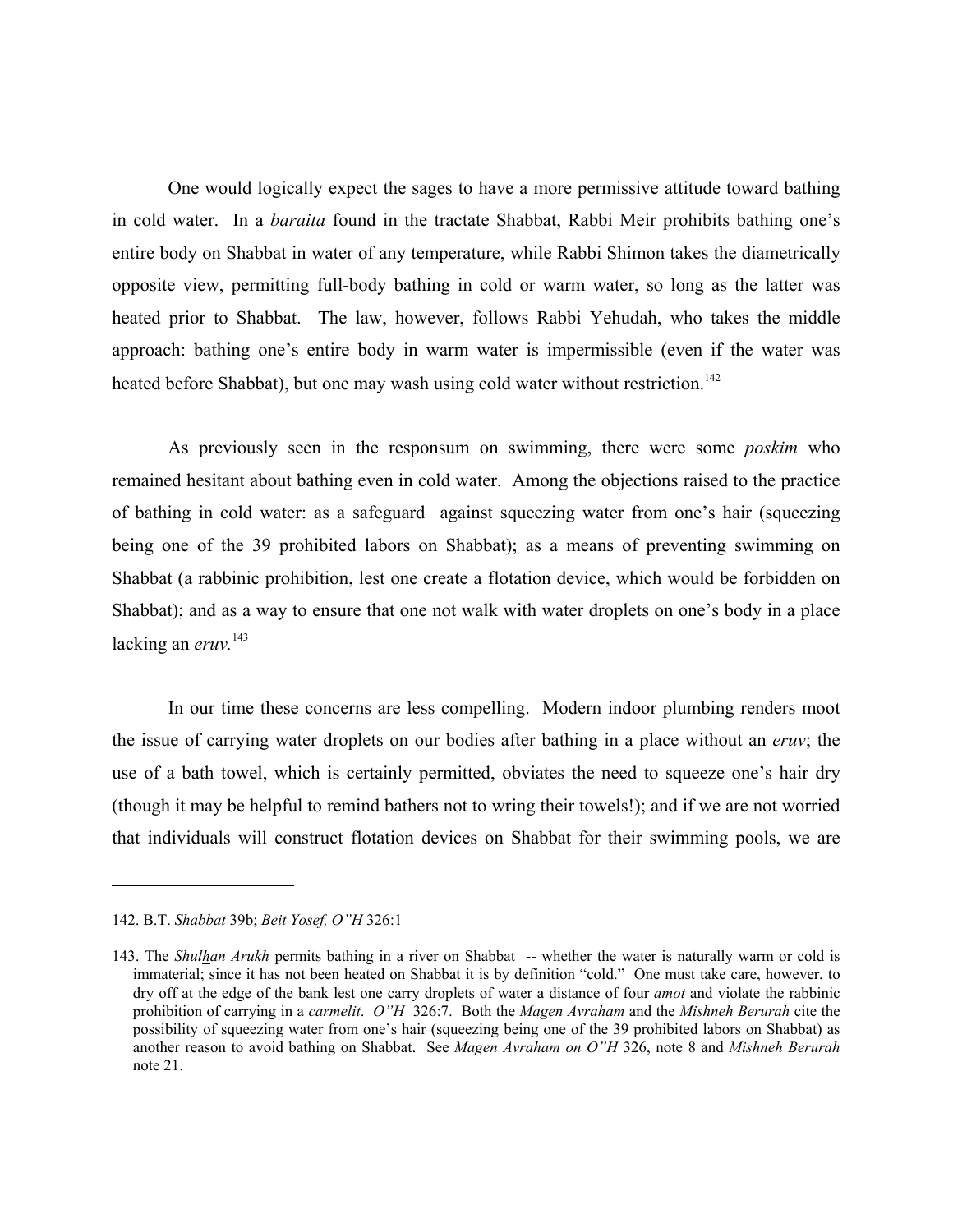even less concerned about such devices being created for bathtubs and shower stalls. It is telling to note that Sephardic halakhic authorities generally find none of these fears compelling, and therefore allow bathing one's whole body on Shabbat in cold water without restriction.<sup>144</sup>

While the prohibition of *bishul,* heating water for use on Shabbat remains a constant and will be addressed below, our perspective on hygiene and washing has undoubtedly changed over the course of the centuries.

The Mishnah relates a story in which Rabban Gamliel bathed in hot water the first night after his wife died -- though the laws of mourning clearly prohibited such. When his students expressed surprise at this seeming transgression of Jewish law, the sage replied, "I am a delicate individual."145 According to the commentaries on this passage, Rabban Gamliel sought to draw a distinction between bathing for pleasure and doing so to alleviate discomfort.<sup>146</sup> Perhaps what made the sage's behavior so noteworthy at the time of the Mishnah was the rarity of its character.

Modern hygiene, however, has engendered a culture which renders Rabban Gamliel's response more the norm than the exception. In an era when deodorants, soaps and running water are readily available, showering daily is neither a luxury nor a pleasurable privilege reserved for the few. On the contrary, today's norm is to find body odor repugnant and distressing -- whether one's own or that of another.<sup>147</sup> It is no stretch, then, to count ourselves among "those who are accustomed to wash their bodies daily, and would be greatly distressed if precluded from doing

<sup>144.</sup> *Kitzur Shulhan Arukh Yalkut Yosef* 326:3

<sup>145.</sup> B.T., *Berakhot* 16b. Rabban Gamliel says, "אסטניס אני" See also J.T. *Yoma* 8:1 and J.T. *Ta'anit* 1:6 in which Rabbi Yehoshua ben Levi permits himself to wear leather shoes on Yom Kippur for the same reason and with identical words.

<sup>146.</sup>*Tosafot* to *Berakhot* 16b s.v., "איסטניס אני". In this case even bathing one's entire body in hot water would be permitted. See *Tur*, *Yoreh Deah* 381:1

<sup>147.</sup> One could make this claim not only about showering for the sake of hygiene during the week of *shiva* or bathing after exercise on Shabbat, but during the nine days before *Tisha b'Av* as well.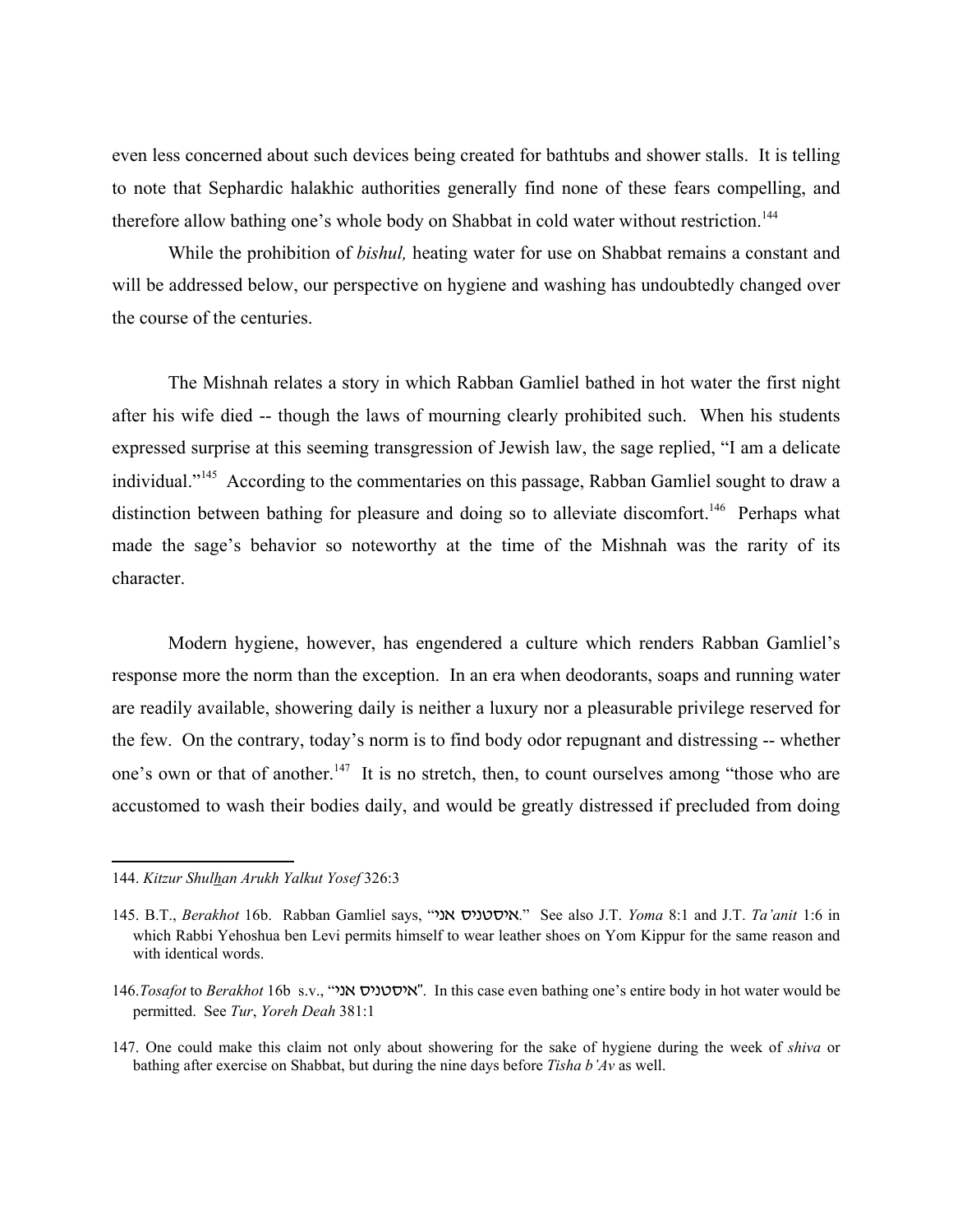so on Shabbat."<sup>148</sup>

There are also *poskim* who advocate leniency in such cases precisely because of this distress. In his supercommentary to the *Shulhan Arukh*, Rabbi Akiva Eiger (1761-1837) emphasized leniency with such *gezerot*; he acknowledged distress at the inability to bathe being sufficient reason to wash on Shabbat even in warm water, provided it was heated before Shabbat.<sup>149</sup> If we accept the premise that recreational exercise of certain kinds constitute a form of *oneg Shabbat* and is praiseworthy because it can enhance one's enjoyment of the Sabbath, then we must consider the ramifications of allowing certain forms of exercise, yet prohibiting an individual to bathe afterward. Those who go for an early morning jog before changing into their Shabbat finery for services would likely find the experience of putting on a dress or suit and tie a "distressing" and uncomfortable experience if clammy or drenched with sweat. The same would hold true for a person who exercised during the afternoon hours, yet planned to return to the synagogue for *minhah*. 150

We must still tackle the central issue of heating water on Shabbat itself. This is due to the design of the majority of water heaters, which heat and store hot water in an insulated tank until ready to use. As hot water exits the top of the tank, it is replaced by a flow of unheated water at the bottom. The unit's thermostat registers the ensuing drop in temperature and then activates the heating element to raise the temperature to a predetermined level. Because it is the user's intention to obtain hot water for the shower, rather than to bathe in water that incidentally "happens" to be hot, we cannot credibly utilize either the halakhic principles of *davar sh'eino mitkaveyn* (an act that is itself permissible on Shabbat, though it might lead to an unintentional violation), or *psik reisha d'lo niha leh* (the inevitable consequence of an action which is a

<sup>148.</sup> Neuwirth, *Shemirat Shabbat K'hilkhitah* 14:1 and especially note 8.

<sup>149.</sup> *Hagahot Rabbi Akiva Eiger, O"H* 307, *siman katan* 3 s"v " $W$ ".

<sup>150.</sup> Living in Florida I can attest to the sweaty discomfort of merely walking 1/2 mile to or from synagogue while wearing a suit and tie in the heat of a typical summer day in the southern U.S.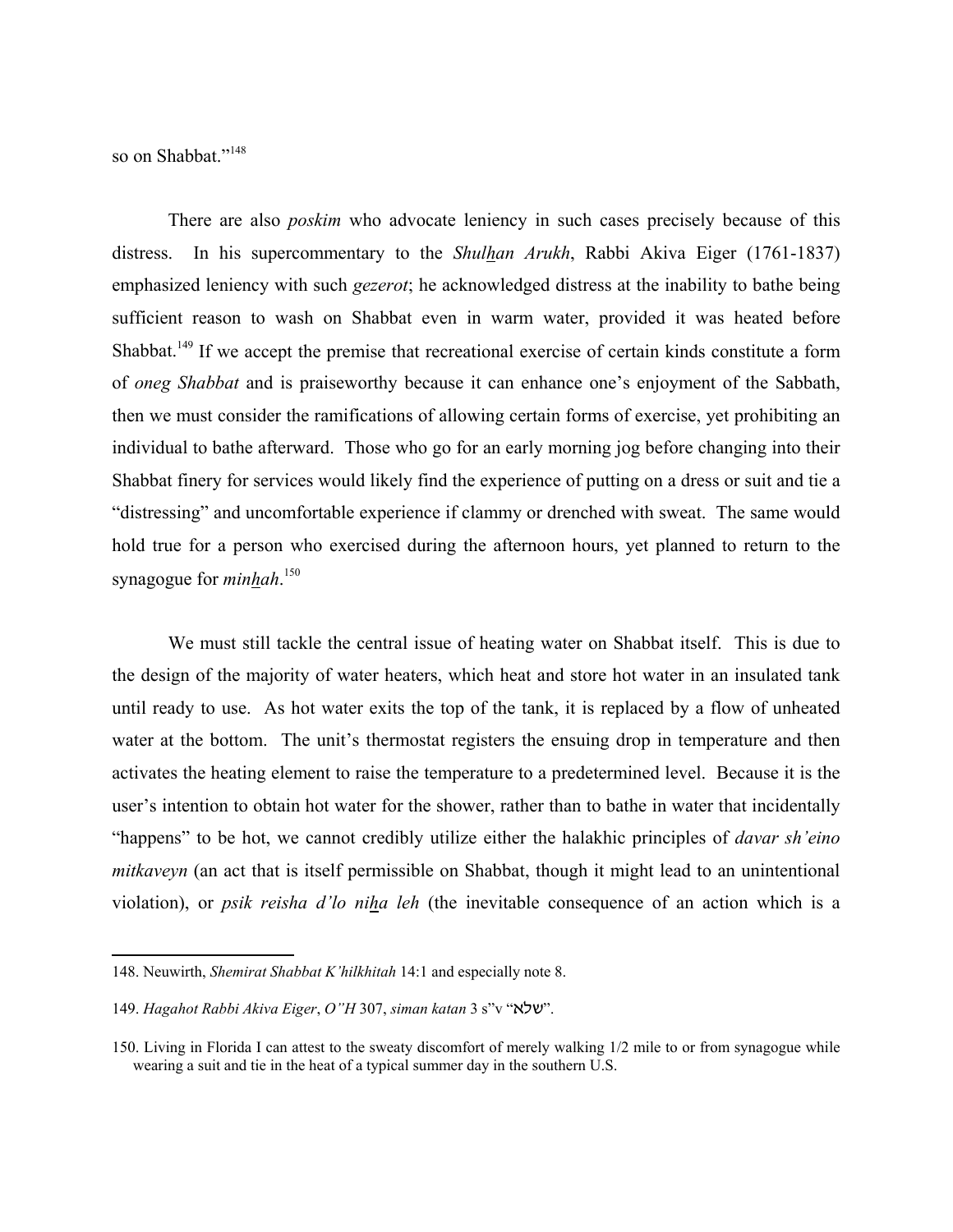Shabbat violation, despite the fact that the result is of no benefit). In this case the heating of the water is precisely what the individual desires. $151$ 

There are several common exceptions to the conventional hot water heater. Thus, those who use a solar-powered water heater may avoid this particular issue.<sup>152</sup> Similarly, the *halakhic* challenge of heating water on Shabbat may not be relevant to residents of high-rise apartments, dormitories or guests in hotel rooms because of the manner in which water heaters serve many users, presuming the majority of them are not Jewish.<sup>153</sup> One may also heat water prior to Shabbat in an urn, which can then be poured into a bathtub for use.

According to the Talmud the threshold beyond which water cannot be heated on Shabbat is *yad soledet bo*, i.e., sufficiently hot to cause one's hand to recoil in discomfort from contact. The sage Rahva suggests that anything hot enough to scald an infant's stomach would constitute *yad soledet bo*. 154 There are a plethora of views regarding the translation of this view into objective terms. Rabbi Moshe Feinstein rules that the water has to be less than the temperature that most normal people wash in during the week for it not to be hot water, and suggests 43°C (109°F), while Rabbi Shlomo Auerbach posits 45°C (113°F) as a threshold for *yad soledet bo*. Rabbi Ovadiah Yosef cites 50°C (122°F) as the minimum. Other halakhic decisors offer even more lenient views, with one as high as  $71^{\circ}$ C (160°F)!<sup>155</sup>

- 154.B.T. *Shabbat* 40b. Rashi explains that because some adults may have greater tolerance for heat, an infant's reaction offers a more universal definition.
- 155.Moshe Feinstein, *Igrot Moshe O"H* vol. IV *siman* 74; Shlomo Auerbach, *Minhat Shlomoh* vol. II, p. 613. *Auerbach* extensively reviews the perspectives of the *rishonim* regarding *Yad Soledet Bo*; Ovadiah Yosef, *Yehaveh Da'at* vol. VI, *siman* 21; Rabbi Yitzhak Ya'akov Weiss, *Minhat Yitzhak* maintains 60°C (140°F) as the

<sup>151.</sup> Eider's *Halachos of Shabbos* offers a concise description of the various *halakhic* principles that determine the status of various activities on Shabbat. It should be noted that even something is determined to be *p'sik reisha d'lo niha lei*, most authorities consider it *patur aval asur*, i.e., forbidden at the behest of the rabbis, even if not by the Torah itself. See *Halachos of Shabbos*, III F3, p. 29.

<sup>152.</sup> Water heated only by the rays of the sun is permissible on Shabbat. With regard to a solar water heater, there is some difference of opinion. The *Tzitz Eliezer* and Rabbi Ovadiah Yosef permit solar powered water heaters, which is also the position taken by Neuwirth, *Shemirat Shabbat K'hilkhitah*, 1:45.

<sup>153.</sup> *Shulhan Arukh*, *O"H* 326:13 permits Jews to use a bathhouse on Shabbat frequented primarily by non-Jews, even if the water is heated on Shabbat itself. Of course, this would not apply to most Jews living in Israel.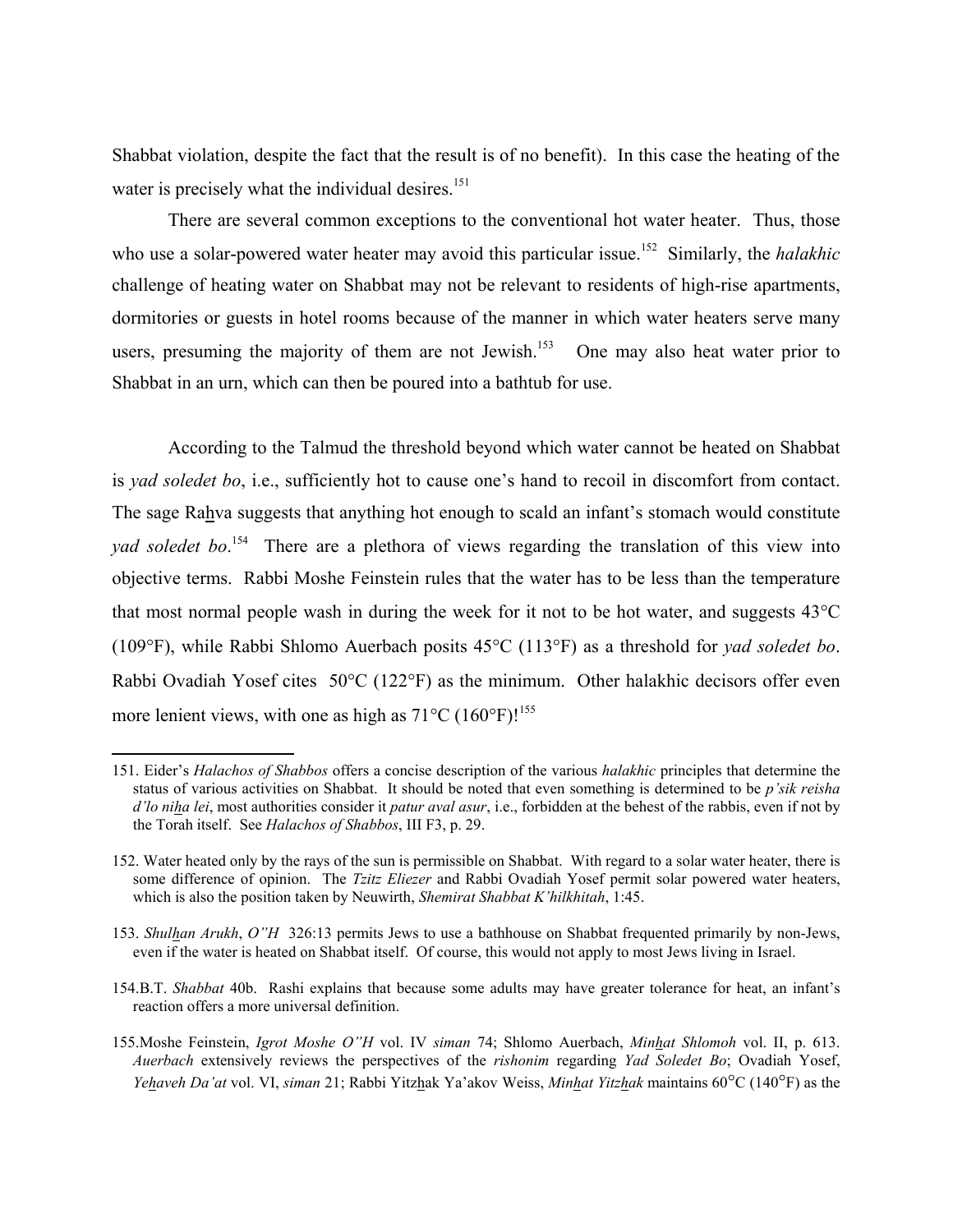To make matters more complicated, there are mixing valves and anti-scald devices that are often incorporated into plumbing systems to ensure different temperature thresholds at different faucets -- thus, there may be considerable variation between the temperature setting of the water heater, and the temperature of the water at its delivery site. Anti-Scald regulations regarding the temperature limits of such devices, moreover, vary from state to state. And, as many of us have experienced at one time or another, a drop in water pressure (say, from the flushing of a nearby toilet) can cause rapid spikes in shower temperature.

Even if one could suggest a magic number for setting one's hot water heater to preclude *yad soledet bo*, on many models changing the recommended manufacturer's settings will entail using a Phillips-head screwdriver to remove the 4 to 6 screws of the water heater's outer panel, removing the insulation pad underneath the panel, using a flat-head screwdrivers to adjust the temperature setting, and then reversing the steps. Prior to adjusting the water heater's temperature, it is necessary to cut the breaker switch for safety reasons; after completing the adjustment, one must turn the breaker back on. The process is not particularly complicated, but it is inconvenient and time-consuming enough to legitimately consider the likelihood of individuals adjusting their hot water heaters up and down on a weekly basis. There is the additional concern that turning down one's water heater, even for a short period of time, may encourage the growth of pathogens such as Legionalla and other acquatic pathogens that can prove deadly, particularly those with compromised immune systems.

For all the above reasons, there is no clear way to take a hot shower on Shabbat, unless one lives in a large apartment complex with many non-Jewish neighbors or lives in a dwelling with a solar water heater.

threshold. It is Feinstein who quotes a view (though in disagreement) of  $71^{\circ}$ C (160 $^{\circ}$ F) as the most lenient opinion. *Igrot Moshe* ibid.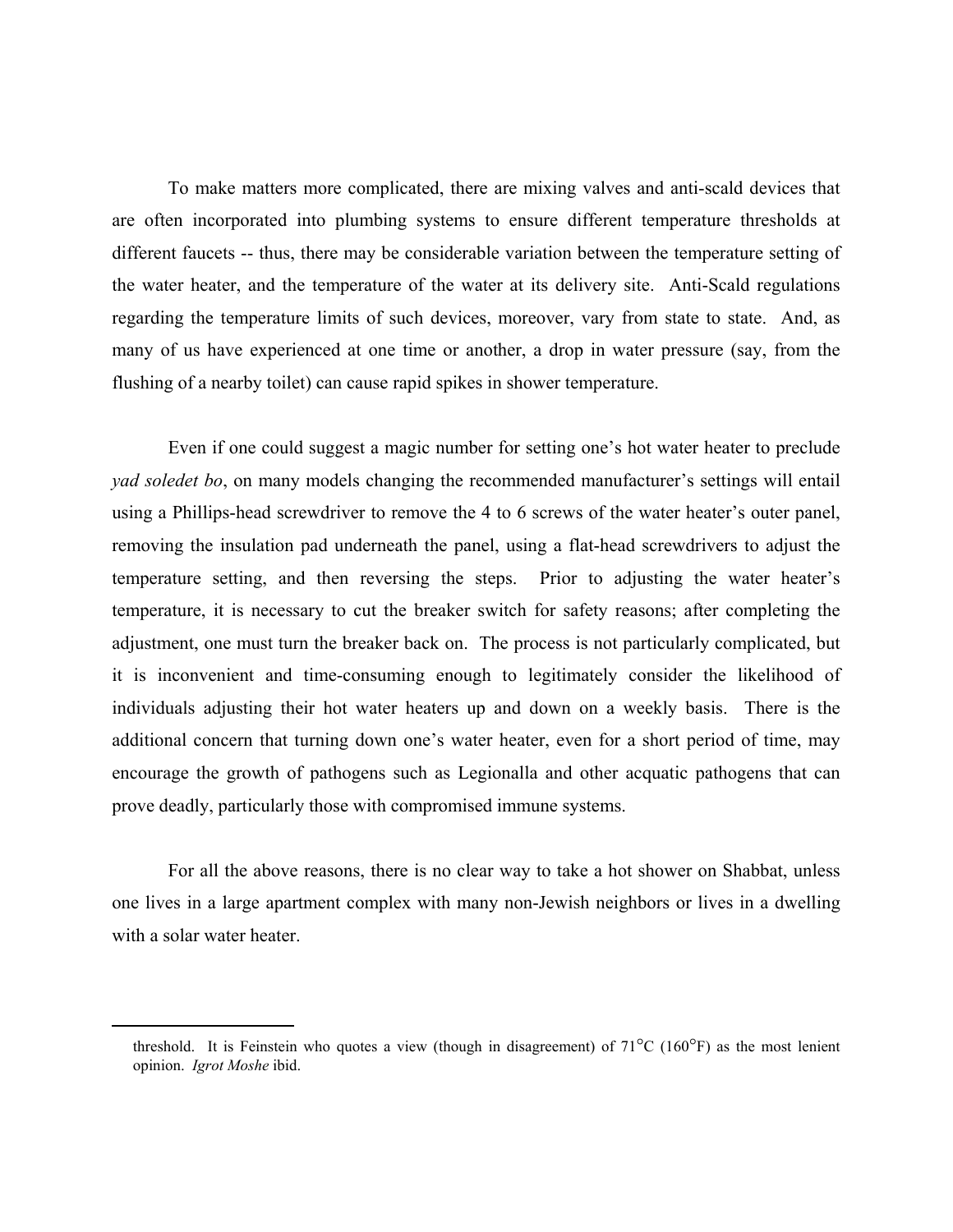## *Other Considerations Related to Bathing*

In the Talmud there is a discussion about cleansing agents forbidden for use on Shabbat because of their depilatory effect. Though the *sugya* focuses on a mixture of *neter* (likely a mineral alkaline salt, carbonate of soda) and sand, Rashi and Rabbeinu Nissim classified soap (*borit*) as possessing such properties.<sup>156</sup> This would not describe any of the soaps commercially available today. Indeed, there is no clear explanation why bar soap has been avoided by Ashkenazi Jews for several hundred years. Indeed, for every explanation offered there is a dissenting view. Thus Rabbi Moshe Isserles (Rama) forbade the use of soap because he view the creation of lather on Shabbat as a transformative act (*molid*), analogous to crushing ice and snow into water for drinking, which would be an infringement of rabbinic law.157 The *Mishneh Berurah*, however, does not agree that the use of soap is analogous to the crushing of ice and water because the latter was forbidden because of its potability, i.e., like squeezing fruit to drink the juice on Shabbat. Since soap does not fit into this category, he cites the view of the *Tiferet Yisrael*, Rabbi Yisrael Lipshutz, who believes that bar soap shouldn't be used on Shabbat because it resembles scraping (*m'mahek*), one of the 39 categories of labor prohibited on the Day of Rest.158

Rabbi Yehoshua Neuwirth, however, takes issue with *this* explanation. A closer look at how scraping is defined by Jewish Law distinguishes this activity from the purpose and manner in which soap is used. Maimonides describes *m'mahek* as a process of scraping hair from leather or spreading pitch, wax or a compress of some kind on the hide to remove the hair -- nothing

<sup>156.</sup>*The Jewish Encyclopedia* (1906) s.v. "*niter*". The Hebrew r,b describes a cleaning agent in *Jeremiah* 2:22. See Rashi to B.T. *Shabbat* 50b s.v. "hns rhpa tkvt tcur tfhks tfhv kf" and Ran to *Rif ad loc.* 23a

<sup>157.</sup>Gloss of RaMa to *Shulhan Arukh*, *O"H* 326:10. Yosef Karo, however, mentions no such prohibition.

<sup>158.</sup>As quoted and explained in the *Mishneh Berurah* 326:10, *siman katan* 30. In his commentary, the *Magen Avraham*, also compares using soap to the mashing of snow and chunks of ice to create water. He maintains that the sages banned the latter because of its potable character, i.e., it would fall under the rabbinic prohibition of squeezing fruit on Shabbat. On the other hand, because of its inedible character, soap would not fall within the rubric of the prohibition. *Magen Avraham* to *O"H* 326:10, *siman katan* 11.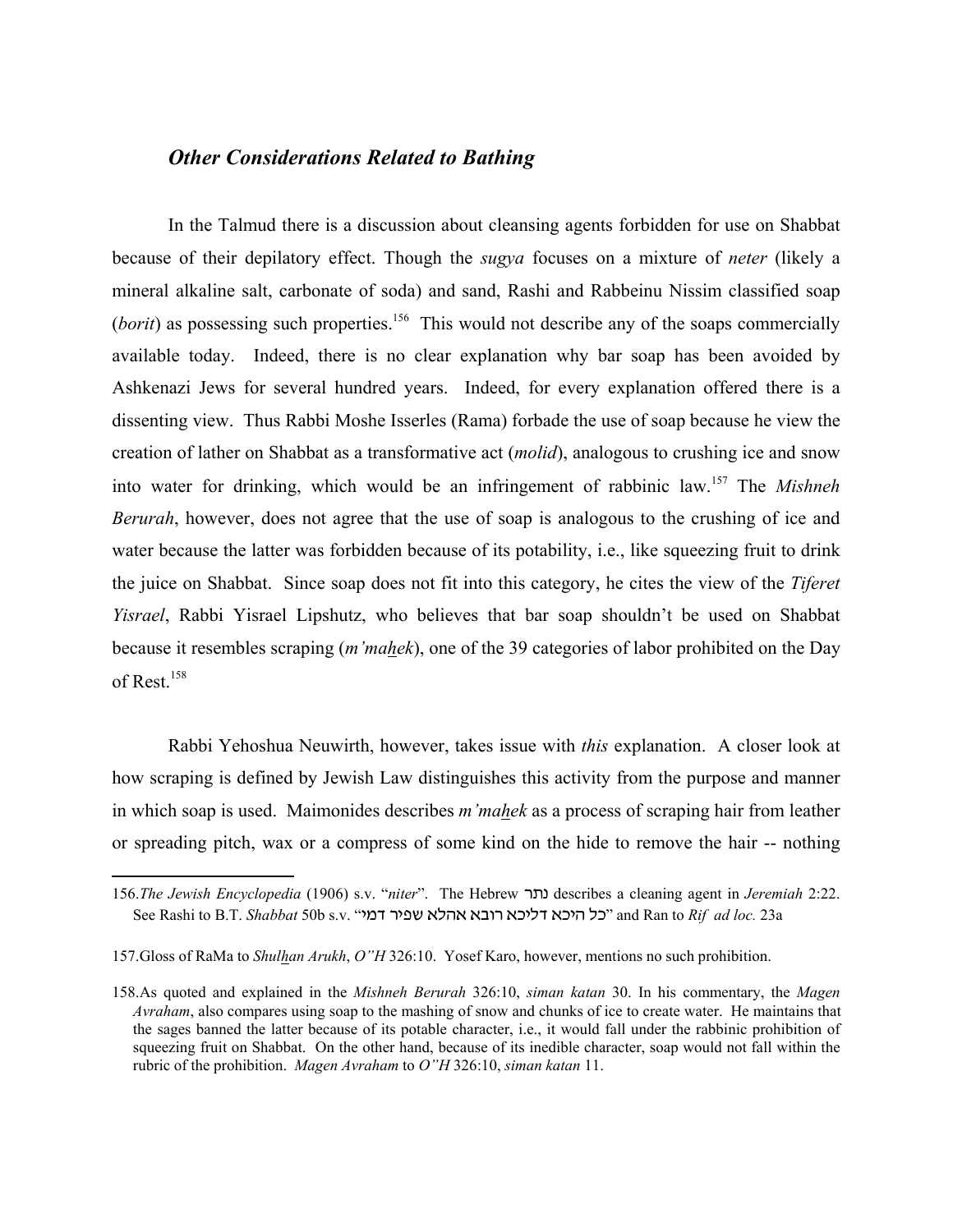remotely similar to using soap on Shabbat. For this reason a number of authorities explicitly reject the reasoning of the *Tiferet Yisrael*. 159 Whatever agent Rashi and the Ran identified as having the depilatory effects of *borit,* today's commercial soaps do not possess this property.

In contrast to the Rama's view, Rabbi Yitzhak Lampronti, in his early 18th century work, *Pahad Yitzhak*, clearly permitted the use of solid soap.<sup>160</sup> As for Sephardic authorities, there is generally no prohibition against its use on Shabbat.<sup>161</sup>

Given the ambivalence toward bar soap by so many *poskim*, one might choose liquid soaps and body washes rather than their solid counterparts when both are readily available. That being said, there is no substantive reason to uphold a rabbinic prohibition so clearly in search of a reason. We may also rely on the view of contemporary authorities such as Rabbi Ovadiah Yosef in addition to the *Pahad Yitzhak*. The use of bar soap on Shabbat, therefore, is permissible even *ab initio*.

The use of a towel to dry off after bathing is allowed. Care should be taken not to squeeze out the water from one's hair, whether by hand or with a towel. It is acceptable, however, to rub one's hair with the towel. The bather should also exercise caution in not wringing out the wet towel. $162$ 

## *Piskei Halakhah:*

<sup>159.</sup>*Mishneh Torah, Hilkhot Shabbat* 11:6. Yehoshua Neuwirth is quite critical of the *Tifferet Yisrael* on this point. *Shemirat Shabbat K'hilkhatah* 14:18, note 49.

<sup>160.</sup>The *Pahad Yitzhak* of Rabbi Yitzhak Lampronti (1679-1756) as quoted in Rabbi Eliezer Yehudah Waldenberg, *Tzitz Eliezer*, vol. VI, *siman* 34, summary note 14, p. 142.

<sup>161.</sup> Ovadiah Yosef, *Yehaveh Da'at* vol. 2, *siman* 50, p. 192.

<sup>162.</sup>The prohibition of wringing is assumed under the category of *malben*, bleaching or cleaning, one of the 39 categories of forbidden labor on Shabbat. See *Shemirat Shabbat K'hilkhatah* 14:22, see note 66; *Mishneh Berurah* 301:48, *siman katan* 174